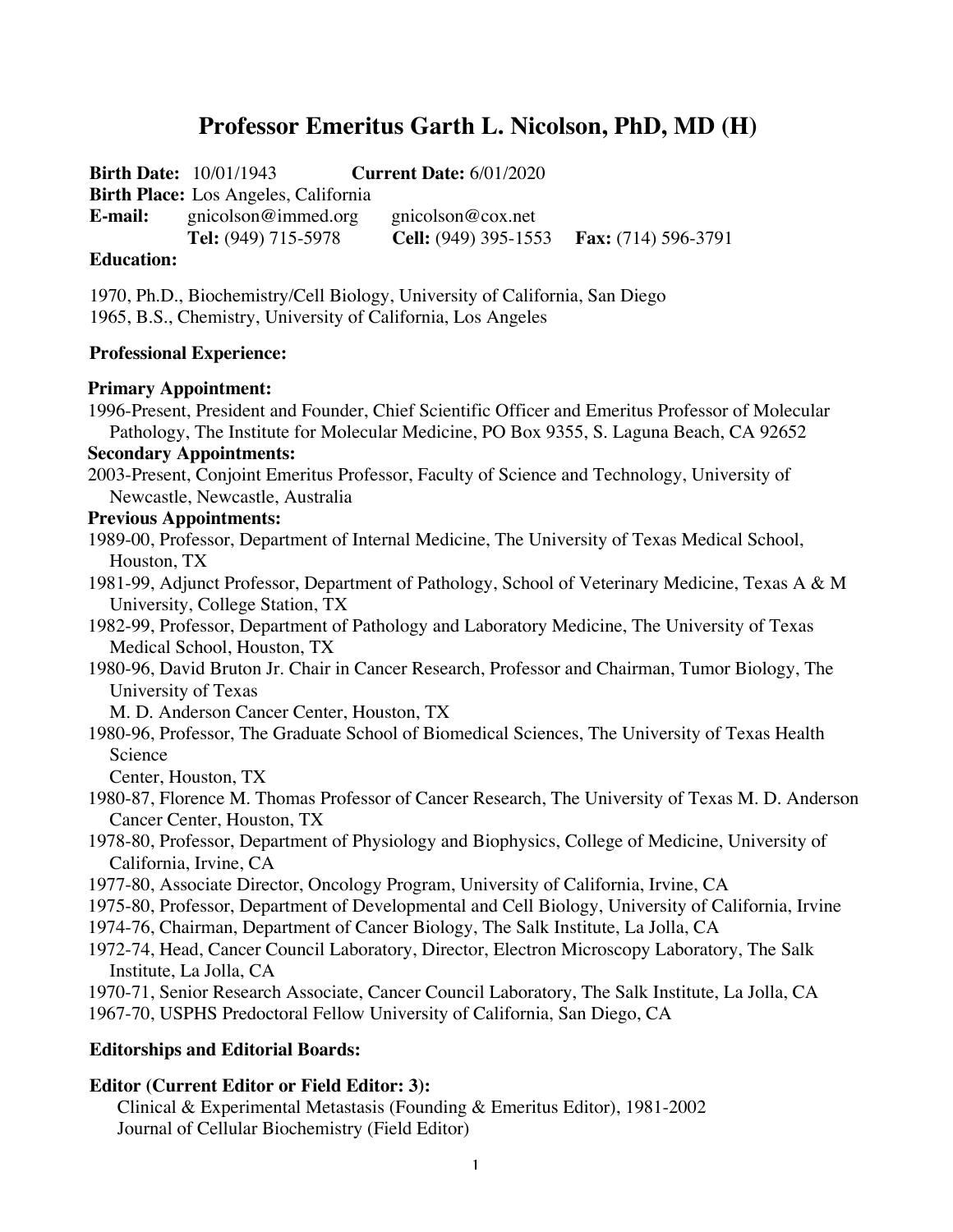Journal of Functional Foods in Health and Disease (Field Editor) Discoveries (Open Access) (Field Editor) Cancer & Metastasis Reviews (Founding & Emeritus Editor), 1981-1989 Cell Surface Reviews (Founding & Emeritus Editor), 1976-1983 Experimental Cell Research (Emeritus Field Editor), 1978-1984

### **Associate Editor (Current Associate Editor: 10):**

Advances in Molecular Medicine Biochimica et Biophysica Acta, 1973-1979 Cancer Biology Reviews, 1978-1984 Cancer Communications, 1988-1992 Cancer & Metastasis Reviews, 1987-2004 Cancer Molecular Biology, 1994-1999 Cancer Research, 1981-84, 1985-1989, 1990-1995 Cancer Reviews, 1984-1990 Current Cancer Therapy Reviews **Discoveries** Experimental Cell Biology, 1985-1991 Experimental Cell Research, 1978-1994 Gamete Research, 1978-1984 International Journal of Cancer, 1984-1993 Invasion & Metastasis, 1974-1999 ISRN Biochemistry Journal of the American Nutraceutical Association, 2003-2010 Journal of Chronic Fatigue Syndrome, 2000-2005 Journal of Experimental Therapeutics and Oncology Medical Veritas Molecular Biology of Cancer Molecular & Cellular Biochemistry, 2001-2012 Natural Immunity & Cell Growth Regulation, 1985-1989 Oncology Research, 1990-2004 Open Cancer Journal Open Journal of Tropical Medicine, 2016- Open Tropical Medicine Reviews, 2015- Pathobiology, 1991-1999 Receptors & Recognition, 1974-1979 Yearbook of Cancer, 1982-1987

### **National & Intern. Committee Memberships:**

Member, U.S. National Tick-Borne Disease Working Group, Subgroup on Other Tick-Borne Diseases, 2018- Member, Board of Directors, UNIVA Naturally Plus Tiawan, 2018- Member, Board of Scientific Advisors, CFIDS Association of America, 2008-12 Member, Board of Advisors, Lay Foundation, 2008- Member, Board of Advisors, Lyme in Autism Foundation, 2007- Member, Board of Advisors, The Healthy Foundation, 2001- Member, Board of Advisors, Road Back Foundation, 2000- Member, Susan Koman Foundation for Breast Cancer Research Review Committee, 1995-1998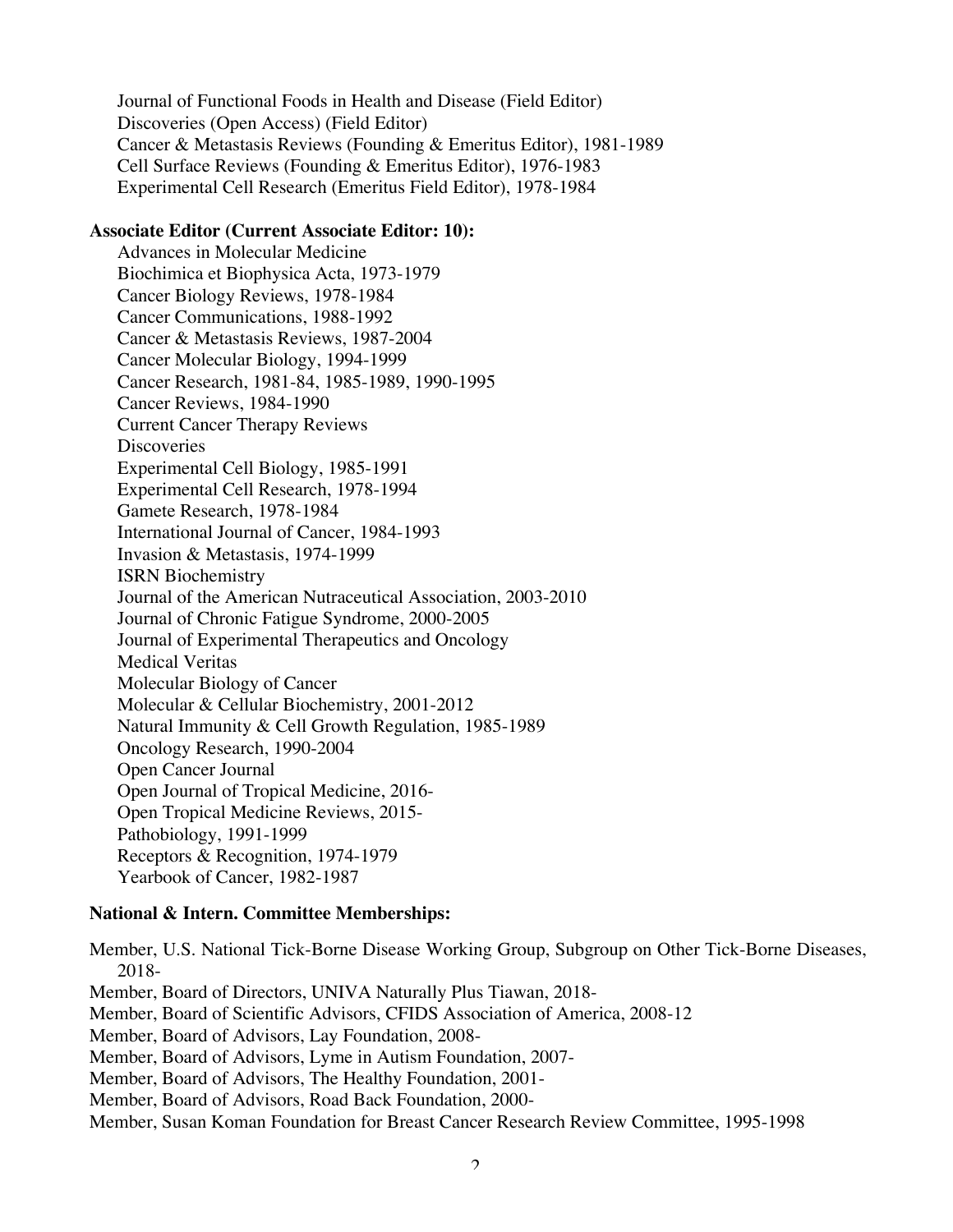Chairman, Medical-Scientific Panel, Persian Gulf War Veterans Conference, 1995

Chairman, American Cancer Society Review Committee, Personnel B Review Committee, 1990-1994

Chairman, USAMRDC Review Committee on Breast Cancer, Endocrinology-2 Committee, 1994

Member, Extramural Scientific Advisory Committee, Moffitt Cancer Center, The University of South Florida, 1995-1998

- Member, Extramural Scientific Advisory Committee, The University of Arizona Health Sciences Center, 1991-1999
- Member, Extramural Scientific Advisory Committee, Roswell Park Memorial Institute, Buffalo, NY, 1988-1993
- Member, Extramural Scientific Advisory Committee, The University of Nebraska Health Sciences Center, 1994-1996
- Reviewer, National Cancer Institute Cancer Centers Program, 1974-1993

Member, National Cancer Institute Large Bowel Cancer Project, 1984-1988

- Member, National Cancer Institute Organ Systems Program, 1984-1988
- Member, National Cancer Institute Construction Review Committee, 1982-1986
- Member, National Cancer Institute Breast Cancer Task Force, 1983-1986
- Chairman, American Cancer Society Review Committee, Cell and Developmental Biology, 1979-1983
- Member (Ad Hoc), NIH Pathology B Study Section, 1976-1981
- Member, U.S.-Japan Cooperative Cancer Research Program, 1976-1980
- Member, Advisory Committee, Division of Cancer Cause and Prevention, National Cancer Institute, 1974-1979

Member, National Cancer Institute Virus-Cancer Program Review Committee, 1974-1979

Member, World Health Organization Task Force on Human Fertility, 1973-1976

### **Consultantships and Visiting Professorships:**

Conjoint Emeritus Professor, University of Newcastle (Aust.), 1999- Distinguished Visiting Professor, Kuwait University, 1998 Visiting Professor, Ain Shams University, Faculty of Medicine, Cairo, Egypt, 1998 Burroughs Wellcome Distinguished Visiting Professor, Royal Society of Medicine, London, 1991 Roswell Park Memorial Distinguished Professor Lectureship, Buffalo, New York, 1991 Diana J. Benz Memorial Lectureship in Breast Cancer Research, The University of Iowa, 1991 Arnold D. Welch Visiting Professorship, Yale University, 1988 University of Arizona Health Sciences Center, 1990-1998 Creighton University School of Medicine, 1993-1995 University of Nebraska Health Sciences Center, 1993-1995 University of Pittsburgh Cancer Research Institute, 1989-1994 Glycomed Inc., 1994-1996 Ventures Medical, 1989-1996 California State University, Northridge Center for Cancer and Developmental Biology, 1985-1989 Cetus Corporation, 1985-1989 Grace Cancer Drug Center, Roswell Park Memorial Institute 1983-1989 Triton Biosciences, 1985-1989 Smith-Kline Beckman Corp, 1979-1987 NCI-Frederick Cancer Research Center, 1974-1980 Alza Research, 1974-80 University of Hawaii School of Medicine, 1973-1979 Immuno-Diagnostics Systems, 1973-1976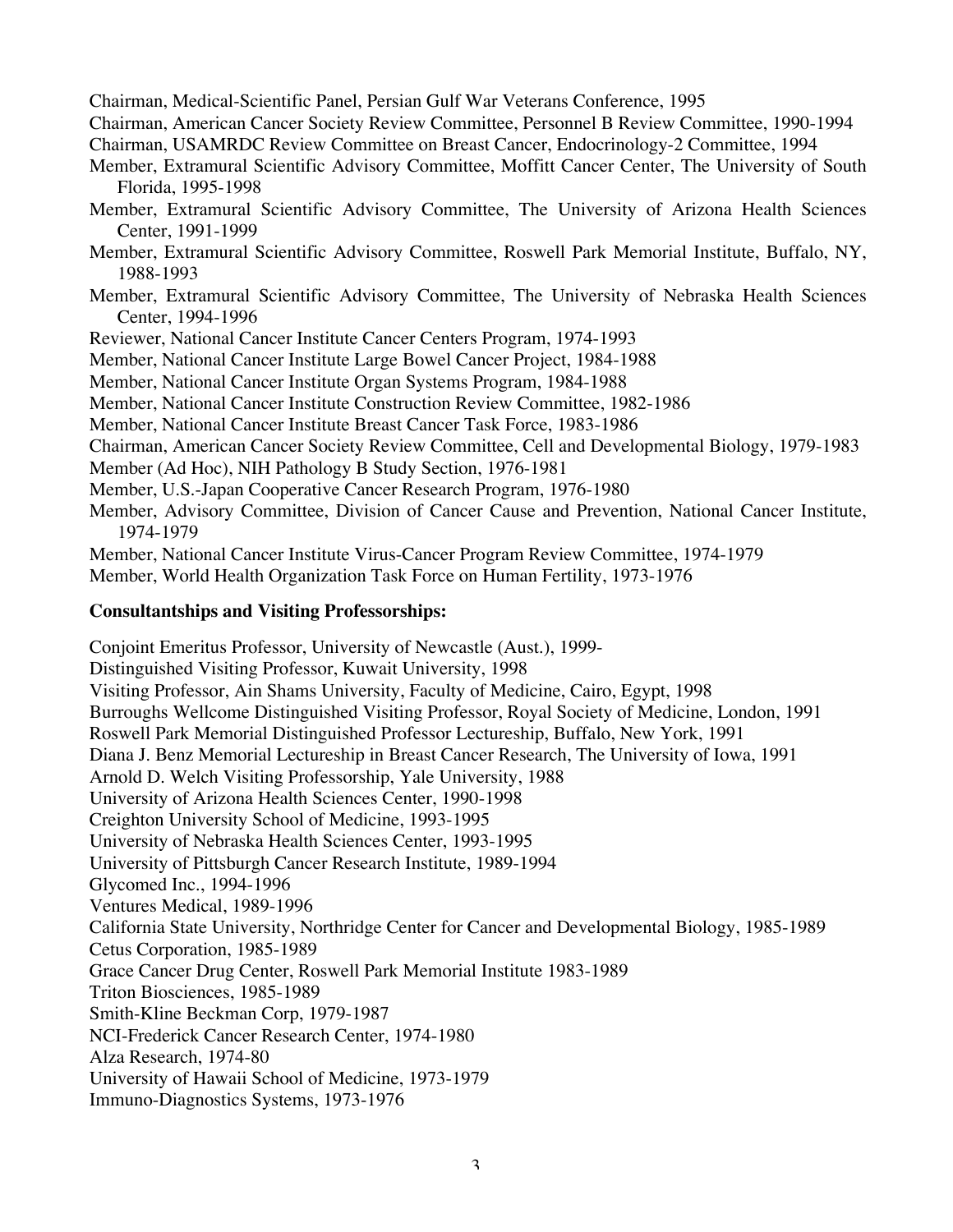### **Honors and Awards:**

European Union Academy of Sciences, 2019- Doctor of Medicine, M.D. (H), University of the Republic of Uruguay, 2015 Yanagimachi Distinguished Lectureship, University of Hawaii School of Medicine, 2012 John Drulle Memorial Lectureship, International Lyme and Associated Diseases Society (ILADS), 2008 Annual Award of the Common Cause Medical Research Foundation (Canada), 2006 Innovative Medicine Award (Canada), 2002 Stephen Paget Award, Metastasis Research Society, 1998 Albert Schweitzer Award (Portugal), 1998 First Norman N. Durham Lectureship, Environmental Institute, OSU, 1996 Indo-American Society for Health & Laboratory Professionals Award, 1996 Distinguished Presentation Award, Third International Cancer Molecular Biology Symposium, 1996 COLONEL (Honorary), U. S. Army Special Forces, 1995 SEAL (Honorary), U.S. Navy Special Forces, 1995 Haskel Visiting Professorship, University of Pennsylvania, 1995 Burroughs Wellcome Medal, Royal Society of Medicine Foundation, London, 1991 Outstanding Faculty Award, The University of Texas Health Science Center at Houston, 1991 U.S. National Cancer Institute U.S.S.R. Scientist Exchange Award for Collaborative Research on Molecular and Genetic Aspects of Tumor Metastasis, 1991 Evan and Marion Helfaer Distinguished Lectureship, The Cancer Center of the Medical College of Wisconsin, 1990 Dean's Teaching Excellence List, The University of Texas Health Science Center at Houston Graduate School of Biomedical Sciences, 1985-1994 Teaching Excellence Award for Best Course, The University of Texas Medical School at Houston, 1990 NCI/NIH Outstanding Investigator Award, 1987 Annual Award of the Japan Histochemical Society, 1976 Eli Nadel Memorial Lecture in Biochemistry, 1983 Rita Ferdinand Memorial Lectureship, 1982 Guy Lipscomb Memorial Lecture in Chemistry, 1980 Upjohn Biology Education Award, 1976 Presidential Award, Electron Microscopy Society of America, 1971 **Society Memberships with Offices Held:** American Association for Cancer Research Member, Board of Directors, 1985-1988 Chairman, Rhoades Award Committee, 1987-1988

Chairman, Nomination Committee, 1985-1988

Member, Program Committee, 1984-1988

Member, Local Arrangements Committee, 1991

Metastasis Research Society

President, 1988-1990

Secretary-Treasurer, 1990-1998

Vice President, 1986-1988

International Association of Chronic Fatigue Syndrome/ME 2014-

Academic Society of Functional Foods and Bioactive Compounds in Health and Disease 2015-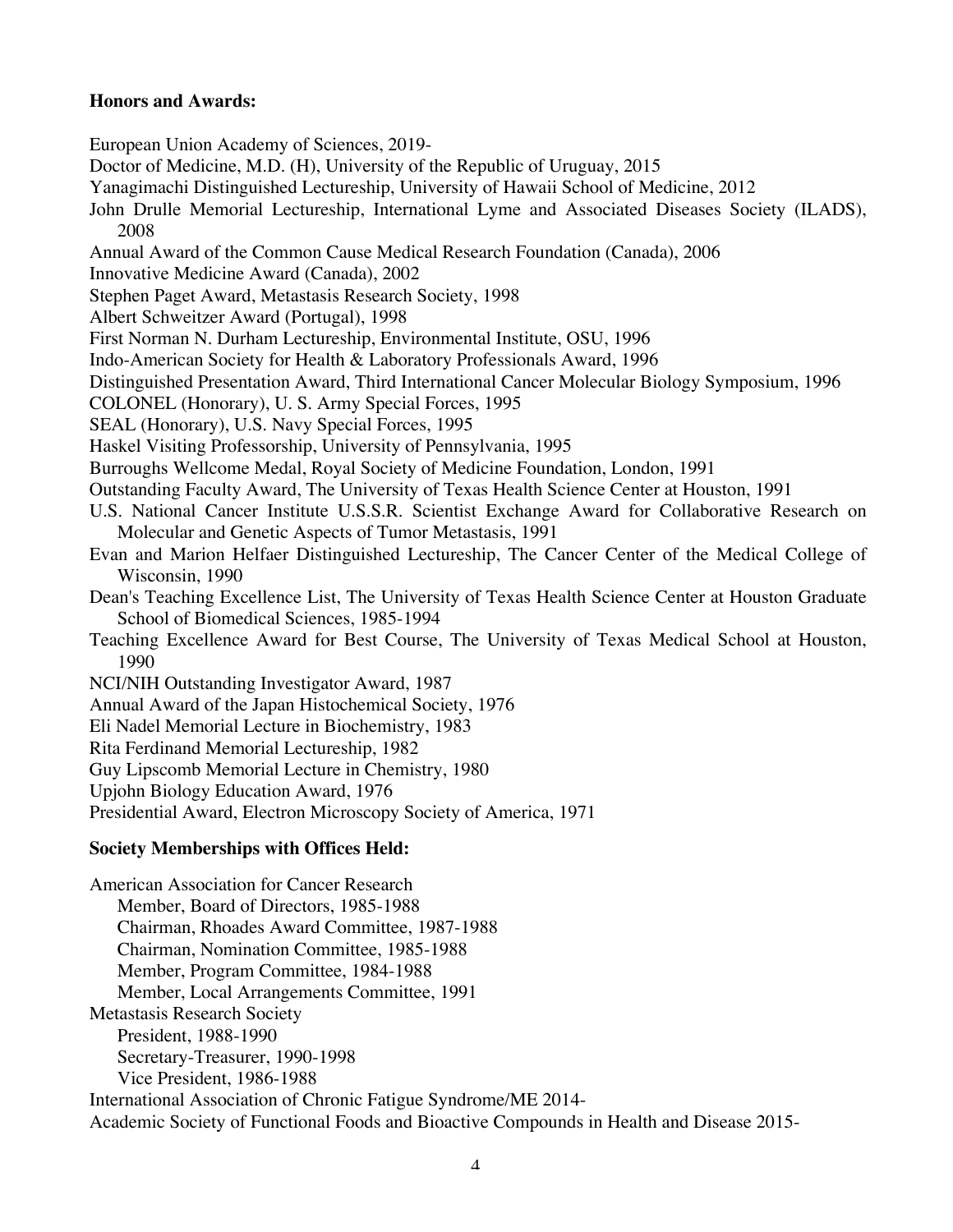American Academy of Environmental Medicine American College for the Advancement of Medicine American Society of Biological Chemists, 1975-1985 American Society for Cell Biology, 1970-1980 Biophysical Society, 1972-1980 Electron Microscopy Society of America, 1970-1978

#### **Chairmanship of National and International Conferences:**

- Chairman, Co-Chairman, 2019 Euro-Aging Conference on Aging, Gerontology and Associated Diseases, Rome, Italy.
- 2016 International Conference on Fibromyalgia and Pain, Philadelphia, PA 2016
- Co-Chairman, 18th International Functional Food and Bioactive Compounds in Obesity, Harvard Medical School, Boston, MA 2015
- Co-Chairman, 12<sup>th</sup> International Functional Food and Bioactive Compounds in the Mangement of Chronic Inflammation, UCLA, 2013
- Co-Chairman, 11th International Functional Food Components in Health and Disease, Univ. Texas Southwestern Medical School, Dallas, 2012
- Co-Chairman, 10<sup>th</sup> International Functional Food Components in Health and Disease, UC Santa Barbara, 2012
- Co-Chairman, 9<sup>th</sup> International Functional Food Components in Health and Disease, U. San Diego, 2011
- Co-Chairman, 2nd International Conference on Integrative Medicine and Women's Health, Los Angeles, 2002
- Co-Chairman, IIACR Conference on Invasion and Metastasis, Athens, Greece 2001.
- Co-Chairman, Conference on Integrative Medicine and Chronic Illnesses, Anaheim, CA, 2000
- Co-Director, NATO Advanced Study Institute, Intermolecular Cross-talk in Tumor Metastasis, Athens, Greece, 1998
- Co-Chairman, Keystone Symposium on Molecular and Cellular Biology, Cancer Cell Motility and Invasion, Tammaron, Colorado, 1995
- Co-Chairman, Fifth International Congress of the Metastasis Research Society, Bethesda, Maryland, 1994
- Co-Chairman, Pezcoller Foundation Symposium on Cell Adhesion Molecules, Roverto, Italy, 1992
- Co-Chairman, 43rd MDACC Annual Symposium on Fundamental Cancer Research, Growth Factors and Their Receptors in Cancer: Basic Mechanisms and Therapy, Houston, 1991
- Chairman, Third International Congress of the Metastasis Research Society, Bethesda, Maryland, 1990.
- Co-Chairman, NCI Workshop on Cancer Cell Biology, Bethesda, Maryland, 1990
- Co-Chairman, AACR/BACR/EORTC Conference on The Cell Membrane and Cell Signals as Targets in Cancer Chemotherapy, Cambridge, England, 1989
- Co-Chairman, U.S.-Japan Conference on Cancer Cells, Honolulu, Hawaii, 1988
- Chairman, UCLA Symposium on Molecular and Cellular Biology, Tumor Progression and Metastasis, Keystone, Colorado, 1987
- Co-Chairman, Second International Research Symposium on Cellular Oncology, Occult Nodal Metastasis in Solid Carcinomata, Palm Springs, California, 1985
- Co-Chairman, MDACC Annual Symposium on Fundamental Cancer Research, Cancer Invasion and Metastasis: Biologic and Therapeutic Aspects, Houston, 1983
- Co-Chairman, V.A. Medical Center Symposium on New Approaches in Biology, Diagnosis, and Treatment of Cancer, Long Beach, California, 1983
- Chairman, UCLA Symposium on Molecular and Cellular Biology, Molecular Biology of Tumors and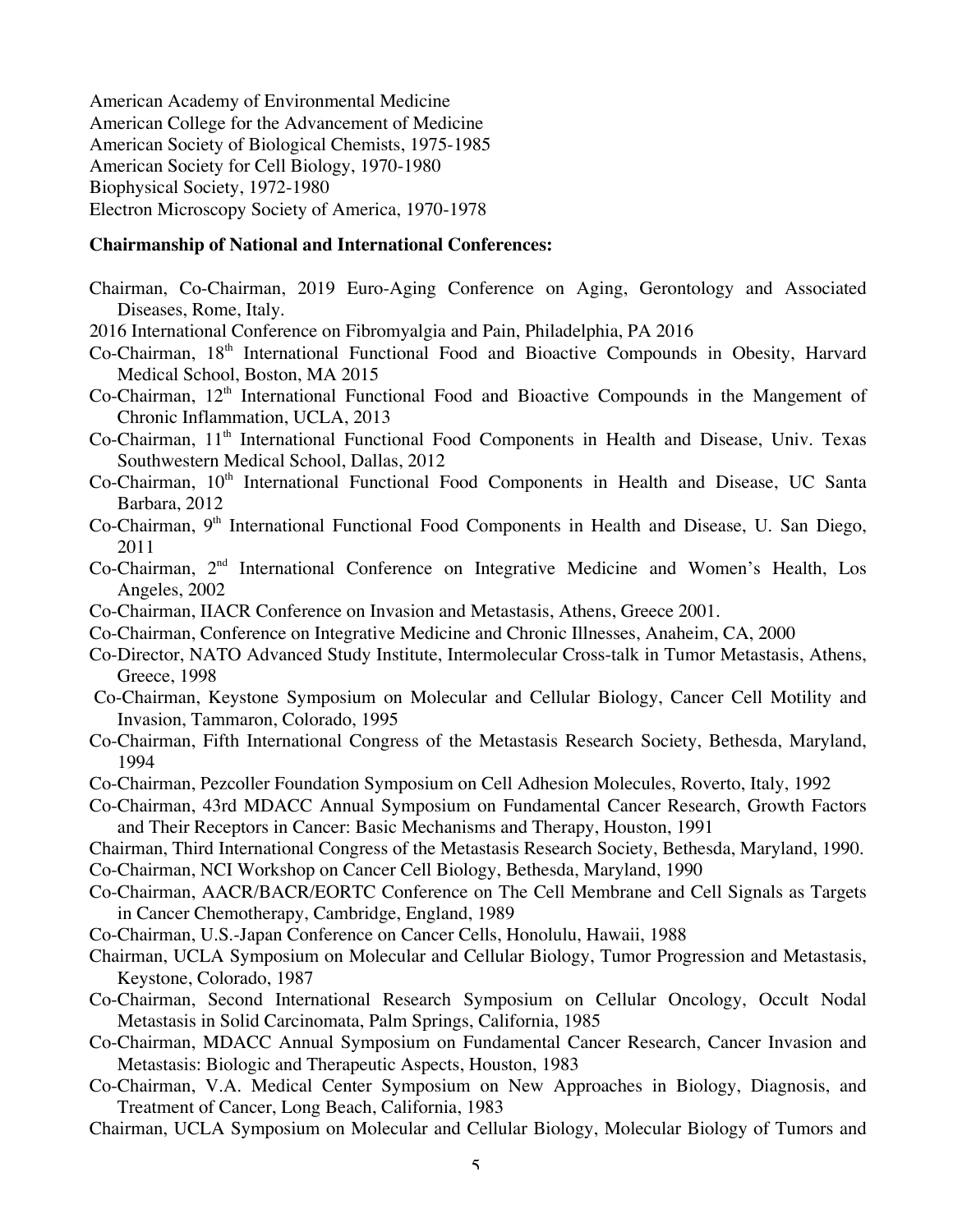Potential Clinical Applications, Keystone, Colorado, 1976

Co-Chairman, UCLA Symposium on Molecular and Cellular Biology, Cell Membranes. Squaw Valley, California, 1974

### **U.S. Congressional Committee and Presidential Commission Testimony**

- Testimony of Dr. Garth L. Nicolson, House Committee on Government Reform, Subcommittee on National Security, Veterans' Affairs and International Relations, United States House of Representatives, January 24, 2002.
- Testimony of Dr. Garth L. Nicolson, House Committee on Veterans' Affairs, Subcommittee on Health, United States House of Representatives, January 24, 2002.
- Testimony Of Dr. Garth L. Nicolson, Special Oversight Board For Department Of Defense Investigations Of Gulf War Chemical And Biological Incidents, U. S. Senate Hart Office Building SH-216, November 19, 1998.
- Testimony Of Dr. Garth L. Nicolson, House Committee on Veterans' Affairs, Subcommittee on Benefits, United States House of Representatives, July 16, 1998.
- Testimony Of Dr. Garth L. Nicolson and Dr. Nancy L. Nicolson, House Committee On Government Reform and Oversight, Subcommittee on Human Resource and Intergovernmental Relations, United States House of Representatives, June 26, 1997.
- Testimony of Dr. Garth L. Nicolson and Dr. Nancy L. Nicolson, House Committee On Government Reform And Oversight, Subcommittee on Human Resource and Intergovernmental Relations, United States House of Representatives, April 2, 1996.
- Testimony of Garth Nicolson and Nancy L. Nicolson, Mycoplasmal Infections in Gulf War Illnesses, President's Advisory Panel on Gulf War Veterans' Illnesses, Washington D.C., August 14-16, 1995.

### **Symposia Presentations at National or International Conferences (1987-2019):**

- October 14-16, 2019. Rome, Italy. International Euro-Aging Conference. Co-Chairman and Speaker: Membrane Lipid Replacement with safe, natural glycerolphospholipids enhances mitochondrial function and significantly improves fatigue, pain and other symptoms in aged patients.
- June 20-21, 2019. Honolulu, Hawaii. Annual Naturally Plus USA Conference. Invited Speaker: Forefronts of the clinical use of hydrogenized water.
- May 9-11, 2019. San Diego, California. 14<sup>th</sup> International Functional Foods Conference: Bioactive Compounds and Nutricuticals in Health and Disease. Keynote Speaker: The use of oral Membrane Lipid Replacement o treat systemic pain, gastrointestinal symptoms and fatigue in fibromyalgia.
- February 20-22, 2019. Miami, Florida. 9<sup>th</sup> International Conference on Frailty and Sarcopenia Reseearch. Invited Speaker: Membrane Lipid Replacement with oral NTFactor Lipids to restore mitochondrial function, reduce fatigue, pain and other symptoms and improve QOL indicators in aged subjects.
- July 18-19, 2018. Atlanta, GA. International Aging, Gerontology Conference. Invited Speaker: Membrane Lipid Replacement for enhancing mitochondrial function and improving fatigue, pain and other symptoms in aging patients.
- July 6-8, 2018. Las Vegas, NV. International Conference on Hydrogen Medicine. Keynote Speaker: Use of hydrogenized water to restore cellular function and prevent premature aging due to free radical oxidant damage.
- April 24-26, 2018. San Diego, CA International Functional Foods & Bioactive Compounds Conference, San Diego Convention Center. Invited Speaker: Molecular Hydrogen: its uses and mechansims in health and aging.
- December 15, 2017. Las Vegas, NV. Annual Conference of the American Academy of Anti-Aging Medicine. Invited Speaker: Befeficial effects of hydrogenized water on human biomarkers for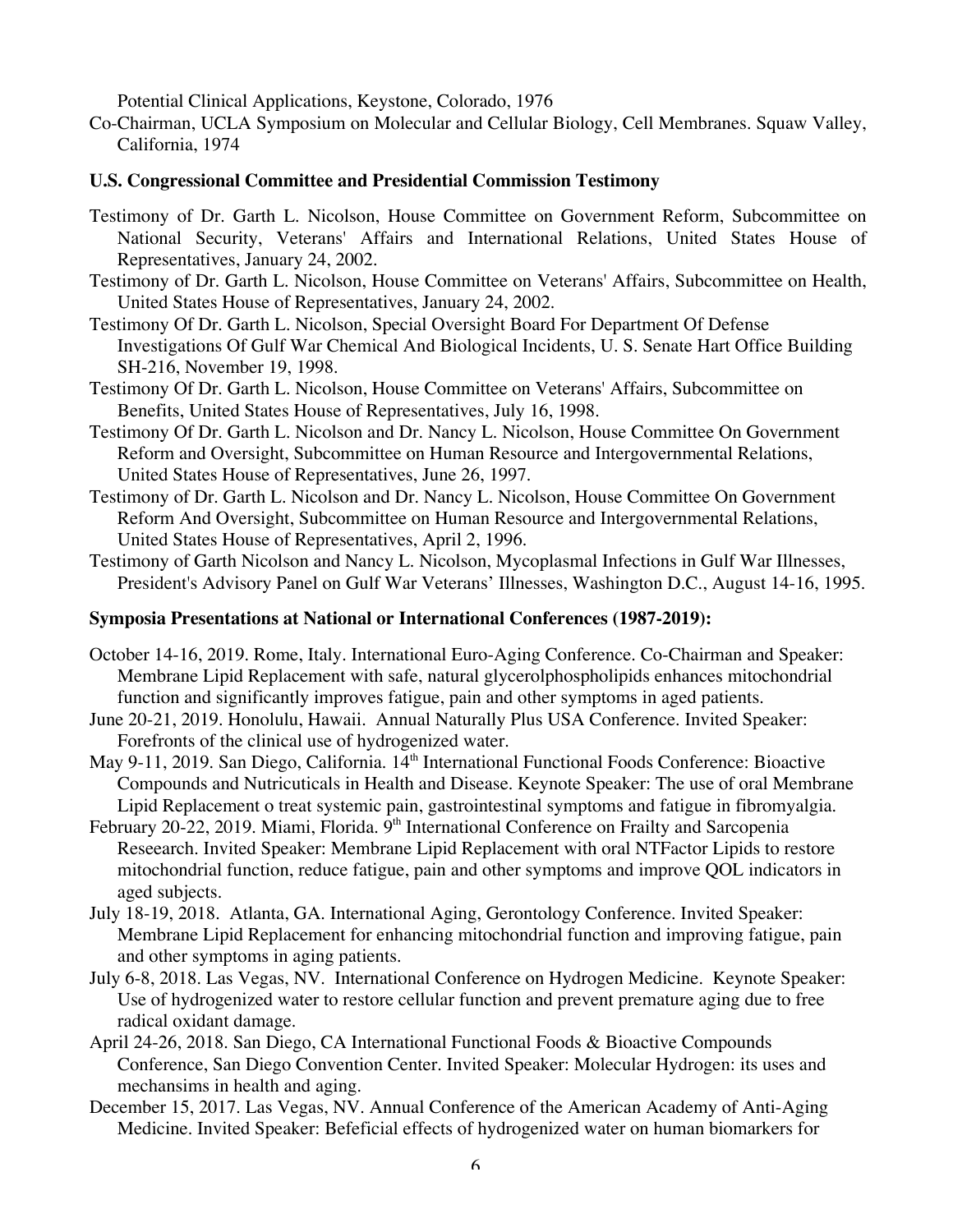antioxidants, glucose uptake, glutamate toxicity and anti-aging.

- November 19, 2017. London, England. Academy of Nutritional Medicine (United Kingdom) annual conference on The Emergence of 21<sup>st</sup> Century Acauired Immune Deficiencies and Innovative Solutions. Invited Speaker: Targeting membrane and mitochondrial dysfunction in complex chronic diseases.
- March 25, 2017. San Diego, CA. International Conference on Functional Foods and Bioactive Compounds in Health and Disease. Invited Session Speaker: Membrane Lipid Replacement with glycerolphospholipids protected with fructooligosaccharides to restore mitochondrial function and reduce fatigue, pain, gastrointestinal and other symptoms in Chronic Fatigue Syndrome and Fibromyalgia.
- January 20 and 23, 2017. Seattle, WA and Las Vegas, NV. Naturally Plus Hydrogen Conferences Keynote Speaker: Use of molecular hydrogen (hydrogenized water) for health and disease.
- December 13, 2016. Tokyo, Japan. Special Lecture at the Institute for Medical Research, University of Tokyo. Membrane Structure and the use of Membrane Lipid Replacement for repairing membrane damage and reducing symptoms in chronic diseases.
- December 10-11, Osaka, Japan. International Conference on Hydrogen Medicine. Invited Keynote Speaker: Hydrogen medicine in health and disease.
- November 4-6, 2016. Honolulu, Hawaii. Conference on Hydrogen Medicine. Invited Keynote Speaker. Hydrogen medicine and use of hydrogenized water for chronic illnesses.
- June 15-16, 2016. Philadelphia, PA. International Conference on Fibromyalgia and Chronic Pain. Co-Chairman and Invited Keynote Speaker: Membrane Lipid Replacement with glycerolphospholipids to restore mitochondrial function and reduce fatigue and pain in CFS/ME and Fibromyalgia patients.
- April 9-10, 2016. Seattle, Washington. Naturally Plus Regional Conference on Hydrogen Medicine. Invited Keynote Speaker: Hydrogen medicine and the use of hydrogenized water for chronic health conditions.
- November 30-December 2, 2015. San Francisco, CA. International Conference on Lipid Science and Technology. Invited Keynote Speaker: Lipid Replacement Therapy for enhancing mitochondrial function and improving chronic disease symptoms and aging.
- October 17-18, 2015. Montevideo, Uruguay. Faculty of Medicine, University of the Republic of Uruguay. Special Lectures: (1) Cell membranes and the Fluid-Mosaic Membrane model and (2) Chronic infections in fatiguing illnesses, neurodegenerative and neurobehavioral diseases.
- October 15-16, 2015. Montevideo, Uruguay. Uruguayan Conference of Biochemistry and Molecular Biology. Keynote Speaker: The Fluid-Mosaic Model of membrane structure and it's importance in health and chronic disease.
- September 15-18, 2015. Boston, MA, Harvard Medical School. 18<sup>th</sup> International Conference on Functional Foods and Bioactive Compounds in Health and Disease. Invited Speaker: Lipid Replacement with a membrane glycerolphospholipid formulation: enhancement of human spermatozoa motility and viability.
- July 25, 2015. Las Vegas, NV. Annual Meeting of Naturally Plus USA. Invited Keynote Speaker: The science and uses of hydrogen water.
- May 30-31, 2015. Oslo, Norway. International Norvect Conference. Invited Speaker: (1) Chronic bacterial infections in neurodegenerative and neurobehavioral diseases and other chronic illnesses and (2) Loss of mitochondrial function in chronic illnesses and infectious diseases: treatment with Lipid Replacement Therapy.
- May 8-10, 2015. Augsburg, Germany. International Lyme and Associated Diseases Society Conference. Invited Speaker: Lipid Replacement therapy with NTFactor and ATP Fuel: reduction of fatigue and restoration of mitochondrial function in Lyme and associated diseases.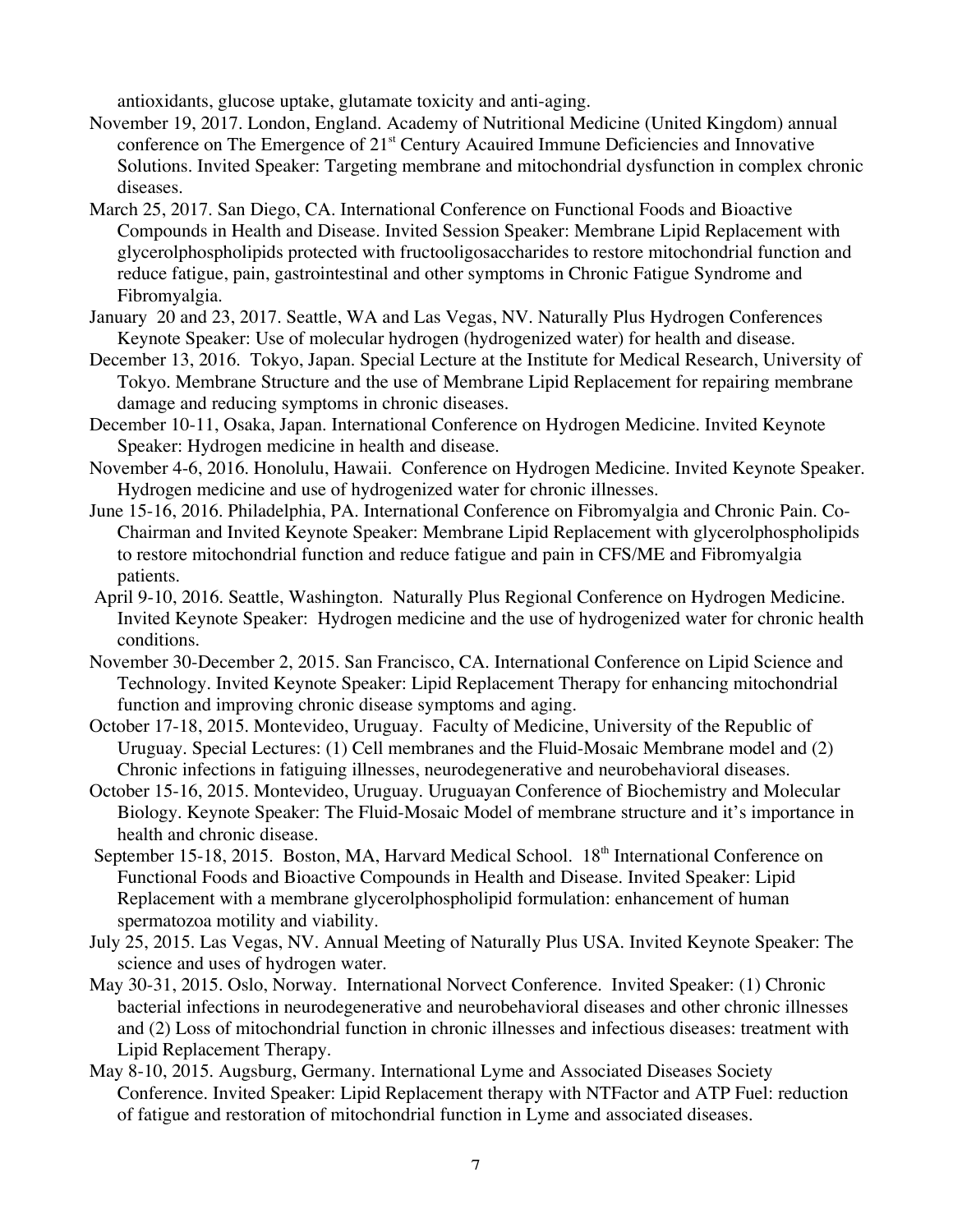- November 18-19, 2014. San Diego, CA. International Conference on Functional Foods and Bioactive Compounds in Health and Disease. Invited Speaker: Update of the Fluid-Mosaic Model of membrane structure: it's importance in health and chronic disease.
- July 18-20, 2014. Quito, Ecuador. International Conference on Membranes and Health. Invited Keynote Speaker: The Fluid—Mosaic Model of Membrane Structure.
- June 15-16, 2014. Madrid, Spain. Lipopharma meeting on Lipids in Medicine. Invited Participant: Lipid Replacement Therapy in chronic illnesses.
- May 28-30, 2014. San Francisco, CA. Institute for Functional Medicine Society. Invited Speaker: Lipid Replacement Therapy with NTFactor and ATP Fuel: reduction of fatigue and restoration of mitochondrial function in chronic diseases.
- May 2-4, 2014. Bellevue, WA. Klinghardt Academy--Integrative Care Conference, Invited Speaker**:** Lyme-Associated Infections in Neurodegenerative, Neurobehavioral and Fatiguing Illnesses: Mitochondrial Dysfunction and Lipid Replacement Therapy.
- March 21-23, 2014. San Francisco, CA. International Association of Chronic Fatigue Syndrome/ME. Invited Presenter: Lipid Replacement Therapy using NTFactor, NADH and CoQ10 significantly reduces fatigue improves mitochondrial function in long-term, intractable chronic fatiguing illnesses.
- January 24-25, Costa Mesa, CA. 3<sup>rd</sup> Annual IV Therapies Integrative Oncology Conference. Invited Speaker: September 25-29, 2013. Portland, OR. International Conference on Human Nutrition and Functional Medicine. Invited Speaker: The role of chronic infections in mitochondrial dysfunction and the importance of combined antimicrobial therapy and nutritional interventions.
- September 16-20, 2013. Minneapolis, MN. Institute for Functional Medicine, Applying Functional Medicine in Clinical Practice. Invited Speaker: Lipid replacement and mitochondrial function.
- August 20-22, 2013. UCLA, Los Angeles, CA. 14<sup>th</sup> International Conference on Functional Foods and Bioactive Compounds in the Management of Inflammation. Invited Speaker: Lipid Replacement Therapy: a Functional Food Approach for Reducing Fatigue and the Adverse Effects of Antimicrobial Therapy in Fatiguing Illnesses and Chronic Lyme Disease.
- June 6-10, 2013, Melbourne, Australia. 10<sup>th</sup> International Congress on Natural Medicine. Invited Keynote Speaker: The role of chronic bacterial and viral infections in neurodegenerative, neurobehavioral and other chronic diseases. 2<sup>nd</sup> Presentation: Lipid Replacement Therapy: a functional food approach to reduce fatigue and oxidative damage and restore mitochondrial function in chronic illnesses, infections and cancer.
- May 12-15, 2013, Windsor, Ontario, Canada. 10<sup>th</sup> Annual Natural Health Products Research Conference. Plenary Speaker: Blood homocysteine levels are significantly reduced with Lipid Replacement Therapy: relevance to patients with chronic diseases.
- April 25-26, 2013, Scottsdale, AZ. Integrative Cancer Medicine: Clinical Applications of Cancer Strategies. Special Speaker: Cancer-associated fatigue and nutraceutical approaches for reducing cancer-associated fatigue and the adverse effects of cancer therapy while restoring mitochondrial function.
- April 18-20, 2013, Dallas, TX. Best Answer for Cancer Annual Conference. Invited Speaker: Cancerassociated fatigue and cancer treatment fatigue and treatment with natural medicine.
- February 16-17, 2013, Phoenix, AZ. Oncology Natural Physicians Conference (OncNPC). Invited Speaker: Lipid Replacement Therapy: a functional food approach for reducing cancer-associated fatigue and the adverse effects of cancer therapy.
- December 13-15, 2012. Las Vegas, NV. 20<sup>th</sup> World Congress on Anti-Aging and Regenerative Medicine. Invited Symposium Speaker: Lipid Replacement Therapy: an anti-aging membrane glycophospholipid formulation with NADH and CoQ10, significantly reduces fatigue in long-term intractable chronic fatiguing illnesses and chronic Lyme disease.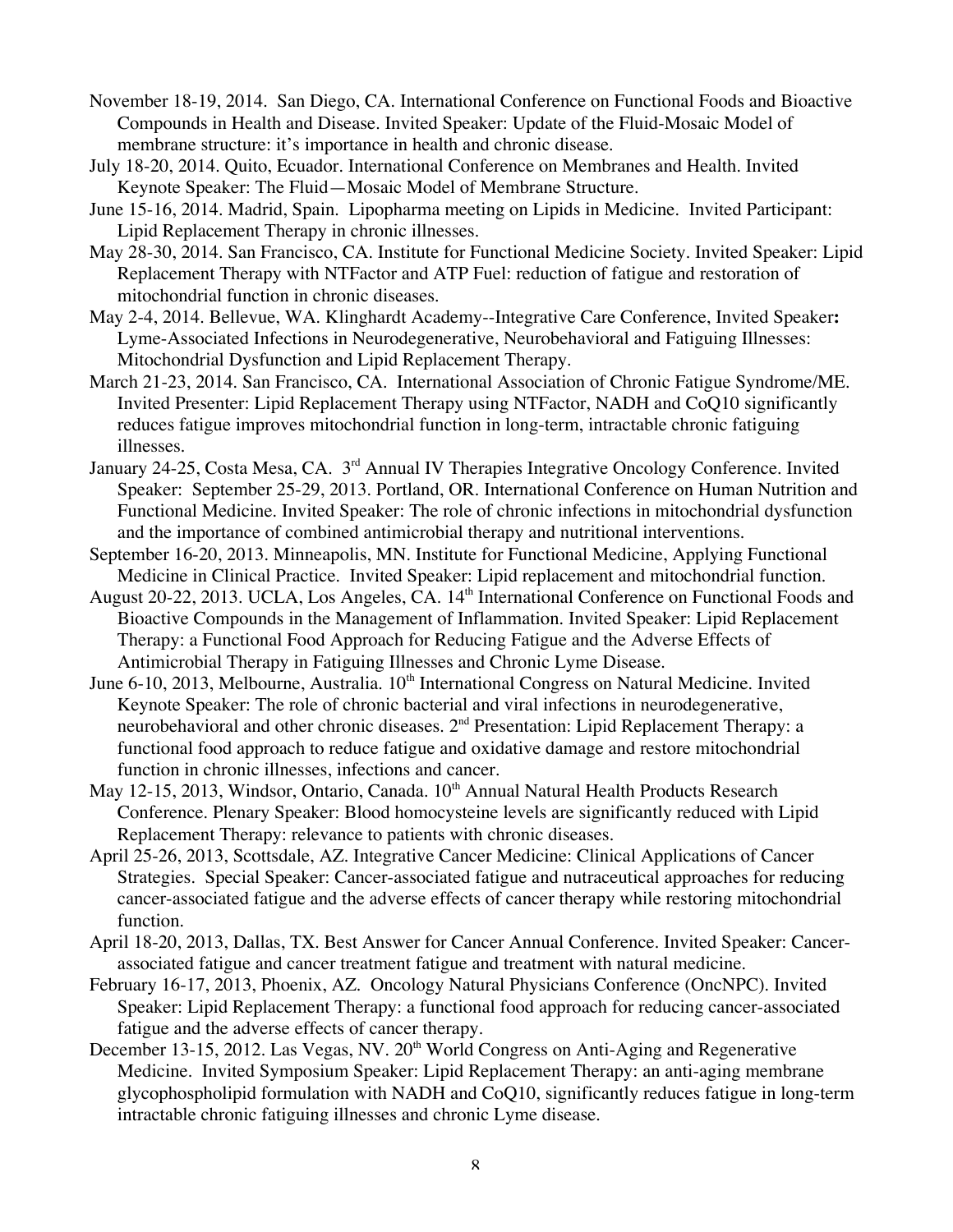- October 6, 2012. London, England, UK. Royal Society of Medicine Conference. Invited Keynote Speaker: Mitochondrial repair—Resolution of fatigue.
- August 21-23, 2012. San Diego, CA. 11<sup>th</sup> International Functional Foods and Chronic Inflammation Conference. Session Chair and Invited Speaker: Blood homocysteine leels are significantly reduced with a glycophospholipid formulation plus vitamin B-complex: a retrospective study in older subjects.
- May 22-25, 2012. Kelowna, British Columbia, Canada. 9<sup>th</sup> Natural Health Products Research Conference. Invited Keynote Speaker: Lipid replacement therapy: a functional food approach for reducing cancer-associated fatigue and the adverse effects of cancer therapy. Also, an invited presentation was presented: Lipid Replacement Therapy, a glycophospholipid formulation with NTFactor, NADH and CoQ10 reduces fatigue in long-term intractable chronic fatiguing illnesses and chronic Lyme Disease.
- March 13-15, 2012. Santa Barbara, CA. 10<sup>th</sup> International Functional Foods and Bioactive Compounds Conference. Invited Speaker: Lipid Replacement Therapy using a glycophospholipid formulation with NTFactor, NADH and CoQ10 reduces fatigue in long-term intractable chronic fatiguing illnesses and chronic Lyme Disease.
- March 7, 2012. Honolulu, Hawaii. University of Hawaii John A. Burns School of Medicine. Yanagimachi Destinguished Lecture: Reducing cancer-associated fatigue and the adverse effects of cancer therapy using Lipid Replacement Therapy.
- October 28-30, 2011. Toronto, Ontario, Canada. 2011 Annual Conference of the International Lyme and Associated Diseases Society. Invited Special Speaker: Recent clinical trials using Lipid Replacement Therapy to improve mitochondrial function and reduce fatigue for Lyme Disease and other chronic illnesses.
- August 16, 2011. San Diego, CA. 9<sup>th</sup> International Functional Food Components in Health and Disease Conference. Invited Speaker: Lipid Replacement Therapy functional food formulation with NTFactor for reducing weight, girth, body mass, appetite, cravings for sweats and fatigue while improving cardiovascular blood lipid profiles.
- April 29, 2011. Bellevue, WA. 18<sup>th</sup> International Symposium on Functional Medicine: Emerging infections in the 21<sup>st</sup> Century-Terrain, Tolerance and Susceptibility. Invited Speaker: Mycoplasma and other chronic infections in neurodegenerative, neurobehavioral and fatiguing illnesses.
- April 17, 2011. Bologna, Italy. 6<sup>th</sup> International Academy on Nutrition and Aging. Invited Speaker: Lipid Replacement Therapy: a nutraceutical approach for reducing cancer-associated fatigue and the adverse effects of cancer therapy.
- April 8, 2011. Minneapolis, MN. iMosaic Combined AAEM, ACAM, AHMA, ICIM Conference. Invited Speaker: Lipid Replacement Therapy with a glycophospholipid-antioxidant-vitamin formulation reduces fatigue within one week in chronic fatigued patients: implications for neurodegenerative, neurobehavioral and fatiguing illnesses.
- March 17, 2011. Las Vegas, NV. International Functional Foods in Health and Chronic Diseases Conference. Keynote Speaker: Lipid Replacement Therapy: a functional food approach for reducing cancer-associated fatigue and the adverse effects of cancer therapy.
- October 15, 2010. New Jersey City, NJ. International Lyme and Associated Diseases Society Conference. Invited Special Lecturer: Lyme-associated infections in neurodegenerative and neurobehavioral disorders, oxidative stress and the loss of mitochondrial function: using nutracuticals to reverse mitochondrial damage and increase cellular energy.
- October 10, 2010. Los Angeles, CA. 9<sup>th</sup> California Naturopathic Doctors Association Conference. Invited Special Lecture: Restoring mitochondrial function—The key to improving energy output.
- October 3, 2010. Montreal, Quebec, Canada. 2<sup>nd</sup> International Cancer Fatigue Symposium. Invited Speaker: Lipid Replacement Therapy: a nutraceutical approach for reducing cancer-associated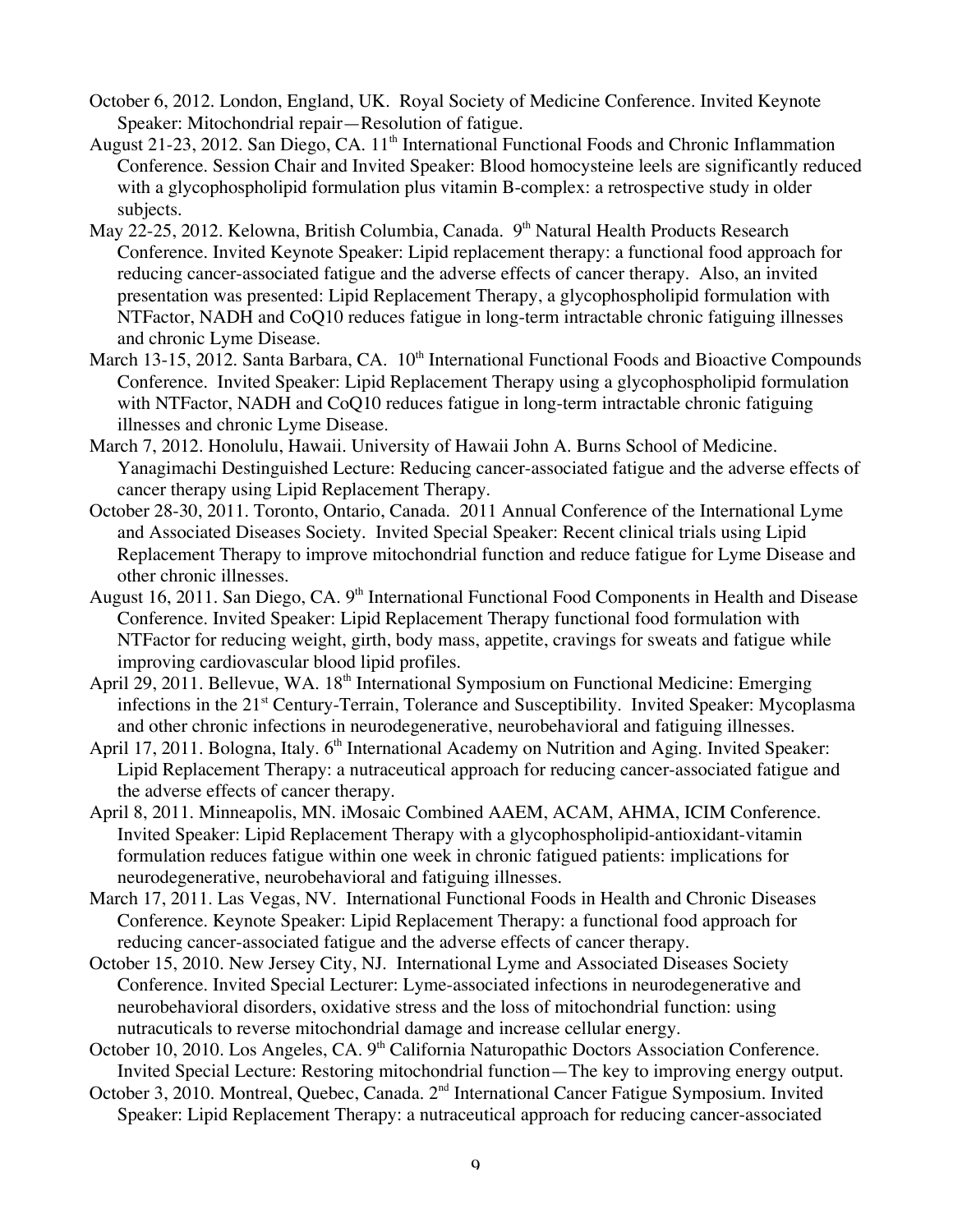fatigue and the adverse effects of cancer therapy.

- September 24, 2010. Buffalo, NY. 53<sup>rd</sup> Conference of the International College of Integrated Medicine. Invited Special Speaker: Chronic bacterial and viral infections in neurodegenerative and neurobehavioral diseases: Why physicians are not up to speed on chronic infections.
- July 26, 2010. Santa Ana, NM. 5<sup>th</sup> Congress of the International Academy of Nutrition and Aging. Invited Speaker: Lipid replacement therapy with a phospholipids-antioxidant-vitamin formulation significantly reduces fatigue within one week in chronic fatigued patients.
- July 19, 2010. Bethesda, MD. National Institutes of Health Conference on Pediatric Autoimmune Neuropsychiatric Disorders Associated with Streptococccal Infections. Invited Speaker: The role of Mycoplasmal Infections in neurodegenerative and neurobehavioral disorders.
- October 9-11, 2009. Seattle, WA. Lyme and Associated Diseases Conference. Invited Speaker: Lyme Disease Co-Infections, Neurodegenerative and Neurobehavioral Diseases, Oxidative Damage and Lipid Replacement of Damaged Cellular Membranes.
- May 28-29, 2009. London, England, UK. International ME/CFS Conference. Keynote Speaker: Similar infections found in ME/CFS and neurodegenerative and neurobehavioral diseases.
- October 18-19, 2008. San Francisco, CA. International Lyme and Associated Diseases Annual Conference. John Drulle Memorial Lecture: Lyme co-infections in neurodegenerative and neurobehavioral diseases.
- September 28-30, 2008. Cazadero, CA. Ratna Ling CFIDS Symposium. Invited Speaker: CFS and ASD: comparisons and treatments.
- August 29-31, 2008. Sudbury, Ontario, Canada. Common Cause Medical Research Foundation Conference. Keynote Speaker: Chronic infections in neurodegenerative diseases: their origins.
- July 23-25, 2008. Indian Wells, CA. Lyme-Induced Autism Foundation Physician Meeting. Invited Speaker: Chronic infections in Autism Spectrum Disorders.
- January 27-28, 2008. San Diego, CA. Lyme-Induced Autism Foundation Workshop. Invited Speaker: Bacterial and viral infections in Autism Spectrum Disorders.
- October 28-29, 2007. Santa Cruz, CA. Conference sponsored by Dr. Stan Montieth. Invited Keynote Speaker: Chronic infections in neurodegenerative and autoimmune diseases.
- October 20-21, 2007. Houston, TX. 2007 Health Expo. Invited Symposium Speaker: Role of chronic infections in neurodegenerative diseases and fatiguing illnesses.
- October 10-11, 2007. Irvine, CA. DAN Conference. Invited Speaker: Lyme Disease, other infections and autism.
- August 8-12, 2007. Cazadero, CA. Ratna Ling CFIDS Symposium. Invited Speaker: Transmission of CFS to immediate family members and role of Lyme Disease.
- July 3-6, 2007. Montecatini, Tuscany, Italy. 19<sup>th</sup> American Biologics Integrative Medicine Symposium. Invited Speaker: Evidence for chronic co-infections in the blood of Autism Spectrum Disorders.
- June 23-24, 2007. Irvine, CA. Lyme Disease in Autism Conference. Invited Speaker: Chronic coinfections in Lyme Disease and Autistic Spectrum Disorders.
- April 19-20, 2007. Ferrara, Italy. International Conference on Chronic Chlamydia and Mycoplasma Human Infections. Invited Speaker: Chronic co-infections (Mycoplasma, Chlamydia, Borrelia, Brucella) in various human illnesses.
- March 24-25, 2007. Dallas, TX. Lay Institute Symposium. Invited Speaker: Biological Warfare and the ethics of development and testing biowarfare agents.
- January 27-28, 2007. San Diego, CA. Lyme-Induced Autism Workshop. Invited Speaker: Co-infections in Lyme Disease and Autism Spectrum Disorders.
- January 10-12, 2007. Ft. Lauderdale, FL. Eighth International Association of Chronic Fatigue Syndrome Conference. Invited Speaker: (1) Chronic bacterial co-infections in Chronic Fatigue Syndrome and Chronic Fatigue Syndrome patients subsequently diagnosed with Lyme Disease. (2)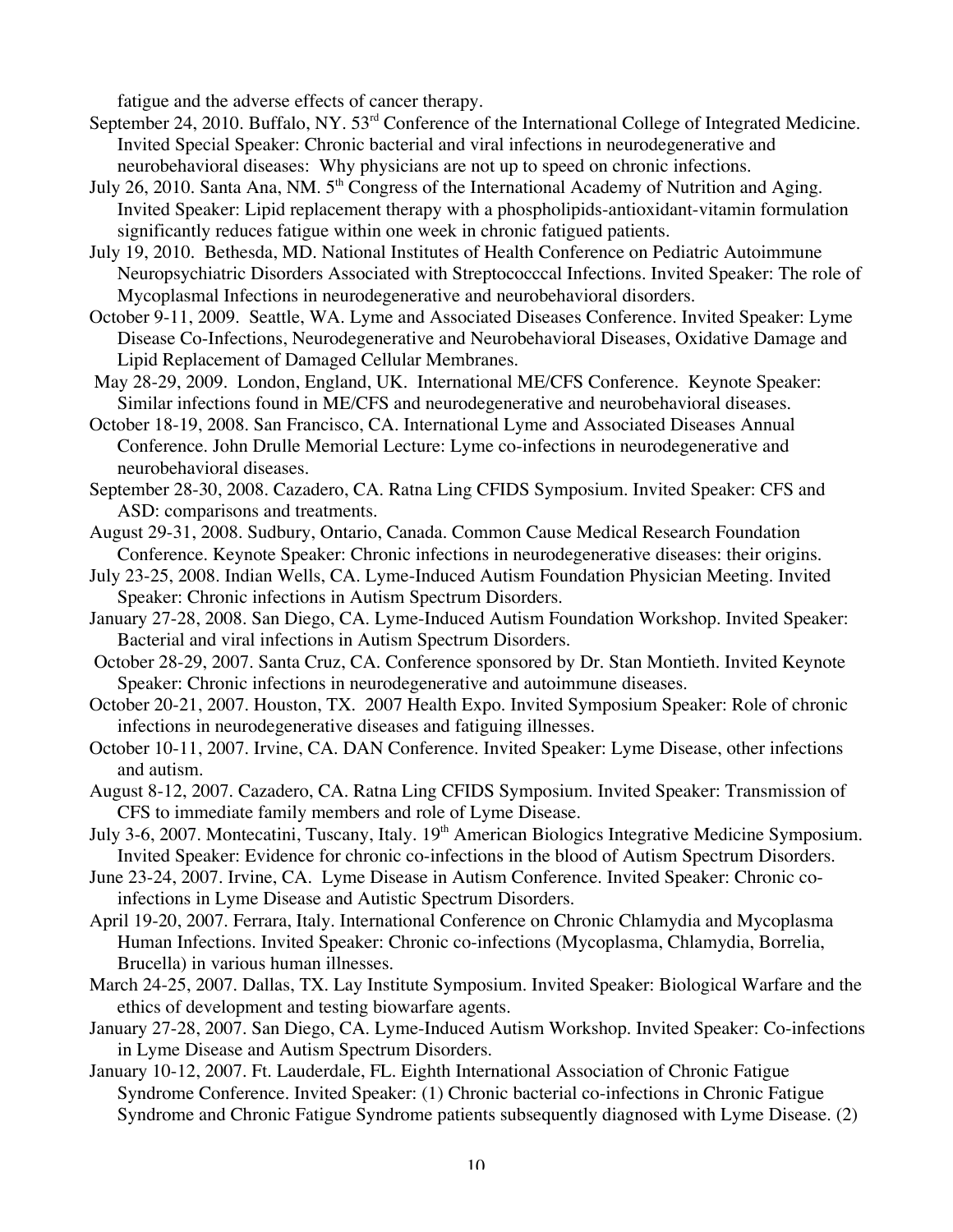Lipid Replacement Therapy for restoring mitochondrial function in fatiguing illnesses and Chronic Fatigue Syndrome.

- November 17-19, 2006. Sudbury, Ontario, Canada. Common Cause Medical Research Foundation. (1) Invited Keynote Speaker: Degenerative diseases and the role of chronic bacterial and viral infections. (2) Invited Speaker: Autistic Spectrum Disorders: role of chronic bacterial and viral infections.
- October 26-29, 2006. Hilton Head, SC. American Academy of Environmental Medicine Annual Conference. Invited Speaker: Chronic co-infections in Autistic Spectrum Disorders: diagnosis and treatment.
- July 1-5, 2006. Corfu, Greece. 18<sup>th</sup> American Biologics International Symposium. Invited Speaker: Role of multiple co-infections in Lyme Diseases: diagnosis and treatment.
- June 8-11, 2006. Dallas, TX. 24<sup>th</sup> Symposium on Man and his Environment. Invited Speaker: Lipid replacement and antioxidant therapy for restoring mitochondrial function in Chronic Fatigue Syndrome and other fatiguing illnesses.
- May 4-6, 2006. Richardson, TX. American College for Advancement in Medicine. Invited Speaker: Diagnosis and treatment of multiple co-infections in Lyme Disease.
- October 29-31, 2005. Philadelphia, PA. International Lyme and Associated Diseases Conference. Invited Symposium Speaker: Role of mycoplasmal co-infections in Lyme Disease.
- September 6-9, 2005. Dubrovnik, Croatia. 4th European-American Forensic Medicine Conference. Invited Symposium Speaker: Chronic infections in Gulf War veterans and immediate family members: relationship to Gulf War Syndrome.
- September 3-4, 2005. Houston, TX. Center for Autistic Spectrum Disorders Symposium. Invited Speaker: Treating multiple chronic bacterial and viral infections in Autistic Spectrum Disorder patients.
- July 10, 2005. Philadelphia, PA. Center for Autistic Spectrum Disorders Physicians Workshop. Invited Speaker: Role of chronic infections in Autistic Spectrum Disorders.
- May 21-24, 2005. Budapest, Hungary. Hungarian Academy of Sciences Meeting on Membranes. (1) Invited Symposium Speaker: Breast cancer progression and metastasis-associated genes. (2) Invited Speaker: Lipid replacement therapy and mitochondrial function.
- May 7-8, 2005. Unionville, CT. Lyme Disease Support Conference. Invited Speaker: Role of intracellular co-infections in Lyme Disease.
- May 6, 2005. Hamilton, NJ. Medical Diagnostics Laboratories. Invited Speaker: Role of chronic bacterial and viral infections in fatiguing and autoimmune illnesses.
- April 16-19, 2005. Istanbul, Turkey. Congress of Molecular Medicine. Invited Symposium Speaker: Cancer metastasis-associated human *MTA1* gene and its role in dacylation and signal transduction in epithelial cancer cells.
- October 10-13, 2004. Phoenix, AZ. American Academy of Environmental Medicine. (1) Invited Speaker: Chronic co-infections in Chronic Fatigue Syndrome and other fatiguing illnesses. (2) Lipid Replacement Therapy, fatigue and mitochondrial function.
- April 15-17, 2004. Kansas City, KS. American Academy of Environmental Medicine. Invited Speaker: Chronic bacterial and viral co-infections in Chronic Fatigue and Fibromyalgia Syndromes and Gulf War Illnesses.
- March 3-4, 2004. Baton Rouge, LA. Chancellors Distinguished Lecture: Cancer progression and metastasis: role of genetics, growth factors and infections.
- Febuary 12-15, 2004. Munster, Germany. Neurobiology of the Skin. Invited Symposium Speaker: Role of neurotrophins in regulating metastasis of melanoma to brain.
- October 30-November 2, 2003. Phoenix, AZ. American Academy of Environmental Medicine Annual Meeting. Invited Symposium Speaker: (1) Diagnosis and treatment of multiple, chronic bacterial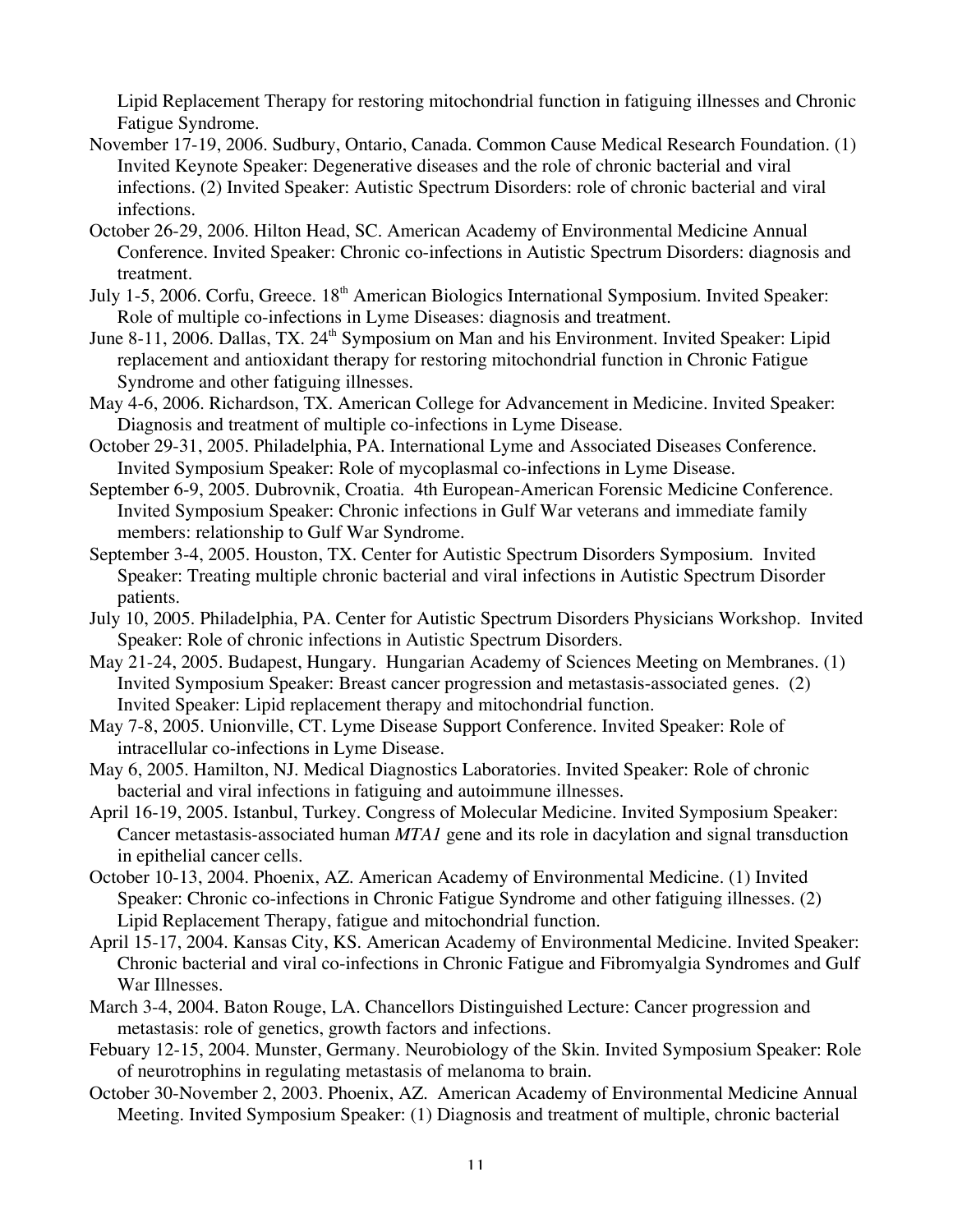and viral infections in Chronic Fatigue Syndrome, Fibromyalgia Syndrome and Gulf War Illnesses; (2) Nutritional support restores mitochondrial function and reduces moderately severe fatigue in aged subjects.

- August 22-23, 2003. Vancouver, BC, Canada. Common Cause Foundation Annual Meeting. Invited Speaker: Mycoplasmal, Chlamydial and Herpes Virus infections in chronic illnesses.
- July 24-26, 2003. Kansas City, MO. American Academy of Craniofacial Pain Annual Meeting. Invited Symposium Speaker: Chronic infections in fatiguing and autoimmune illnesses.
- March 18, 2003. San Diego, CA. San Diego VA Medical Center. Invited seminar speaker: Gulf War Illnesses: role of chronic infections and multiple chemical exposures.
- December 6-8, 2002. Belview, WA. Neurological Disease Conference. Invited Speaker: Co-Infections in Borrelia-Lyme Disease.
- October 24, 2002. San Diego, CA. Defeat Autism Now Workshop. Invited Speaker: Chronic infections in Autism and ADHD patients.
- September 18-20, 2002. Niagara Falls, Ont., Canada. Institute for Integrative Medicine Meeting. Invited Symposia Speaker: Mitochondrial function in fatiguing illnesses: Diagnosis and treatment.
- September 20-22, 2002. Chicago, IL. Metastasis Research Society Congress. Session presentation: The role of the *MTA1* gene in metastasis.
- June 27-July 6, 2002. Rhodes, Greece. 13<sup>th</sup> Annual American Biologics International Conference on Integrative Medicine. Invited Symposia Speaker: Biological Warfare agents: their identification and treatment.
- May 3-5, 2002. Orlando, FL. National Fibromyalgia Conference. Invited Speaker: Role of chronic bacterial and viral infections in Fibromyalgia Syndrome.
- April 3-10, 2002. Sydney, Australia. Mind of a Child Conference. Invited Symposia Speaker: Chronic infections in Autism patients: Identification and treatment.
- March 8-10, 2002. Carmel, CA. Annual Meeting of the Academy of Biological Dentistry. Invited Speaker: Chronic bacterial and viral infections in chronic illnesses.
- January 28, 2002. Arlington, VA. Joint Intelligence Operatives, Fort Myer. Gulf War Illnesses and related syndromes caused by chronic infections.
- January 24, 2002. Washington DC. House of Representatives, U.S. Congress. Invited testimony on Gulf War veterans' illnesses.
- December 6, 2001. Munich, Germany. International Conference on Staging of Cancer. Keynote Speaker: History of Cancer Research on Membranes, Invasion and Metastasis.
- December 1, 2001. Sydney, Australia. 3<sup>rd</sup> International Conference on Chronic Fatigue Syndrome. Keynote Speaker: Multiple Co-Infections in Chronic Fatigue Syndrome: Diagnosis and Treatment.
- November 15, 2001. Long Beach, CA. Biannual Meeting of the American Academy for Advancement in Medicine. Invited Workshop Speaker: Diagnosing and Treating Chronic Infections in Chronic Illnesses.
- June 30, 2001. Malta. 12<sup>th</sup> Annual American Biologics Conference on Integrative Medicine. Invited Speaker: Chronic Infections in Autoimmune Diseases.
- June 14-17, Athens, Greece. International Institute for Anticancer Research Conference. Conference Chairman and Speaker: MTA1 Gene and Breast Cancer Progression.
- May 18, 2001. Ottawa, Quebec. Environmental Illness Soc. of Canada Conference. Invited Speaker: Role of Chronic Intracellular Infections in Chronic Illnesses.
- May 15, 2001. Aylmer, Quebec. Canadian Dept. of National Defense Symposium on Chemical Sensitivity. Invited Speaker: Diagnosis and Treatment of Mycoplasmal and Chlamydial Infections.
- November 11, 2000. Anaheim, CA. First Annual Conference on Integrative Medicine, Invited Speaker and Conference Chairman: Integrative Medicine Approaches to Chronic Illnesses.
- October 28, 2000. Salt Lake City, UT. American Academy for Advancement in Medicine, Semi-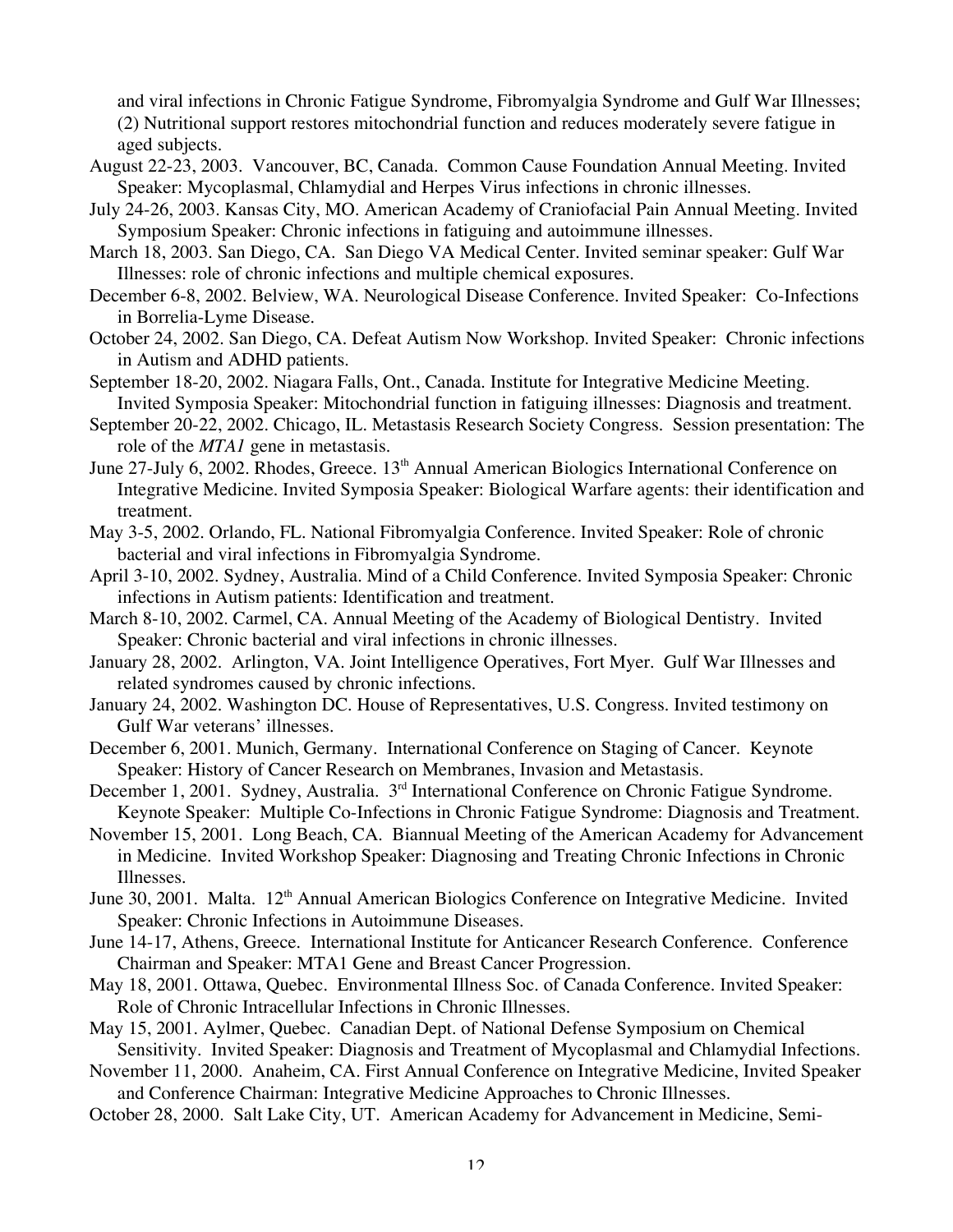Annual Meeting. Invited Symposium Speaker: Intracellular Bacterial Infections: Diagnosis and Treatment.

- August 18, 2000. Rochester, New York. Common Cause Foundation Meeting. Keynote Speaker: Chronic Infections in Fatiguing and Autoimmune Illnesses.
- September 16, 2000. Herdon, VA. National Gulf War Conference. Invited Speaker: Gulf War Illnesses and the Role of Chronic Infections.
- June 9, 2000. Dallas, Texas. American Academy of Environmental Medicine. Invited Symposium Lecture: Chronic Infections in Environmental Health.
- May 23-26, 2<sup>nd</sup> Congress of Oncologists of the CIS. Kiev, Ukraine. Plenary Lecture: Genetics of Breast Cancer Invasion and Metastasis. Session Chairman, Invited Lecture: Chronic Infections in Cancer, Fatiguing Illnesses and Autoimmune Diseases.
- April 6, 2000. Kuwait City, Kuwait. Ministry of Health of Kuwait. Invited Symposium Lecture: Gulf War Illnesses and the Role of Chronic Infections in Fatiguing and Autoimmune Illnesses.
- March 3-5, 2000. Carmel, CA. American Academy of Biological Dentistry Annual Meeting. Invited Symposia Speaker. Role of Chronic Infections in Oral and Systemic Diseases.
- September 20, 1999. Las Vegas, Nevada. National Gulf War Resource Center Conference. Invited symposia speaker: Chronic infections in Gulf War Illnesses.
- September 10, 1999. Brussels, Belgium. Second International Congress on Chronic Fatigue Syndrome. Invited symposia speaker: Chronic infections in Chronic Fatigue Illnesses and their Treatment.
- August 21, 1999. Gananoque, Ontario, Canada. Common Cause Foundation International Symposia. Invited symposia speaker: Chronic infections in CFS, FMS and Gulf War Illness.
- July 26, 1999. Ottawa, Ontario, Canada. Second International Symposia on Breast Cancer. Invited symposia speaker: Breast cancer-associated genes and their gene products.
- July 2, 1999. Vienna, Austria. American Biologics  $11<sup>th</sup>$  International Symposium on Integrative Medicine. Invited symposia speaker: Chronic infections and Their Treatment
- May 29, 1999. Washington DC. Memorial Day Veterans Health Conference. Invited symposia speaker: Chronic infections and Their Treatment in Gulf War Illnesses.
- February 26, 1999. Sydney, Australia. Alison Hunter Memorial Foundation International Meeting on Chronic Illnesses. Invited symposia speaker: Chronic infections in CFS, FMS and Gulf War Illness.
- October 8, 1998. San Diego, CA. International Congress of the Metastasis Research Society. Stephen Paget Award Lecture: Cancer metastasis-associated genes and cancer progression.
- October 6, 1998. New Orleans, LA. September 10, 1998. American College of Occupational and Preventive Medicine. Invited symposia speaker: Chronic infections in CFS and Fibromyalgia Syndrome.
- September 11, 1998. Oxford, England. Royal Society of General Practitioners. Invited symposia speaker: Mycoplasmas, Gulf War Syndrome and CFS/ME.
- July 24, 1998. Athens, Greece. NATO Conference on Intermolecular Cross-talk in Tumor Metastasis. Conference Co-organizer and speaker: Metastasis-associated genes and breast cancer metastasis and Organ microvessel endothelial cells: secretion of organ-specific motility and growth factors.
- June 27, 1998. Istanbul, Turkey. American Biologics International Conference. Invited symposia speaker. Role of chronic infections in Gulf War Illness, Chronic Fatigue and Fibromyalgia Syndromes.
- April 18-19, 1998. Riverside, CA. The Arthritis Institute Conference on Antibiotic Treatment for Rheumatic Diseases. Invited symposia speaker: Mycoplasmal infections in chronic diseases.
- February 27-March 1, 1998. San Francisco, CA. Fourth Annual Symposium on Orthomolecular Medicine. Invited symposia speaker: Gulf War vaccines and disease.
- February 10-12, 1998. Sydney, Australia. Chronic Fatigue Syndrome 98 International Conference. Invited symposia speaker: Mycoplasmas, Gulf War Syndrome and CFS.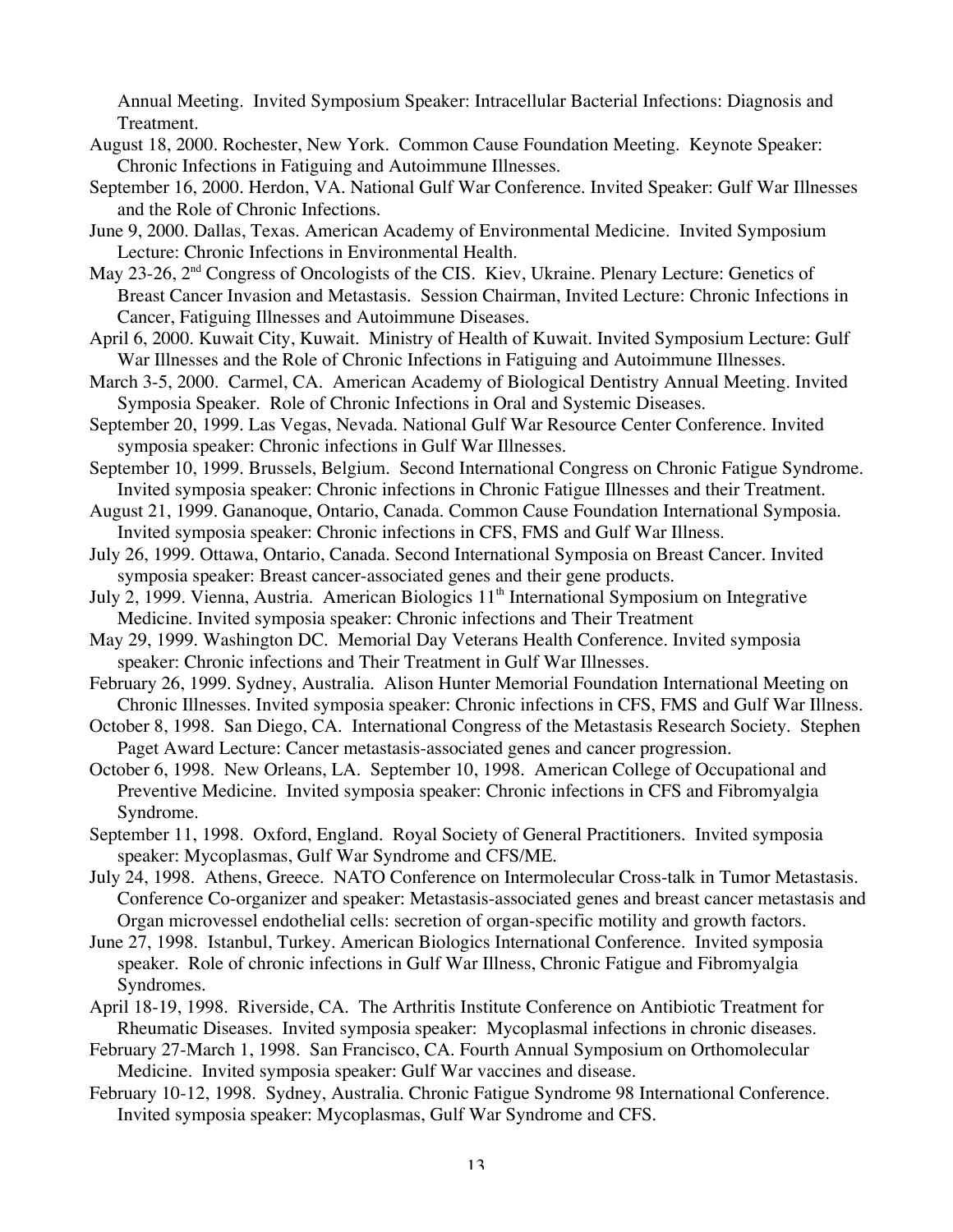January 16-18, 1998. Pasadena, CA. National Health Federation. Invited symposia speaker: Chronic infections in CFS and Fibromyalgia Syndrome.

November 16, 1997. Santa Ynez Valley CFIDS Association. Invited symposium speaker: Chronic infections in Fibromyalgia/Chronic Fatigue Syndrome.

October 16, 1997. Los Angeles, CA. Granada Forum. Invited symposium speaker: Fibromyalgia/Chronic Fatigue Syndrome.

September 29-30, 1997. Indianapolis, IN. Advances in Enzyme Control in Normal and Neoplastic Tissues. Invited symposium speaker: Role of heparanase in cancer invasion and metastasis.

- September 20-21, 1997. Sudbury, Ont., Canada. Invited symposium speaker: Chronic infections in GWI/ Fibromyalgia/Chronic Fatigue Syndrome.
- August 30-31, 1997. Los Angeles, CA. Cancer Control Convention. Invited symposium speaker: Chronic infections in Fibromyalgia/Chronic Fatigue Syndrome.
- June 25-28, 1997. Lago Maggore, Italy. International Integrative Medicine Congress. Invited symposium speaker: Chronic infections in Gulf War Illness/Fibromyalgia/Chronic Fatigue Syndrome.
- June 16-17, San Francisco, CA. Neurocognitive Disorders and Molecular Genetics. Invited symposium speaker: Chronic infections in Fibromyalgia/Chronic Fatigue Syndrome.
- April 17, 1997. Oceanside, CA. San Diego County CFIDS Association. Invited symposium speaker: Chronic infections in Fibromyalgia/Chronic Fatigue Syndrome.
- April 24-26, 1997. Tampa, FL. American College for Advancement in Medicine. Invited symposium speaker: Role of chronic infections in Gulf War Illness/Chronic Fatigue Syndrome.
- April 12-16, 1996. San Diego, CA. American Society for Cancer Research Meeting. Invited symposium speaker: Cancer metastasis-associated genes.
- February 7-9, 1997. Seattle, WA. Fibromyalgia International Conference. Invited symposium speaker: Chronic infections in Fibromyalgia/Chronic Fatigue Syndrome.
- January 30, 1997. Santa Barbara, CA. Santa Barbara Medical Society, Invited symposium speaker: Gulf War Illness/Chronic Fatigue Syndrome: role of chronic infections.
- .December 14, 1996. Le Puente, CA. Indo-American Society for Health and Laboratory Professionals. Invited speaker: Chronic infections associated with Chronic Fatigue Syndrome and Gulf War Illness.
- November 14-16, 1996. Cairo, Egypt. 4th International Cancer Molecular Biology Symposium. Invited symposium speaker: Cancer metastasis-associated genes.
- October 26-28, 1996. Nice, France. 3rd International Symposium on Predictive Oncology and Therapy. Invited speaker and session chairman.
- September 7-11, 1996. Metastasis Research Society Congress. Invited Keynote Speaker: Breast cancer progression and the role of quantitative genomic changes and quantitative changes in gene expression.
- July 20-24, 1996. Snowmass, CO. 45th Symposium on the Biology of the Skin. Invited symposium speaker: Neurotrophins and malignant melanoma invasion and metastasis.
- June 5, 1996. Dallas, TX. Institute for Environmental Medicine. Invited symposium speaker: Mycoplasmal infections in Gulf War Illness-CFIDS.
- April 28-May 2, 1996. Houston, TX. 9th International Congress on Breast Disease. Invited symposium speaker: Breast cancer metastasis genes and oncogenes and their role in tumor progression, cellular communication and metastasis.
- March 24-27, 1996. San Francisco, CA. American Cancer Society Annual Science Writers Symposium. Invited speaker: Role of cancer metastasis metastasis-associated genes in the progression of cancer to the metastatic state.

March 7-8, 1996. New Orleans, LA. 19th Annual Interdisciplinary Cancer Research Workshop.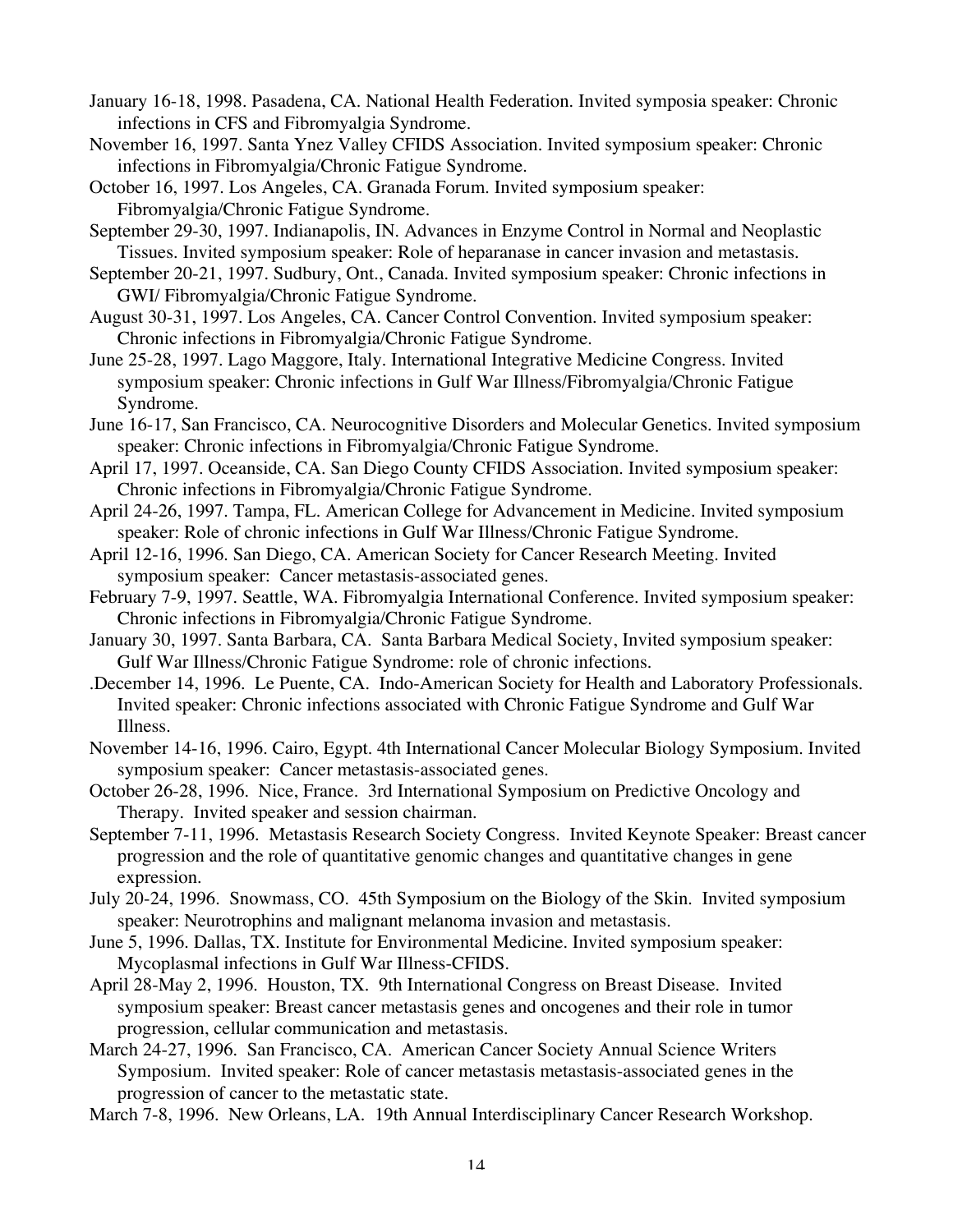Keynote speaker: Breast cancer-associated genes and regulation of tumor progression.

- March 1-2, 1996. Houston, TX. Endrocrine and Breast Diseases International Congress. Invited speaker: Breast cancer metastasis and gene expression.
- February 27, 1996. San Antonio, TX. Presidential Advisory Commission on Gulf War Veterans' Illnesses. Invited speaker: Mycoplasmal infections in Gulf War Illnesses.
- February 15, 1996. Oklahoma City, OK. 1st Norman Durham Lecturer, Environmental Institute, Oklahoma State University.
- January 15-17, 1996. Bethesda, MD. U.S.-Japan Cooperative Research Program on the Role of Cytokines in Cancer. Invited speaker: Mechanism of interferon-a inhibition of CML.
- January 12, 1996. Kansas City, MO. Presidential Advisory Commission on Gulf War Veterans' Illnesses. Invited speaker: Mycoplasmal infections in Gulf War Illnesses.
- November 23-26, 1995. London, England. Annual Meeting of the British Society of General Practitioners. Invited symposium speaker: Persian Gulf War Illness: role of mycoplasmal infections.
- November 10-16, 1995. Alexandria, Egypt. Third International Cancer Molecular Biology Symposium. Invited symposium speaker: Cancer metastasis-associated genes.
- November 1-5, 1995. Schwarzwald Titisee, Germany. International Titisee Conference on Tumor Angiogenesis. Invited speaker: Paracrine growth and motility factors from microvessel endothelial cells stimulate metastasis.
- October 1-5, 1995. Terrigal, New South Wales, Australia. 19th Annual Conference of the Connective Tissue Society. Keynote Speaker: Role of trophic factors in stimulating metastatic cell matrix invasion and degradative enzymes.
- June 25-28, 1995. Kansis City, MO. Sixth Meeting of the Pan American Society for Pigment Cell Research. Keynote Address: Role of neurotrophins and paracrine growth factors in brain metastasis of melanoma.
- March 18-22, 1995. Toronto, Canada. American Association for Cancer Research. Invited symposium speaker. The *mta1* gene and breast cancer metastasis.
- January 15-18, 1995. Durango, Colorado. Keystone Symposium on Cancer Cell Invasion and Motility. Invited symposium speaker: Organ microvessel endothelial cells: role in cancer cell invasion and growth.
- December 7-8, 1995. Dearborn, Michigan. Preuss Foundation Annual Meeting. Invited symposium speaker: Role of neurotrophins in brain invasion and metastasis.
- December 2-5, 1994. Keystone, Colorado. Keystone Symposia on Cancer. Invited symposium speaker: Paracrine motility factors and metastasis.
- October 30-November 5, 1994. New Delhi, India. International Cancer Congress. Invited Symposium Chairman and Speaker: Membranes of metastatic cells.
- October 25-26, 1994. Munster, Germany. Symposium on Gene Diagnosis of Cancer. Invited symposium speaker. Genes related to breast cancer metastasis.
- October 9-12, 1994. Vienna, Austria. Annual Meeting of German and Austrian Societies of Haematology and Oncology. Invited symposium speaker: Molecular properties of metastatic cells.
- June 10-12, 1994. Mexico City, Mexico. 130th Anniversary of the Mexican National Academy of Medicine. Invited symposium speaker: Metastasis of tumors to brain: molecular mechanisms.
- March 28-April 1, 1994. Tokyo, Japan. Annual Meeting of the Japanese Pharmaceutical Society. Invited symposium speaker: Brain Metastasis: molecular mechanisms.
- February 17-20, 1994. Houston, Texas. Annual Meeting of the Radiation Therapy Oncology Group. Invited symposium speaker: Metastasis: molecular mechanisms of invasion and metastasis.
- February 11, 1994. Detroit, Michigan. Distinguish Faculty Lecture of Wayne State University. Invited speaker: Molecular mechanisms of cancer metastasis.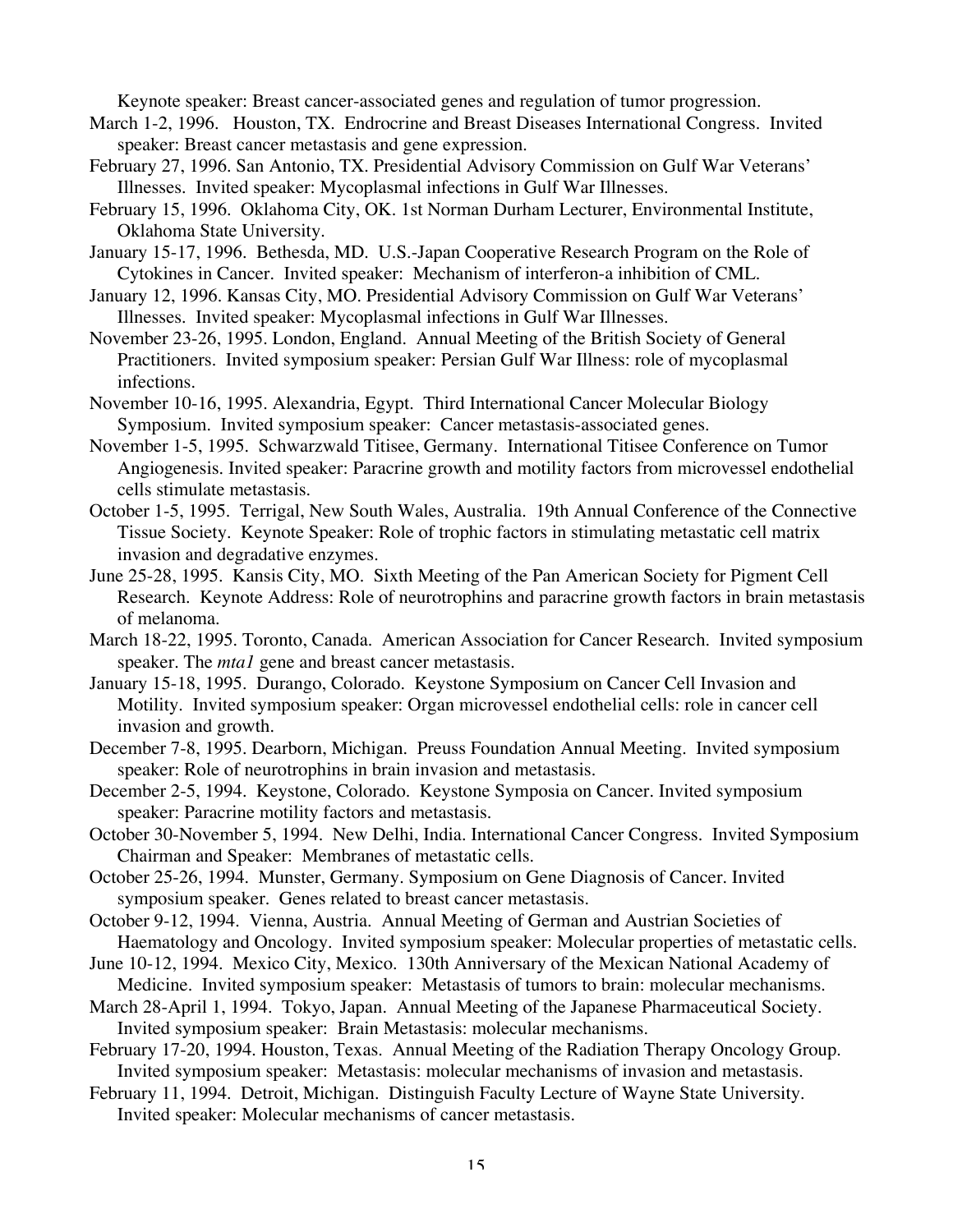- January 31-February 5, 1994. Big Sky, Montana. AACR Special Conference on the Molecular Genetics of Tumor Progression and Metastasis. Invited speaker: Role of neurotrophins and paracrine factors in brain cancer metastasis.
- January 14, 1994. Miami, Florida. University of Maimi School of Medicine. Sigma Xi Distinguished Lecture: Tumor microenvironment and metastasis to specific sites-Molecular mechanisms.
- December 2-5, 1993. Houston, Texas. Society for Basic Urological Research. Invited speaker: Molecular mechanisms of cancer metastasis.
- November 24-26, 1993. Cairo, Egypt. Second International Cancer Molecular Biology Symposium. Invited symposium speaker: Cancer metastasis: Role of specific tumor cell and host properties in metastasis and identification of genes associated with breast cancer metastasis.
- November 4-7, 1993. Houston, Texas. Thirty-Seventh Annual Clinical Conference. Invited symposium speaker: Cancer metastasis.
- October 19-22, 1993. Potsdam, Germany. Schering Research Foundation Symposium. Invited speaker: Tumor metastasis and host microenvironment.
- July 15-16, 1993. Glasgow, Scotland. Cancer Research Campaign Review of Metastasis Research. Invited speaker: Interactions of metastasis with host tissue.
- March 6, 1993. San Francisco, California. Twenty-eighth Annual San Francisco Cancer Symposium. Invited symposium speaker: The Mechanisms of Metastasis: Current Concepts--Understanding and Predicting Tumor Spread.
- December 9-10, 1992. San Antonio, Texas. Fifteenth Annual San Antonio Breast Cancer Symposium. Invited symposium speaker: Breast Cancer Metastasis: Role of Microenvironmental Signals at Primary and Secondary Sites.
- Novermber 20, 1992. Taegu, Korea. Molecular Medicine of Cancer Symposium. Invited symposium speaker: Organ Specificity of Cancer Metastasis: Role of Specific Tumor Cell Properties and Host Paracrine Motility Factors, Paracrine Growth Factors and other Cytokines in Metastasis to Specific Sites.
- September 1-4, 1992. Paris, France. Fourth International Congress of the Metastasis Research Society. Invited symposium speaker: Organ Specificity of Cancer Metastasis: Role of Specific Tumor Cell Properties and Host Paracrine Motility Factors, Paracrine Growth Factors and other Cytokines.
- June 26, 1992. Rovereto, Italy. Pezcoller Foundation's Fourth International Symposium on Cell Adhesion Molecules. Invited speaker, Session V: Endothelial Cell Adhesion in Invasion and Metastasis.
- June 20, 1992. Innsbruck, Austria. University of Innsbruck. Invited speaker: The Role of Adhesion Components and Paracrine Growth Factors in Metastasis to Specific Sites.
- June 16, 1992. Milan, Italy. Ares-Serono Symposium on Heterogeneity of Cancer Cells. Invited plenary speaker: Heterogeneity of Metastases.
- May 22, 1992. Duarte, California. City of Hope 1992 Distinguished Visiting Lecturer Series: Organ Specificity of Metastasis: Role of Specific Adhesion, Invasion and Paracrine Growth Factors.
- May 20, 1992. San Diego, California. Eighty-Third Annual Meeting of the American Association for Cancer Research. Invited symposia speaker, Metastasis and the Microenvironment Session: Purification and Characterization of Migration-stimulating Factor Secreted by Mouse Hepatic Sinusoidal Endothelial Cells.
- April 23-24, 1992. Memphis, Tennessee. University of Tennessee. The Baptist Memorial Health Care Foundation Forum on Cancer Research: The Molecular Basis for Cancer Prevention. Invited symposia speaker: Organ specificity of cancer metastasis: Role of specific tumor cell properties and host cytokines.
- March 15, 1992. New York, New York. Society of Surgical Oncology 45th Annual Cancer Symposium. Invited symposia speaker: Paracrine growth factors and metastasis.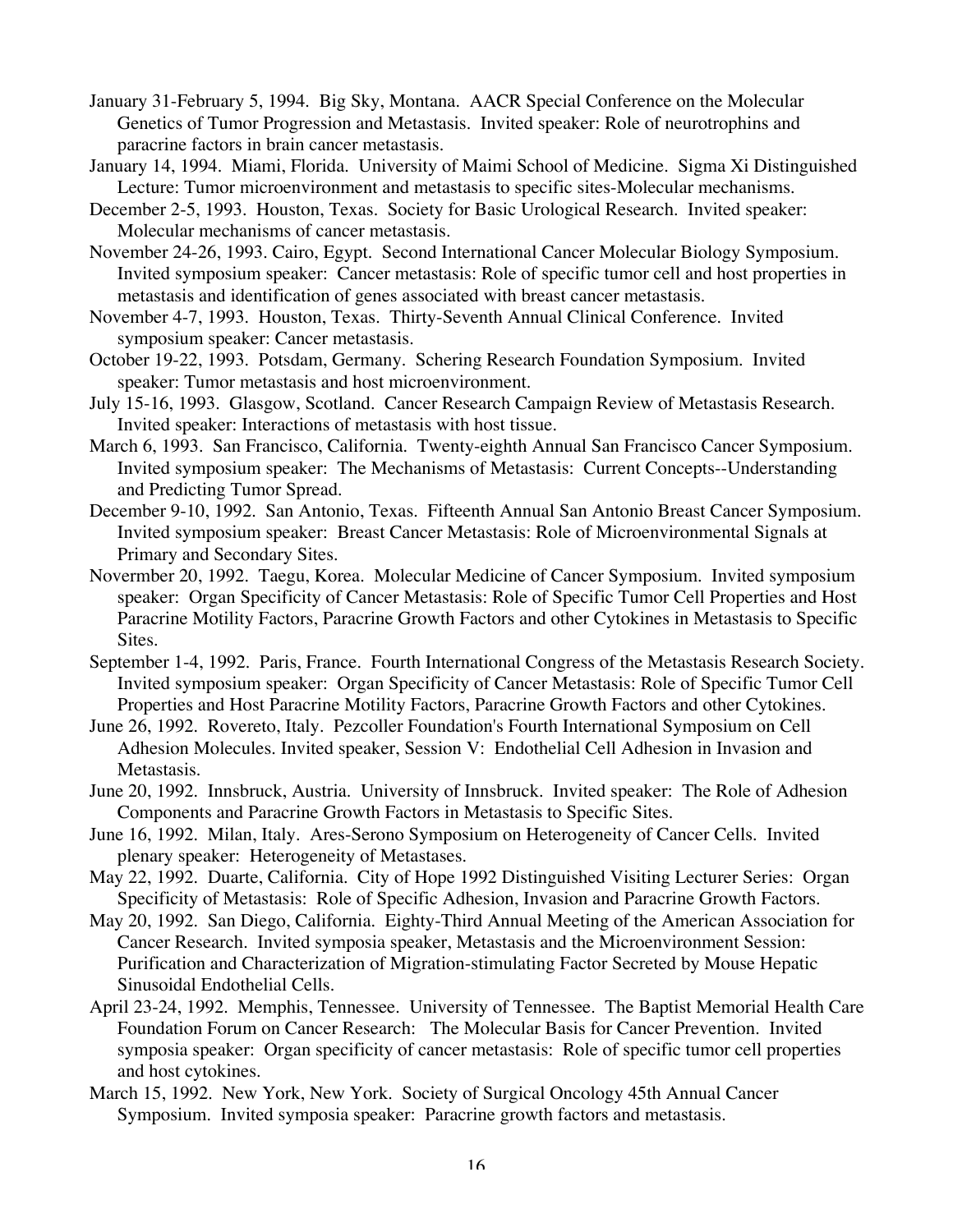Feburary 9-13, 1992. Houston, Texas. ASBMB/Biophysical Society Meeting.

- January 26-Feburary 2, 1992. Keystone, Colorado. Keystone Symposium. Invited speaker: Paracrine Growth Factors.
- January 22-24, 1992. Atlanta, Georgia. American Cancer Society. Invited symposia speaker: Invasion and metastasis.
- December 9, 1991. Dallas, Texas. American Academy of Dermatology's 50th Annual Meeting. Invited symposia speaker: Mechanisms of invasion and metastasis of malignant melanoma.
- November 7, 1991. Berlin, Germany. Schering AG West Germany. Invited speaker series: Role of Adhesion Components, Motility Factors and Paracrine Growth Factors in Cancer Metastasis.
- October 30-November 6, 1991. Moscow, U.S.S.R. All Union Cancer Center, U.S.S.R., Moscow. Visiting professor and lecturer: Tumor Invasion and Metastasis: Role of Endothelial Cell Adhesion and Degradative Enzymes and Organ Preference of Tumor Metastasis: Paracrine and Autocrine Organ Growth and Motility Molecules.
- October 28-30, 1991. Bonn, Germany. International Meeting on Metastasis: Basic Research and Clinical Applications. Invited speaker: Integrin and Non-integrin Receptors and Paracrine Growth Factors in Organ Preference of Metastasis.
- October 2, 1991. Dallas, Texas. Komen Foundation Symposium on Breast Cancer at the Molecular and Cellular Level. Invited speaker: Role of a Paracrine Growth Factor in Metastatic Breast Cancer.
- August 11-16, 1991. Newport, Rhode Island. Gordon Research Conference on Cancer. Invited speaker: "Tissue-specific Growth Factors in Cancer Metastasis.
- June 5-7, 1991. Trento, Italy. III Annual Pezcoller Symposium. Invited speaker: Tumor Suppressor Genes.
- May 28-29, 1991. Cedar Rapids, Iowa. Fourth Annual Diana J. Benz Memorial Lecture. Distinguished lecture series: Breast Cancer Metastasis.
- May 21-22, 1991. Buffalo, New York. Roswell Park Memorial Institute. Distinguished lecturer series: Organ Specificity of Cancer Metastasis: Role of Specific Tumor Cell Properties and Cytokines Expressed at Organ Sites.
- May 4, 1991. Maui, Hawaii. Society of Head and Neck Surgery Symposium on Cervical Lymph Node Metastases. Invited speaker: Mechanisms of Lymphatic and Hematogenous Metastases.
- April 18-20, 1991. New York City. The Fourth World Congress on Cancers of the Skin. Invited speaker: Biology of Malignant Melanoma Metastasis: Tumor Cell Properties and Cytokines Expressed at Particular Organ Sites Determine Organ Specificity.
- April 1-7, 1991. Steamboat Springs, Colorado. UCLA Symposium on Epithelial Cancers and Aerodigestive Tract. Invited speaker: Lung Colonization by Metastatic Tumor Cells is Determined by the Properites of Unique Tumor Cells and Lung-Associated Cytokines.
- March 26-27, 1991. Phoenix, Arizona. Thirty-third Science Writers' Seminar. Invited speaker: Breast Cancer Metastasis.
- March 13-15, 1991. St. Gallen, Switzerland. International Symposium on Angiogenesis. Invited symposia speaker: Stimulation of Growth and Migration of Liver-metastasizing Lymphoma Cells by Molecules from Murine Liver Endothelial Cells.
- February 26, 1991. New York City. New York Academy of Sciences Meeting on Metastasis: Mechanisms to Therapies. Invited speaker: The Role of Cell Adhesion in Tumor Metastasis.
- December 4-7, 1990. Houston, Texas. University of Texas M.D. Anderson Cancer Center's 43rd Annual Symposium on Fundamental Cancer Research. Co-chairman and plenary lecturer in Session II (Epithelial Tissue): Paracrine Growth Factors.
- October 18-21, 1990. Prouts Neck, Maine. International Conference on Molecular Genetics of Bladder Cancer. Lectured in Session VI (Molecular Markers in Bladder Cancer) on Cytokines Involved in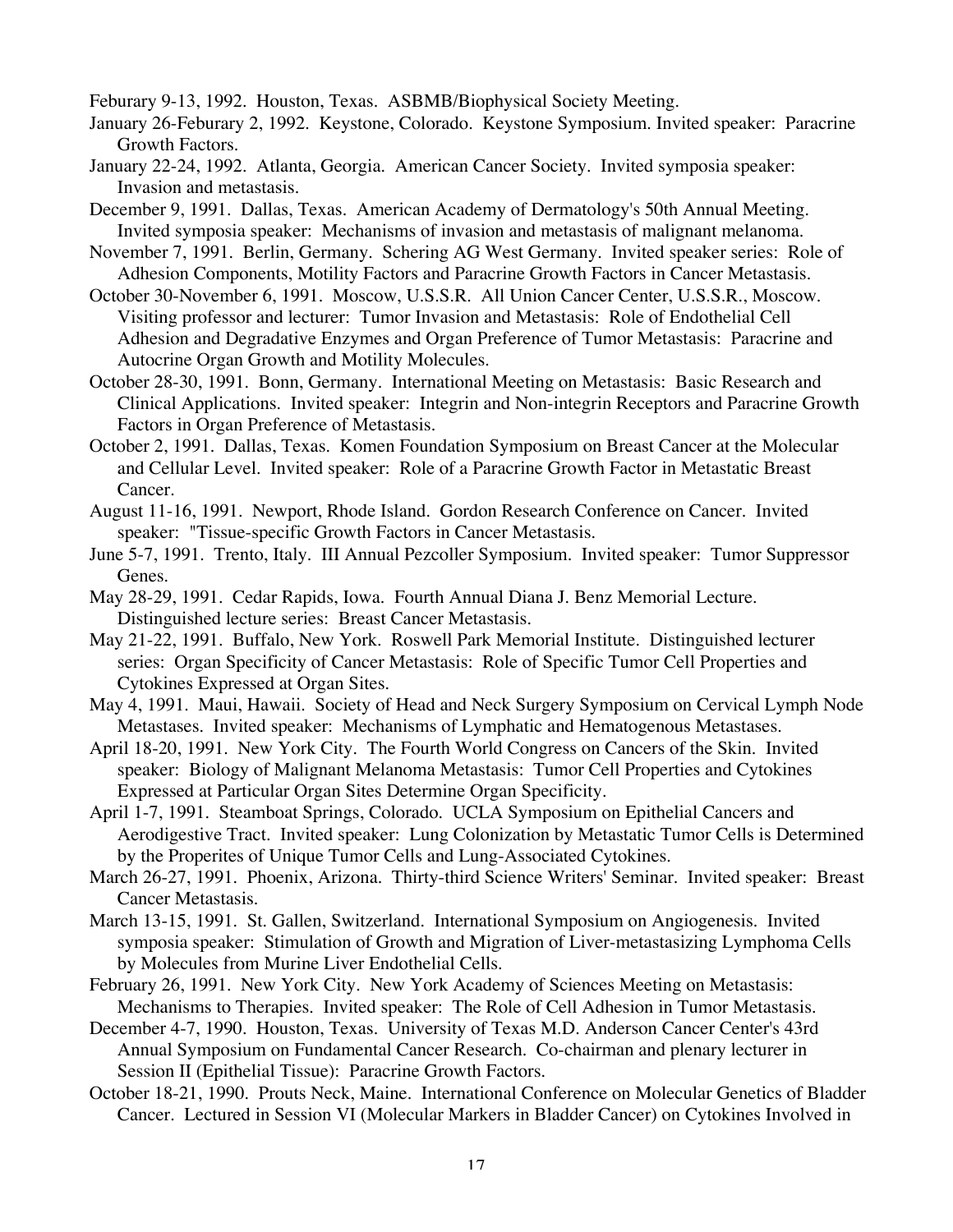Tumor Invasion and Metastasis.

- September 17-19, 1990. Bethesda, Maryland. Third International Congress of the Metastasis Research Society. Chairman of the Congress Program Committee. Delivered the President's address on Integrin and Non-Integrin Receptors and Paracrine Growth Factors in Organ Preference of Metastasis. Co-chaired Symposium II on Cell Adhesion and Extracellular Matrix.
- September 13-16, 1990. Washington, D.C. Tenth International Scientific Symposium of the National Foundation for Cancer Research, Gedorgetown University Conference Center. In the third session (Basic Carcinogenesis) lectured on Human and Mouse Melanoma Heparanases Are Inhibited by the Anticancer Agent Suramin.
- August 11-17, 1990. Bethesda, Maryland. Annual meeting of the NCI Laboratory of Tumor Cell Biology.on Frontiers in Human Retrovirology and Related Topics. Invited special speaker on Malignancies Associated with Retrovirus Infections.
- July 6, 1990. Sapporo, Japan. 10th Sapporo Cancer Seminar. Keynote speaker: Generation of Diversity in Malignant Cell Populations. Plenary lecture on Organ Specificity of Cancer Metastasis Is Determined by Tumor Cell Molecules and Cytokines Expressed at Particular Organ Sites.
- July 3-5, 1990. Sapporo, Japan. 49th Annual Meeting of the Japanese Cancer Association. Speaker in the symposium on Progression and Metastasis in Malignancy entitled Cell Surface and Growth Properties of Metastatic Cells.
- June 11-13, 1990. Trento, Italy. Fondazione Pezcoller Trento Symposium on the Therapeutic Implications of Molecular Biology of Breast Cancer. Invited participant/discussant.
- May 23-26, 1990. Washington, D.C. 81st Annual Meeting of the American Association for Cancer Research. Invited participant in the symposium on Metastasis: Genetic Mechanisms and Cytokine Signal Transduction.
- April 26-29, 1990. Washington, D.C. Cancer Cell Biology Workshop on Implications for New Drug Development. Invited discussant and lecturer: Molecular Properties of Metastatic Cancer Cells.
- April 23-24, 1990. New York City. Cancer Progress V. Invited symposia presenter: Shaping Future Strategies for the Pharmacological Intervention of Tumor Cell Metastasis.
- April 1-5, 1990. Washington, D.C. American Association of Pathologists Program of the FASEB 1990 Annual Meeting. Invited speaker in the Minisymposium, Invasion and Metastasis. Lecture title: Cytokines in Metastasis Growth and Organ Homing.
- March 9-12, 1990. Squaw Valley, California. UCLA Symposia on Molecular and Cellular Biology: Biology of Sarcomas. Invited speaker: Interactions between Tumor Cells, Vascular Cells and Extracellular Matrix.
- February 7-9, 1990. La Jolla, California. Twelfth Annual Conference on Clinical Laboratory Molecular Analysis sponsored by Scripps Clinic and Research Foundation. Invited speaker and instructor: Molecular Determinants of Metastasis.
- February 4-7, 1990. San Francisco, California. Annual Meeting of the Society of Gynecologic Oncologists. Invited symposia speaker: Adhesive, Invasive and Growth Properties of Metastatic Cells.
- January 27-February 3, 1990. Park City, Utah. UCLA Symposia on Molecular and Cellular Biology: Molecular Pathways of Cytokine Action. Symposia lecture on "Organ Specificity of Metastasis Is Determined by Adhesive, Invasive and Growth Properties of Unique Tumor Cells and Host Environments.
- September 25-27, 1989. Genoa, Italy. Joint NCI-IST Symposium on Biology and Therapy of Breast Cancer. Plenary speaker, Differential Adhesion, Invasion and Growth Properties of Metastatic Mammary Adeno-carcinoma Cells.
- September 14-16, 1989. Cambridge, England. AACR BACR EORTC meeting on The Cell Membrane and Cell Signals as Targets in Cancer Chemotherapy. Session chairman (Metastasis and Cell Death)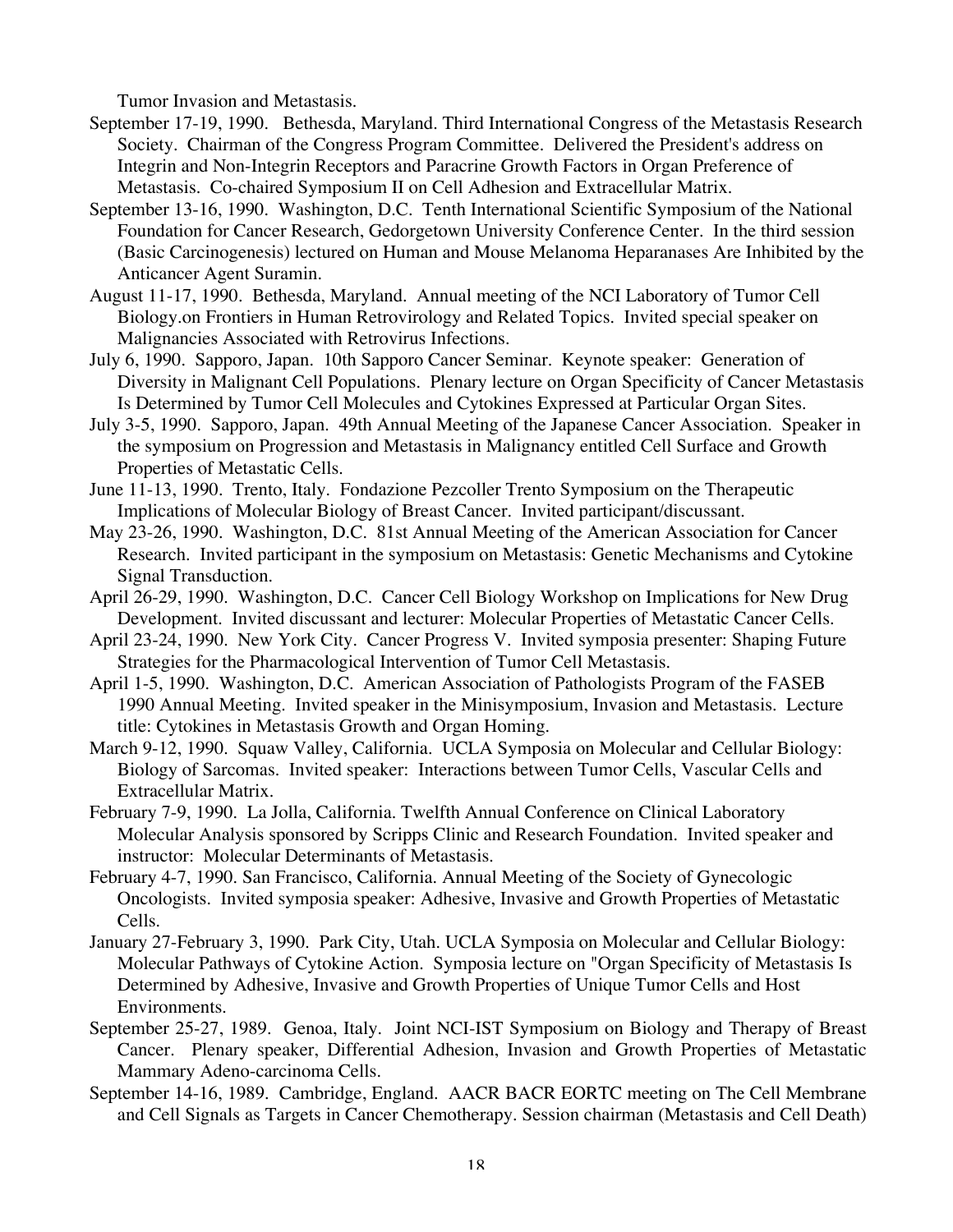and speaker, The Cell Surface and Metastasis.

- May 28, 1989. Honolulu, Hawaii. Joint Meeting of the AACR/JCA on Molecular Aspects of Growth Control. Poster presentation entitled: Oncogene-induced tumor cell diversification and loss of intercellular junctional commun-ication correlates with metastatic potential in EJ c-H-*ras* gene transfered to rat mammary carcinoma cells. Lectures entitled: Membrane Functions and Cell Growth and Tumor Progression and Metastasis.
- May 25-27, 1989. San Francisco, California. Presented at the 80th Annual Meeting of the American Association for Cancer Research.
- April 13, 1989. Castres, France. International Symposium on New Concepts in Cancer, sponsored by the Centre de Recherche Pierre FABRE (Castres) and the Centre National de la Recherche Scientifique in (Toulouse). Delivered two lectures: Oncogenes and metastasis and Organ specific adhesion: Invasion and Growth in Metastasis.
- March 30, 1989. Dana Point, California. Fourth ICN-UCI Symposium. Lecturer on Protein-Nucleic Acid Interactions in Gene Expression.
- October 12, 1988. New Orleans, Louisiana. ASTRA Symposium on The Cell Membrane and Therapeutic Strategies for Neoplastic Diseases. Delivered keynote talk on The Role of Membrane Structure in Blood-Borne Metastasis.
- September 26-29, 1988. Heidelberg, West Germany. Second International Meeting of the Metastasis Research Society. Chairperson for two symposia; delivered plenary lecture on Organ tropism: Role of Differential Tumor Cell Adhesion.
- September 13, 1988. Galveston, Texas. Galveston R. E. 'Bob' Smith International Workshop. Delivered a lecture on Metastasis and chaired a symposium session entitled The Biology of Melanoma
- September 8, 1988. La Jolla, California. Participated in the Benson Biomedical Symposium and was a presenter and session Chairman in the area of Cancer and Genetic Disorders.
- July 4-12, 1988. Sapporo, Japan. 8th Sapporo Cancer Seminar. Plenary speaker in the symposium on Cancer Progression and Metastasis.
- May 24-28, 1988. New Orleans, Louisiana. 79th Annual Meeting of the American Association for Cancer Research. Chairperson of the poster discussant session on Invasion and Metastasis (Biology I). Participate in meetings of the Board of Directors of the AACR.
- March 17-19, 1988. Dana Point, California. Third ICN-UCI Symposium on the Molecular Basis of Genetic Disease.
- February 14-19, 1988. Honolulu, Hawaii. U.S.-Japan Cancer Program meeting on Cancer Cell Membranes: Aberrant Glycosylation and other Critical Molecular Events. Delivered a plenary lecture on Metastatic Potential of Tumor Cells and Genetic Background.
- November 30, 1987 December 2, 1987. Bethesda, Maryland. National Cancer Institute, Division of Cancer Biology and Diagnosis (Tumor Biology Program) Workshop on Experimental Metastasis: Designing New Research Strategies.
- September 6-11, 1987. Eilat, Israel. Bat-Sheva Seminar on Tumor Malignancy: Pathogenesis and Prevention of Tumor Dissemination. Speaker in the Session on Functional Aspects of Oncogenes: Tumor Diversification and Metastasis.
- August 16-21, 1987. New London, New Hampshire. Gordon Research Conference on Cancer. Speaker in the Session on High Frequency Variation in Normal and Neoplastic Populations: Oncogenes in Tumor Progression and Metastasis."
- July 26-31, 1987. Saxtons River, Vermont. FASEB Summer Research Conference on Biology of Tumor Metastases. Speaker in the Session on Endothelium & Angiogenesis: Role of Endothelium in Tumor Metastases.
- June 4, 1987. Bethesda, Maryland. Meeting of the Breast Cancer Working Group of the NCI Organ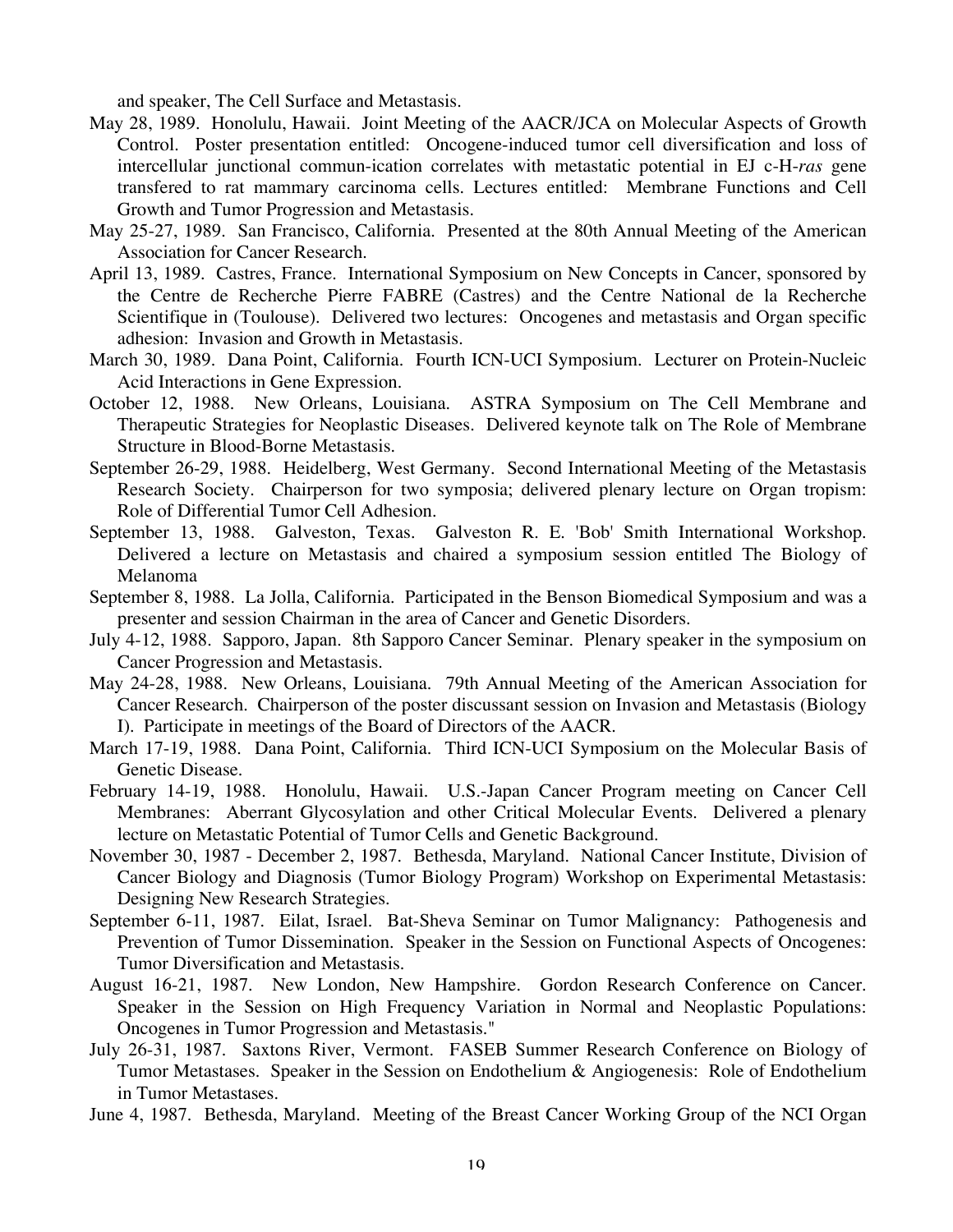Systems Coordinating Program entitled Methods for Quantitating Cell Heterogeneity and Phenotypic Variation in Breast Cancer.

- May 19-22, 1987. Atlanta, Georgia. 78th Annual Meeting of the American Association for Cancer Research. Chaired and spoke in a symposium on Invasion and Metastasis (Biology III).
- May 12-15, 1987. Bologna, Italy. International Congress on Cancer Metastasis: Biological and Biochemical Mechanisms and Clinical aspects. In the session on Biology of Metastatic Cells, chaired a round table discussion on metastatic models. Presented a plenary presentation: Cytoskeletal and Junctional Heterogeneity in Mammary Tumor Cells and their Possible Significance in Tumor Progression.
- April 6-12, 1987. Keystone, Colorado. Co-chaired the UCLA Symposium on Tumor Progression and Metastasis Delivered a lecture in the session on Regulation of the Metastatic Phenotype on Gene Expression and Metastasis.
- March 12, 1987. Bethesda, Maryland. Upper Aerodigestive Cancer Program Workshop on Biology of Tumor Growth and Progression. Chaired and presented in Session II on Invasion and Metastasis.
- February 1-5, 1987. Taormina, Sicily. Erbamont/Farmitalia Carlo Erbe Workshop on Platelets and Angiogenesis in Cardiovascular and Cancer Research. Symposium lecture: The biology and biochemistry of metastasis.

#### **University Teaching (Outside Univ. of Texas):**

- Cancer Biology Course (Winter and Fall), Invasion and Metastasis I, II & III, Stanford University, 1979-1993
- University of Copenhagen, Center for Medical Biotechnology, Nordic Course on Techniques in Cell Biology, 1991
- Rice University/Baylor College of Medicine/University of Texas Medical School at Houston: Vascular Cell Biology, Functional Differences in Organ Microvascular Endothelial Cells, 1990
- National Taiwan University, College of Medicine, Taipei. Institute of Biochemistry, Tumor and Host Properties in Blood-Borne Metastasis, 1990
- Houston Community College, Downtown Campus, Membrane Biology and Cancer Metastases, 1990
- Rice University/Baylor College of Medicine/University of Texas Medical School at Houston: Vascular Cell Biology, Functional Differences in Organ Microvascular Endothelial Cells and Their Importance in Organ Preference of Tumor Metastasis, 1990
- National Taiwan University, College of Medicine, Taipei. Institute of Biochemistry, Tumor and Host Properties in Blood-Borne Metastasis, 1990
- Houston Community College, Downtown Campus, Membrane Biology and Cancer Metastases, 1990
- The Lineberger Cancer Research Center of the University of North Carolina School of Medicine, Chapel Hill, Biochemistry and Biology of Metastasis, 1985
- Stanford, California. Stanford University Program in Cancer Biology, Metastasis I and Metastasis II, 1985
- Tucson, Arizona. University of Arizona, Cancer Biology Training Program at the Arizona Health Sciences Center: Models for Breast Cancer Metastasis, 1985
- Houston Community College, Northwest Campus, Structure and Function of Cell Surface Membranes and the Fluid Mosaic Model, 1986-1988
- American Cancer Society, 9th Annual Florida Division meeting, Breast Cancer Metastasis, 1986
- Multidisciplinary Evening Seminar, Biology of Melanoma, sponsored by MDACC and the UT M. D. Anderson Associates, 1985
- Shanghai Institute of Materia Medica, Chinese Academy of Sciences, Shanghai, China, Mechanisms of Blood-Borne Metastasis and Tumor Formation, 1984
- Shanghai Institute of Materia Medica, Chinese Academy of Sciences, Shanghai, China, Role of Fetal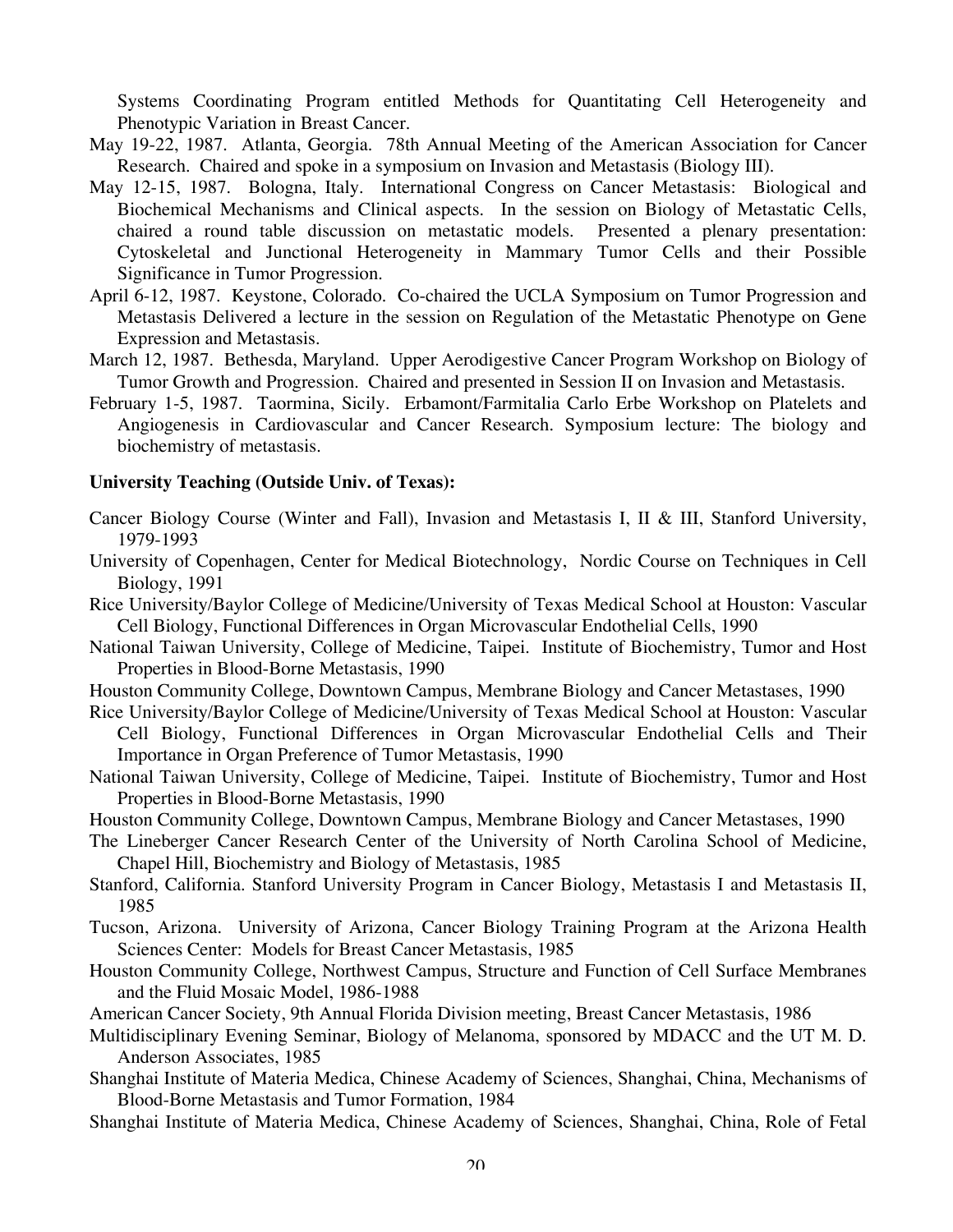and Virus Components in Large Cell Lymphoma Metastasis, 1984

- Beijing Neurosurgical Institute, Beijing, China, Mechanisms of Blood-Borne Metastasis and Tumor Formation, 1984
- Beijing Medical Institute, Beijing, China, Role of Fetal and Virus Components in Lymphoma Metastasis, 1984
- MDACC Multidisciplinary Management of Early Breast Cancer: Present Status and Future Directions, sponsored by the M. D. Anderson Associates, 1984
- Histopathobiology of Cancer Course, Keystone, Colorado (NCI sponsored), 1984
- Oregon University Health Sciences Center, Biochemical and Biophysical Properties of Membranes series (BioChem 520), Cytoskeleton Membrane Interactions, 1984
- Stanford University Program in Cancer Biology, Molecular and Cellular Aspects of Cancer Biol., Metastasis I & II, 1984
- University of California, Los Angeles, Pathology Program in Cancer Biology, Cancer Metastasis, 1984
- Yale University School of Medicine, Cancer Center Educational Lecture Series, Mechanisms of Invasion and Metastasis, 1983
- University of Missouri School of Medicine, Columbia, Perspectives in Pharmacology and Medicine Series, Cellular Diversity and Instability during the Malignant Progression of Cancer, 1983
- University of California, Los Angeles, Major Concepts in Oncology (M293), Blood-Borne Metastasis, 1980
- Histopathobiology of Neoplasia, Lake Placid, New York (NCI sponsored), Mechansims of Metastasis, 1980

American Cancer Society Biology of Cancer series, California State University, Northridge, 1978-1982

American Cancer Society Biology of Cancer series, University of California, Los Angeles, 1978-1980

- Histopathobiology of Cancer Course, Keystone, Colorado (NCI sponsored), Mechansims of Metastasis, 1979
- Transformed Cell Course, Cold Spring Harbor Laboratory, New York, Pathobiology of Cancer Progression, 1978
- Pathophysiology of Cancer Course, Keystone, Colorado (NCI sponsored), Pathobiology of Cancer Progression, 1978

University of Washington School of Medicine, Visiting Professor of Pathology (Pathology 507), 1977 The Upjohn Company Biology Education Lecture Series, Cell Surfaces and Plasma Membranes, 1976

University of California, Riverside, Visiting Professor of Biochemistry (Biochemistry 230), 1975

California Institute of Technology, Visiting Assistant Professor of Cell Biology, 1971

### **Supervisory Teaching:**

### *Ph.D. Thesis Committees--Chairman:*

- Amr Moustafa, M.D., Ph.D. 1998, Ain Shams University, Cairo, Egypt. Current: Associate Professor of Biochemistry and Medicine, Ain Shams University Faculty of Medicine, Cairo, Egypt.
- Mei Hu, M.D., Ph.D. 1996, University of Texas Graduate School of Biomedical Sciences, Houston, TX. Current: Associate Professor, Dept. of Rehabilitive Medicine, Baylor College of Medicine, Houston, TX.
- Zhong Yun, M.S., Ph.D., 1996, University of Texas Graduate School of Biomedical Sciences, Houston, TX. Current: Associate Professor, Yale University, New Haven, CT.
- John Herrmann, Ph.D., 1995, University of Texas Graduate School of Biomedical Sciences, Houston, TX. Current: Associate Professor, Baylor College of Medicine, Houston.
- Li Jin, M.D., Ph.D. 1994, University of Texas Graduate School of Biomedical Sciences, Houston. Current: Department Head, New Jersey State Pathology Laboratory, Newark, NJ.

John Patton, Ph.D., 1993, Rice University, Dept. of Chemical Engineering. Current: Staff scientist,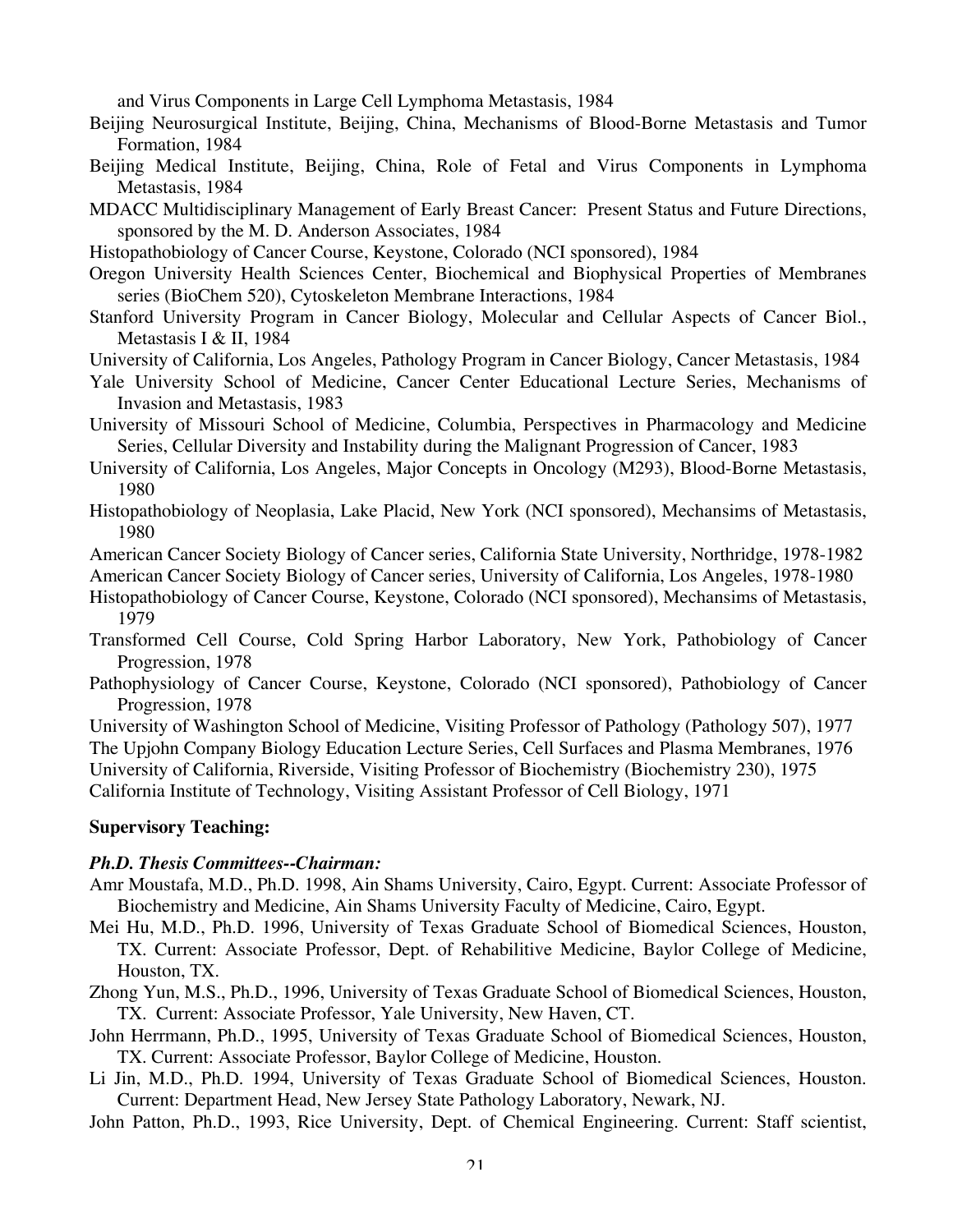Glycomed, Alameda, CA.

- Alexander Chop, Ph.D. 1992, University of Texas Graduate School of Biomedical Sciences, Houston. Current: Staff Physician, Creighton University School of Medicine, Omaha, NB.
- Sridhar Rajagopalan, Ph.D., 1990, Rice University, Dept. of Chemical Engineering. Current: Staff Scientist, Shell Oil Research Division, Houston, TX.
- Robert J. Tressler, Ph.D., 1990, The University of Texas Graduate School of Biomedical Sciences, Houston; 6/90-present, Staff Scientist, Glycomed, Palo Alto, CA.
- Ronald A. LaBiche, Ph.D., 1990, University of Texas Graduate School of Biomedical Sciences, Houston; 6/90-6/92 Postdoctoral Fellow, 6/95-present, Associate Professor, University of North Carolina, Chappel Hill, NC.
- Paula N. Belloni, Ph.D., 1989, The University of Texas Graduate School of Biomedical Sciences, Houston; Postdoctoral Fellow, 11/89-8/90, Instructor, University of Texas M. D. Anderson Cancer Center; 8/90-present, Department Head, Syntex Research, Palo Alto, CA.
- Timothy V. Updyke, Ph.D., 1987, University of California, Irvine; 9/87-9/91, Research Associate, MDACC, Houston, 9/91-present, Vice-President for Development, Novex Inc. San Diego, CA.
- Danny R. Welch, Ph.D., 1984, University of Texas Graduate School of Biomedical Sciences, Houston; 6/84-6/87, Staff Scientist, Upjohn Co., Kalamazoo, MI; 6/87-6/90, Department Head, Glaxo Pharm., Research Triangle, NCI; 6/90-9/02, Assistant, then Associate Professor of Experimental Pathology, Pennsylvania State University, Hershey, PA. 9/02-present, Endowed Professor, Department of Pathology, University of Kansas Medical Center, Kansas City, KS.
- Jaime Estrada-Aguilar, M.D., M.S., 1983, University of Texas Graduate School of Biomedical Sciences, Houston; 9/83-9/88, Assistant Professor of Pediatrics; 9/88-6/92, Associate Professor of Pediatrics, University of South Florida, Tampa, FL, 6/92-present, Professor of Pediatrics, University of Texas Health Science Center at San Antonio, San Antonio, TX.
- Ruth Davis, M.S., 1980, University of California, Irvine. Current: Staff scientist, Allergin Corp., Irvine, CA.
- Anthony Neri, Ph.D., 1980, University of California, Irvine; 9/80-4/83, Postdoctoral Fellow, University of Southern California, Los Angeles, CA; 9/83-present, Staff Scientist, Department Head, Hoffmann-LaRoche, Nutley, NJ.

#### *Thesis Advisory Committees - Member:*

Amr Moustafa, Ph.D., M.D., Ain-Shams University School of Medicine, Cairo, Egypt Thomas Smith, Ph.D., Rice University Dihua Yu, Ph.D., University of Texas at Houston John Patton, Ph.D., Rice University Paul Chiao, Ph.D., University of Texas at Houston Douglas P. Evans, Ph.D., University of Texas at Houston Raphael Pollock, M.D./Ph.D., University of Texas at Houston Sridhir Rajagopalan, Ph.D., Rice University John P. Volpe, M.A./Ph.D., University of Texas at Houston David Krizman, Ph.D., University of Texas at Houston Paul E. Cizdziel, Ph.D., University of Texas at Houston David Danielpour, Ph.D., University of Texas at Houston Martin A. Schwarz, Ph.D., University of Texas at Houston Cheung Lam King, Ph.D., University of Texas at Houston Michael J. Niedbala, Ph.D., State University of New York, Buffalo, New York Carl Thomas McGary, M.D./Ph.D., The University of Texas Graduate School of Biomedical Sciences at Galveston Buddy Weissman, Ph.D., University of California, Irvine.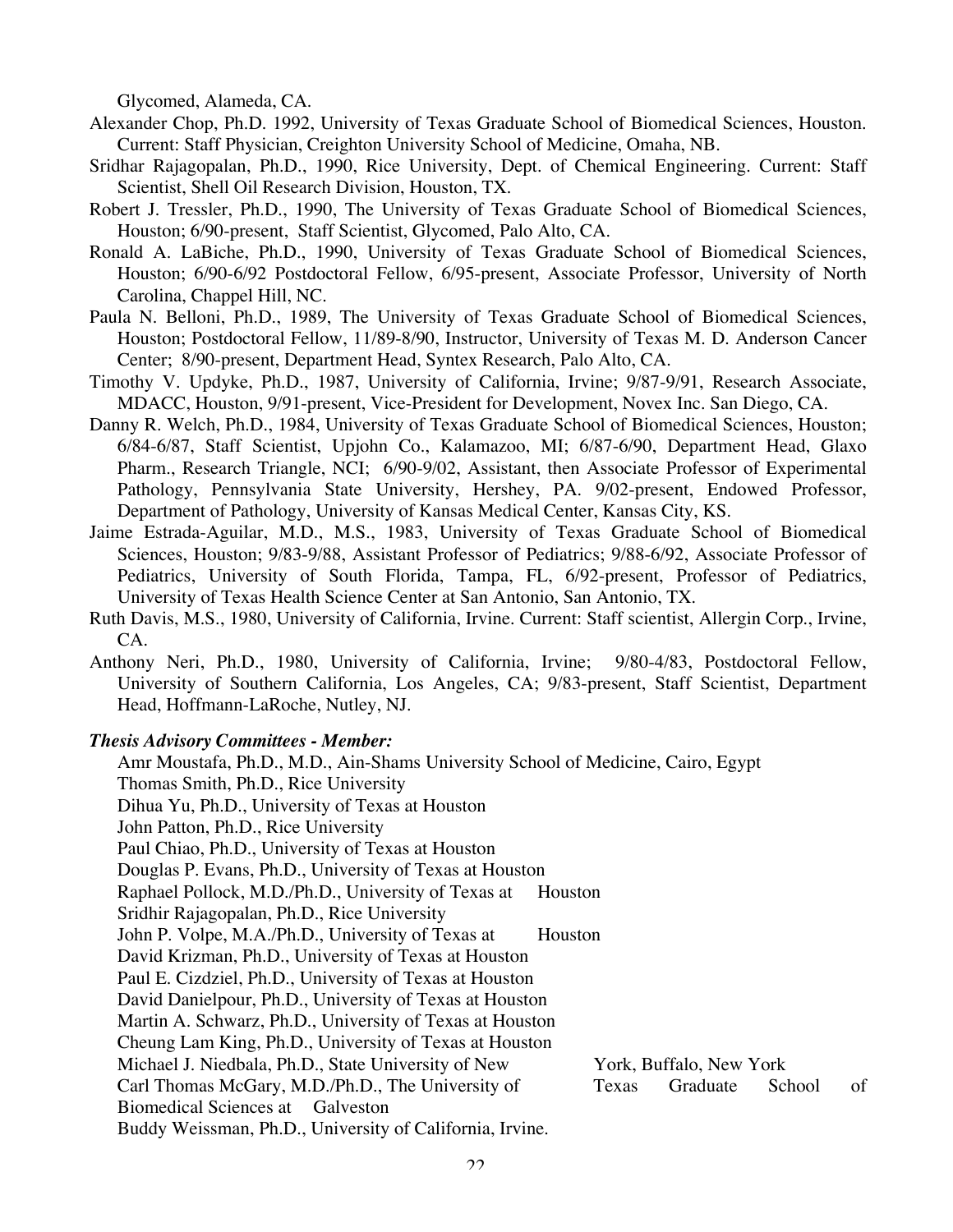Channing Der, Ph.D., University of California, Irvine. Carl Ware, Ph.D., University of California, Irvine.

### *Postdoctoral Trainees:*

- Jelena Prljic, Ph.D., 10/00-9/01, Postdoctoral Fellow. The Institute for Molecular Medicine, Huntington Beach; Present: Scientist, Academy of Sciences, Belgrade, Yugoslavia.
- Oliver LeChef, D.V.M., 10/99-10/00, Postdoctoral Fellow. The Institute for Molecular Medicine, Huntington Beach; Present: scientist, INSERM, Paris, France
- Jorg Haier, M.D., Ph.D., 4/97-2/98 Visiting Scientist, Department of Molecular Pathology, The Institute for Molecular Medicine, Huntington Beach, CA. Present: Professor of Surgery & Medicine, University of Muenster, Muenster, Germany.
- Amr Moustafa, M.D., 9/95-2/98 Visiting Scientist, Department of Molecular Pathology, The Institute for Molecular Medicine, Huntington Beach, CA; Present: Assistant Professor of Biochemistry and Medicine, Ein Shams University School of Medicine, Cairo, Egypt.
- Marwan Nasralla, Ph.D., 11/95-11/97 Visiting Scientist, Visiting Scientist, Department of Molecular Pathology, The Institute for Molecular Medicine, Huntington Beach; Present: Department Head, LabCorp, San Diego.
- Hiroyuki Tsujimoto, M.D., Ph.D., 1/97-12/97 Visiting Scientist, Department of Molecular Pathology, The Institute for Molecular Medicine, Irvine, CA; Present: Associate Professor, Yokohama University, Japan.
- Fumiyuki Uematsu, M.D., Ph.D., 9/96-9/97 Visiting Scientist, Department of Molecular Pathology, The Institute for Molecular Medicine, Irvine, CA. Present: Nagoya Medical School, Nagoya, Japan.
- Hironao Wakabashi, Ph.D., 4/92-8/96, Project Investigator, Department of Tumor Biology, University of Texas M.D. Anderson Cancer Center, Houston, TX; Present: Assoc. Research Professor, University of Rochester Medical School, Rochester, NY.
- Dario Marchetti, Ph.D., 9/91-8/96, Research Associate, Instructor, Department of Tumor Biology, University of Texas M. D. Anderson Cancer Center, Houston, TX; until 9/01: Assistant Professor of Experimental Neurology, The University of Texas Medical School, Houston, TX. Present: Professor, Louisiana State University, Baton Rouge, LA.
- Hidetomo Sawada, M.D., Ph.D., 4/94-4/96 Research Associate, Department of Tumor Biology, University of Texas M. D. Anderson Cancer Center, Houston, TX; Present: Associate Professor of Surgery, Nara University Medical School, Nara, Japan.
- Akihiro Nawa, M.D., Ph.D., 4/94-4/96, Research Associate, Department of Tumor Biology, University of Texas M. D. Anderson Cancer Center, Houston, TX; Present: Professor of Surgery, Nagoya University Medical School, Japan.
- Sei-Hyun Ahn, M.D., Ph.D., 9/94-9/95, Visiting Scientist, Department of Tumor Biology, University of Texas M. D. Anderson Cancer Center, Houston; Presemt address: Dept. of Surgery, Asan Medical Center, Seol, Korea.
- Chung Hwan Baek, M.D., 4/92-7/93, Visiting Scientist, Department of Tumor Biology, University of Texas M. D. Anderson Cancer Center, Houston. Present Address: Assoc. Professor, Dept. of Otolaryngology, College of Medicine, Dong-A University, Pusan, Korea.
- Yasushi Toh, M.D., Ph.D., 7/92-6/94 Research Associate, Department of Tumor Biology, University of Texas M. D. Anderson Cancer Center, Houston. Present: Assistant Professor of Surgery, Kyushu University, Fukuoka, Japan.
- Scot Pencil, M.D., Ph.D., 6/91-6/93, Research Associate, Department of Tumor Biology, University of Texas M. D. Anderson Cancer Center, Houston. Most Recent Address: Professor of Pathology, The University of Texas Medical Branch, Galveston, TX (deceased).
- Koichiro Miki, M.D., Ph.D., 3/92-7/94, Postdoctoral Fellow, Department of Tumor Biology, University of Texas M.D. Anderson Cancer Center, Houston. Present: Associate Professor of Internal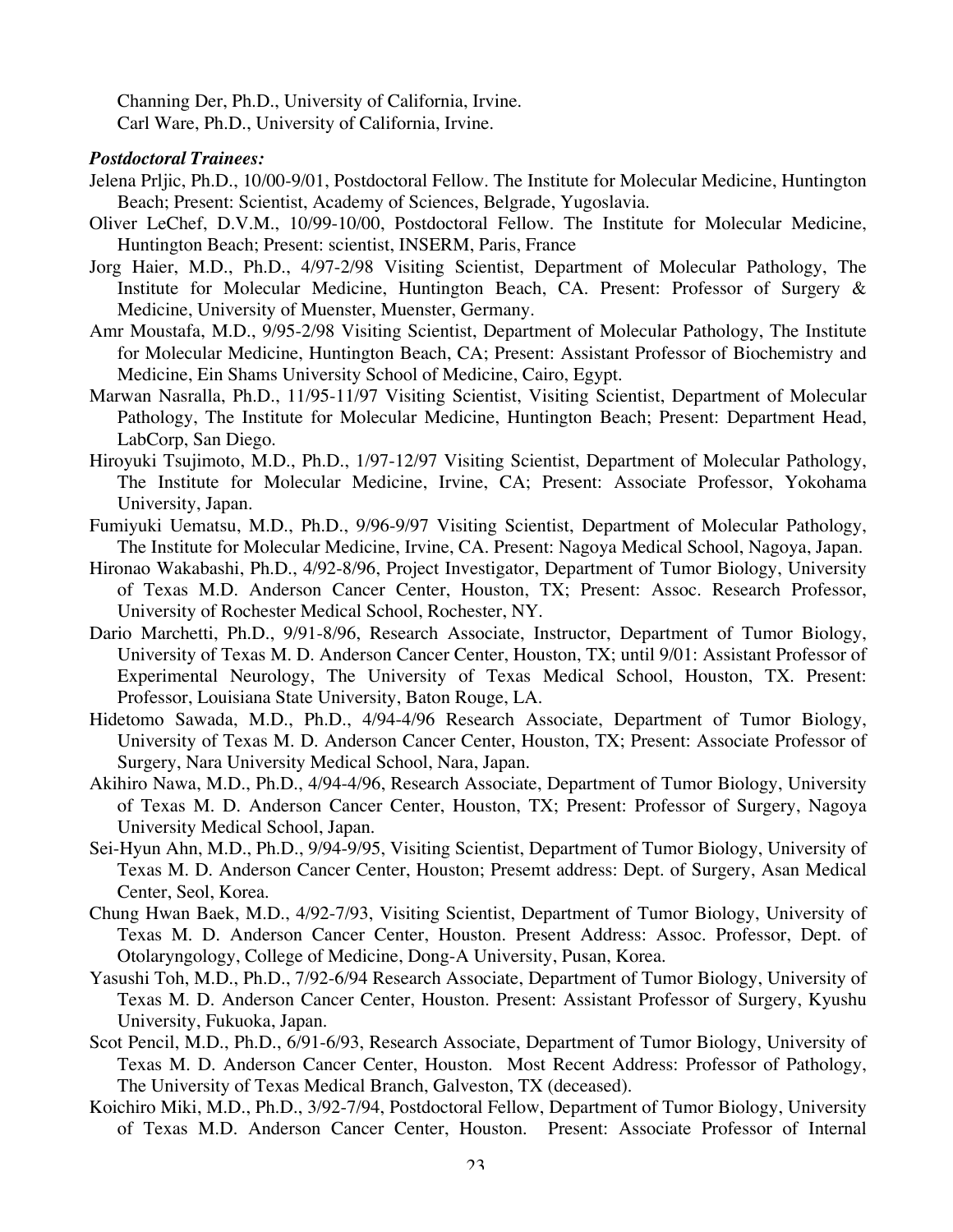Medicine, Kyushu University, Fukuoka, Japan.

- June-Sik Park, M.D., Ph.D., 8/90-8/91, Visiting Scientist, Department of Tumor Biology, University of Texas M.D. Anderson Cancer Center, Houston; 9/91-present, Professor of Surgery, Department of Otolaryngology, Kyungpook University School of Medicine, Taegu, Korea.
- Jun-Ichi Hamada, Ph.D., 4/89-4/92, Project Investigator, Department of Tumor Biology, University of Texas M.D. Anderson Cancer Center, Houston; 5/92-present, Associate Professor of Cell Biology, Hokkaido University Medical School, Sapporro, Japan.
- Yuzo Okumura, Ph.D., 3/90-4/92, Postdoctoral Fellow, Department of Tumor Biology, University of Texas M.D. Anderson Cancer Center, Houston; 4/92-present: Associate Professor, Kyushu University, Fukuoka, Japan.
- Hiroaki Ohigashi, M.D., 4/89-9/90, Visiting Scientist, Department of Tumor Biology, University of Texas M. D. Anderson Cancer Center, Houston; 6/89-present, Professor of Surgery, Dept. of Gastrointestinal Surgery, Center for Adult Diseases, Osaka, Japan.
- Takatoshi Inoue, M.D., 10/87-6/89, Research Associate, Department of Tumor Biology, University of Texas M. D. Anderson Cancer Center, Houston; 6/89-present, Professor of Surgery, Kyushu University, Fukuoka, Japan.
- David G. Menter, Ph.D., 11/86-9/89 Postdoctoral fellow; 9/89-9/96, Present: Assistant Professor, Department of Cancer Prevention, University of Texas M. D. Anderson Cancer Center, Houston, TX.
- Philip G. Cavanaugh, Ph.D., 1/87-9/91, Project Investigator; 9/91-9/96, Present: Assist. Research Professor, Department of Tumor Biology, University of Texas M. D. Anderson Cancer Center, Houston, TX.
- Mitsuzi Yoshida, Ph.D., 7/84-6/86, Project Investigator, Department of Tumor Biology, University of Texas M. D. Anderson Cancer Center, Houston; 6/86-9/88. Present, Associate Professor, Cancer Chemotherapy Center, Tokyo, Japan.
- Susan M. North, Ph.D., 10/82-6/85, Project Investigator, 6/85-12/86, Research Instructor, 1/87-9/89, Assistant Professor, University of Texas M. D. Anderson Cancer Center, Houston; 9/89-9/93, School of Veterinary Medicine, Texas A & M University, College Station, TX, Current: Staff Veterinarian, Manhattan Veterinary Clinic, New York, NY.
- Motowo Nakajima, Ph.D., 10/81-8/82, Project Investigator; 9/1/82-8/86, Research Instructor; 9/86- 7/91, Assistant Professor, Department of Tumor Biology, University of Texas M. D.Anderson Cancer Center, Houston; 8/91-present, Professor (tenured), Cancer Research Institute, University of Tokyo, Tokyo, Current: Department Head, Norvartis Japan.
- Peter A. Steck, Ph.D., 6/81-6/82, Project Investigator; 7/82-6/84, Postdoctoral Fellow (NIH Fellowship); 7/1/84-8/86, Research Instructor; 9/86-1993, Assistant Professor, 1994-present Associate Professor (tenured), Department of Neuro-Oncology, University of Texas M. D. Anderson Cancer Center, Houston (deceased).
- Tatsuro Irimura, Ph.D., 2/80-6/80, Project Investigator, Department of Developmental and Cell Biology, University of California, Irvine; 6/80-8/87, Assistant Professor; 9/87-8/91, Associate Professor, University of Texas M. D. Anderson Cancer Center; 8/91-6/88, Present: Professor and Chairman, Pharmaceutical Sciences and Cancer Biology, University of Tokyo, Tokyo, Japan.
- Randall H. Kramer, Ph.D., 1977-1979, Postdoctoral Fellow, Depart. of Developmental and Cell Biology, University of California, Irvine; 1980-1985, Assistant Professor; 1985-1990, Associate Professor; 1990-present Professor, University of California, San Francisco, CA.
- Christopher L. Reading, Ph.D., 1977-1980, Postdoctoral Fellow, Department of Developmental and Cell Biology, University of California, Irvine; 6/80-5/88, Assistant Professor; 6/88-6/94, Associate Professor, Dept. of Hematology, University of Texas M. D. Anderson Cancer Center, Houston, TX.
- Gregory J. Giotta, Ph.D., 1976-1977, Project Investigator; 1977-1992, Research Biologist, The Salk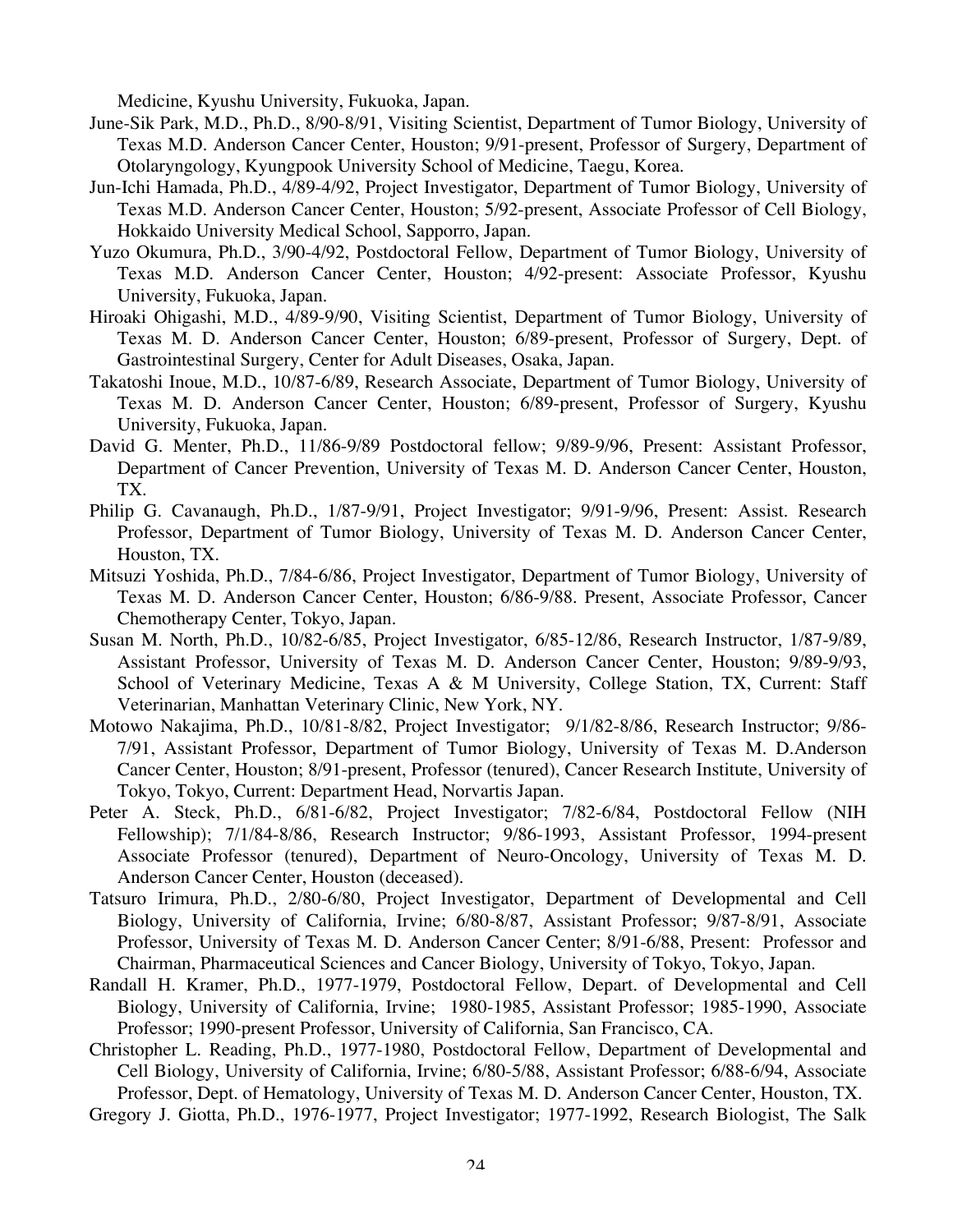Institute for Biological Studies, La Jolla, CA; 1992-present Senior Council, Glycomed Inc., Alameda, CA.

- Charles R. Birdwell, Ph.D., 1975-1977, Postdoctoral Fellow, The Salk Institute; 1977-1981, Assistant Professor, Scripps Clinic and Research Foundation, La Jolla, California; 1981-1985 Research Scientist, La Jolla Cancer Research Foundation, La Jolla, California; 1985-present, Director of Research Development, Hybritech, San Diego, CA.
- Reuben Lotan, Ph.D., 1975-1976, Research Associate, The Salk Institute for Biological Studies, La Jolla, CA; 1977-1980, Assistant Professor, Dept. of Developmental and Cell Biology, University of California, Irvine; 1980-1982 Senior Scientist; 1982-1984, Associate Professor, The Weizmann Institute of Science; 1984-1995, Professor and Deputy Chairman, Department of Tumor Biology, University of Texas M. D. Anderson Cancer Center, Houston, TX. 1995-present, Professor and Assoc. Vice President for Cancer Prevention, University of Texas M. D. Anderson Cancer Center, Houston, TX.
- Kenneth W. Brunson, Ph.D., 1974-1976, Research Associate, Department of Cancer Biology, The Salk Institute for Biological Studies, La Jolla; 1977-1979, Assistant Specialist, Department of Developmental and Cell Biology, University of California, Irvine; 1979-1984, Assistant Professor, Departments of Pathology and Microbiology and Immunology, Indiana University School of Medicine, Gary, IN; 1984-1991, Staff Scientist, Department Head, Pfizer, Inc., Groton, CN, Associate Professor, University of Pittsburgh, PA. Present position: Professor, North Texas State University School of Medicine, Fort Worth, TX.
- James C. Robbins, Ph.D., 1974-1976, Postdoctoral Fellow, The Salk Institute for Biological Studies, La Jolla, California; 1976-present, Senior Research Administrator, Biological Chemistry, Merck Institute, Rahway, NJ.
- Jeffrey L. Winkelhake, Ph.D., 1974-1976, Postdoctoral Researcher, The Salk Institute for Biological Studies, La Jolla, California; 1976-1984, Assistant Professor, Medical College of Wisconsin, Milwaukee; 6/84-8/91 Staff Scientist, Cetus Corporation, San Francisco, CA; 8/91-present, Vice President, Cytol Corp., San Diego, CA.

### *Clinical Fellows:*

- Jorg Haier, M.D., Ph.D., 4/97-2/98 Visiting Scientist, Department of Molecular Pathology, The Institute for Molecular Medicine, Huntington Beach, CA. Present: Assist. Professor of Surgery & Medicine, University of Muenster, Muenster, Germany.
- Paul Lin, M.D., 1994-1996; Dept. of Gynecology, University of Texas M. D. Anderson Cancer Center, Houston, TX, Current: Associate Professor, Department of Gynecology, University of Texas M. D. Anderson Cancer Center, Houston, TX.
- Edna Mora, M.D., 1994-1996, Department of Medical Oncology, University of Texas M. D. Anderson Cancer Center, Houston, TX; 1995-present, Assist. Professor of Surgery, University of Puerto Rico School of Medicine, San Juan, Puerto Rico.
- Tim Yeatman, M.D., 1990-1992, Department of General Surgery, University of Texas M. D. Anderson Cancer Center; 7/92-present Associate Professor of Surgery, University of South Florida, Tampa, FL.
- George Barnes, M.D., 1991-1992, Department of General Surgery, University of Texas M. D. Anderson Cancer Center, Houston, TX; 1992-present, Associate Professor of Surgery, Howard University, Washington D.C.
- Hiroaki Ohigashi, M.D., 1989-90, Dept. of Surgery, Osaka University, 1990-present, Associate Professor of Surgery, Osaka University Medical School, Osaka, Japan.
- Mark Roh, M.D., 1/88-1/89, Department of General Surgery, University of Texas M. D. Anderson Cancer Center, Houston; 1989-1996, Associate Professor, Department of Surgical Oncology, University of Texas M. D. Anderson Cancer Center, Houston, TX. Present: Professor of Surgery,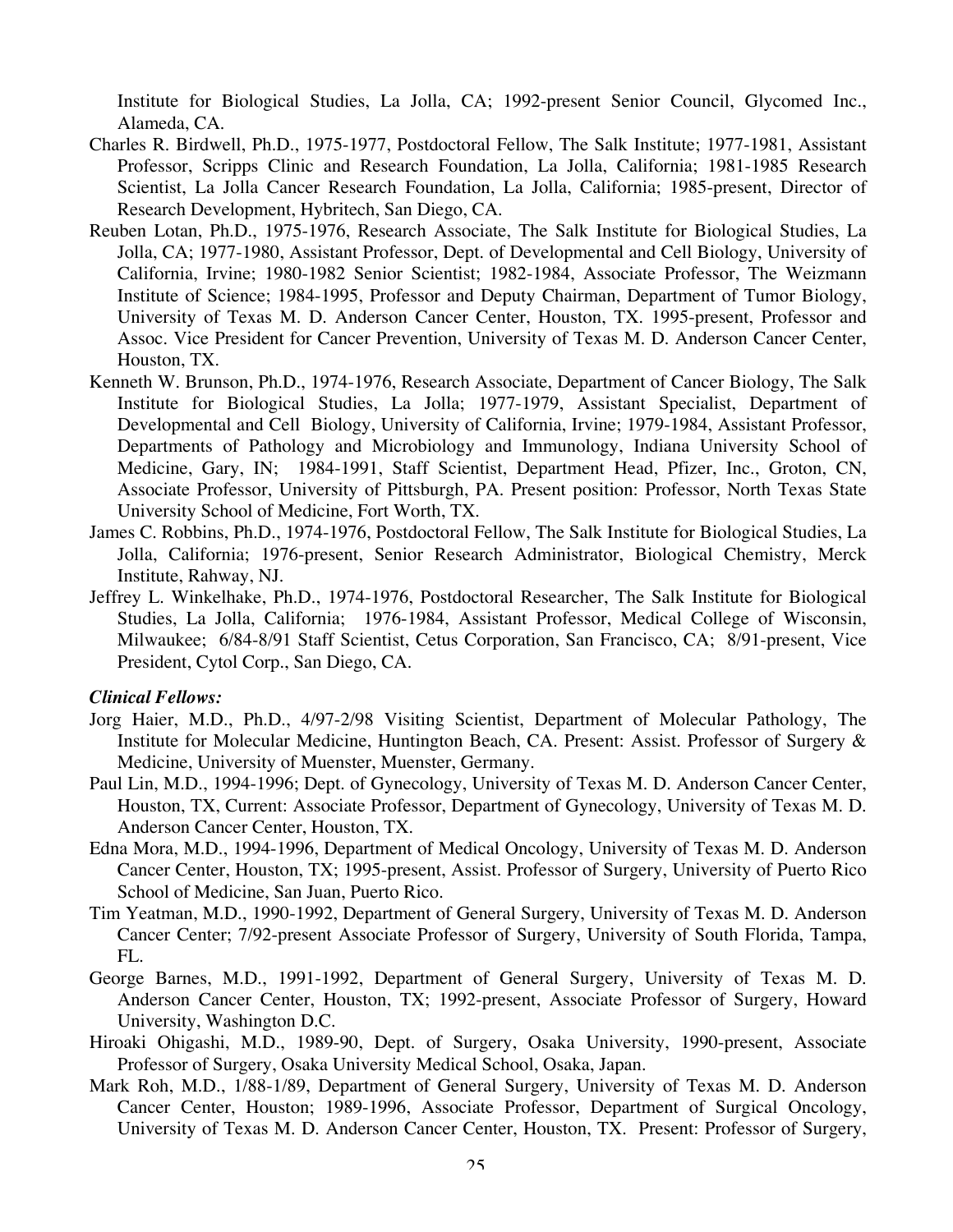University of Pittsburgh School of Medicine.

### **Patents Pending and Granted:**

- U.S. Patent Issued: (No. 4,859,581) Endoglycosidase Assay, invented by G.L. Nicolson, M. Nakajima and T. Irimura, 1989.
- U.S. Patent Issued: (No. 5,030,559) Methods and Compositions for the Identification of Metastatic Human Tumors, invented by G.L. Nicolson, S.M. North and P.A. Steck, 1991.
- U.S. Patent Issued: (No. 5,164,489) Lung Growth Stimulatory and Inhibitory Factors for Carcinoma Tumor Cells, invented by G.L. Nicolson and P.G. Cavanaugh, 1992.
- U.S. Patent Issued: (No. 5,262,403) Glycosaminoglycan Derivatives and their use as Inhibitors of Tumor Invasiveness or Metastatic Profusion-II, invented by G.L. Nicolson, T. Irimura and M. Nakajima, 1993.
- U.S. Patent Issued (No. 5,332,812) Solid-phase substrate containing modified heparin, invented by G.L. Nicolson, M. Nakajima and T. Irimura, 1994.
- U.S. Patent Pending: (UTMDACC:115) Metastasis Associated Collagenolytic Metalloproteinase, invented by M. Nakajima and G.L. Nicolson
- U.S. Patent Pending: (UTMDACC:193) Immunochemical Localization of Heparanase in Mouse and Human Melanomas, invented by G.L. Nicolson, L. Jin and M. Nakajima
- U.S. Patent Issued: (No. 5,332,812) Endoglycosidase Immunoassay, invented by G.L. Nicolson, M. Nakajima and T. Irimura
- U.S. Patent Pending: (UTDMACC:270) Liver-Derived Tumor Cell Growth Inhibitor, invented by P.G. Cavanaugh and G.L.Nicolson
- U.S. Patent Pending: (UTDMACC:387) Metastasis-Associated Gene, invented by G.L. Nicolson, Y. Toh and S. Pencil.
- U.S. Patent Issued (13/208,255) Lipid Supplements for Maintaining Health and Treatment of Acute and Chronic Disorders, invented by Robert Settineri, Garth L. Nicolson.
- U.S. Patent Pending (592-26-002CP3-CP) Phospholipid Compositions and Use Thereof to Enhance Spermatozoa Motility, Viability and Resistance to Oxidative Damage, invented by Gonzalo Ferreira de Mattos and Garth L. Nicolson.
- U.S. Patent Pending (592-26-002CP5-CP) Lipid Supplements for Reducing Nerve Action Potentials, invented by Garth L. Nicolson and Gonzalo Ferreira de Mattos.

### **Publications - Garth L. Nicolson**

- 1. Nicolson, G.L. and Clayton, R.K. The reducing potential of the bacterial photosynthetic reaction center. Photochem. Photobiol.9: 395-399 (1969).
- 2. Schmidt, G.L., Nicolson, G.L. and Kamen, M.D. Composition of the sulfur particle of *Chomatium vinosum* strain D. J. Bacteriol. 105: 1137-1141 (1971).
- 3. Nicolson, G.L. and Schmidt, G.L. Structure of the *Chromatium* sulfur particle and its protein membrane. J. Bacteriol. 105: 1142-1148 (1971).
- 4. Nicolson, G.L. Structure of the photosynthetic apparatus in protein-embedded chloroplasts. J. Cell Biol 50: 258-263 (1971).
- 5. Nicolson, G.L. and Singer, S.J. Ferritin-conjugated plant agglutinins as specific saccharide stains for electron microscopy: Application to saccharides bound to cell membranes. Proc. Natl. Acad. Sci. U.S.A. 68: 942-946 (1971).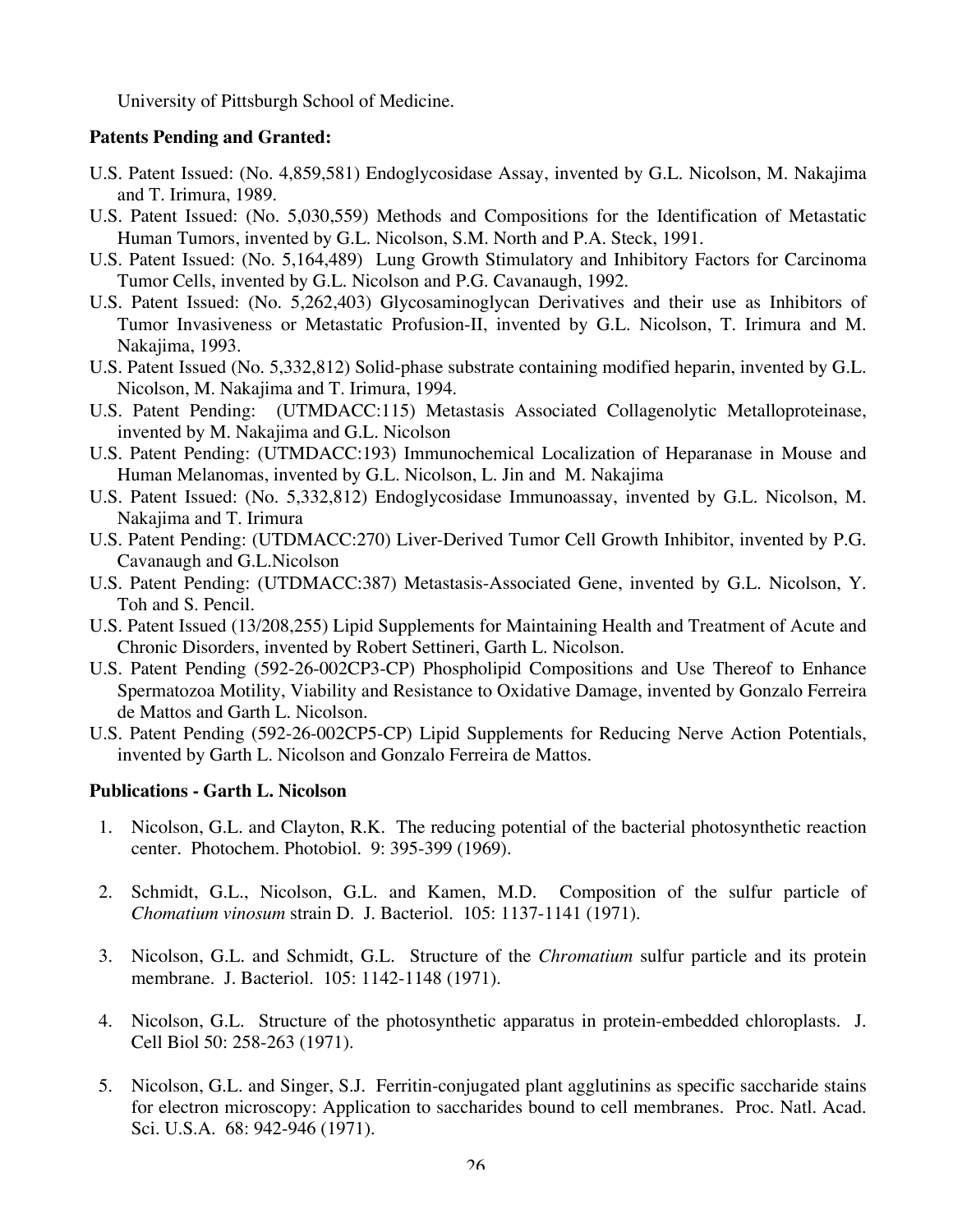- 6. Nicolson, G.L., Masouredis, S.P. and Singer, S.J. Quantitative two-dimensional ultrastructural distribution of RHo(D) antigenic sites on human erythrocyte membranes. Proc. Natl. Acad. Sci. U.S.A. 68: 1416-1420 (1971).
- 7. Nicolson, G.L., Hyman, R.H. and Singer, S.J. The two-dimensional topographic distribution of H–2 histocompatibility alloantigens on mouse red blood cell membranes. J. Cell Biol. 50: 905- 910 (1971).
- 8. Nicolson, G.L., Marchesi, V.T. and Singer, S.J. The localization of spectrin on the inner surface of human red blood cell membranes with ferritin-conjugated antibodies. J. Cell Biol. 51: 265- 272 (1971).
- 9. Singer, S.J. and Nicolson, G.L. The structure and chemistry of mammalian cell membranes. Am. J. Pathol. 65: 427-437 (1971).
- 10. Nicolson, G.L. and Singer, S.J. Ferritin-conjugated plant agglutinins as specific saccharide stains. *In* Proc. of the Electron Microscopy Society of America (C. Arceneaux, ed.), Claitors Publishing, Baton Rouge, 536-538 (1971).
- 11. Nicolson, G.L. Difference in the topology of normal and tumour cell membranes as shown by different distributions of ferritin-conjugated concanvalin A on their surfaces. Nature New Biol. 233: 244-246 (1971).
- ¶**12.** Singer, S.J. and Nicolson, G.L. The fluid mosaic model of the structure of cell membranes. Science 175: 720-731 (1972).

### ¶ *Current Contents Citation Classic*

- 13. Nicolson, G.L. and Singer, S.J. Electron microscopic localization of macromolecules on membrane surfaces. Ann. N.Y. Acad. Sci. 195: 368-375 (1972).
- 14. Nicolson, G.L. and Yanagimachi, R. Terminal saccharides on sperm plasma membranes: Identification by specific agglutinins. Science 177: 276-279 (1972).
- 15. Nicolson, G.L. and Blaustein, J. Interaction of Ricinus communis agglutinin with normal and tumor cell surfaces. Biochim. Biophys. Acta 266: 543-547 (1972).
- 16. Nicolson, G.L., Lacorbiere, M. and Delmonte, P. The outer membrane terminal saccharides of bovine liver nuclei and mitochondria. Exp. Cell Res. 71: 468-473 (1972).
- 17. Nicolson, G.L. A rapid method for determining the topological distribution of anionic sites on membrane surfaces. J. Supramol. Struct. 1: 159-164 (1972).
- 18. Nicolson, G.L. Topological studies on the structure of cell membranes. *In* Membrane Research (C.F. Fox, ed.), Academic Press, New York, 53-70 (1972).
- 19. Nicolson, G.L. Topography of cell membrane concanavalin A-sites modified by proteolysis. Nature New Biol. 239: 193-197 (1972).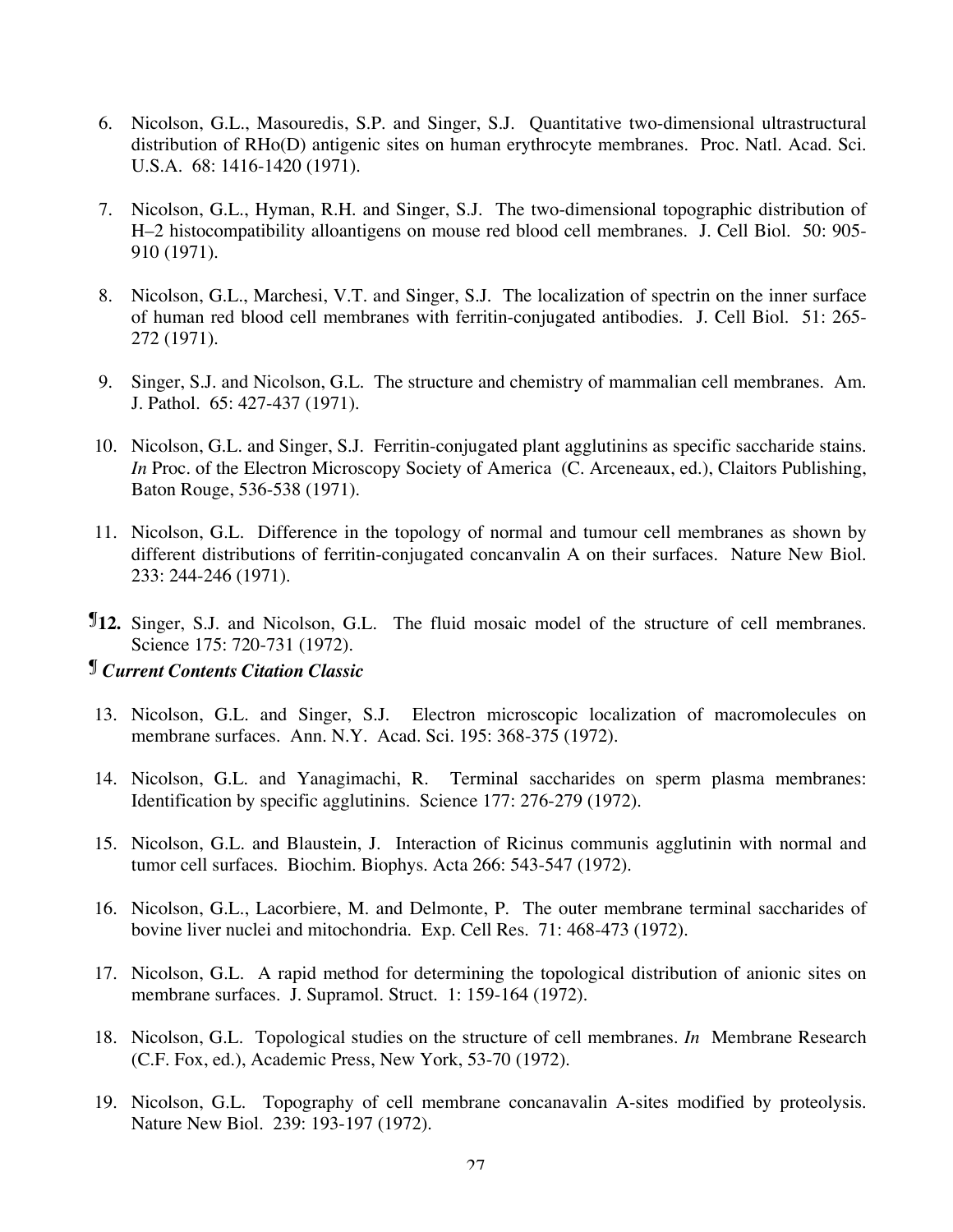- 20. Yanagimachi, R., Noda, D., Fujimoto, M. and Nicolson, G.L. The distribution of negative surface charge on mammalian spermatozoa. Amer. J. Anat. 135: 497-520 (1972).
- 21. Nicolson, G.L., Lacorbiere, M. and Yanagimachi, R. Quantitative determination of plant agglutinin membrane sites on mammalian spermatozoa. Proc. Soc. Exp. Biol. Med. 141: 661-663 (1972).
- 22. Hirano, H., Parkhouse, G., Nicolson, G.L., Lennox, E.S. and Singer, S.J. Distribution of saccharide residues on membrane fragments from a myeloma-cell homogenate: Its implications for membrane biogenesis. Proc. Natl. Acad. Sci. U.S.A. 69: 2945-2949 (1972).
- 23. Nicolson, G.L. Neuraminidase "unmasking" and the failure of trypsin to "unmask" D-galactoselike sites on erythrocyte, lymphoma and normal and virus-transformed fibroblast cell membranes. J. Natl. Cancer Inst. 50: 1443-1451 (1973).
- 24. Yanagimachi, R., Nicolson, G.L., Noda, Y.D. and Fujimoto, M. Electron microscopic observations of the distribution of acidic anionic residues on hamster spermatozoa and eggs before and during fertilization. J. Ultrastruct. Res. 43: 344-353 (1973).
- 25. Nicolson, G.L. Anionic sites of human erythrocyte membranes. I. Effects of trypsin, phospholipase C and pH on the topography of positively charged colloidal particles. J. Cell Biol. 57: 373-387 (1973).
- 26. Nicolson, G.L. and Painter, R.G. Anionic sites of human erythrocyte membranes. II. Antispectrin-induced transmembrane aggregation of the binding sites for positively charged colloidal particles. J. Cell Biol. 59: 395-406 (1973).
- 27. Oikawa, T., Yanagimachi, R. and Nicolson, G.L. Wheat germ agglutinin blocks mammalian fertilization. Nature 241: 256-259 (1973).
- 28. Nicolson, G.L. Cis- and trans-membrane control of cell surface topography. J. Supramol. Struct. 1: 410-416 (1973).
- 29. Nicolson, G.L. Temperature-dependent mobility of concanavalin A sites on tumour cell surfaces. Nature New Biol. 243: 218-220 (1973).
- 30. Nicolson, G.L. and Lacorbiere, M. Cell contact-dependent increase in membrane Db-galactopyranosyl-like residues on normal, but not virus- or spontaneously-transformed murine fibroblasts. Proc. Natl. Acad. Sci. U.S.A. 70: 1672-1676 (1973).
- 31. Nicolson, G.L. The relationship of a fluid membrane structure to cell agglutination and surface topography. Ser. Haematol. 6: 275-291 (1973).
- 32. Nicolson, G.L. Une nouvelle arme contre le cancer. Preuves 16: 95-101 (1973).
- 33. Nicolson, G.L. Cancer cells: How are they different from normal cells and why do they escape immune destruction? Lab. Management 7: 38-40 (1973).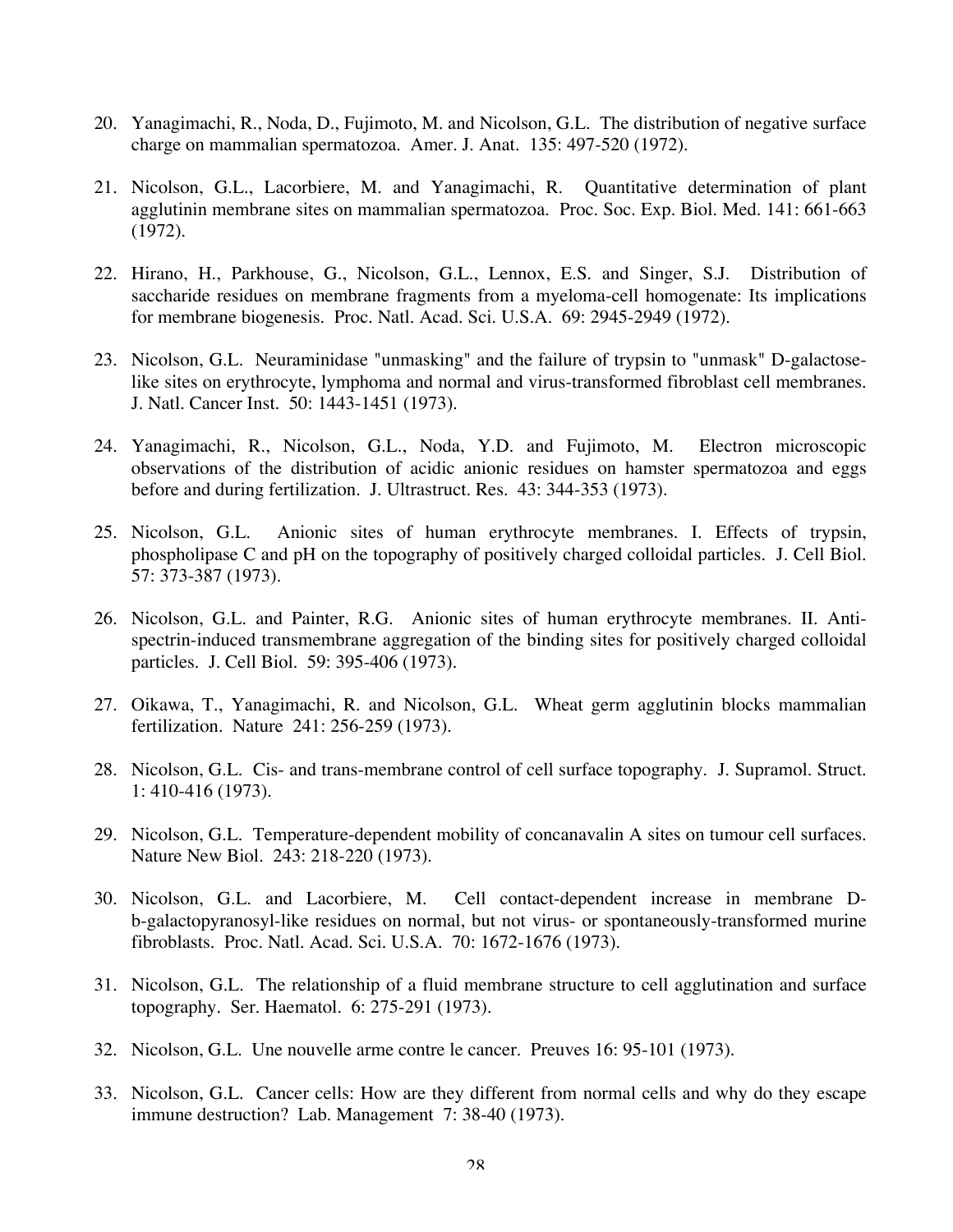- 34. Nicolson, G.L. and Singer, S.J. The distribution and asymmetry of saccharides on mammalian cell membrane surfaces utilizing ferritin-conjugated plant agglutinins as specific sacchardie stains. J. Cell Biol. 60: 236-248 (1974).
- 35. Nicolson, G.L., Blaustein, J. and Etzler, M.E. Characterization of two plant lectins from Ricinus communis and their quantitative interaction with a murine lymphoma. Biochemistry 13: 196-204 (1974).
- 36. Oikawa, T., Nicolson, G.L. and Yanagimachi, R. Inhibition of hamster egg fertilization by phytoagglutinins. Exp. Cell Res. 83: 239-246 (1974).
- 37. Nicolson, G.L. Factors influencing the dynamic display of lectin-binding sites on normal and transformed cell surfaces. *In* Control of Prolferation in Animal Cells (B. Clarkson and R. Baserga, eds.), Cold Spring Harbor Laboratory, New York, 251-270 (1974).
- 38. Krach, S.W., Green, A., Nicolson, G.L. and Oppenheimer, S.B. Cell surface changes occurring during sea urchin embryonic development monitored by quantitative agglutination with plant lectins. Exp. Cell Res. 84: 191–198 (1974).
- 39. Nicolson, G.L. and Yanagimachi, R. Mobility and the restriction of mobility of plasma membrane lectin-binding components. Science 184: 1294-1296 (1974).
- ¶**40.** Nicolson, G.L. The interactions of lectins with animal cell surfaces. Intern. Rev. Cytol. 39: 89- 190 (1974).

### ¶ *Current Contents Citation Classic*

- 41. Hyman, R., Lacorbiere, M., Stavarek, S. and Nicolson, G.L. Derivation of lymphoma variants with reduced sensitivity to lectins. J. Natl. Cancer Inst. 52: 963-969 (1974).
- 42. Nicolson, G.L. Cell-contact and transformation-induced changes in the dynamic organization of normal and neoplastic cell plasma membranes and their role in lectin-mediated toxicity toward tumor cells. *In* Biology And Chemistry Of Eucaryotic Cell Surfaces (E.Y.C. Lee and E.E. Smith, eds.), Academic Press, New York, 103-124 (1974).
- 43. Ji, T.H. and Nicolson, G.L. Lectin binding and perturbation of the cell membrane outer surface induces a transmembrane organizational alteration at the inner surface. Proc. Natl. Acad. Sci. U.S.A. 71: 2212-2216 (1974).
- 44. Pinto Da Silva, P. and Nicolson G.L. Freeze-etch localization of concanavalin A receptors to the membrane intercalated particles on human erythrocyte membranes. Biochim. Biophys. Acta 363: 311-319 (1974).
- 45. Penhoet E., Olsen, C., Carlson, S., Lacorbiere, M. and Nicolson, G.L. Quantitative interaction of Ricinus communis agglutinin and concanavalin A with influenza and vesicular stomatitis viruses and virus-infected normal and polyoma-transformed cells. Biochemistry 13: 3561-3566 (1974).
- 46. Nicolson, G.L. Ultrastructural analysis of toxin binding and entry into mammalian cells. Nature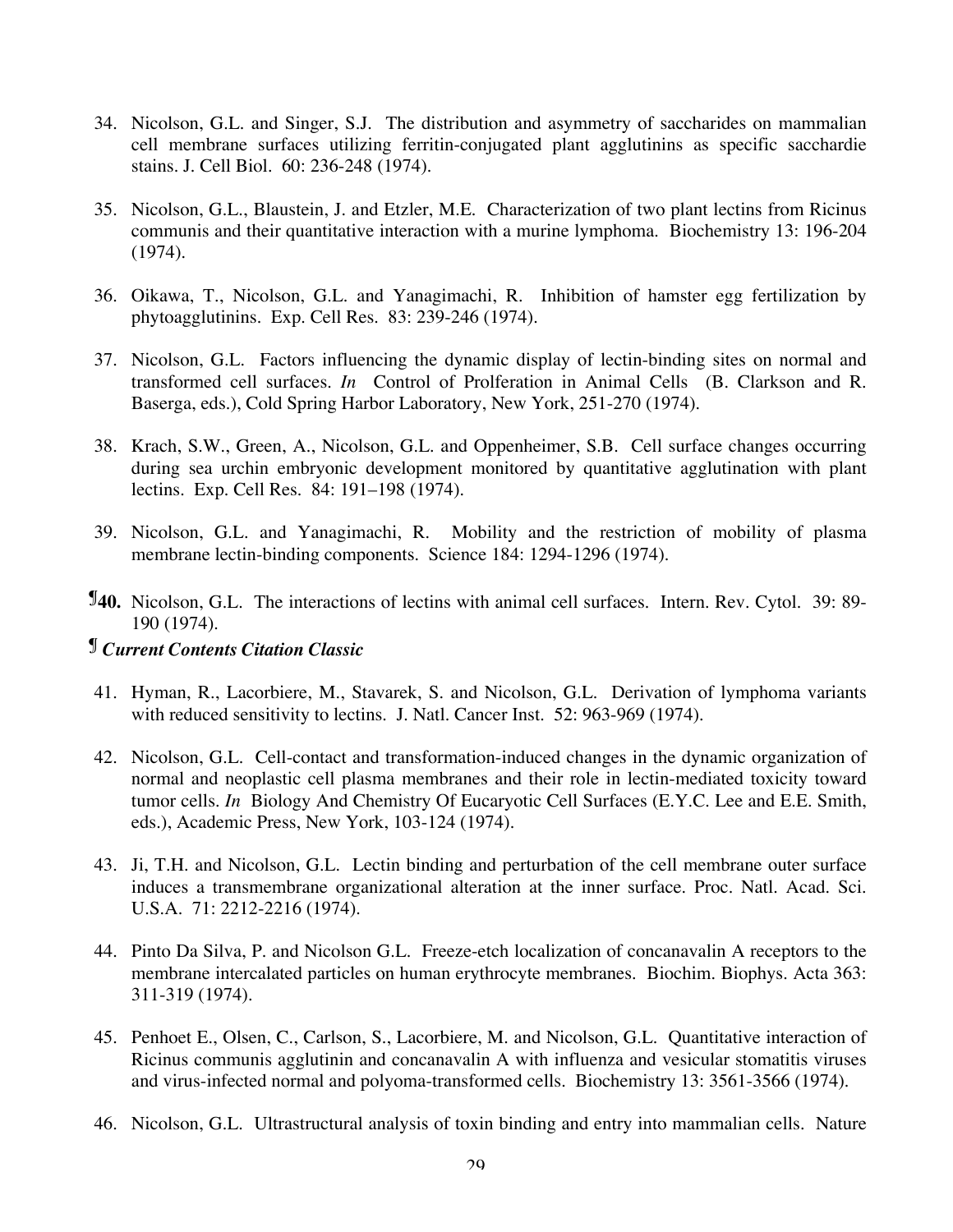251: 628-630 (1974).

- 47. Nicolson, G.L. Cancer clues at the cell's surface. *In* Science Year (A.G. Tressler and M. Reed, eds.), Field Enterprises Educational Corporation, Chicago, 108-119 (1974).
- 48. Nicolson, G.L. Restrictions on the lateral mobility of cell membrane components. *In* Functional Linkage in Biomolecular Systems (F.O. Schmitt, D.M. Schneider and D.M. Crothers, eds.), Raven Press, New York, 127-147 (1975).
- 49. Nicolson, G.L. Current views on the molecular organization of biological membranes. *In* Mammalian Cells: Probes and Problems (C.R. Richmond, D.F. Peterson, P.F. Mullaney and E.C. Anderson, eds.), USERDA Technical Information Center, Oak Ridge, Tenn, 246–253 (1975).
- 50. Nicolson, G.L. Concanavalin A as a quantitative and ultrastructural probe for normal and neoplastic cells surfaces. *In* Concanavalin A, Vol. 55 of Adv. Exp. Med. Biol. (T.K. Chowdhury and A.K. Weiss, eds.), Plenum Publishing, New York, 153–172 (1975).
- 51. Nicolson, G.L., Lacorbiere, M. and Hunter, T.R. Mechanism of cell entry and toxicity of an affinity purified lectin from *Ricinus communis* and its differential effects on normal and virustransformed fibroblasts. Cancer Res. 35: 144-155 (1975).
- 52. Nicolson, G.L., Lacorbiere, M. and Eckhart, W. Qualitative and quantitative interactions of lectins with untreated and neuraminidase-treated normal, wild-type and temperature-sensitive polyoma-transformed fibroblasts. Biochemistry 14: 172-179 (1975).
- 53. Nicolson, G.L., Yanagimachi, R. and Yanagimachi, H. Ultrastructural localization of lectinbinding sites on the zonae pellucidae and plasma membranes of mammalian eggs. J. Cell Biol. 66: 263-274 (1975).
- 54. Oikawa, T., Nicolson, G.L. and Yanagimachi, R. Trypsin-mediated modification of the zona pellucida glycopeptide structure of hamster eggs. J. Reprod. Fertil. 43: 133-136 (1975).
- 55. Oikawa, T., Yanagimachi, R. and Nicolson, G.L. Species differences in the lectin-binding sites on the zona pellucida of rodent eggs. J. Reprod. Fertil. 43: 137-149 (1975).
- 56. Nicolson, G.L. Dynamic structure of cell membranes and the use of lectins as probes for normal and neoplastic cell surfaces. Excerpta Medica 349: 113-118 (1975).
- 57. Nicolson, G.L. Dynamic changes on the surfaces of normal and transformed cells and their relationship to the entry of pharmacologically active proteins. Am. J. Clin. Pathol. 63: 677-684 (1975).
- 58. Nicolson, G.L. and Winkelhake, J.L. Organ specificity of blood-borne tumour metastasis determined by cell adhesion? Nature 255: 230-232 (1975).
- 59. Poste, G., Papahadjopoulos, D. and Nicolson, G.L. Local anesthetics affect transmembrane cytoskeletal control of mobility and distribution of cell surface receptors. Proc. Natl. Acad. Sci. U.S.A. 72: 4430-4434 (1975).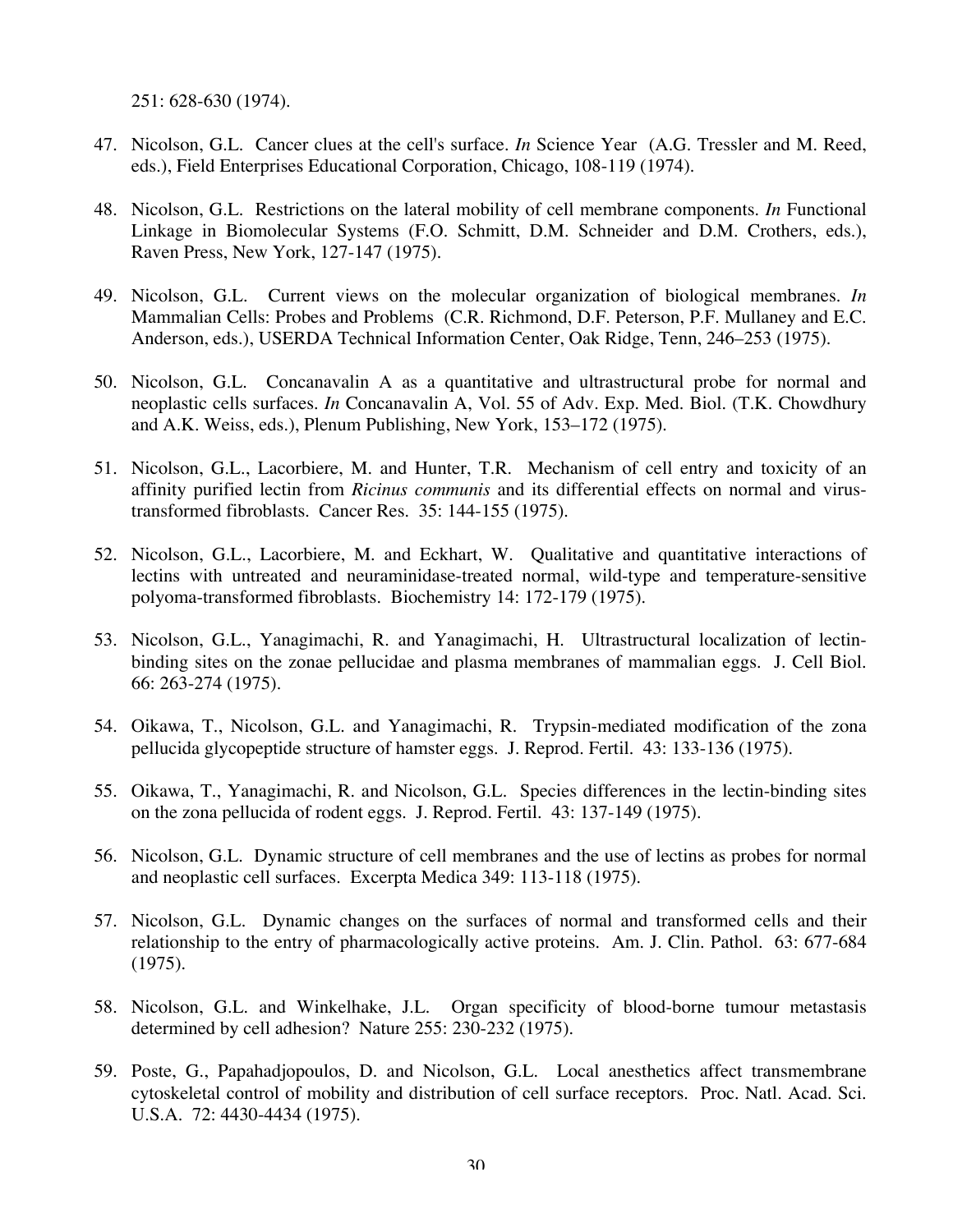- 60. Robbins, J.C. and Nicolson, G.L. Surfaces of normal and transformed cells. *In* Biology Of Tumors: Surfaces, Immunology, And Comparative Pathology; Vol. 4 of Cancer: A Comprehensive Treatise (F.F. Becker, ed.), Plenum Publishing Corp., New York, 3-54 (1975).
- 61. Nicolson, G.L., Robbins, J.C. and Winkelhake, J.L. Tumor cell surfaces and metastasis: Dynamic changes in neoplastic membrane structure and their relationship to tumor spread. *In* Cellular Membranes And Tumor Cell Behavior (E.F. Walborg, ed.), Williams and Wilkins Company, Baltimore, 81-127 (1975).
- 62. Nicolson, G.L. and Winkelhake, J.L. An experimental approach to studying organ specificity of pulmonary tumor metastasis. *In* Cell Surfaces And Malignancy, Fogarty Intern. Center Proc. No. 24 (P.T. Mora, ed.), U.S. Government, Washington, D.C.. 271-276 (1976).
- 63. Nicolson, G.L. Concanavalin A: The tool, the techniques and the problems. *In* Concanavalin A As A Tool (H. Bittiger and H.P. Schnebli, eds.), John Wiley and Sons, New York, 3-15 (1976).
- 64. Nicolson, G.L., Smith, J.R., Poste, G. Effects of local anesthetics on cell morphology and membrane-associated cytoskeletal organization in Balb/3T3 cells. J. Cell Biol. 68:395-402 (1976).
- 65. Poste, G. and Nicolson, G.L. Calcium ionophores A23187 and X537A affect cell agglutination by lectins and capping of lymphocyte surface immunoglobulins. Biochim. Biophys. Acta 426: 148-155 (1976).
- 66. Winkelhake, J.L. and Nicolson, G.L. Determination of adhesive properties of variant metastatic melanoma cells to BALB/3T3 cells and their virus-transformed derivatives by a monolayer attachment assay. J. Natl. Cancer Inst. 56: 285-291 (1976).
- 67. Nicolson, G.L., Robbins, J.C. and Hyman, R.A. Cell surface receptors and their dynamics on toxin-treated malignant cells. J. Supramol. Struct. 4: 15-26 (1976).
- 68. Winkelhake, J.L., and Nicolson, G.L. Aglycosyl-antibody: Effects of exoglycosidase treatment on autochthonus antibody survival times in the circulation. J. Biol. Chem. 251: 1074-1080 (1976).
- 69. Nicolson, G.L., Winkelhake, J.L. and Nussey, A.C. An approach to studying the cellular properties associated with metastasis: Some *in vitro* properties of tumor variants selected *In vivo* for enhanced metastasis. *In* Fundamental Aspects Of Metastasis (L. Weiss, ed.), North-Holland, Amsterdam, 291-303 (1976).
- ¶**70.** Nicolson, G.L. Transmembrane control of the receptors on normal and tumor cells. I. Cytoplasmic influence over cell surface components. Biochim. Biophys. Acta 457: 57-108 (1976).

## ¶ *Current Contents Citation Classic*

71. Nicolson, G.L. Transmembrane control of the receptors on normal and tumor cells. II. Surface changes associated with transformation and malignancy. Biochim. Biophys. Acta 458:1-72 (1976).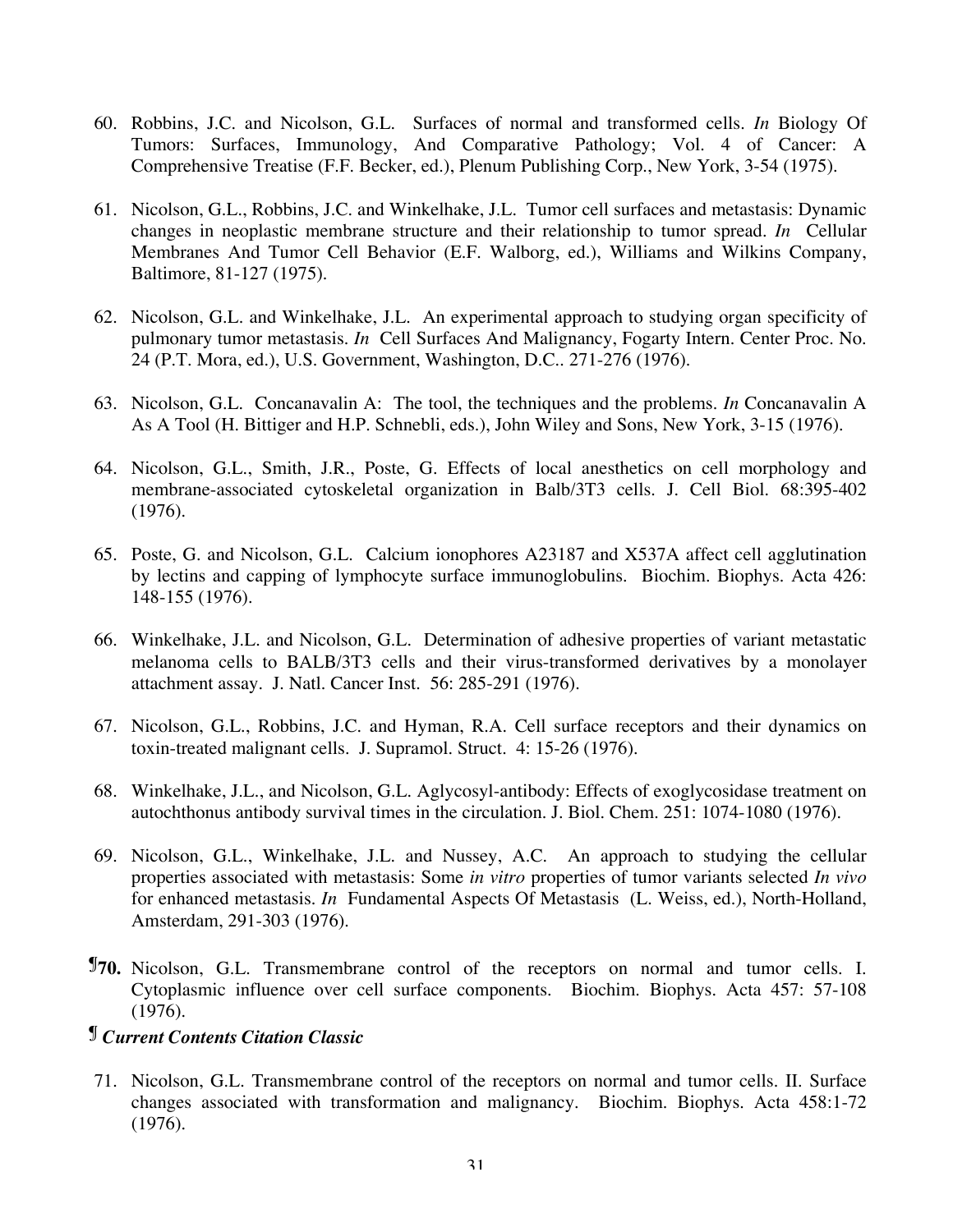- 72. Nicolson, G.L. and Poste G. The cancer cell: Dynamic aspects and modifications in cell-surface organization. Part 1. New Eng. J. Med. 295: 197-203 (1976).
- 73. Nicolson, G.L. and Poste G. The cancer cell: Dynamic aspects and modifications in cell-surface organization. Part 2. New Eng. J. Med. 295: 253-258 (1976).
- 74. Yanagimachi, R., Winkelhake, J.L. and Nicolson, G.L. Immunological block to mammalian fertilization: Survival and organ distribution of immunoglobulin which inhibits fertilization *in vivo*. Proc. Natl. Acad. Sci. U.S.A. 73: 2405-2408 (1976).
- 75. Yanagimachi, R. and Nicolson, G.L. Lectin-binding properties of hamster egg zona pellucida and plasma membrane during maturation and preimplantation development. Exp. Cell Res. 100: 249‑257 (1976).
- 76. Winkelhake, J.L. and Nicolson, G.L. Preparation of protease-free neuraminidase by affinity adsorption on fetuin derivatized cellulose. Analyt. Biochem. 71: 281-289 (l976).
- 77. Fidler, I.J. and Nicolson, G.L. Organ selectivity for implantation, survival and growth of B16 melanoma variant tumor lines. J. Natl. Cancer Inst. 57: 1199-1202 (1976).
- 78. Nicolson, G.L., Birdwell, C.R., Brunson, K.W. and Robbins, J.C. Cellular interactions in the metastatic process. Prog. Clin. Biol. Res. 9: 237-244 (1976).
- 79. Nicolson, G.L. and Poste, G. Cell shape changes and transmembrane receptor uncoupling induced by tertiary amine local anesthetics. J. Supramol. Struct. 5: 65-72 (1976).
- 80. Kelley, P., Cotman, C.W., Gentry, C. and Nicolson, G.L. Distribution and mobility of lectin receptors on synaptic membranes of identified neurons in the central nervous system. J. Cell Biol. 71: 487-496 (1976).
- 81. Robbins, J.C., Hunter, T.R. and Nicolson, G.L. Ricinus communis toxin-mediated inhibition of protein synthesis in cell free extracts of a toxin-resistant variant mouse lymphoma cell line. J. Supramol. Struct. 5: 515-520 (1976).
- 82. Robbins, J.C., Hyman, R. and Nicolson, G.L. Cell surface changes in a *Ricinus communis* toxin (ricin)-resistant variant of a murine lymphoma. J. Natl. Cancer Inst. 58: 1027-1033 (1977).
- 83. Fidler, I.J. and Nicolson, G.L. Fate of recirculating B16 melanoma metastatic variant cells in parabiotic syngeneic recipients. J. Natl. Cancer Inst. 58(6): 1867-1872 (1977).
- 84. Nicolson, G.L. and Brunson, K.W. Organ specificity of malignant B16 melanomas: *In vivo* selection for organ preference of blood-borne metastasis. Gann Monogr. Cancer Res. 20: 15-24 (1977).
- 85. Nicolson, G.L., Poste, G. and Ji, T.H. The dynamics of cell membrane organization. *In* Dynamic Aspects of Cell Surface Organization, Vol. 3 of Cell Surface Reviews (G. Poste and G.L. Nicolson, eds.), North-Holland, Amsterdam, 1-73 (1977).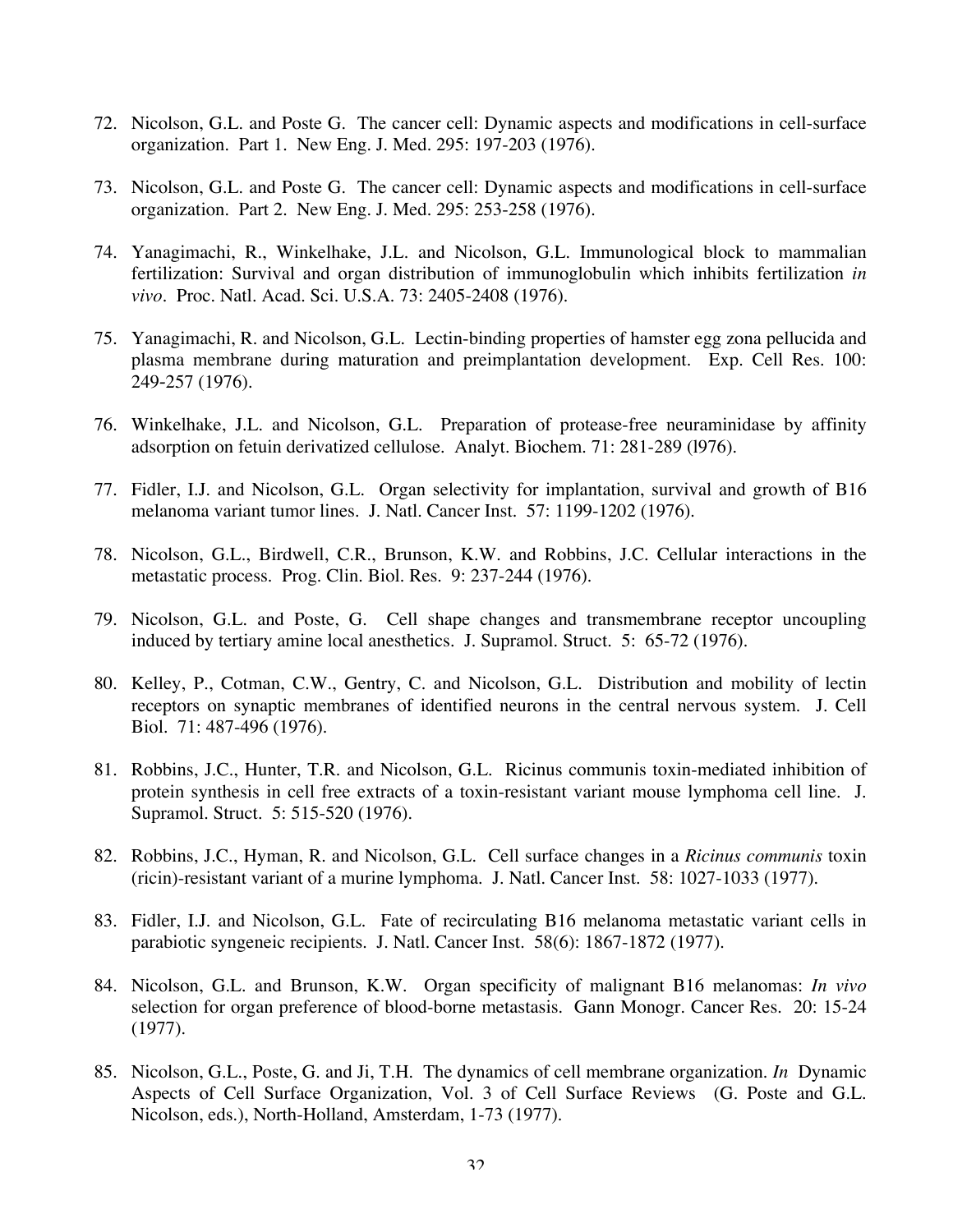- 86. Nicolson, G.L., Giotta, G.J., Lotan, R., Neri, A. and Poste, G. Modifications in transformed and malignant tumor cells. *In* International Cell Biology 1976-1977 (B.R. Brinkley, and K.R. Porter, eds.), The Rockefeller University Press, New York, 138-148 (1977).
- 87. Nicolson, G.L., Birdwell, C.R., Brunson, K.W., Robbins, J.C., Beattie, G. and Fidler I.J. Cell interactions in the metastatic process: Some cell surface properties associated with successful blood-borne tumor spread. *In* Cell and Tissue Interactions (J. Lash and M.M. Burger, eds.), Raven Press, New York, 225-241 (1977).
- 88. Lotan, R., Beattie, G., Hubbell, W. and Nicolson, G.L. Activities of lectins and their immobilized derivatives in detergent solutions. Implications on the use of lectin affinity chromatography for the purification of membrane glycoproteins. Biochemistry 16: 1787-1794 (1977).
- 89. Nicolson, G.L., Brunson, K.W. and Fidler, I.J. Tumor cell surfaces: Some characteristics of neoplastic cells that determine states of transformation and malignancy. Acta Histochem. Cytochem. 10: 114–133 (1977).
- 90. Nicolson, G.L. Cell surfaces and blood-borne tumor metastasis. *In* Cancer Invasion and Metastasis: Biologic Mechanisms and Therapy (S.B. Day, W.P.L. Myers, P.G. Stansly, S. Garattini and M.G. Lewis, eds.), Raven Press, New York, 163-174 (1977).
- 91. Nicolson, G.L., Usui, N., Yanagimachi, R., Yanagimachi, H. and Smith, J.R. Lectin-binding sites on the plasma membranes of rabbit spermatozoa. Changes in surface receptors during epididymal maturation and following ejaculation. J. Cell Biol. 74: 950-962 (1977).
- 92. Birdwell, C.R., Gospodarowicz, D. and Nicolson, G.L. Factors from 3T3 cells stimulate proliferation of cultured vascular endothelial cells. Nature 268: 528-531 (1977).
- 93. Lotan, R. and Nicolson, G.L. Inhibitory effects of retinoic acid or retinyl acetate on the growth of untransformed, transformed and tumor cells *in vitro*. J. Natl. Cancer Inst. 59: 1717-1722 (1977).
- 94. Nicolson, G.L. The cell surface: Trans-membrane regulations of receptor dynamics. *In* Progress in Immunology III (R.E. Mandel et al., eds.), North-Holland, Amsterdam. 5-7 (1977).
- 95. Fidler, I.J. and Nicolson, G.L. Tumor cell and host properties affecting the implantation and survival of blood-borne metastatic variants of B16 melanoma. Israel J. Med. Sci. 14:38-50 (1977).
- 96. Nicolson, G.L. Ultrastructural localization of lectin receptors. *In* Advanced Techniques in Biological Electron Microscopy, Vol. 2 (J.K. Koehler, ed.), Springer-Verlag, New York, 1-38 (1978).
- 97. Lotan, R., Giotta, G.J., Nork, E.J. and Nicolson, G.L. Characterization of the inhibitory effects of retinoids on the *in vitro* growth of two malignant murine melanomas. J. Natl. Cancer Inst. 60: 1035-1041 (1978).
- 98. Nicolson, G.L. Cell and tissue interactions leading to malignant tumor spread (metastasis).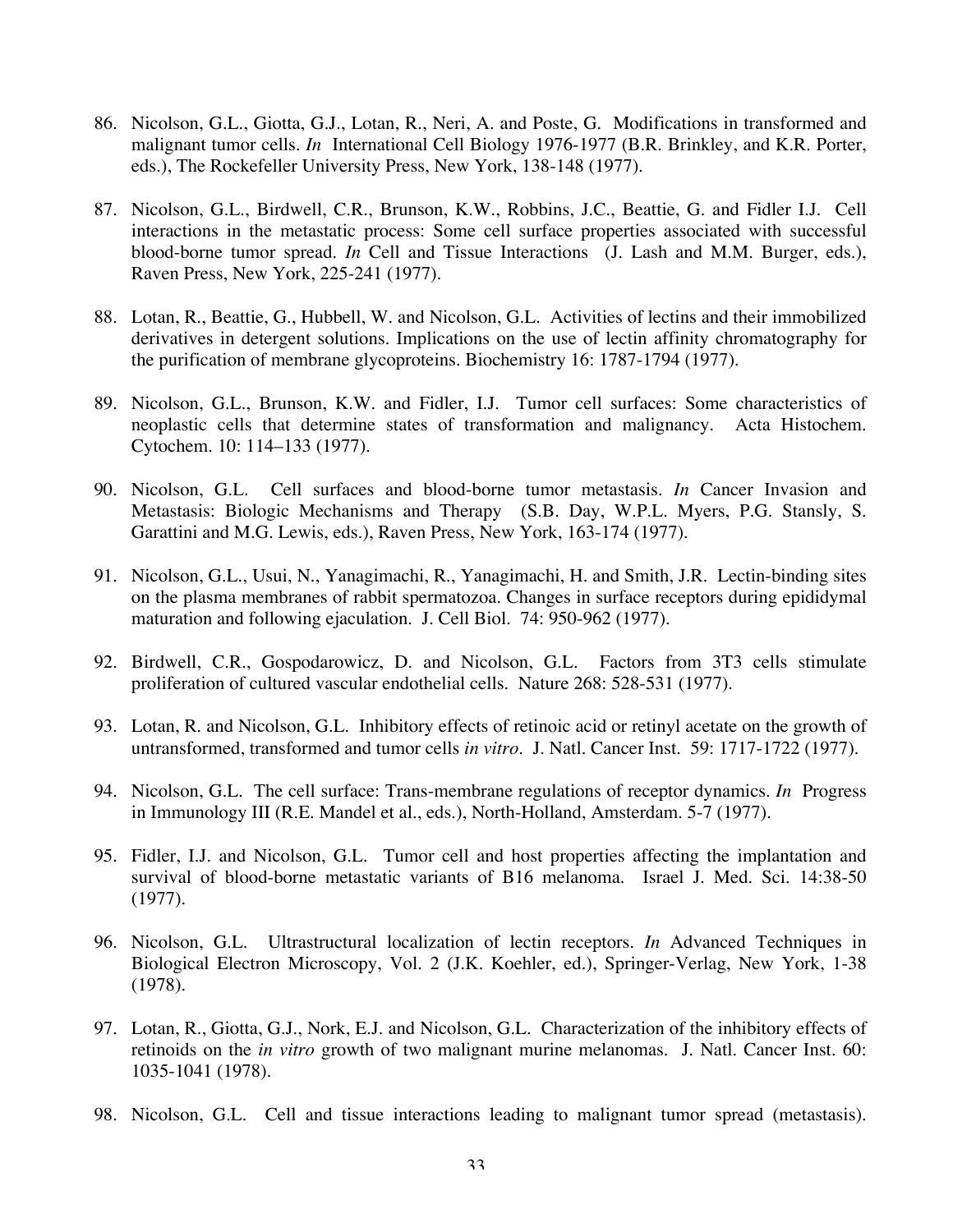Amer. Zool. 18: 77-86 (1978).

- 99. Giotta, G.J., Smith, J.R. and Nicolson, G.L. Guanosine 5'-triphosphate inhibits growth and stimulates differentiated functions in malignant melanoma cells. Exp. Cell Res. 112: 385-393 (1978).
- 100. Brunson, K.W., Beattie, G. and Nicolson, G.L. Selection and altered tumour cell properties of brain-colonising metastatic melanoma. Nature 272: 543-545 (1978).
- 101. Nicolson, G.L. Experimental tumor metastasis. Characteristics and organ specificity. Bioscience 28: 441-447 (1978).
- 102. Nicolson, G.L. and Poste, G. Mechanism of resistance to ricin toxin in selected mouse lymphoma cell lines. J. Supramol. Struct. 8: 235-245 (1978).
- 103. Lotan, R. and Nicolson, G.L. Membrane glycoproteins: Dynamics and affinity isolation. *In* Glycoproteins and Glycolipids in Disease Processes (E.F. Walborg, Jr., ed.), ACS Symp. Series 80: 256-271 (1978).
- 104. Nicolson, G.L., Brunson, K.W. and Fidler, I.J. Specificity of arrest, survival and growth of selected metastatic variant cell lines. Cancer Res. 38: 4105-4111 (1978).
- 105. Birdwell, C.R., Gospodarowicz, D. and Nicolson, G.L. Identification, localization and the role of fibronectin in cultured bovine endothelial cells. Proc. Natl. Acad. Sci. U.S.A. 75: 3273-3277 (1978).
- 106. Nicolson, G.L., Smith, J.R. and Hyman, R. Dynamics of toxin and lectin receptors on a lymphoma cell line and its toxin-resistant variant using ferritin-conjugated <sup>125</sup>I-labeled ligand. J. Cell Biol. 78: 565-576 (1978).
- 107. Brunson, K.W. and Nicolson, G.L. Selection and biologic properties of malignant variants of a murine lymphosarcoma. J. Natl. Cancer Inst. 61: 1499-1503 (1978).
- 108. Brunson, K.W. and Nicolson, G.L. Lipopolysaccharide effects on sensitive and resistant variant Chinese hamster cell lines. J. Supramol. Struct. 9: 231-242 (1978).
- 109. Nicolson, G.L. Cell surface proteins and glycoproteins of metastatic murine melanomas and sarcomas. *In* Biological Markers in Neoplasia: Basic and Applied Aspects (R.W. Ruddon, ed.), North-Holland, New York, 227–239 (1978).
- 110. Nicolson, G.L., Brodginski, A.B., Beattie, G. and Yanagimachi, R. Cell surface changes in the proteins of rabbit spermatozoa during epididymal passage. Gamete Res. 2: 153-162 (1979).
- 111. Nicolson, G.L. and Poste, G. Lectin-mediated agglutination of murine lymphoma cells. Cell surface deformability and reversibility of agglutination by saccharides. Biochim. Biophys. Acta 554: 520-531 (1979).
- 112. Nicolson, G.L. Topographic display of cell surface components and their role in transmembrane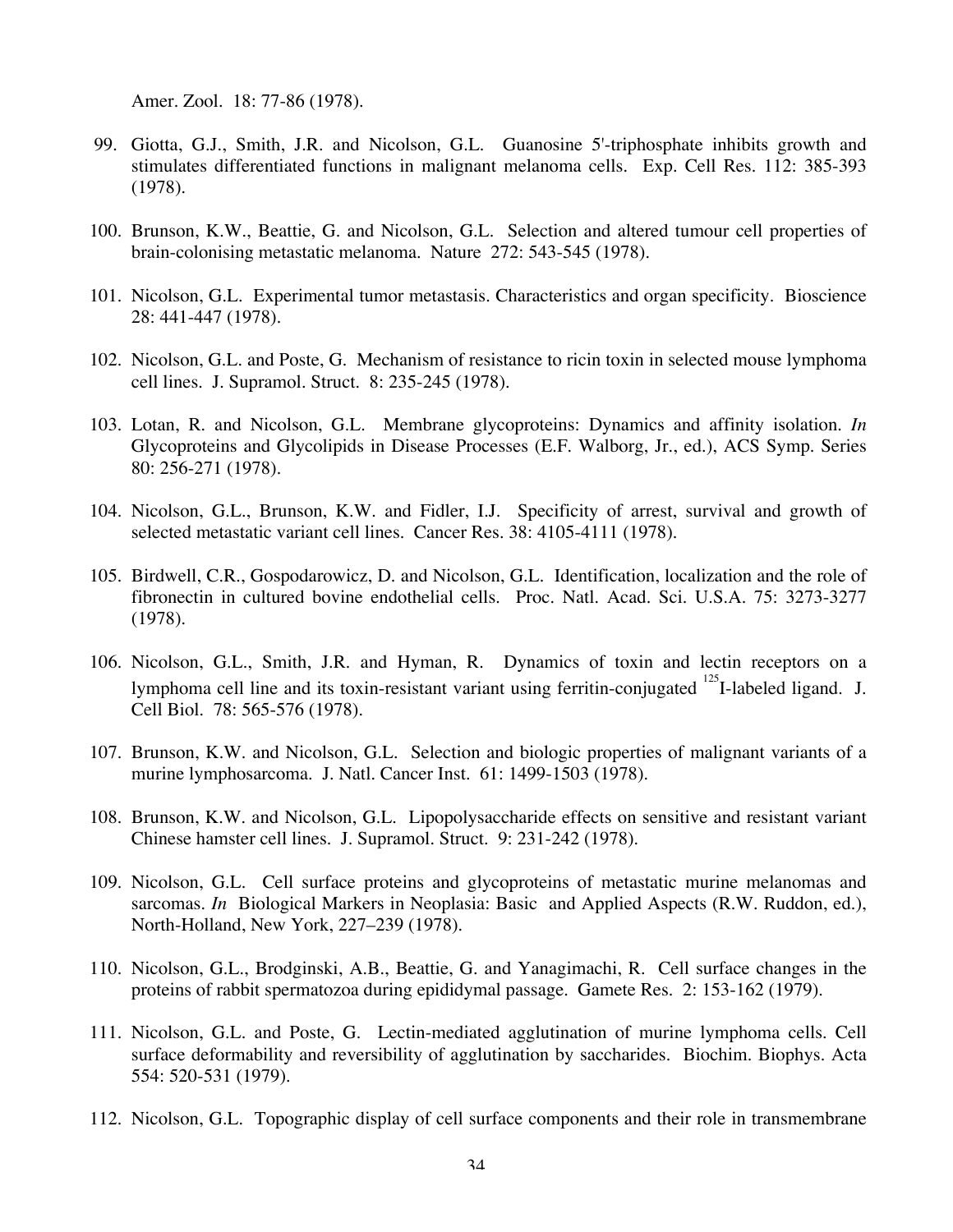signaling. Curr. Top. Devel. Biol. 13: 305-338 (1979).

- 113. Nicolson, G.L. Cancer metastasis. Scientific American 240(3): 66-76 (1979).
- 114. Lotan, R. and Nicolson, G.L. Heterogeneity in growth inhibition by b-trans-retinoic acid of metastatic B16 melanoma clones and *in vivo*-selected cell variant lines. Cancer Res. 39: 4767- 4771 (1979).
- 115. Yanagimachi, R., Lopata, A., Odom, C.B., Bronson, R.A., Mahi, C.A. and Nicolson, G.L. Retention of biologic characteristics of zona pellucida in highly concentrated salt solution: The use of salt-stored eggs for assessing the fertilizing capacity of spermatozoa. Fertil. Steril. 31: 563-574 (1979).
- 116. Nicolson, G.L. and Yanagimachi, R. Cell surface changes associated with the epididymal maturation of mammalian spermatozoa. *In* The Spermatozoon: Maturation, Motility, Surface Properties and Comparative Aspects (D. Fawcett and J. Bedford, eds.), Urban Schwarzenberg, Baltimore, 187-194 (1979).
- 117. Kramer, R.H. and Nicolson, G.L. Interactions of tumor cells with vascular endothelial cell monolayers: A model for metastatic invasion. Proc. Natl. Acad. Sci U.S.A. 76: 5704-5708 (1979).
- 118. Brunson, K.W. and Nicolson, G.L. Selection of malignant melanoma variant cell lines for ovary colonization. J. Supramol Struct. 11: 517-528 (1979).
- 119. Lotan, R. and Nicolson, G.L. Purification of cell membrane glycoproteins by lectin affinity chromatography. Biochim. Biophys. Acta 559: 329–376 (1979).
- 120. Brunson, K.W. and Nicolson, G.L. Experimental brain metastasis. *In* Brain Metastasis (L. Weiss, H. Gilbert and J.B. Posner, eds.), G.K. Hall and Company, Boston, MA, 50–65 (1980).
- 121. Nicolson, G.L. Lectin interactions with normal and tumor cells and the affinity purification of tumor cell glycoproteins. *In* Cancer Markers: Developmental and Diagnostic Significance (S. Sell, ed.), Humana Press, Clifton, New Jersey, 403-443 (1980).
- 122. Poste, G. and Nicolson, G.L. Arrest and metastasis of blood-borne tumor cells are modified by fusion of plasma membrane vesicles from highly metastatic cells. Proc. Natl. Acad. Sci. U.S.A. 77: 399-403 (1980).
- 123. Reading, C.L., Belloni, P.N. and Nicolson, G.L. Selection and *in vivo* properties of lectinattachment variants of malignant murine lymphosarcoma cell lines. J. Natl. Cancer Inst. 64: 1241-1249 (1980).
- 124. Reading, C.L., Brunson, K.W., Torrianni, M. and Nicolson, G.L. Malignancies of metastatic murine lymphosarcoma cell lines and clones correlate with decreased cell surface display of RNA tumor virus envelope glycoprotein gp70. Proc. Natl. Acad. Sci. U.S.A. 77: 5943-5947 (1980).
- 125. Nicolson, G.L., Reading, C.L. and Brunson, K.W. Blood-borne tumor metastasis: Some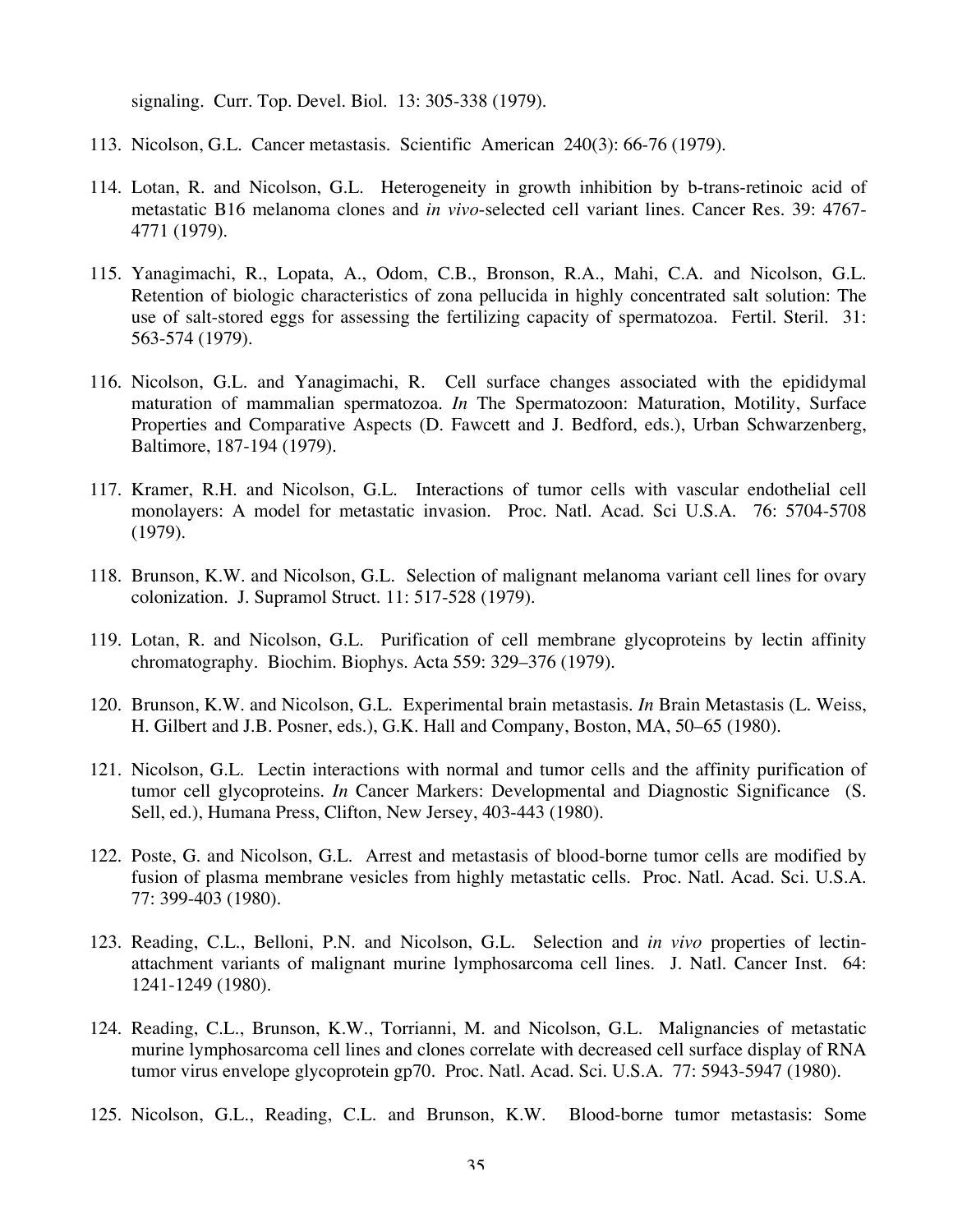properties of selected tumor cell variants of differing malignancies. *In* Tumor Progression (R.G. Crispen, ed.), Elsevier North-Holland, Amsterdam, 31-48 (1980).

- 126. Kramer, R.H., Gonzalez, R. and Nicolson, G.L. Metastatic tumor cells adhere preferentially to the extracellular matrix of vascular endothelial cells. Intern. J. Cancer 26: 639-645 (1980).
- 127. Lotan, R., Kramer, R.H., Neumann, G., Lotan, D. and Nicolson, G.L. Retinoic acid-induced modifications in the growth and cell surface components of a human carcinoma (HeLa) cell line. Exp. Cell Res. 130: 401-414 (1980).
- 128. Nicolson, G.L., Neri, A., Reading, C.L. and Miner, K.M. *In vivo* and *in vitro* selection of experimental metastatic variants of rodent melanoma, mammary carcinoma and lymphosarcoma. *In* Metastasis: Clinical and Experimental Aspects Vol. 4 of Developments in Oncology (K. Hellmann, P. Hilgard and S. Eccles, eds.), Martinus Nijhoff, The Hague, The Netherlands, 163- 168 (1980).
- 129. Lotan, R. and Nicolson, G.L. Effects of b-all *trans* retinoic acid on the growth and implantation properties of metastatic B16 melanoma cell lines. *In* Molecular Actions and Targets for Cancer Chemotherapeutic Agents (A.C. Sartorelli, J.S. Lazo and J.R. Bertino, eds.), Bristol Myers Cancer Symposia, Vol. 2, Academic Press, New York, 527-539 (1981).
- 130. Nicolson, G.L. Properties of metastatic tumor cells. *In* Cancer Achievements, Challenges, Prospects for the 1980's (J.H. Burchenal and H.F. Oettgen, eds.), Vol. 1, Grune and Stratton, New York, 477-490 (1981).
- 131. Lotan, R. and Nicolson, G.L. Plasma membranes of eukaryotes. *In* Advanced Cell Biology (L.M. Schwartz and M.M. Azar, eds.), Van Nostrand Reinhold, New York, 129-154 (1981).
- 132. Fidler, I.J. and Nicolson, G.L. Immunobiology of experimental metastatic melanoma. Cancer Biol. Rev. 2: 171-234 (1981).
- 133. Nicolson, G.L., Miner, K.M. and Reading, C.L. Tumor cell heterogeneity and blood-borne metastasis. *In* Fundamental Mechanisms in Human Cancer Immunology (J. Saunders, J.C. Daniels, B. Serrou, C. Rosenfeld and C.B. Denney, eds.), Elsevier North Holland, New York, 31- 39 (1981).
- 134. Kramer, R.H. and Nicolson, G.L. Invasion of vascular endothelial cell monolayers and underlying matrix by metastatic human cancer cells. *In* International Cell Biology 1980-1981 (H.G. Schweiger, ed.), Springer-Verlag, Berlin and Heidelberg, 794-799 (198l).
- 135. Nicolson, G.L. The use of animal tumor models to study the metastatic process. *In* Gastrointestinal Cancer (J.R. Stroehlein and M.M. Romsdahl, eds.), Raven Press, New York, 427- 441 (1981).
- 136. Irimura, T., Gonzalez, R. and Nicolson, G.L. Effects of tunicamycin on B16 metastatic melanoma cell surface glycoproteins and blood-borne arrest and survival properties. Cancer Res. 41: 3411-3418 (1981).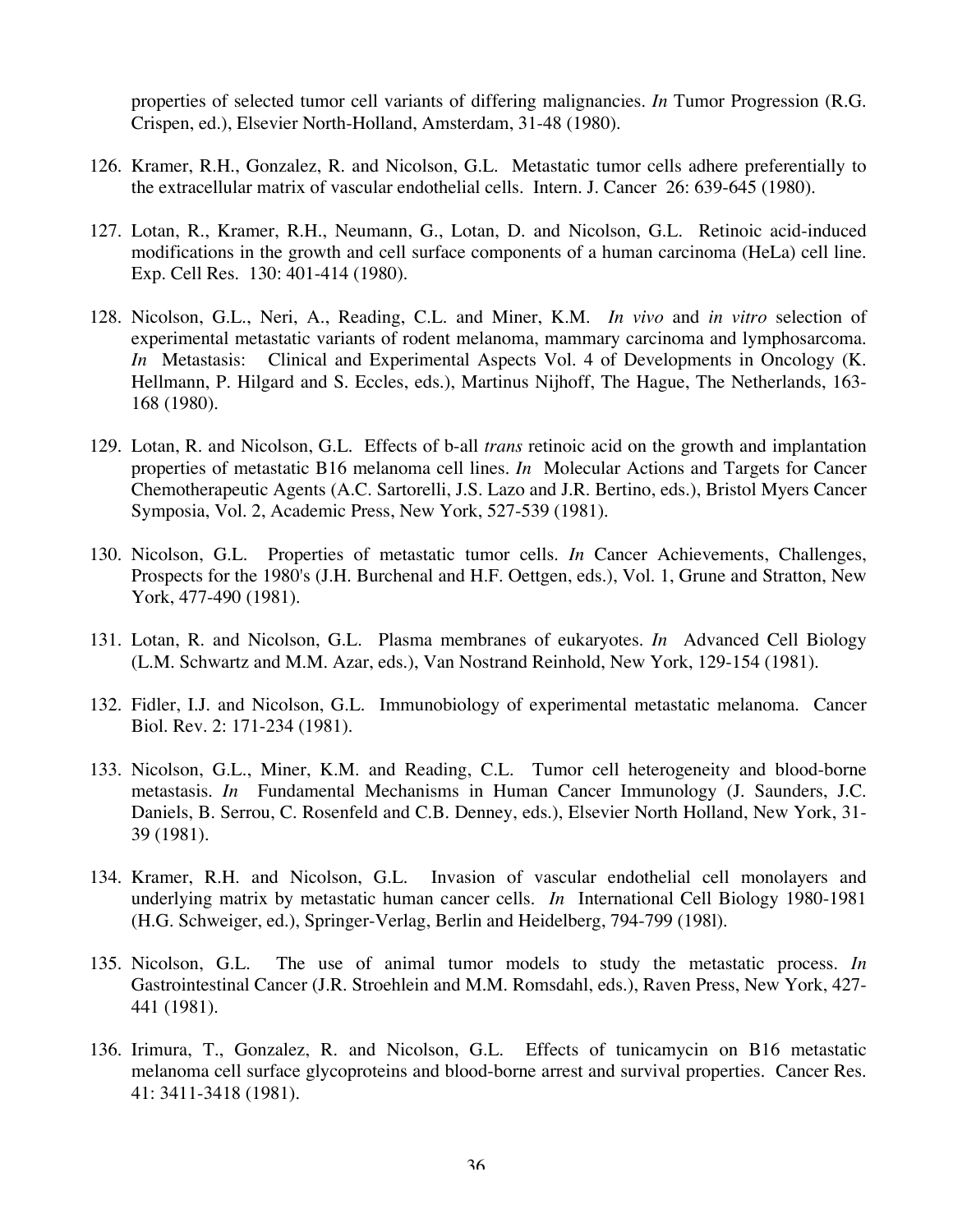- 137. Nicolson, G.L. Insulin receptor transmembrane signaling and the structure of cell membranes. *In* New Approaches to Nerve Disorders: Basic and Applied Contributions, (A.D. Kidman, J.K. Tomkins and R.A. Westerman, eds.), Excerpta Medica 546: 3-16 (1981).
- 138. Nicolson, G.L. Transmembrane signaling and the dynamics of cell membranes. Cancer Bull. 33: 205-210 (1981).
- 139. Nicolson, G.L., Irimura, T., Gonzalez, R. and Ruoslahti, E. The role of fibronectin in adhesion of metastatic melanoma cells to endothelial cells and their basal lamina. Exp. Cell Res. 135: 461‑465 (1981).
- 140. Lotan, R. Kramer R.H. and Nicolson, G.L. Changes in HeLa cell proliferation rate and cell surface proteins. Ann. N. Y. Acad. Sci. 359: 407-409 (1981).
- 141. Miner, K.M., Walter, H. and Nicolson, G.L. Subfractionation of malignant variants of metastatic murine lymphosarcoma cells by countercurrent distribution in two-polymer aqueous phases. Biochemistry 20: 6244-6250 (1981).
- 142. Miner, K.M., Lotan, R. and Nicolson, G.L. Metastatic and melanogenic properties of *In vivo*selected B16 melanoma sublines and their clonal derivatives. *In* Phenotypic Expression in Pigment Cells (M. Seiji, ed.), University of Tokyo Press, Tokyo, 529-532 (1981).
- 143. Neri, A., Ruoslahti, E. and Nicolson, G.L. Distribution of fibronectin on clonal cell lines of a mammary adeno-carcinoma growing *in vitro* and *in vivo* at primary and metastatic sites. Cancer Res. 41: 5082-5095 (1981).
- 144. Neri, A. and Nicolson, G.L. Phenotypic drift of metastatic and cell surface properties of mammary adenocarcinoma cell clones during growth *in vitro*. Intern. J. Cancer 28: 731-738 (1981).
- 145. Irimura, T. and Nicolson, G.L. The role of glycoconjugates in metastatic melanoma blood-borne arrest and cell surface properties. J. Supramol. Struct. Cell. Biochem. 17: 325-336 (1981).
- 146. Miner, K.M., Reading, C.L. and Nicolson, G.L. *In vivo* and *in vitro* production and detection of monoclonal antibodies to surface components on metastatic variants of murine tumor cells. Invasion Metastasis 1: 158-174 (1981).
- 147. Nicolson, G.L., Lotan, R. and Rios, A. Heterogeneous *in vitro* sensitivities of metastatic B16 melanoma sublines and clones to retinoic acid or BCNU. Cancer Treat. Rep. 65: 71-74 (1981).
- 148. Nicolson, G.L. and Custead, S.E. Tumor metastasis is not due to adaptation of cells to a new organ environment. Science 215: 176-178 (1982).
- 149. Neri, A., Welch, D., Kawaguchi, T. and Nicolson, G.L. Development and biologic properties of malignant cell sublines and clones of a spontaneously metastasizing rat mammary adenocarcinoma. J. Natl. Cancer Inst. 68: 507-517 (1982).
- 150. Nicolson, G.L. Transmembrane-mediated commun-ication and its relevance to hormone action. *In*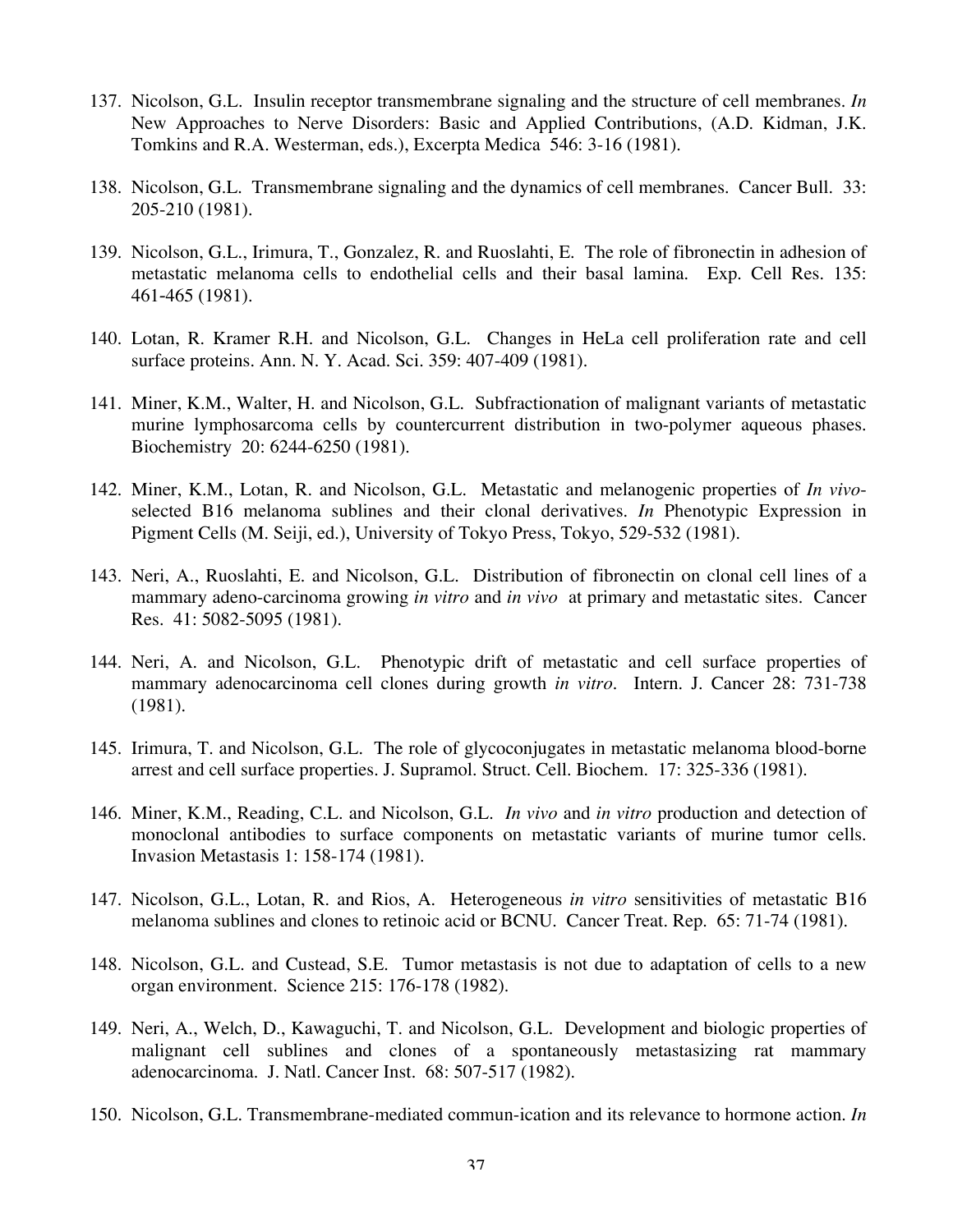Hormone Action, Vol. 3A of Biological Regulation and Development (R.F. Goldberger and K.R. Yamamoto, eds.), Plenum Press, New York, 221-251 (1982).

- 151. Nicolson, G.L. Structure, dynamics and signaling across cell membranes. *In* Membranes and Transport, Vol. 2 (A. Martonosi, ed.), Plenum Press, New York, 481-488 (1982).
- 152. Nicolson, G.L. Cell surface properties of metastatic tumor cells. *In* Tumor Invasion and Metastasis (L. Liotta and I.R. Hart, eds.), Martinus Nijhoff, The Hague, The Netherlands, 57-79 (1982).
- 153. Nicolson, G.L. Metastatic tumor cell attachment and invasion assay utilizing vascular endothelial cell monolayers. J. Histochem. Cytochem. 30: 214-220 (1982).
- 154. Kramer, R.H., Vogel, K.G. and Nicolson, G.L. Solubilization and degradation of subendothelial matrix glycoproteins and proteoglycans by metastatic tumor cells. J. Biol. Chem. 257: 2678-2686 (1982).
- 155. Tomasovic, S.P., Thames, H.D., Jr. and Nicolson, G.L. Heterogeneity in hyperthermic sensitivities of rat 13762NF mammary adenocarcinoma cell clones of differing metastatic potentials. Radiat. Res. 91: 555-563 (1982).
- 156. Kramer, R.H., Vogel, K.G. and Nicolson, G.L. Tumor cell interactions with vascular endothelial cells and their extracellular matrix. *In* Interactions of Platelets and Tumor Cells (G.A. Jamieson, ed.), Alan R. Liss, New York, 333-351 (1982).
- 157. Nicolson, G.L. Cell surfaces and cancer metastasis. Hospital Practice 17(8): 75-86 (1982).
- 158. Nicolson, G.L. Mammalian sperm plasma membrane. *In* Prospects for Sexing Mammalian Sperm (R.P. Amann and G.E. Seidel, Jr., eds.), Colorado Associated University Press, Boulder, CO, 5–16 (1982).
- 159. Nicolson, G.L. Cell surface antigen heterogeneity and blood-borne tumor metastasis. *In* Tumor Cell Heterogeneity: Origins and Implications (A.H. Owens, Jr., D.S. Coffey, and S.B. Baylin, eds.), Academic Press, New York, 83–97 (1982).
- 160. Irimura, T. and Nicolson, G.L. Cell membrane molecules and tumor metastasis. Oncologia (Tokyo) 1: 30-46 (1982).
- 161. Miner, K.M., Kawaguchi, T., Uba, G.W. and Nicolson, G.L. Clonal drift of cell surface, melanogenic and experimental metastatic properties of *in vivo*-selected, brain meningescolonizing murine B16 melanoma. Cancer Res. 42: 4631-4638 (1982).
- 162. Lotan, R., Irimura, T. and Nicolson, G.L. Inhibition of experimental pulmonary metastasis by suppression or enhancement of the glycosylation of melanoma cell membrane glycoproteins. *In* Membranes in Tumor Growth (Galeotti, T., Cittadini, A., Neri, G. and Papa, S., eds.), Elsevier/North Holland, Amsterdam, 193-204 (1982).
- 163. Nicolson, G.L. Cancer metastasis: Organ colonization and the cell surface properties of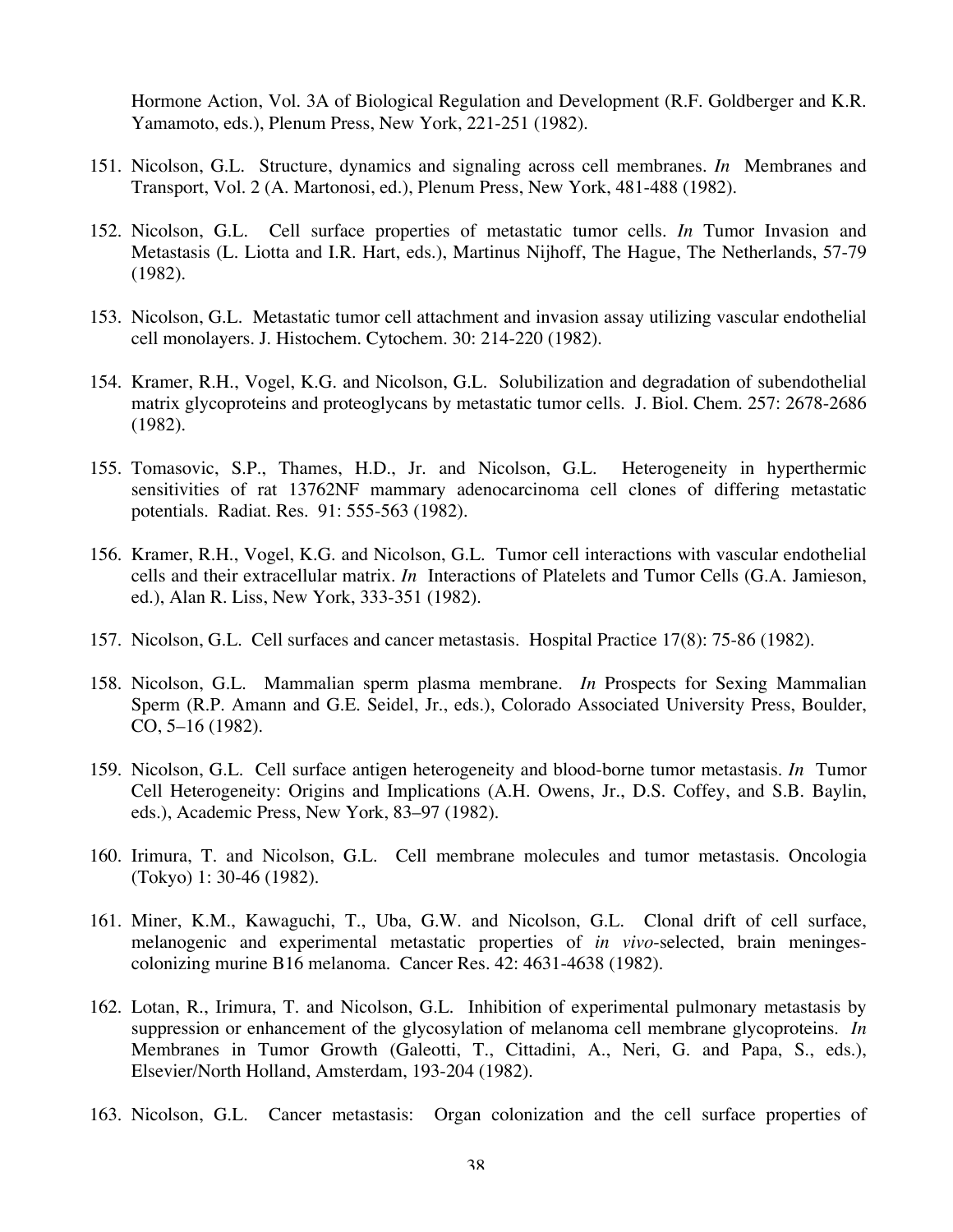malignant cells. Biochim. Biophys. Acta 695: 113-176 (1982).

- 164. Nicolson, G.L., Wang, T-Y., Irimura, T. and Nakajima, M. Metastatic tumor cell attachment to and invasion of organ tissue and artificial vascular endothelium *in vitro*. *In* The Extracellular Matrix (S.P. Hawkes and J.L. Wang, eds.), Academic Press, New York, 363-377 (1982).
- 165. Nicolson, G.L., Mascali, J.J. and McGuire, E.J. Metastatic RAW117 lymphosarcoma as a model for malignant-normal cell interactions. Possible roles for cell surface antigens in determining the quantity and location of secondary tumors. Oncodevelop. Biol. Med. 4: 149-159 (1982).
- 166. Nicolson, G.L. and Poste, G. Tumor cell diversity and host responses in cancer metastasis. I. Properties of metastatic cells. Curr. Prob. Cancer 7(6): 1-83 (1982).
- 167. Nicolson, G.L. and Poste, G. Tumor cell diversity and host responses in cancer metastasis. II. Host immune responses and therapy of metastases. Curr. Prob. Cancer 7(7): 1-43 (1983).
- 168. Welch, D.R., Milas, L., Tomasovic, S.P. and Nicolson, G.L. Heterogeneous response and clonal drift of sensitivities of metastatic 13762NF mammary adenocarcinoma clones to gamma radiation *in vitro*. Cancer Res. 43: 6-10 (1983).
- 169. Nakajima, M., Irimura, T. and Nicolson, G.L. Mucopolysaccharides and tumor metastasis. Membrane (Tokyo) 8: 2-14 (1983).
- 170. Reading, C.L., Kraemer, P.M., Miner, K.M. and Nicolson, G.L. *In vivo* and *in vitro* properties of malignant variants of RAW117 metastatic lympho-sarcoma. Clin. Expl. Metastasis 1: 135-151 (1983).
- 171. Poste, G. and Nicolson, G. L. Experimental systems for analysis of the surface properties of metastatic tumor cells. *In* Biomembranes (A. Nowotny, ed.), Vol. 11 of Pathological Membranes, Plenum Press, New York, 341-364 (1983).
- 172. Nakajima, M., Irimura, T., Di Ferrante, D.T., Di Ferrante, N. and Nicolson, G.L. Heparan sulfate degradation correlates with tumor invasive and metastatic properties of B16 melanoma sublines. Science 220: 611-613 (1983).
- 173. Miner, K.M., Klostergaard, J., Granger, G.A. and Nicolson, G.L. Differences in the cytotoxic effects of activated peritoneal macrophages and J774 monocytic cells on metastatic variants of B16 melanoma. J. Natl. Cancer Inst. 70: 717-724 (1983).
- 174. Irimura, T. and Nicolson, G.L. Carbohydrate chain analysis by lectin binding to mixtures of glycoproteins, separated by polyacrylamide slab-gel electrophoresis, with *in situ* chemical modifications. Carbohyd. Res. 115: 209-220 (1983).
- 175. Miner, K.M. and Nicolson, G.L. Differences in the sensitivities of murine metastatic lymphomalymphosarcoma variants to macrophage-mediated cytolysis and/or cytostasis. Cancer Res. 43: 2063-2067 (1983).
- 176. Yanagimachi, R., Huang, T.T.F., Fleming, A.D., Kosower, N.S. and Nicolson, G.L.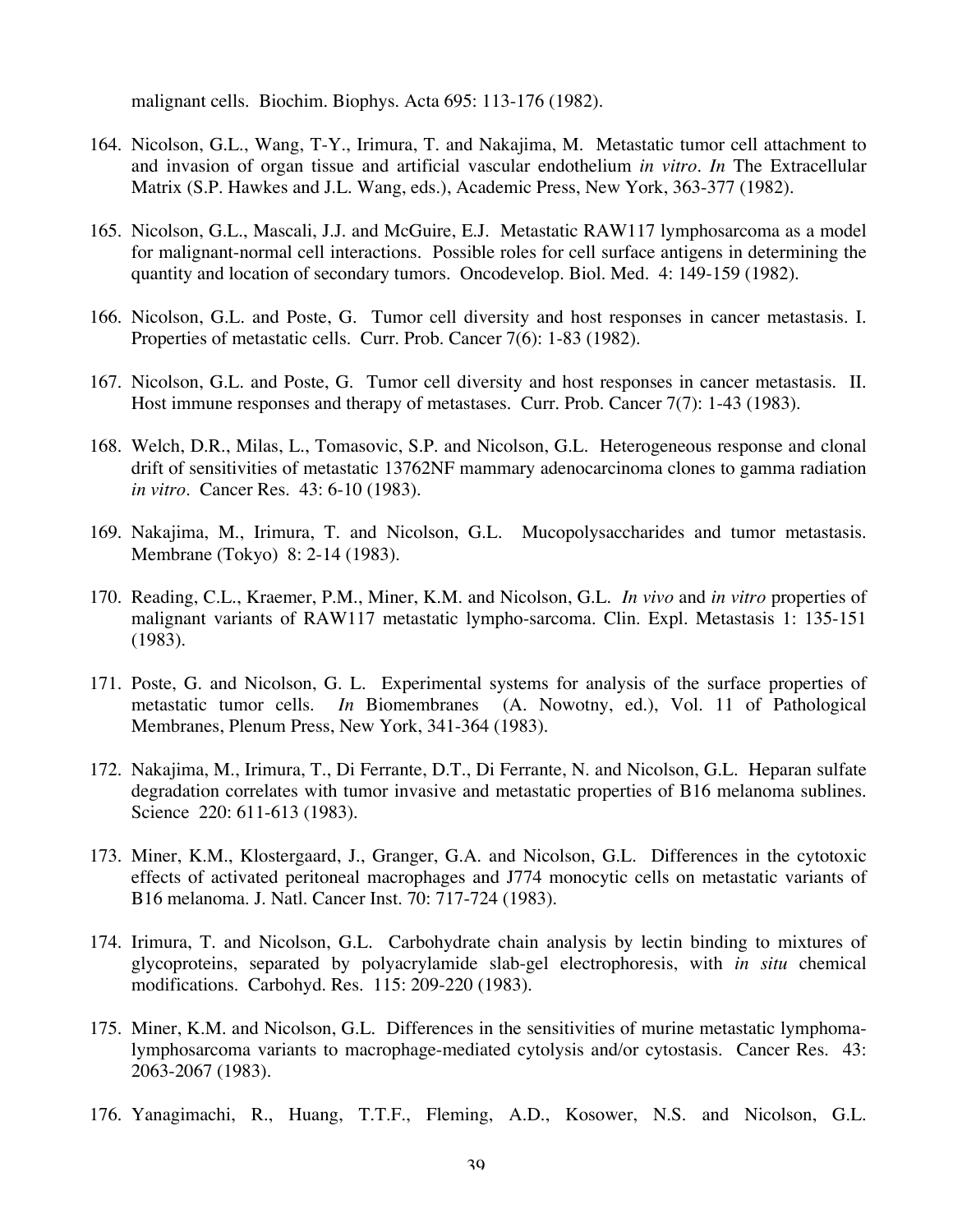Dithiothreitol, a disulfide-reducing agent, inhibits capacitation, acrosome reaction, and interaction with eggs by guinea pig spematozoa. Gamete Res. 4: 145-154 (1983).

- 177. Irimura, T., Nakajima, M., Di Ferrante, N. and Nicolson, G.L. High-speed gel permeation chromatography of glycosaminoglycans: Its application to the analysis of heparan sulfate of embryonic carcinoma and its degradation products by tumor cell- derived heparanase. Analyt. Biochem. 130: 461-468 (1983).
- 178. Welch, D.R., Neri, A. and Nicolson, G.L. Comparison of 'spontaneous' and 'experimental' metastasis using rat 13762 mammary adenocarcinoma metastatic cell clones. Invasion Metastasis 3: 65-80 (1983).
- 179. Kawaguchi, T., Kawaguchi, M., Miner, K.M., Lembo, T.M. and Nicolson, G.L. Brain meninges tumor formation by *in vivo*-selected metastatic B16 melanoma variants in mice. Clin. Expl. Metastasis 1: 247-259 (1983).
- 180. Irimura, T. and Nicolson, G.L. The interaction of pokeweed mitogen with poly-Nacetyllactosamine-type carbohydrate chains. Carbohyd. Res. 120: 187-195 (1983).
- 181. Steck, P.A. and Nicolson, G.L. Cell surface glycoproteins of 13762NF mammary adenocarcinoma clones of differing metastatic potentials. Exp. Cell Res. 147: 255-267 (1983).
- 182. Nicolson, G.L. and Poste, G. Tumor implantation and invasion at metastatic sites. Intern. Rev. Exp. Pathol. 25: 77-181 (1983).
- 183. Irimura, T., Nakajima, M. and Nicolson, G.L. Metastatic tumor cell attachment to vascular endothelial cells and destruction of their basal lamina-like matrix. Gann Monogr. Cancer Res. 29: 35-46 (1983).
- 184. Nicolson, G.L. Stability and phenotypic heterogeneity of metastatic tumor cells. *In* Cellular Oncology. New Approaches in Biology, Diagnosis and Treatment (P.J. Moloy and G.L. Nicolson, eds.), Praeger, New York, 3–27 (1983).
- 185. Klostergaard, J., Miner, K.M., Granger, G.A. and Nicolson, G.L. The cancer cell and its environment: Macrophage mediated killing of metastatic tumor cells. *In* Cellular Oncology. New Approaches in Biology, Diagnosis and Treatment (P.J. Moloy and G.L. Nicolson, eds.), Praeger, New York, 63-83 (1983).
- 186. Welch, D.R. and Nicolson, G.L. Phenotypic drift and heterogeneity in response of metastatic mammary adenocarcinoma cell clones to Adriamycin, 5-fluoro-2'-deoxyuridine and methotrexate treatment *in vitro*. Clin. Expl. Metastasis 1: 317-325 (1983).
- 187. Wang, T-Y. and Nicolson, G.L. Metastatic tumor cell invasion of brain organ tissue cultured on cellulose polyacetate strips. Clin. Expl. Metastasis 1: 327-339 (1983).
- 188. Nicolson, G.L., Steck, P.A., Welch, D.R. and Lembo, T. Heterogeneity and instability of phenotypic and metastatic properties of local tumor- and metastasis-derived clones of a mammary adenocarcinoma. *In* Understanding Breast Cancer: Clinical and Laboratory Concepts (M.A. Rich,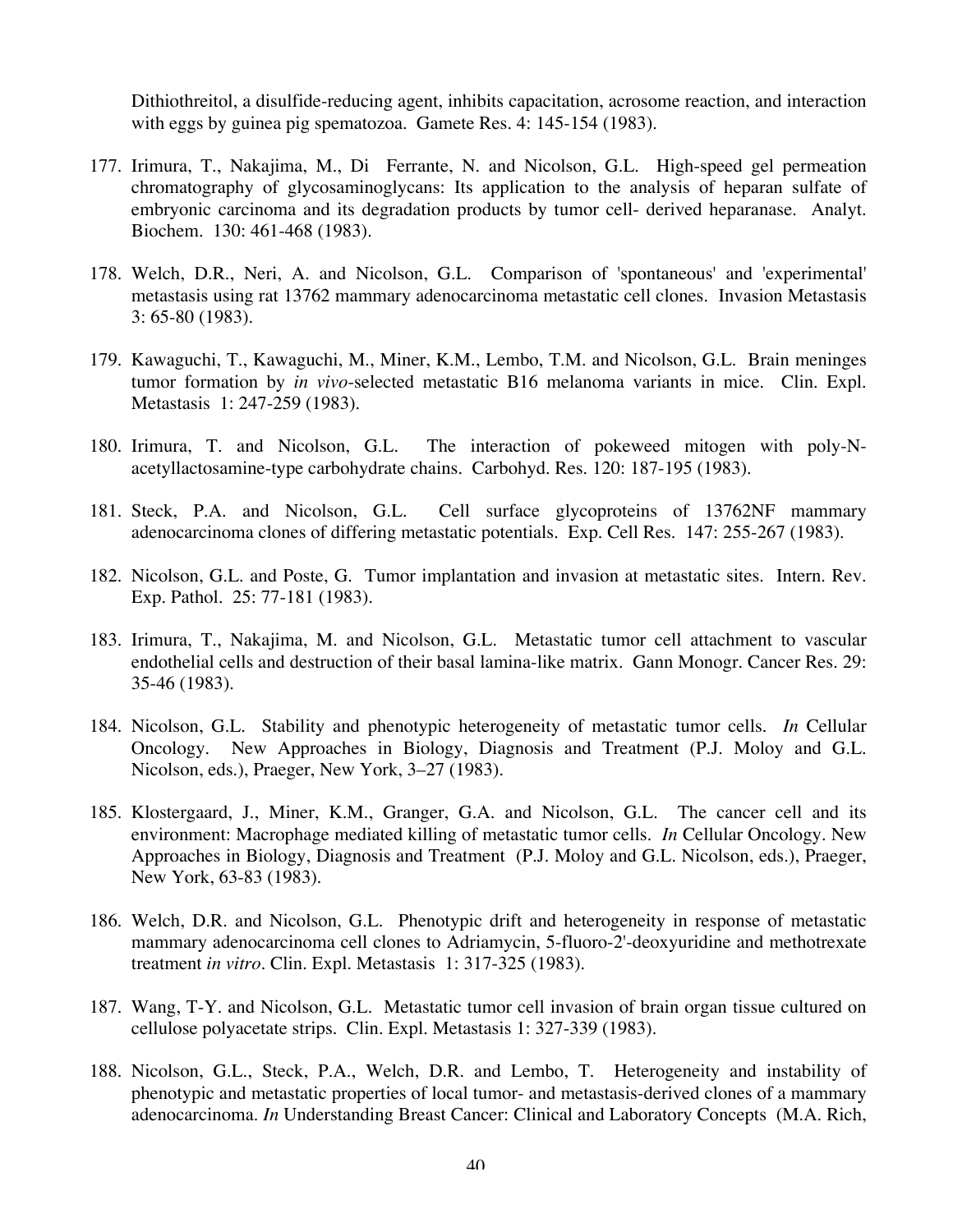J.C. Hager and P. Furmanski, eds.), Marcel Dekker, New York, 145-166 (1983).

- 189. Poste, G. and Nicolson, G.L. *In vitro* systems for studying the interaction of metastatic tumour cells with endothelial cells and subendothelial basement membranes. *In* The Biology of Endothelial Cells Vol. 27 of Development in Cardiovascular Medicine (E.A. Jaffe, ed.), Martinus Nijhoff, The Hague, 438-449 (1984).
- 190. Nicolson, G.L. Cell surface molecules and tumor metastasis. Regulation of metastatic diversity. Exp. Cell Res. 150: 3-22 (1984).
- 191. Nicolson, G.L. An introduction to cancer invasion and metastasis formation. *In* Cancer Invasion and Metastasis: Biologic and Therapeutic Aspects (G.L. Nicolson and L. Milas, eds.), Raven Press, New York, 1-4 (1984).
- 192. Nicolson, G.L., Irimura, T., Nakajima, M. and Estrada, J. Metastatic cell attachment to and invasion of vascular endothelium and its underlying basal lamina using endothelial cell monolayers. *In* Cancer Invasion and Metastasis: Biologic and Therapeutic Aspects (G.L. Nicolson and L. Milas, eds.), Raven Press, New York, 145-167 (1984).
- 193. Irimura, T. and Nicolson, G.L. Carbohydrate chain analysis by lectin binding to electrophoretically separated glycoproteins from murine Bl6 melanoma sublines of various metastatic properties. Cancer Res. 44: 791-798 (1984).
- 194. Nakajima, M., Irimura, T., Di Ferrante, N. and Nicolson, G.L. Metastatic melanoma cell heparanase. Characterization of heparan sulfate degradation fragments produced by B16 melanoma endo-b-glucuronidase. J. Biol. Chem. 259: 2283-2290 (1984).
- 195. Nicolson, G.L. Generation of phenotypic diversity and progression in metastatic tumors. Cancer Metastasis Rev. 3: 25-42 (l984).
- 196. Miner, K.M. and Nicolson, G.L. Separation of malignant lymphoid cells by countercurrent distribution. *In* Cell Separation: Methods and Selected Applications, Vol. 3 (T.G. Pretlow and T.P. Pretlow, eds.), Academic Press, New York, 1-12 (1984).
- 197. Nicolson, G.L. Tumor progression, oncogenes and the evolution of metastatic phenotypic diversity. Clin. Exp. Metastasis 2: 85-105 (1984).
- 198. Steck, P.A. and Nicolson, G.L. Cell surface properties of spontaneously metastasizing rat mammary adenocarcinoma cell clones. Transplant. Proc. 16: 355-360 (1984).
- 199. Nicolson, G.L., Irimura, T., Nakajima, M., Updyke, T.V. and Poste, G. The cellular interactions of metastatic tumor cells with special reference to endothelial cells and their basal lamina-like matrix. *In* Hemostatic Mechanisms and Metastasis (K.V. Honn and B.F. Sloane, eds.), Martinus Nijhoff, Boston, MA, 295-318 (1984).
- 200. Estrada, J. and Nicolson, G.L. Tumor-cell-platelet aggregation does not correlate with metastatic potential of rat 13762NF mammary adenocarcinoma tumor cell clones. Intern. J. Cancer 34: 101– 105 (1984).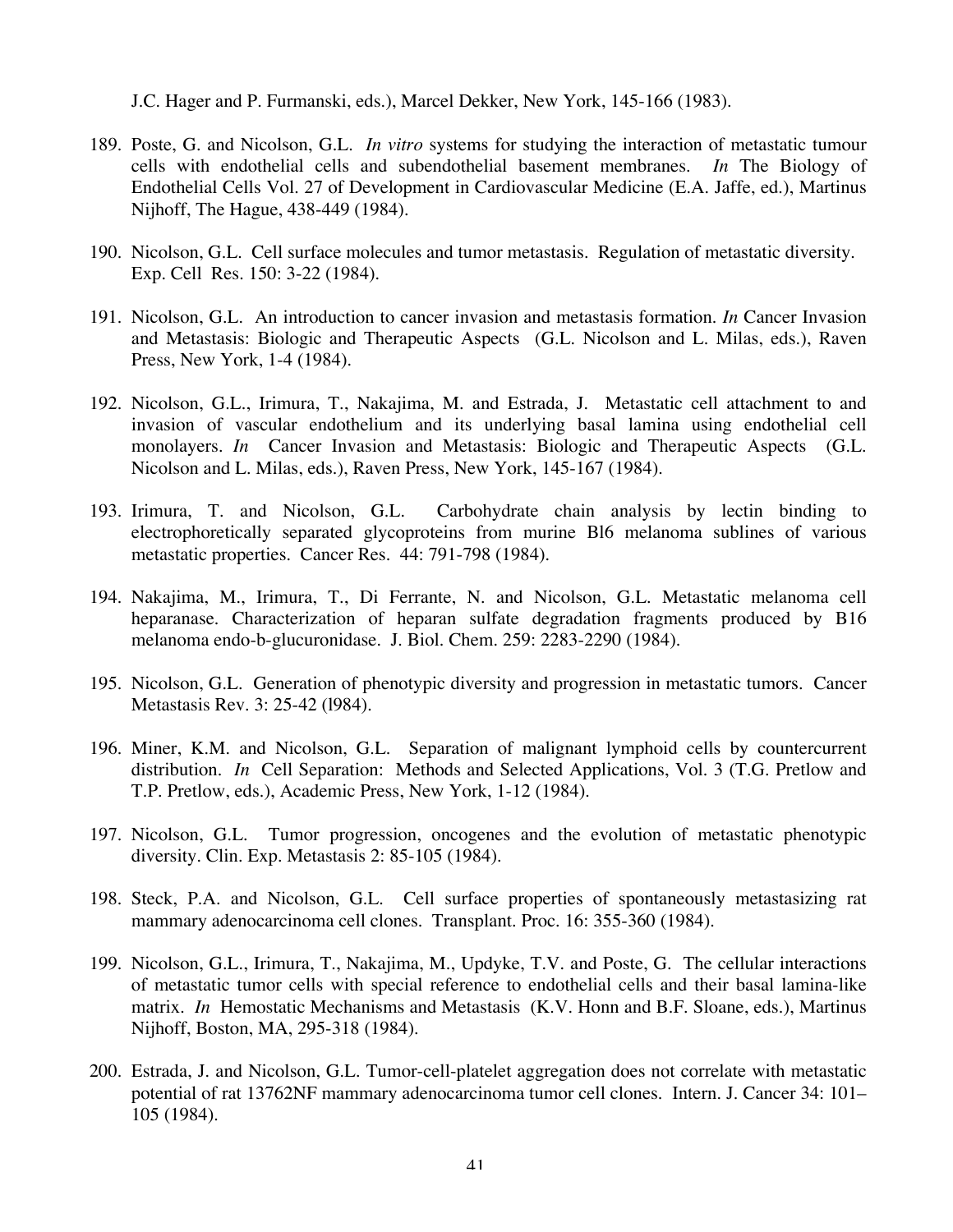- 201. Updyke, T.V. and Nicolson, G.L. Immunoaffinity isolation of membrane antigens with biotinylated monoclonal antibodies and immobilized streptavidin matrices. J. Immunol. Methods 73: 83-95 (1984).
- 202. Nicolson, G.L. The role of cell surface determinants in large cell lymphoma metastasis to liver. *In* Liver Metastasis - Basic Aspects, Detection and Management (C.J.H. van de Velde and P.H. Sugarbaker, eds.), Martinus Nijhoff, The Hague, 20-35 (1984).
- 203. Rotter, V., Wolf, D. and Nicolson, G.L. The expression of transformation-related protein p53 and p53-containing mRNA in murine RAW117 large cell lymphoma cells of differing metastatic potential. Clin. Expl. Metastasis 2: 199-204 (1984).
- 204. McGuire, E.J., Mascali, J.J., Grady, S.R. and Nicolson, G.L. Involvement of cell-cell adhesion molecules in liver colonization by metastatic murine lymphoma /lymphosarcoma variants. Clin. Expl. Metastasis 2: 213-222 (1984).
- 205. Nicolson, G.L. and Irimura, T. Estimating glycoprotein carbohydrate chain structures by lectin reactivities in polyacrylamide gels. Biol. Cell 51: 157-164 (1984).
- 206. Pearce, V., Pathak, S., Mellard, D., Welch, D.R. and Nicolson, G.L. Chromosome and DNA analysis of rat 13762NF mammary adenocarcinoma cell lines and clones of different metastatic potentials. Clin. Expl. Metastasis 2: 271-286 (l984).
- 207. Welch, D.R., Krizman, D. and Nicolson, G.L. Multiple phenotypic divergence of mammary adenocarcinoma cell clones. I. *In vitro* and *in vivo* properties. Clin. Expl. Metastasis 2: 333-355 (1984).
- 208. Welch, D.R., Evans, D.P., Tomasovic, S.P., Milas, L. and Nicolson, G.L. Multiple phenotypic divergence of mammary adenocarcinoma cell clones. II. Sensitivity to radiation, hyperthermia and FUdR. Clin. Expl. Metastasis 2: 357-371 (1984).
- 209. Steck, P.A. and Nicolson, G.L. Isolation and analysis of a cell surface metastasis-associated sialogalactoprotein from rat and human mammary adenocarcinoma. *In* Treatment of Metastasis: Problems and Prospects (K. Hellmann, and S.A. Eccles, eds.), Taylor and Francis, London, 101- 111 (1984).
- 210. Welch, D.R., Evans, D., Tomasovic, S.P., Krizman, D. Milas, L. and Nicolson, G.L. Multiple phenotype divergence of mammary adenocarcinoma cell clones. *In* Treatment of Metastasis: Problems and Prospects (K. Hellmann, and S.A. Eccles, eds.), Taylor and Francis, London, 239- 242 (1984).
- 211. Nicolson, G.L. and Custead, S.E. Effects of chemotherapeutic drugs on platelet and metastatic tumor cell-endothelial cell interactions as a model for assessing vascular endothelial integrity. Cancer Res. 45: 331-336 (1985).
- 212. Nicolson, G.L. Tumour metastasis. *In* Medical and Biological Perspectives in Cancer Research (A.J.S. Davies and P. Rudland, eds.), Ellis Horwood, Chichester, England, 161-175 (1985).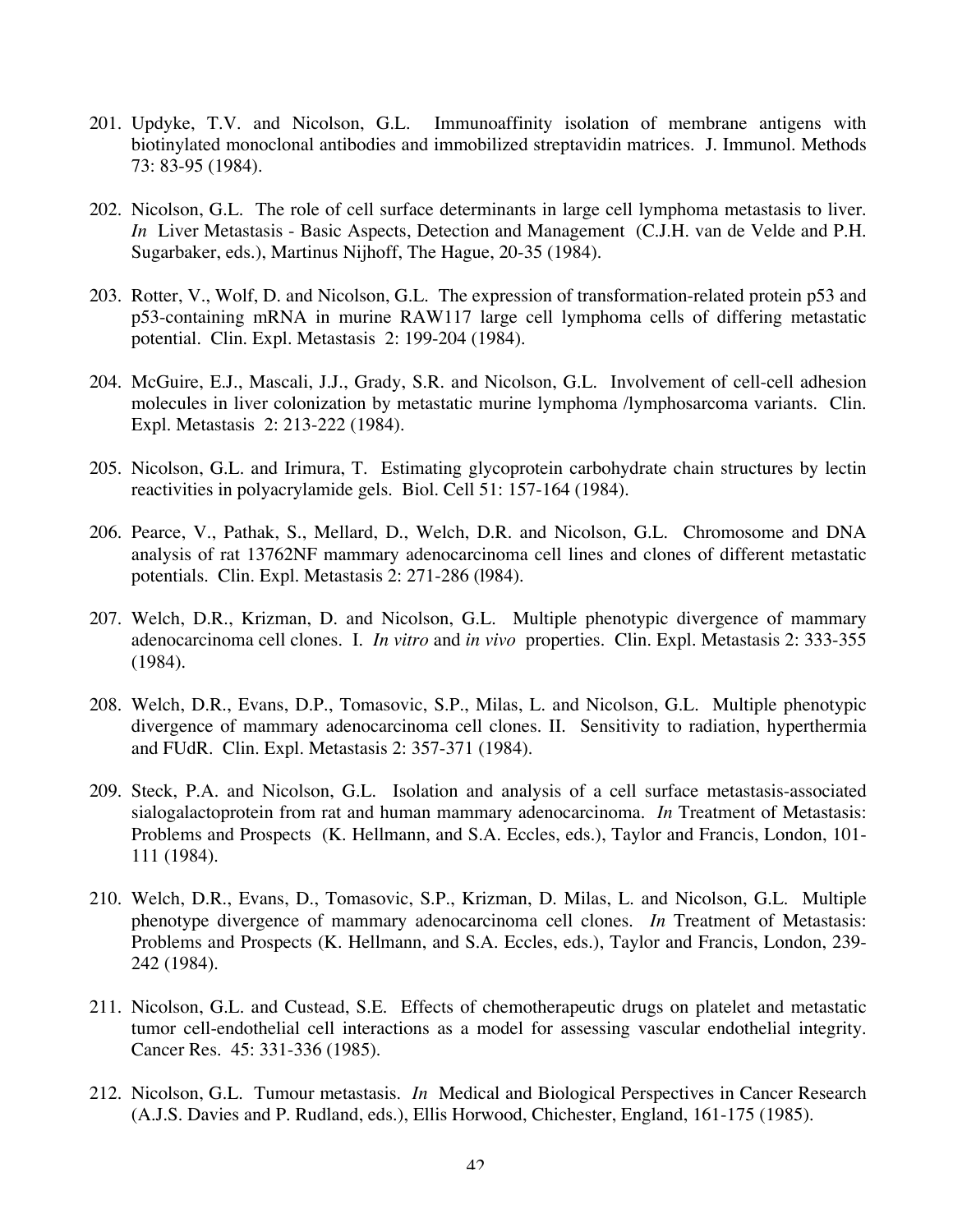- 213. North, S.M. and Nicolson, G.L. Heterogeneity in the sensitivities of 13762NF mammary adenocarcinoma cell clones to cytolysis mediated by extra- and intratumoral macrophages. Cancer Res. 45: 1453-1458 (1985).
- 214. Kawaguchi, T., Kawaguchi, M., Dulski, K. and Nicolson, G.L. Cellular behavior of metastatic B16 melanoma in experimental blood-borne implantation and cerebral invasion: An electron microscopic study. Invasion Metastasis 5: 16-30 (1985).
- 215. Nicolson, G.L., Dulski, K., Basson, C. and Welch, D.R. Preferential organ attachment and invasion *in vitro* by B16 melanoma cells selected for differing metastatic colonization and invasive properties. Invasion Metastasis 5: 144-158 (1985).
- 216. Updyke, T.V. and Nicolson, G.L. Membrane antigen isolation using biotinylated monoclonal antibodies and streptavidin-agarose. Focus 7(3): 1-3 (1985).
- 217. Nicolson, G.L., Reading, C.L. and Klostergaard, J. Immunobiology of RAW117 large cell lymphoma. *In* Immunity to Cancer (A.E. Reif and M.S. Mitchell, eds.), Academic Press, New York, 55-68 (1985).
- 218. Nicolson, G.L. The evolution of phenotypic diversity in metastatic tumor cells. *In* Biological Responses in Cancer: Progress Toward Potential Applications, Vol. 3 (E. Mihich, ed.), Plenum, New York, 71-89 (1985).
- 219. Rotter, V., Wolf, D., Blick, M. and Nicolson, G.L. Expression of *ab1* and other oncogenes is independent of metastatic potential in Abelson virus-transformed malignant murine large-cell lymphoma. Clin. Exp. Metastasis 3: 77-86 (1985).
- 220. Nicolson, G.L. Cancer metastasis. *In* Cancer Biology (E. C. Freidberg, ed.), W. H. Freeman, New York, 138-148 (1985).
- 221. North, S.M. and Nicolson, G.L. Effect of host immune status on the spontaneous metastasis of cloned cell lines of the 13762NF rat mammary adenocarcinoma. Br. J. Cancer 52: 747-755 (1985).
- 222. Nicolson, G.L., Van Pelt, C., Irimura, T. and Kawaguchi, T. Stabilities and characteristics of brain meninges-colonizing murine melanoma cells. Prog. Exp. Tumor Res. 29: 17-35 (1985).
- 223. Miller, W., Ota, D., Giacco, G., Guinee, V., Irimura, T., Nicolson, G.L. and Cleary, K. Absence of a relationship of size of primary colon carcinoma with metastasis and survival. Clin. Expl. Metastasis 3: 189-196 (1985).
- 224. Nicolson, G.L., Nakajima, M. and Irimura, T. Invasion of vascular endothelium and organ tissue *in vitro* by B16 melanoma variants. *In* Mechanisms of Metastasis: Potential Therapeutic Implications (K. V. Honn and B. Sloane, eds.), Martinus Nijhoff, Boston, MA, 275-297 (1985).
- 225. Irimura, T., Nakajima, M. and Nicolson, G.L. Blood vessel wall and tumor metastasis. Vas Sanguina 8: 77-84 (1985).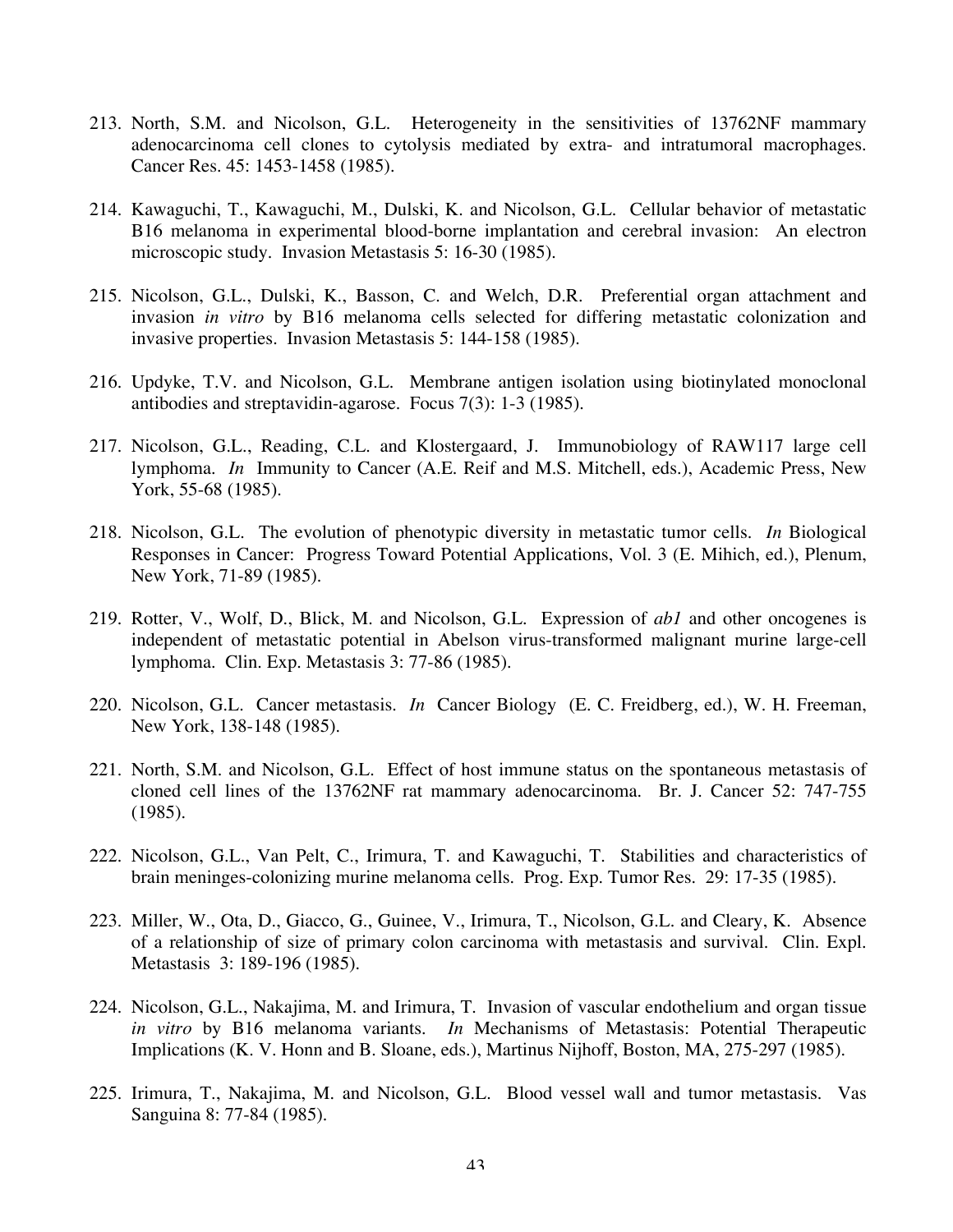- 226. Wang, Z.-W., Irimura, T., Nakajima, M., Belloni, P.N. and Nicolson, G.L. Characterization of the extracellular matrix-associated glycosaminoglycans produced by untransformed and transformed bovine corneal endothelial cells in culture. Eur. J. Biochem. 153: 125-130 (1985).
- 227. Nicolson, G.L., Rotter, V., Wolf, D., Irimura, T., Reading, C.L., La Biche, R. and Frazier, M. Biochemistry and Molecular Biology of RAW117 Large Cell Lymphoma. *In* Biochemistry and Molecular Genetics of Cancer Metastasis, (F.K. Lapis, L.A. Liotta, and A.S. Rabson, eds.), Martinus Nijhoff, Hingham, MA, 115-127 (1986).
- 228. Irimura, T., Ota, D.M., Cleary, K.R. and Nicolson, G.L. The use of lectins in biochemical studies on colorectal carcinoma metastasis. *In* The Biology and Treatment of Colorectal Cancer Metastasis (A. Mastromarino, ed.), Martinus Nijhoff, Hingham, MA, 57-72 (1986).
- 229. Nicolson, G.L. and Galvilondo Cowley, F.J.V. Mecanismos de la progresion tumoral y la evolucion de la diversidad fetontipica de las neoplasias maligmas. Interferon Biotechnol. 3: 1-19 (1986).
- 230. Nicolson, G. L., Fidler, I. J. and Poste, G. The effects of tertiary amine local anesthetics on the blood-borne implantation and cell surface properties of metastatic mouse melanoma cells. J. Natl. Cancer Inst. 76: 511-519 (1986).
- 231. Nicolson, G.L. Organ preference of metastasis. *In* Cancer Metastasis: Experimental and Clinical Strategies (D. Welch, B.K. Bhuyon and L.A. Liotta, eds.), Alan R. Liss, New York. 25- 44 (1986).
- 232. Nakajima, M., Welch, D.R., Irimura, T. and Nicolson, G.L. Basement membrane degradative enzymes as possible markers of tumor metastasis. *In* Cancer Metastasis: Experimental and Clinical Strategies (D. Welch, B.K. Bhuyon and L.A. Liotta, eds.), Alan R. Liss, New York, 113- 122 (1986).
- 233. Nicolson, G.L. Metastatic phenotypic diversity and brain metastasis. Cancer Bull. 38: 32-38 (1986).
- 234. Updyke, T.V. and Nicolson, G.L. Immunoaffinity isolation of membrane antigens with biotinylated monoclonal antibodies and streptavidin-agarose. Meth. Enzymol. 121: 717-725 (1986).
- 235. Dabbous, M. K., Woolley, D.E., Haney, L., Carter, L.M. and Nicolson, G.L. Host-mediated effectors of tumor invasion: Role of mast cells in matrix degradation. Clin. Expl. Metastasis 4: 141-152 (1986).
- 236. Nakajima, M., Irimura, T. and Nicolson, G.L. Tumor metastasis-associated heparanase (heparan sulfate b-endoglycosidase) in human melanoma cells. Cancer Lett. 31: 277-283 (1986).
- 237. Nicolson, G.L. and Dulski, K.M. Organ specificity of metastatic tumor colonization is related to organ-selective growth properties of malignant cells. Intern. J. Cancer 38: 289-294 (1986).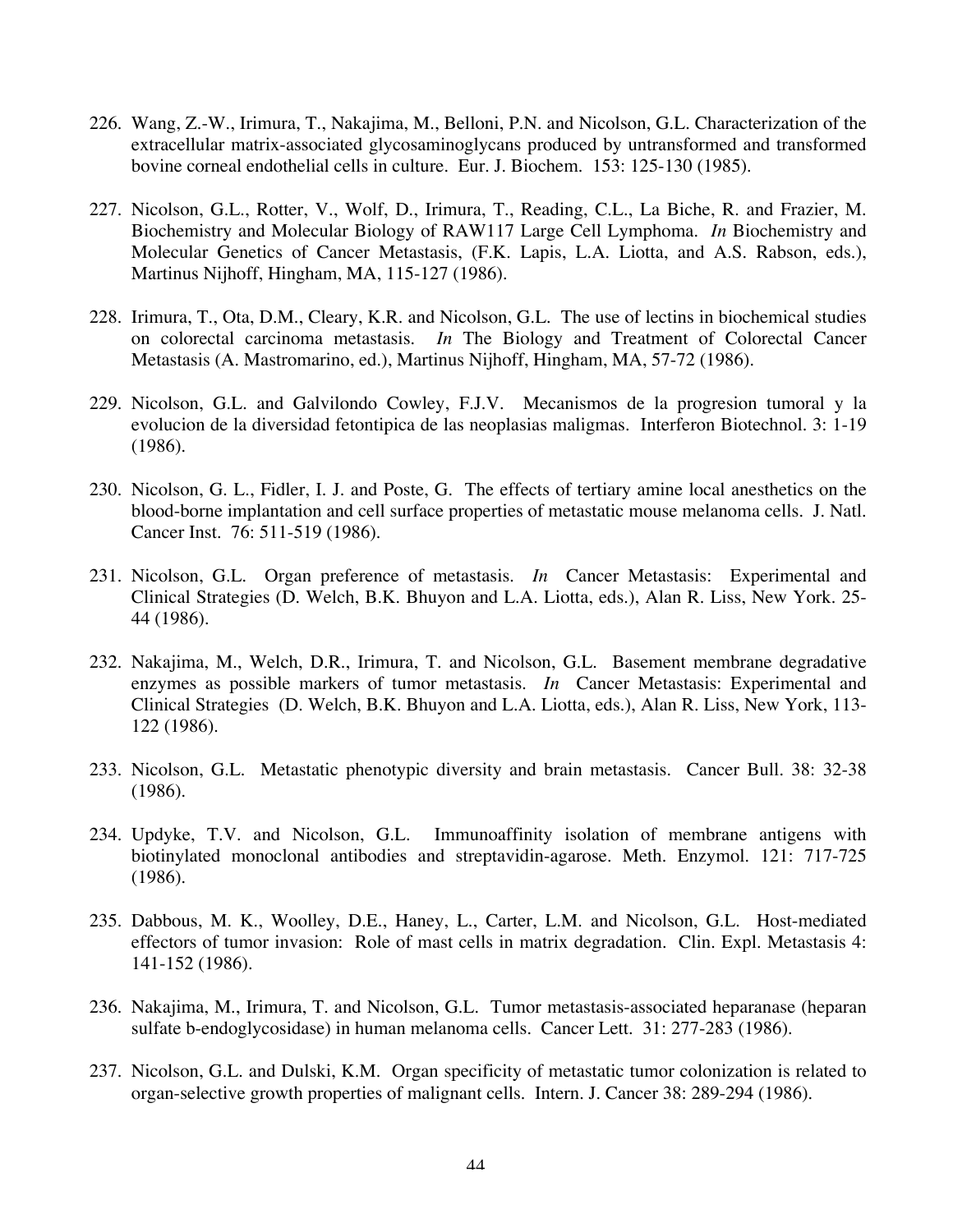- 238. Irimura, T., Tressler, R.J. and Nicolson, G.L. Sialoglycoproteins of murine RAW117 large cell lymphoma/lymphosarcoma sublines of various metastatic colonization properties. Exp. Cell Res. 165: 403-416 (1986).
- 239. Nicolson, G.L. Oncogenes, genetic instability and the evolution of the metastatic phenotype. Adv. Viral Oncol. 6: 143-167 (1986).
- 240. Nakajima, M., Irimura, T. and Nicolson, G.L. A solid-phase substrate of heparan sulfate degrading endoglycosidase: Its application to assay of human melanoma for heparan sulfate degradative activity. Analyt. Biochem. 157: 162-171 (1986).
- 241. Nicolson, G.L., LaBiche, R.A., Frazier, M.L., Blick, M., Tressler, R.J., Irimura, T. and Rotter, V. Differential expression of metastasis-associated cell surface glycoproteins and mRNA in a murine large-cell lymphoma. J. Cell. Biochem. 31: 305-312 (1986).
- 242. Irimura, T., Nakajima, M. and Nicolson, G.L. Chemically modified heparins as inhibitors of heparan sulfate specific endo-b-glucuronidase (heparanase) of metastatic melanoma cells. Biochemistry 25: 5322–5328 (1986).
- 243. Nicolson, G.L. Krebsmetastgasen. *In* Krebs-Tumoren Zellen Gene, Spektrum der Wissenschaft, Heidelberg, 148-159 (1986).
- 244. Nicolson, G.L. Tumor oncogene expression and the metastatic phenotype. Cancer Rev. 3: 25-57 (1986).
- 245. Nicolson, G.L. The metastatic process of cancer: Why therapy can fail. Primary Care & Cancer 6(20): 0R14-32 (1986).
- 246. Dabbous, M. K., Walker, R., Haney, L., Carter, L.M., Nicolson, G.L. and Woolley, D.E. Mast cells and matrix degradation at sites of tumour invasion in rat mammary adenocarcinoma. Br. J. Cancer 54: 459-465 (1986).
- 247. Nicolson, G.L. Properties of metastatic tumor cells and the generation of tumor phenotypic diversity. *In* Cancer in the Neck: Evaluation and Treatment. (D.L. Larson, A.J. Ballantyne, and O.M. Guillagmondegui, eds.), Macmillan, New York, 3-22 (1986).
- 248. North, S.M., Steck, P.A. and Nicolson, G.L. Monoclonal antibodies against cell-surface antigens of the metastatic rat 13762NF mammary adenocarcinoma and their cross-reactivity with human breast carcinoma. Cancer Res. 46: 6393-6399 (1987).
- 249. Nicolson, G.L., Kawaguchi, T., Kawaguchi, M. and Van Pelt, C. Brain surface invasion and metastasis of murine malignant melanoma. J. Neuro-Oncol. 4: 209-218 (1986).
- 250. Nicolson, G.L. and Lotan, R. Preventing diversification of malignant tumor cells during therapy. Clin. Exp. Metastasis 4: 231-236 (1986).
- 251. Updyke, T.V. and Nicolson, G.L. Malignant melanoma cell lines selected *in vitro* for increased homotypic adhesion properties have increased experimental metastatic potential. Clin. Exp.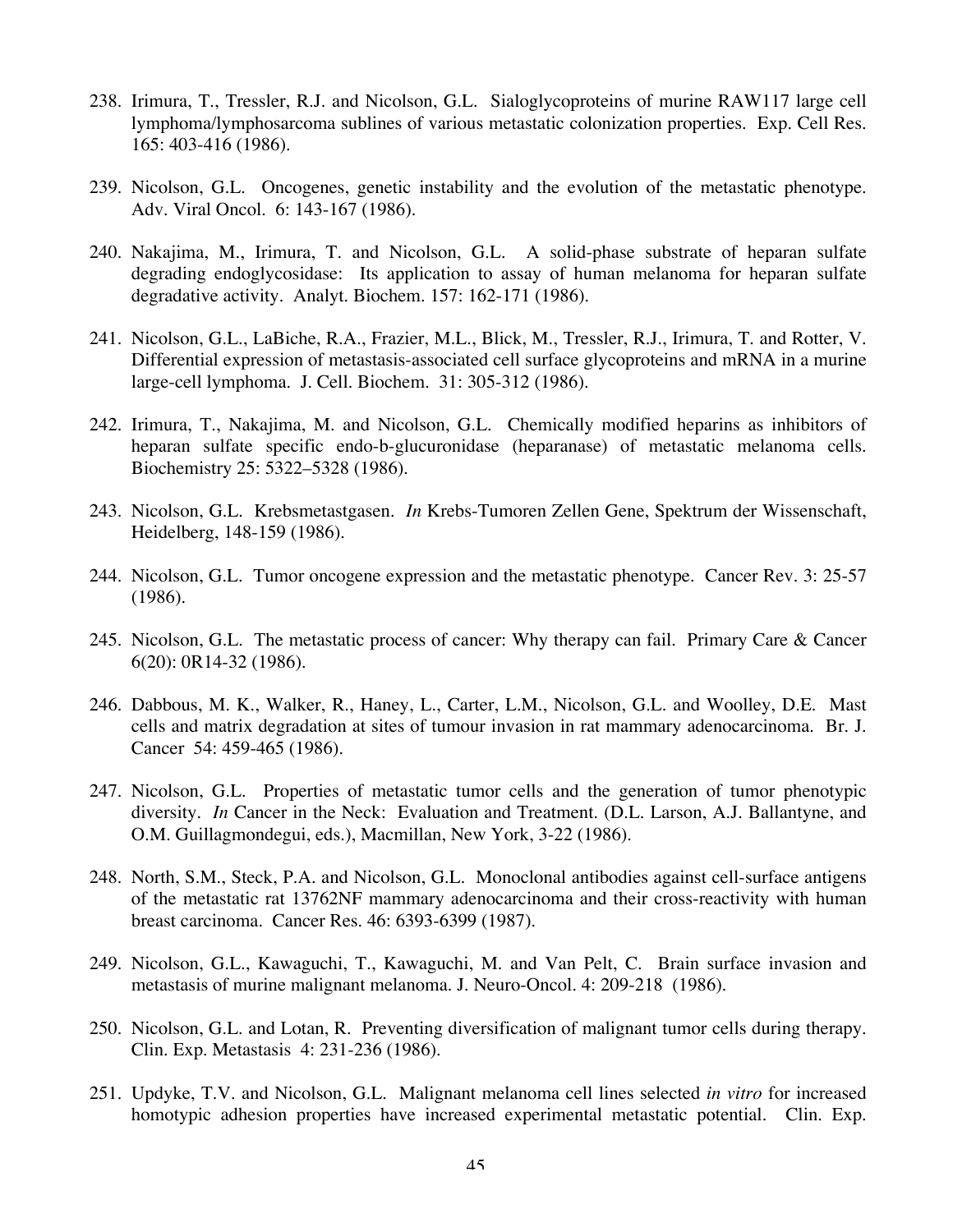Metastasis 4: 273-284 (1986).

- 252. Steck, P.A., North, S.M. and Nicolson, G.L. Purification and partial characterization of a tumour metastasis-associated high Mr glycoprotein from rat 13762NF mammary adenocarcinoma cells. Biochem. J. 242: 779-787 (1987).
- 253. North, S.M. and Nicolson, G.L. Host responses and tumor metastasis. *In* Immune Responses to Metastases, Vol. I (R. Herberman, R. Wiltrout and E. Gorelik, eds.), CRC, Boca Raton, FL, 1-22 (1987).
- 254. Nicolson, G.L. Differential growth properties of metastatic large cell lymphoma cells in target organ-conditioned medium. Exp. Cell Res. 168: 572-577 (1987).
- 255. Wang, Z.W., Irimura, T., Nakajima, M., Belloni, P.N. and Nicolson, G.L. Molecular characterization of extracellular matrix-associated glycosaminoglycans in the endothelium. Acta Pharmacol. Sinica 7(2): 152-156 (1986).
- 256. Nicolson, G.L. Tumor cell instability, diversification and progression to the metastatic phenotype: From oncogene to oncofetal expression. Cancer Res. 47: 1473-1487 (1987).
- 257. Steck, P.A., Cheong, P.H., Nakajima, M., Yung, W.K.A., Moser, R.P. and Nicolson, G.L. Altered expression of glycosaminoglycans in metastatic 13762NF rat mammary adenocarcinoma. Biochemistry 26: 1020-1028 (1987).
- 258. Irimura, T., North, S.M. and Nicolson, G.L. Glycoprotein profiles of macrophages at different stages of activation as revealed by lectin binding after electrophoretic separation. Eur. J. Immunol. 17: 73-78 (1987).
- 259. Lichtner, R.B., Goka, T.J., Butcher, R.W. and Nicolson, G.L. Direct effects of the pyrimidiopyrimidine derivative RA233 (Rapenton) on some rat 13762NF mammary tumor cell clones. Cancer Res. 47: 1870-1877 (1987).
- 260. Lichtner, R.B. and Nicolson, G.L. Organization of cytoskeletal structures in 13762NF rat mammary adenocarcinoma cell lines and clones of varying metastatic potentials. Invasion Metastasis 7: 73-82 (1987).
- 261. Yoshida, M., Gallick, G., Irimura, T. and Nicolson, G.L. Modification of cell surface glycoproteins, macrophage cytostasis and blood-borne metastatic properties of RAW117 large cell lymphoma by virus superinfection. Cancer Res. 47: 2558-2562 (1987).
- 262. Nicolson, G.L. and Rosenberg, N.L. Diversification and progression of malignant tumors. Bioessays 6: 204-208 (1987).
- 263. Bugelski, P.J., Corwin, S.P., North, S.M., Lovett, S.C., Kirsh, R.L., Nicolson, G.L. and Poste, G. The macrophage content of spontaneous metastases at different stages of their growth. Cancer Res. 47: 4141-4145 (1987).
- 264. Atnip, K.D., Haney, L., Nicolson, G.L. and Dabbous, M. Kh. Chemotactic response of rat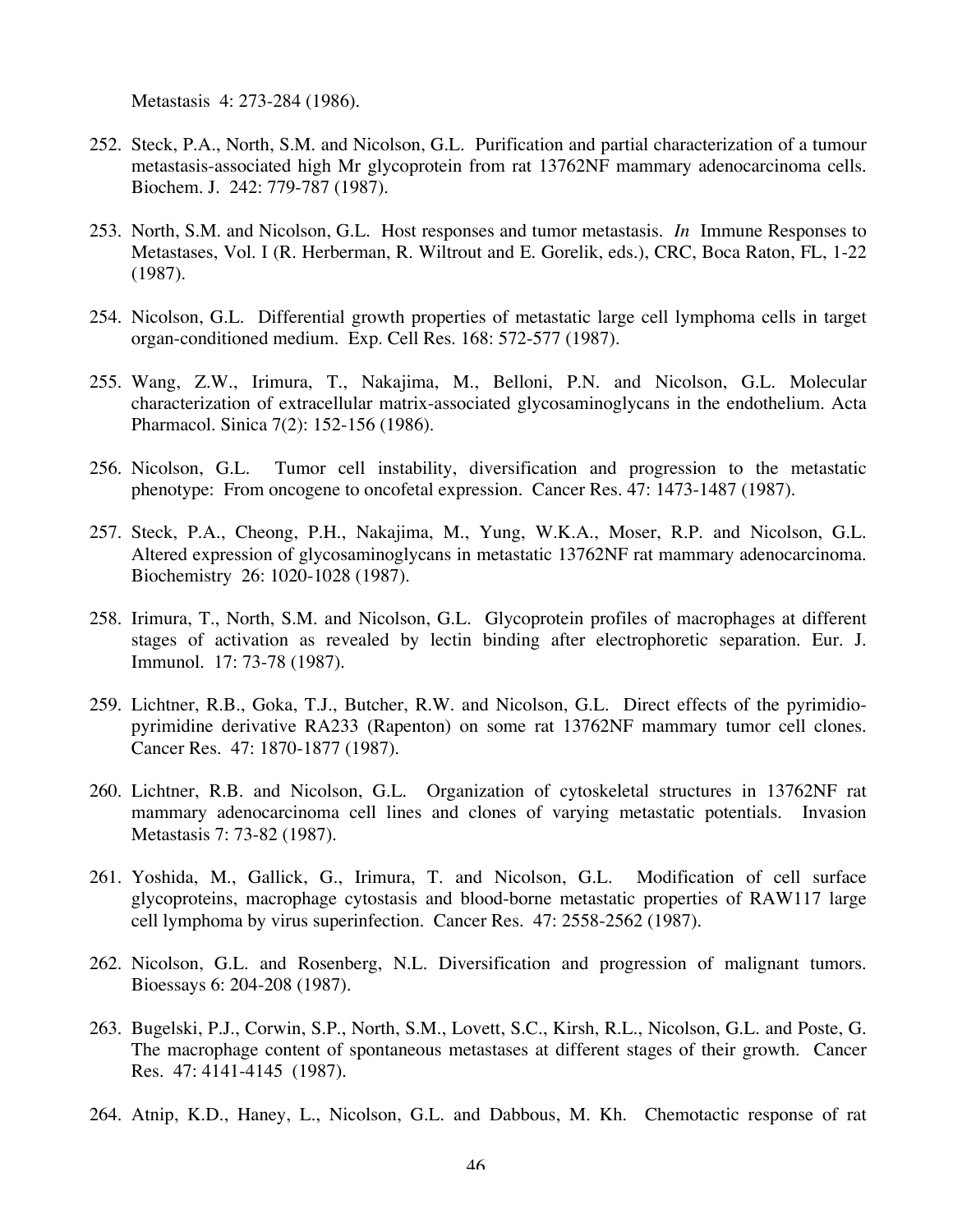mammary adenocarcinoma cell clones to tumor-derived cytokines. Biochem. Biophys. Res. Commun. 146: 996-1002 (1987).

- 265. Lichtner, R.B. and Nicolson, G.L. Effects of the pyrimido-pyrimidine derivative RX-RA 85 on metastatic tumor cell-vascular endothelial cell interactions. Clin. Expl. Metastasis 5: 219-231 (1987).
- 266. Nicolson, G.L. Oncogenes and evolution of tumor phenotypic diversity. *In* Oncogenes and Hormones in Breast Cancer (M. Sluyser, ed.), Ellis Horwood, London, 91-122 (1987).
- 267. Lichtner, R.B. and Nicolson, G.L. The pyrimido-pyrimidine derivatives of RA233 and RX-RA85 affect growth and cytoskeletal organization of rat mammary adenocarcinoma cells. Eur. J. Cancer Clin. Oncol. 23: 1269-1275 (1987).
- 268. Nicolson, G.L. Significance of regional nodal and distant metastasis in mammary tumors. *In* Regional Nodal Metastasis: Biology, Diagnosis and Treatment (P. Moloy, G.L. Nicolson and G. Poste, eds.), Praeger, New York, 1-20 (1987).
- 269. Nakajima, M., Welch, D.R., Belloni, P.N. and Nicolson, G.L. Degradation of basement membrane type IV collagen and lung subendothelial matrix by rat mammary adenocarcinoma cell clones of differing metastatic potentials. Cancer Res. 47: 4869-4876 (1987).
- 270. Fidler, I.J. and Nicolson, G.L. The process of cancer invasion and metastasis. Cancer Bull. 39: 126-131 (1987).
- 271. Nakajima, M., Irimura, T. and Nicolson, G.L. Basement membrane degradative enzymes and tumor metastasis. Cancer Bull. 39: 142-149 (1987).
- 272. Nicolson, G.L. and Fidler, I.J. Diversification and heterogeneity of metastatic neoplasms. Cancer Bull. 39: 186-191 (1987).
- 273. Hortobagyi, G.N., Tomasovic, S.P. and Nicolson, G.L. Breast cancer metastasis. Cancer Bull. 39: 210-215 (1987).
- 274. Reading, C.L. and Nicolson, G.L. Selection of tumor cell metastatic variants by differential adhesion to immobilized-lectins. *In* Cell Separation, Methods and Selected Applications (T.G. Pretlow II, T.P. Pretlow, eds.), Vol. 5, Academic Press, New York, 75-87 (1987).
- 275. Lichtner, R.B., Moskwa, P.S. and Nicolson, G.L. Heterogeneous expression of cytokeratins in metastatic rat mammary adenocarcinoma cells *in vitro* and *in vivo*. Invasion Metastasis 7: 367- 383 (1987).
- 276. Lotan, R. and Nicolson, G.L. Can anticancer therapy be improved by sequential use of cytotoxic and cytostatic (differentiating or immunomodulating) agents to suppress tumor cell phenotypic diversification? Biochem. Pharmacol. 37: 149-154 (1988).
- 277. Fidler, I.J. and Nicolson, G.L. Clarifications of tumor cell diversification bring new ideas for stopping the process. Oncolog. 33: 4-5 (1988).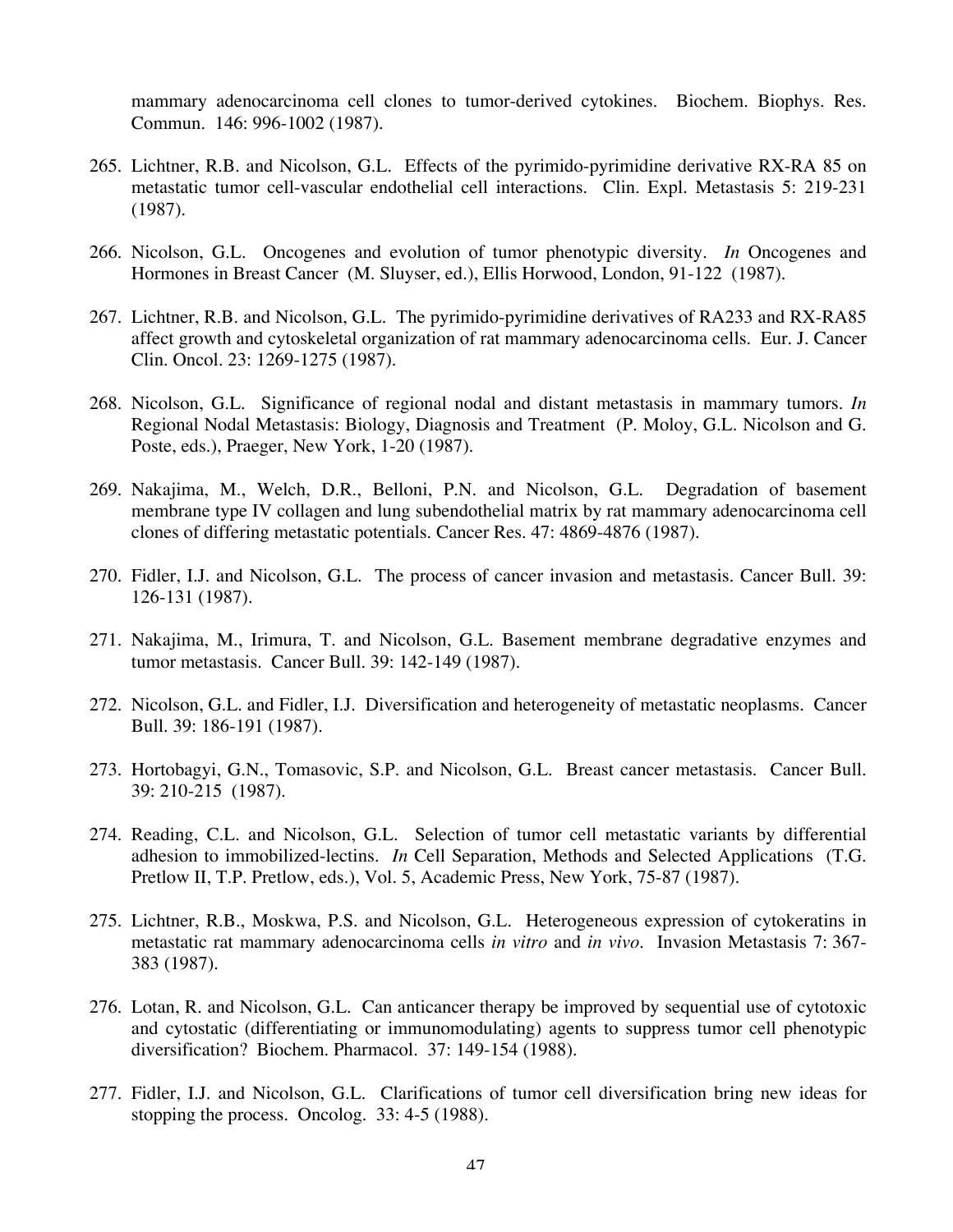- 278. Nicolson, G.L., Dulski, K.M. and Trosko, J.E. Loss of intercellular junctional communication correlates with metastatic potential in mammary adenocarcinoma cells. Proc. Natl. Acad. Sci. U.S.A. 85: 473-476 (1988).
- 279. Nakajima, M., Irimura, T. and Nicolson, G.L. Heparanases and tumor metastasis. J. Cell. Biochem. 36: 157-167 (1988).
- 280. Nicolson, G.L., Lembo, T.M. and Welch, D.R. Growth of rat mammary adenocarcinoma cells in semisolid clonogenic medium not correlated with spontaneous metastatic behavior: Heterogeneity in the metastatic, antigenic, enzymatic and drug sensitivity properties of cells from different sized colonies. Cancer Res. 48: 399-404 (1988).
- 281. La Biche, R.A., Yoshida, M., Gallick, G.E., Irimura, T., Robberson, D.L., Klostergaard, J. and Nicolson, G.L. Gene expression and tumor cell escape from host effector mechanisms in murine large-cell lymphoma. J. Cell. Biochem. 36: 393-403 (1988).
- 282. Nicolson, G.L. Organ specificity of tumor metastasis: role of preferential adhesion, invasion and growth of unique malignant cells at specific secondary sites. Cancer Metastasis Rev. 7: 143-188 (1988).
- 283. Belloni, P.N. and Nicolson, G.L. Differential expression of cell surface glycoproteins on organderived murine vascular endothelia and endothelial cells. J. Cell. Physiol. 136: 398-410 (1988).
- 284. North, S.M., Steck, P.A., Spohn, W.H. and Nicolson, G.L. Development and characterization of a monoclonal antibody to a rat mammary tumor metastasis-associated cell surface antigen. Intern. J. Cancer 42: 607-614 (1988).
- 285. Nicolson, G.L., Lichtner, R.B. and Trosko, J.E. Cytoskeletal and junctional heterogeneity in mammary tumor cells and their possible significance in tumor progression. *In* Cancer Metastasis: Biological and Biochemical Mechanisms and Clinical Aspects (G. Prodi, L. A. Liotta, P.L. Lollini, S. Garbisa, S. Gorini and K. Hellmann, eds.), Plenum, New York, 21-26 (1988).
- 286. Irimura, T., Nakajima, M., Yamori, T., Ota, D.M., Cleary, K.R. and Nicolson, G.L. Glycoconjugates and tumor metastasis. *In* Molecular Immunology of Complex Carbohydrates (A.M. Wu, ed.), Plenum, New York, 677-704 (1988).
- 287. Dabbous, M.K., North, S.M., Haney, L. and Nicolson, G.L. Macrophage and lymphocyte potentiation of syngeneic tumor cell and host fibroblast collagenolytic activity in rats. Cancer Res. 48: 6832-6836 (1988).
- 288. Lichtner, R.B., Gallick, G.E. and Nicolson, G.L. Pyrimido-pyrimidine modulation of EGF growth-promoting activity and  $p21^{\text{ras}}$  expression in rat mammary adenocarcinoma cells. J. Cell. Physiol. 137: 285-292 (1988).
- 289. Nicolson, G.L. Cancer metastasis: Tumor cell and host organ properties important in colonization of specific secondary sites. Biochim. Biophys. Acta 948: 175-224 (1988).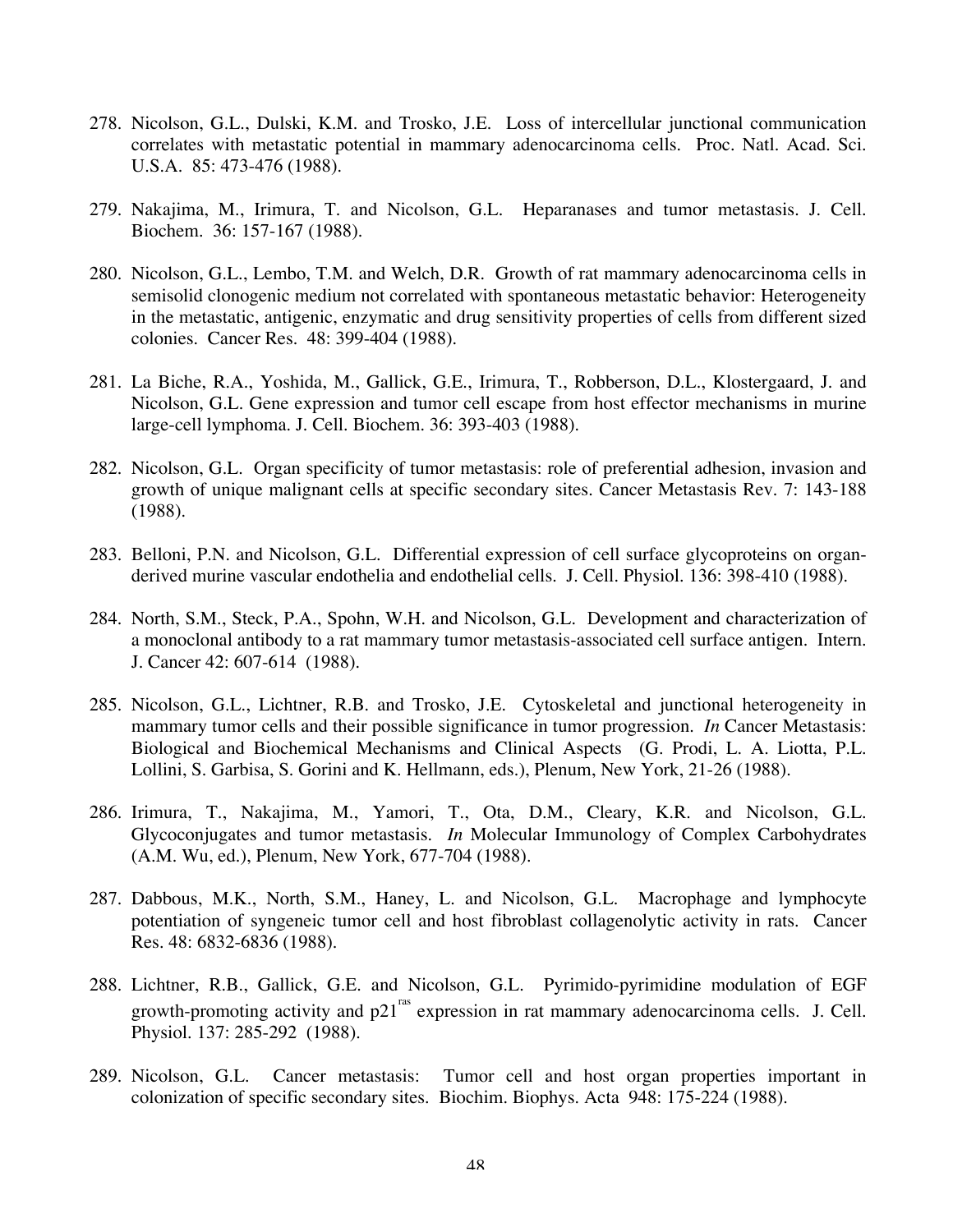- 290. Nicolson, G.L. Differential organ tissue adhesion, invasion and growth properties of metastatic rat mammary adenocarcinoma cells. Breast Cancer Res. Treat. 12: 167-176 (1988).
- 291. Kawaguchi, T., Kawaguchi, M., Lembo, T.M. and Nicolson, G.L. Differential tumor growth of blood-borne B16 melanoma variants in cerebral dura mater is related to tumor-host cell reactions. Clin. Expl. Metastasis 7: 1-14 (1989).
- 292. Nicolson, G.L. Cell surfaces and secondary tumor formation. *In* Influence of Tumor Development On The Host. Vol. 3, Cancer Growth And Progression (L.A. Liotta, Vol. ed.), Kluwer Academic Publishers, Dordrecht, Netherlands, 84-96 (1989).
- 293. Lichtner, R.B., Erkell, L.J., Schirrmacher, V. and Nicolson, G.L. Effects of RA 233 treatment on the adhesive, invasive and metastatic properties of rat mammary tumor cells. Clin. Expl. Metastasis 7: 175-186 (1989).
- 294. Lichtner, R.B., Julian, J.A., Glasser S.R. and Nicolson, G.L. Characterization of cytokeratins expressed in metastatic rat mammary adenocarcinoma cells. Cancer Res. 49: 104-111 (1989).
- 295. Tressler, R.J. and Nicolson, G.L. Cell surface biochemical and metastatic properties of *Lens culinaris* hemaglutinin-binding variants of a murine large cell lymphoma. Invasion Metastasis 8: 351-363 (1989).
- 296. Nicolson, G.L, Belloni, P.N., Tressler, R.J., Dulski, K., Inoue, T. and Cavanaugh, P.G. Adhesive, invasive, and growth properties of selected metastatic variants of a murine large-cell lymphoma. Invasion Metastasis 9:102-116 (1989).
- 297. Nakajima, M. and Nicolson, G.L. Metalloproteinases and cancer metastasis. Exp. Med. 7: 542- 550 (1989).
- 298. Ames R.S., North, S.M., Tainsky, M.A., Nicolson, G.L. and Roth, J.A. Analysis of expression of cell surface antigen  $M_r$  74,000 phosphoglycoprotein in normal, oncogene-transformed and neoplastic rat cell lines. Cancer Res. 49: 2312-2319 (1989).
- 299. Lichtner, R.B., Belloni, P.N. and Nicolson, G.L. Differential adhesion of metastatic rat mammary carcinoma cells to organ-derived microvessel endothelial cells and subendothelial matrix. Exp. Cell Biol. 57:146-152 (1989).
- 300. Tressler, R.J. and Nicolson, G.L. Correlation of inhibition of adhesion of large cell lymphoma and hepatic sinusoidal endothelial cells by RGD-containing peptide polymers with metastatic potential: Role of integrin-dependent and -independent adhesion mechanisms. Cancer Commun. 1: 55-63 (1989).
- 301. Nicolson, G.L. Adhesive, invasive and growth properties of organ-specific metastatic cells. *In* Cancer Metastasis: Molecular and Cellular Biology, Host Immune Responses and Prospective for Treatment (V. Schirrmacher and R. Schwartz-Albiez, eds.), Springer-Verlag, Heidelberg, 71-85 (1989).
- 302. Villanueva, G.B., Nakajima, M. and Nicolson, G.L. Heparin derivatives as inhibitors of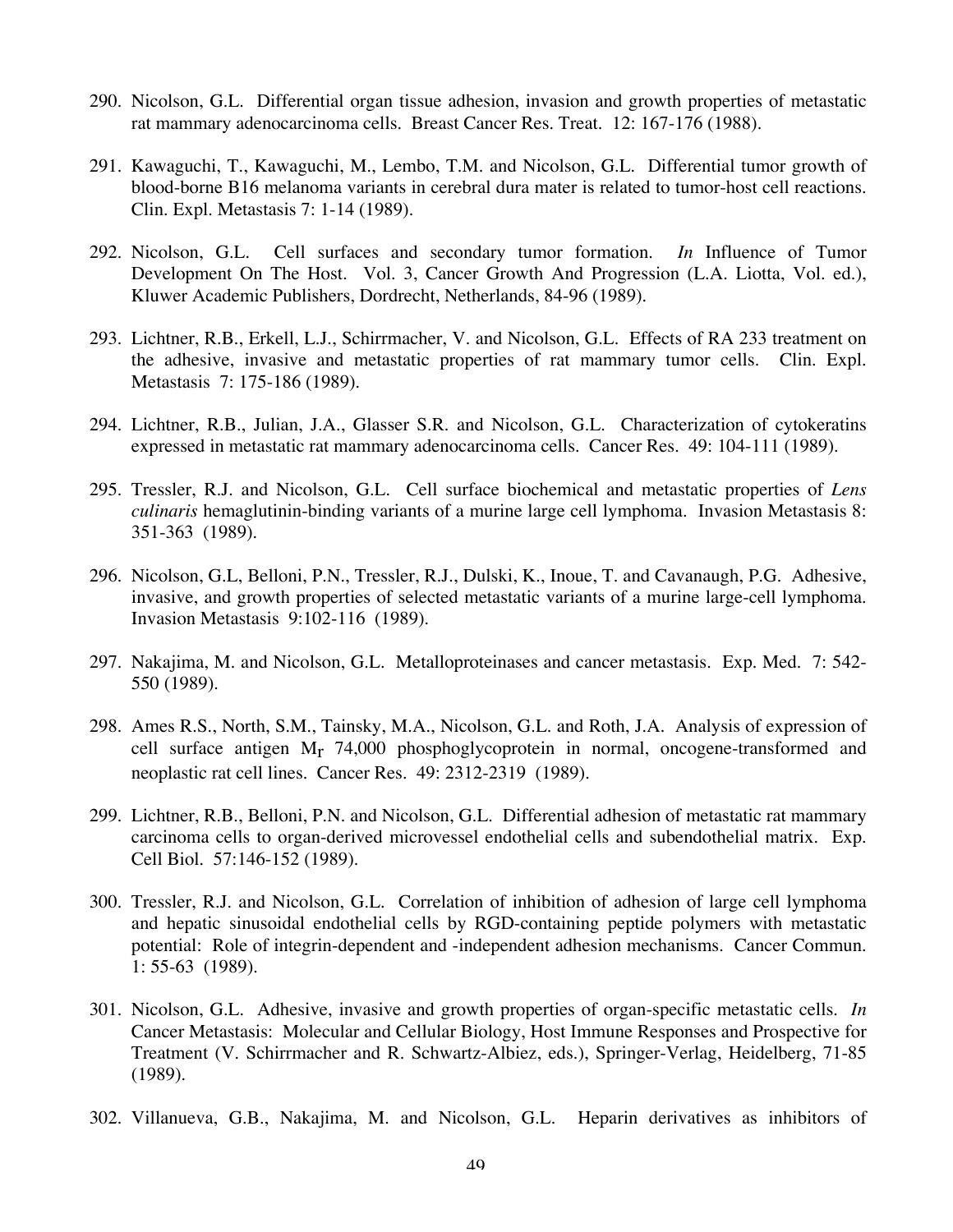heparanase from metastatic melanoma cells. Ann. N.Y. Acad. Sci. 556: 496-498 (1989).

- 303. Cavanaugh, P.G. and Nicolson, G.L. Purification and some properties of a lung-derived growth factor that differentially stimulates the growth of tumor cells metastatic to the lung. Cancer Res. 49: 3928-3933 (1989).
- 304. Nicolson, G.L. Experimental approaches for the prevention of hematogenous metastasis-- Commentary. Oncology 3: 95-98 (1989).
- 305. Nicolson, G.L. Metastatic tumor cell interactions with endothelium, basement membrane and tissue. Curr. Opinion Cell Biol. 1: 1009-1019 (1989).
- 306. Rosenberg, N.L. and Nicolson, G.L. Immunolocalization of a subnucleolar nucleoprotein complex containing RNA polymerase I in ascites hepatoma cells using monoclonal antibodies. Exp. Cell Biol. 57: 330-338 (1989).
- 307. Nicolson, G.L., Inoue T., Van Pelt, C. and Cavanaugh, P.G. Differential expression of a Mr 90,000 cell surface transferrin-related glycoprotein on murine B16 metastatic melanoma sublines selected for enhanced brain or ovary colonization. Cancer Res. 50: 515-520 (1990).
- 308. Powis, G., Hickman, J., Workman, P., Tritton, T.R., Abita J-P., Berdel, W.E., Gescher, A., Moses, H.L. and Nicolson, G.L. The cell membrane and cell signals as targets in cancer chemotherapy. Cancer Res. 50: 2203-2211 (1990).
- 309. Nicolson, G.L., Gallick, G.E., Dulski, K.M., Spohn, W.H., Lembo, T. and Tainsky, M.A. Lack of correlation between intercellular junctional communication,  $p21^{rasEJ}$  expression, and spontaneous metastatic properties of rat mammary cells after transfection with c-H-ras<sup>EJ</sup> or *neo* genes. Oncogene 5: 747-753 (1990).
- 310. Jin, L., Nakajima, M. and Nicolson, G.L. Immuno-histochemical localization of heparanase in mouse and human melanoma metastases. Intern. J. Cancer 45: 1088-1095 (1990).
- 311. Cavanaugh, P.G. and Nicolson, G.L. Purification and characterization of a M 66,000 lungderived paracrine growth factor that preferentially stimulates the *in vitro* proliferation of lung metastasizing tumor cells. J. Cell. Biochem. 43: 127-138 (1990).
- 312. Nicolson, G.L. Organ specificity of metastasis: Adhesive, invasive and growth properties of organ-specific metastatic cellls. *In* New Concepts in Cancer Metastasis: Oncogenes and Growth Factors (C. Eievant, J. Cros and Y.M. Rustum, eds.), Macmillan, New York, 22-41 (1990).
- 313. North, S.M., Irimura, T. and Nicolson, G.L. Heterogeneity in tumor and macrophage population in the recognition, cytostasis, and cytolysis of neoplastic cells. *In* Macrophages and Cancer (G.H. Heppner and A.N. Fulton, eds.), CRC Press, FL, 129-145 (1990).
- 314. Nicolson, G.L. and Hug, V. Regulation of breast cancer growth and metastasis. Oncol. Case Rep. Rev. 5(4): 1-11 (1990).
- 315. Fidler, I.J. and Nicolson, G.L. Concepts and mechanisms for breast cancer metastasis. *In* The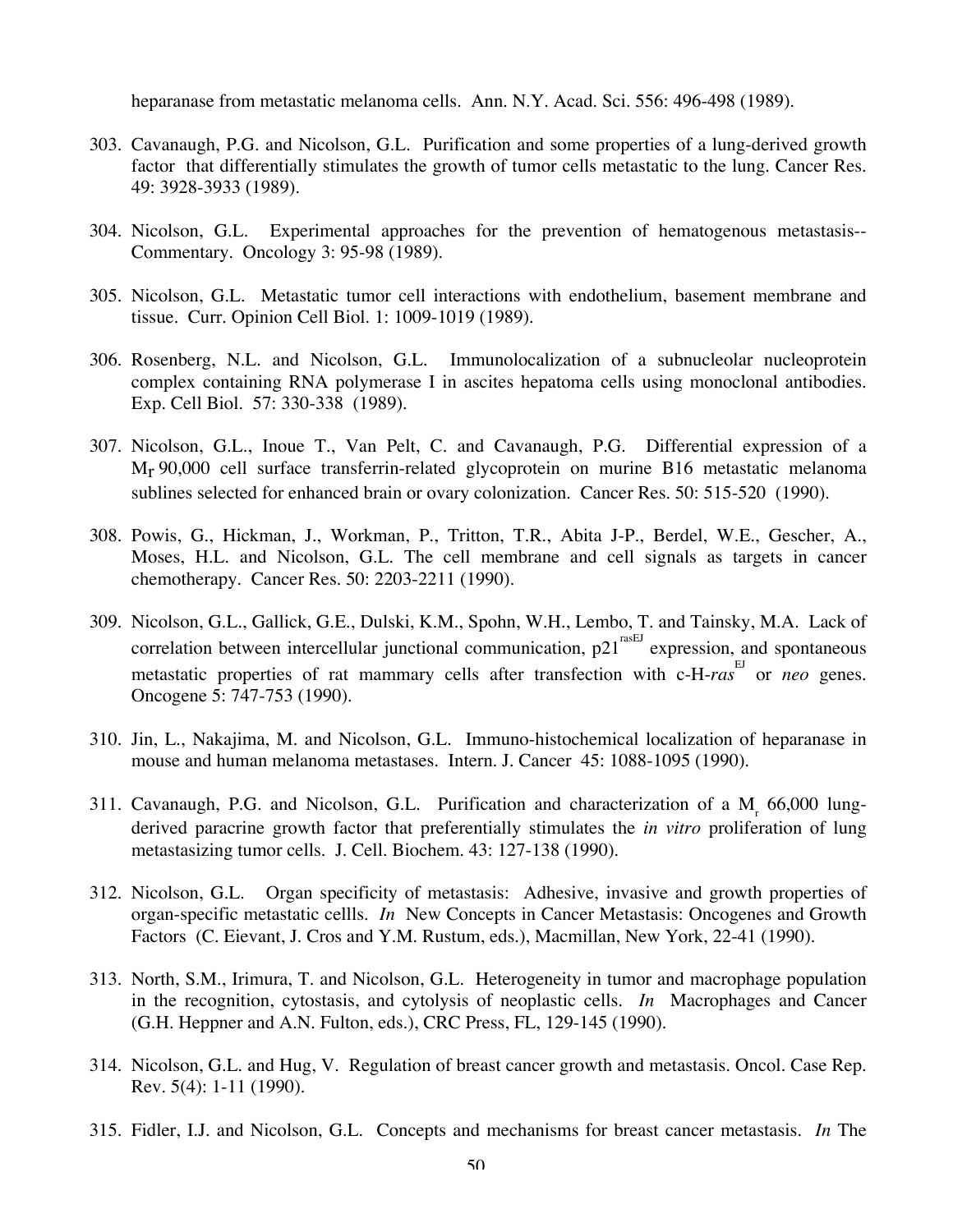Breast: A Comprehensive Textbook for the Management of Benign and Malignant Diseases of the Breast (K.I. Bland and L.E.M. Copeland III, eds.), W.B. Saunders, New York, 395-408 (1990).

- 316. Li, L., Nicolson, G.L. and Fidler, I.J. Direct *in vitro* lysis of tumor cells by cytokine-activated murine vascular endothelial cells. Cancer Res. 51: 245-254 (1991).
- 317. Irimura, T., Matsushita, Y., Sutton, R.C., Carralero, D., OHannesian, D.W., Cleary, K.R., Ota, D.M., Nicolson, G.L. and Lotan, R. Increased content of an endogenous lactose-binding lectin in human colorectal carcinoma progressed to metastatic stages. Cancer Res. 51: 387-393 (1991).
- 318. Cavanaugh, P.G. and Nicolson, G.L. Organ preference of metastatasis: Role of organ paracrine growth factors. Cancer Bull. 43: 9-16 (1991).
- 319. Nicolson, G.L. Quantitative variations in gene expression: Possible role in cellular diversification and tumor progression. J. Cell. Biochem. 46: 277-283 (1991).
- 320. Nicolson, G.L. Tumor and host molecules important in organ preference of metastasis. Semin. Cancer Biol. 2: 143-154 (1991).
- 321. Nicolson, G.L. Molecular mechanisms of cancer metastasis: Tumor and host properties and the role of oncogenes and suppressor genes. Curr. Opin. Oncol. 3: 75-92 (1991).
- 322. Nakajima, M., De Chavigny, A.S., Johnson, C.E., Hamada, J-I., Stein, C.A. and Nicolson, G.L. Suramin: A potent inhibitor of melanoma heparanase and invasion. J. Biol. Chem. 266: 9661- 9666 (1991).
- 323. Dabbous, M. Kh., Haney, L., Nicolson, G.L., Eckley, D. and Woolley, D.E. Mast cell modulation of tumour cell proliferation in rat mammary adenocarcinoma 13762NF. Br. J. Cancer 63: 873-878 (1991).
- 324. Lotan, R., Matsushita, Y., Ohannesian, D., Carralero, D., Ota, D.M., Cleary, K.R., Nicolson, G.L. and Irimura, T. Lactose-binding lectin expression in human colorectal carcinomas: Relation to tumor progression. Carbohyd. Res. 213: 47-57 (1991).
- 325. Nicolson, G.L. Gene expression and tumor progression to the metastatic phenotype. Bioessays 13: 337-342 (1991).
- 326. Nicolson, G.L., Custead, S.E., Dulksi, K.M., and Milas, L. Effects of gamma irradiation on cultured rat and mouse microvessel endothelial cells: metastatic tumor cell adhesion, subendothelial matrix degradation, and secretion of tumor growth factors. Clin. Exp. Metastasis 9: 457-468 (1991).
- 327. Cavanaugh, P.G. and Nicolson, G.L. Lung-derived growth factor that stimulates the growth of lung-metastasizing tumor cells: Identification as a transferrin. J. Cell. Biochem. 47: 261-271 (1991).
- 328. Irimura, T., Matsushita, Y., Sutton, R.C., Carralero, D., OHannesian, D.W., Clearly, K.R., Ota,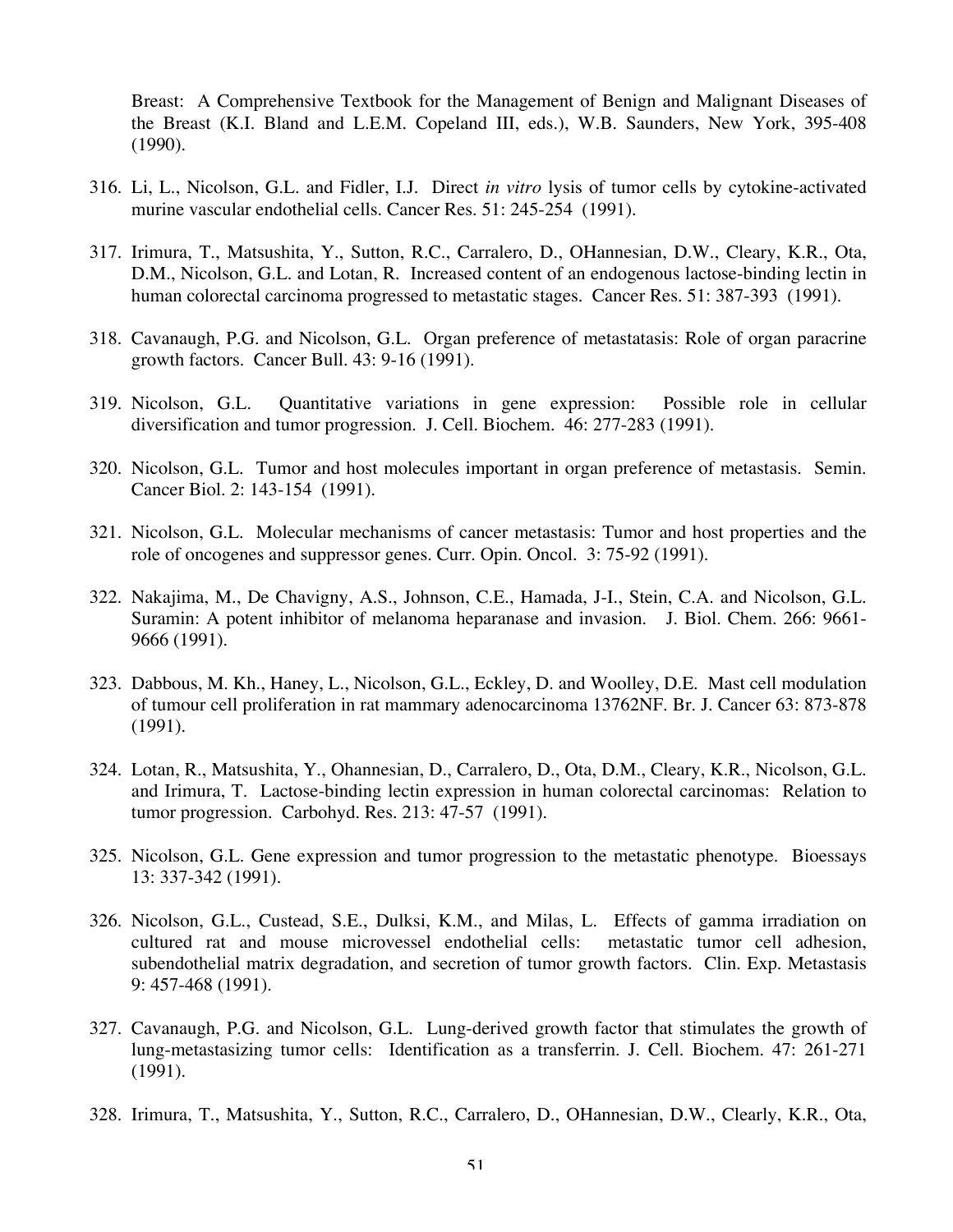D.M., Nicolson, G.L. and Lotan, R. Increased content of an endogenous lactose-binding lectin in human colorectal carcinoma progressed to metastatic stages. Cancer Res. 51: 387-393 (1991).

- 329. Lichtner, R.B., Julian, J.A., North, S.M., Glasser, S.R. and Nicolson, G.L. Coexpression of cytokeratins characteristics for myoepithelial and luminal cell lineages in rat 13762NF mammary adenocarcinoma tumors and their spontaneous metastases. Cancer Res. 51: 5943-5950 (1991).
- 330. Belloni, P.N., Carney, D.H. and Nicolson G.L. Organ-derived endothelial cells exhibit differential respon-siveness to thrombin and other growth factors. Microvasc. Res. 43: 20-45 (1992).
- 331. Belloni, P.N. and Nicolson, G.L. Role of the vascular endothelium in cancer metastasis. *In* Endothelial Cell Dysfunction (N. Simionescu and M. Simionescu, eds.), Plenum Press, New York, 395-425 (1992).
- 332. Tressler, R.J. and Nicolson, G.L. Butanol-extractable and detergent-solubilized cell surface components from murine large cell lymphoma cells associated with adhesion to organ microvessel endothelial cells. J. Cell. Biochem. 148: 162-171 (1992).
- 333. Nicolson, G.L**.**, Gallick, G.E., Spohn, W.H., Lembo T.M. and Tainsky, M.A. Transfection of activated c-H-*ras*<sup>EJ</sup>/pSV2*neo* or pSV2*neo* genes into rat mammary cells: Rapid stimulation of clonal diversification in spontaneous metastatic and cell surface properties. Oncogene 7: 1127- 1135 (1992).
- 334. Nakajima, M. and Nicolson, G.L. Association of high level of serum  $M_r \sim 92,000$ metalloproteinase activity with lung metastasis of rat 13762NF mammary adenocarcinoma. Matrix 1: 409-410 (1992).
- 335. Menter, D.G., Patton, J.T., Updyke, T.V., Kerbel, R.S., Maamer, M., McIntire, L.V. and Nicolson, G.L. Transglutaminase stabilizes melanoma cell adhesion under laminar flow. Cell Biophys. 18: 123-143 (1992).
- 336. Rosenberg-Nicolson, N.L. and Nicolson, G.L. Nucleo-protein complexes released from large-cell lymphoma nuclei that contain the *abl* oncogene and RNA and DNA polymerase and RNA primase activities. J. Cell. Biochem. 50: 43-52 (1992).
- 337. LaBiche, R.A., DeMars, M. and Nicolson, G.L. Transcripts of the mitochondrial gene ND5 are overexpressed in high metastatic murine large cell lymphoma cells. In Vivo 6: 317-324 (1992).
- 338. Nicolson, G.L., Cavanaugh, P.G. and Inoue, T. Differential stimulation of the growth of lungmetastasizing tumor cells by lung (paracrine) growth factors: Identification of transferrin-like mitogens in lung tissue-conditioned medium. J. Nat. Cancer Inst. Monogr. 13: 153-161 (1992).
- 339. Hamada, J.-I., Cavanaugh, P.G., Lotan, O. and Nicolson, G.L. Separable growth and migration factors for large-cell lymphoma cells secreted by microvascular endothelial cells derived from target organs for metastasis. Br. J. Cancer 66: 349-354 (1992).
- 340. Rosenberg-Nicolson, N.L. and Nicolson, G.L. Nucleoproteins derived from subnuclear RNA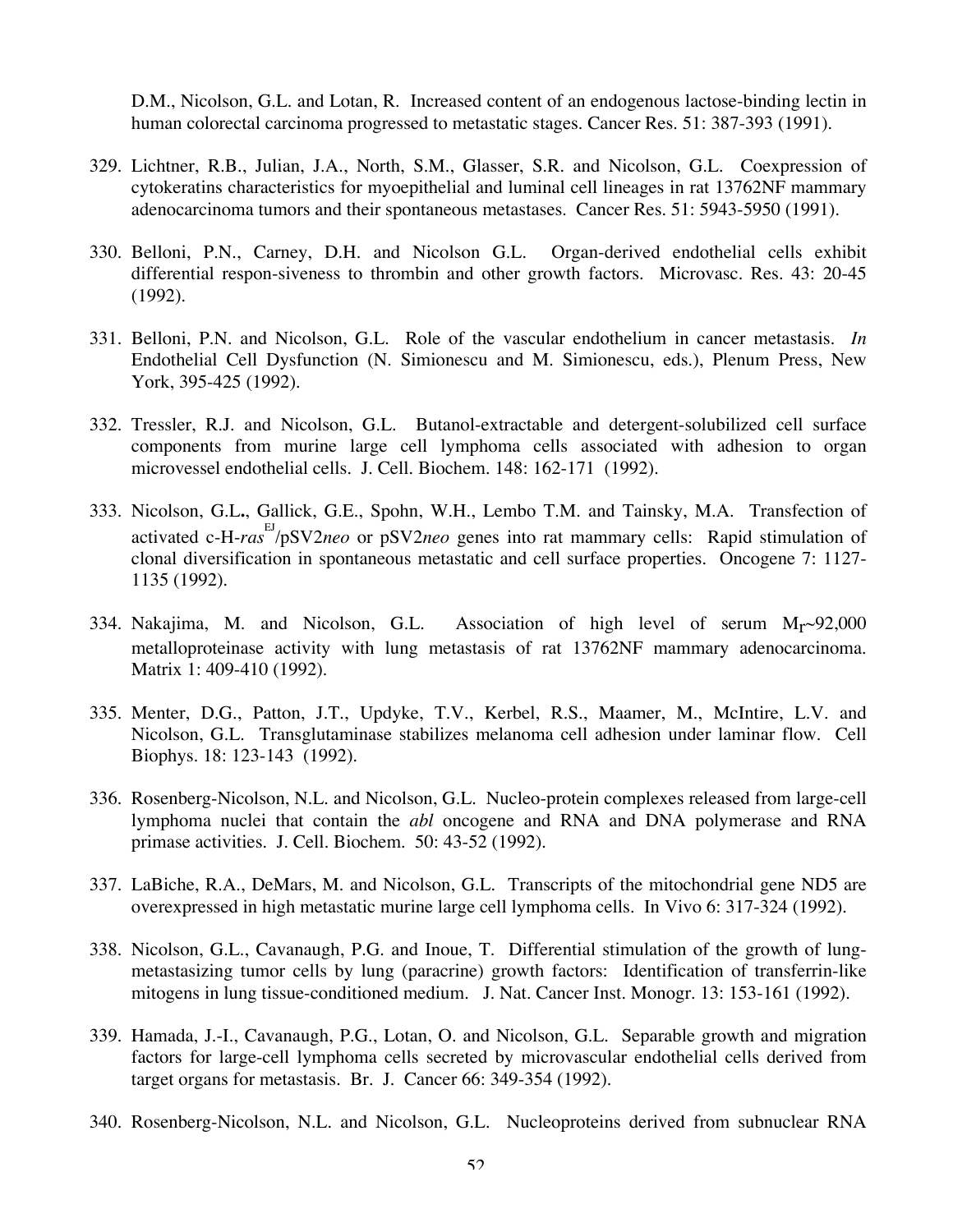polymerase complexes of metastatic large-cell lymphoma cells possess transcription activities and regulatory properties *in vitro*. J. Cell. Biochem. 50: 301-315 (1992).

- 341. Yu, D., Hamada, J.-I., Zhang, H., Nicolson, G. L. and Hung, M.-C. Mechanism of c-*erb*B2/*neu*  oncogene-induced metastasis and repression of metastatic properties by adenovirus 5 E1A gene products. Oncogene 7: 2263-2270 (1992).
- 342. Nicolson, G.L. Pacarine/autocrine growth mechanisms in tumor metastasis. Oncology Res. 4: 389-399 (1993).
- 343. Yeatman, T.J., Updyke, T.V., Dedman, J.R. and Nicolson, G.L. Expression of annexins on the surfaces of nonmetastatic and metastatic human and rodent tumor cells. Clin. Exp. Metastasis 11: 37-44 (1993).
- 344. Okumura, Y., Hamada, J-I., Cavanaugh, P. G., and Nicolson, G.L. Preferential growth stimulation of metastatic rat mammary adenocarcinoma cells by organ-derived syngeneic fibroblasts *in vitro.* Invasion Metastasis 12: 275-283 (1993).
- 345. Nicolson, G.L. Growth mechanisms and cancer progression. Hospital Practice 28: 43-53 (1993).
- 346. Nicolson, G.L. Cancer progression and growth: Relationship of paracrine and autocrine growth mechanisms to organ preference of metastasis. Exp. Cell Res. 204: 171-180 (1993).
- 347. Nicolson, G.L. Rapid stimulation of clonal diversification of spontaneous metastatic and cell surface properties by c-H-ras<sup>EJ</sup> oncogenes. *In:* Heterogeneity of Cancer Cells (M. D'Incalci, A. Mantovani, S. Garattini, eds.), Raven Press, New York, 77-88 (1993).
- 348. Nicolson, G.L., Yeatman, T., Tressler, R., Updyke, T., Hamada, J-I, Cavanaugh, P. Tumor cellendothelial cell interactions during blood-borne metastasis: Role of specific adhesion, motility and growth molecules. *In* Pezcoller Foundation Symposia Series (M.E. Hemler and E. Mihich, eds.), Plenum Press, New York, 221-243 (1993).
- 349. Inoue, T., Cavanaugh, P.G. and Nicolson, G.L. Differences in transferrin response and numbers of transferrin receptors in rat and human mammary carcinoma lines of different metastatic potentials. J. Cell. Physiol. 156: 212-217 (1993).
- 350. Menter, D.G., Cavanaugh, P.G. and Nicolson, G.L. Adhesion and growth properties of metastatic tumor cells that colonize specific organ sites. *In* Metastasis: Basic Research and Clinical Applications in Oncology, (H.M. Rabes, ed.), S. Krager, Basel (1993).
- 351. Gallick, G.E., Talamonti, M.S. and Nicolson, G.L. Proto-oncogene and tumor suppressor genes in endocrine tumors. *In* Endocrine Tumors, (E.L. Mazzaferri and N.A. Samaan, eds.), Balckwell Scientific, Cambridge, MA, 25-35 (1993).
- 352. Steck, P. A., and Nicolson, G.L. Metastases to the central nervous system. *In* Molecular Genetics of Nervous System Tumors, (A. Levine and H. Schmidek, eds.), Wiley & Sons, New York, 371-379 (1993).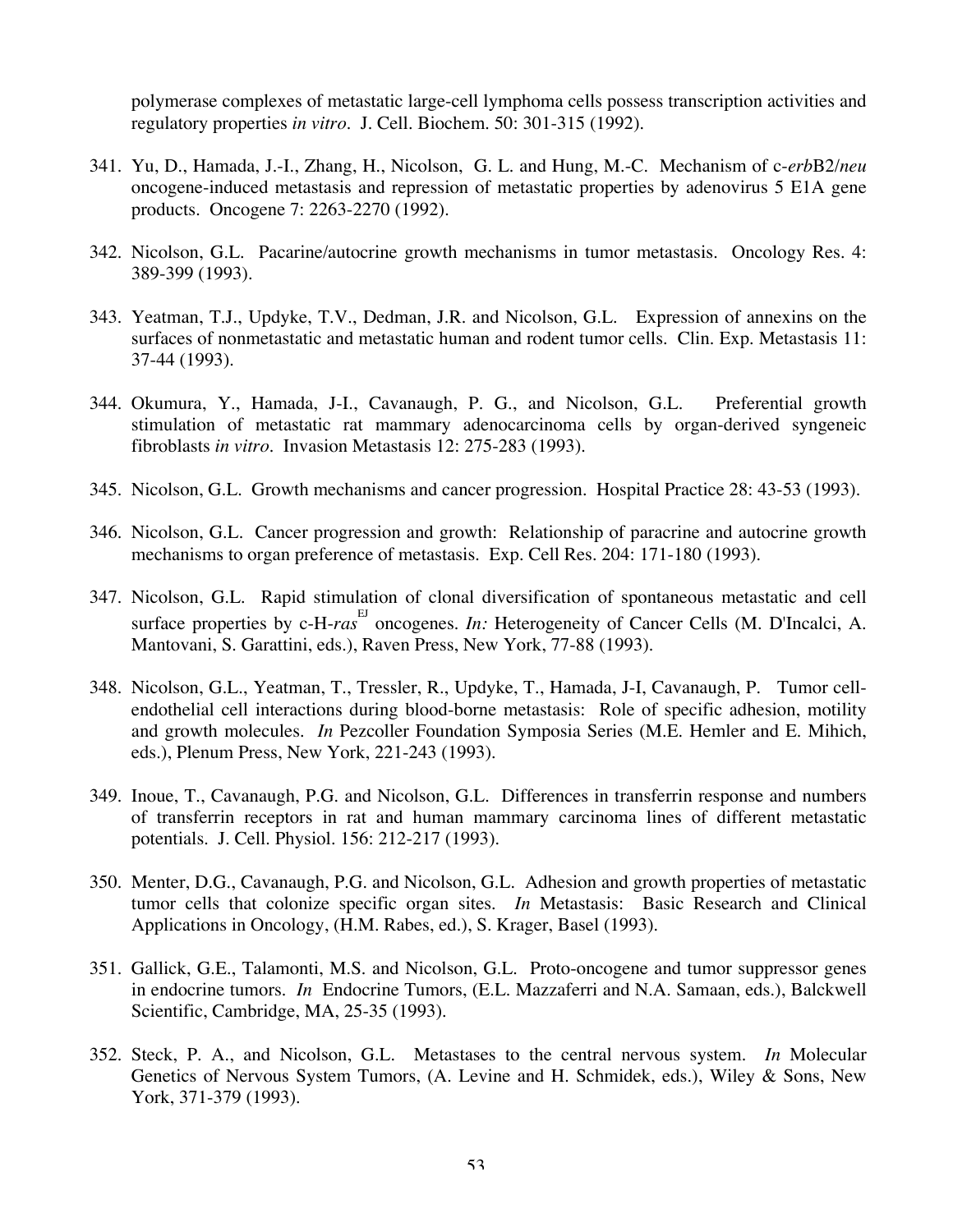- 353. Nicolson, G.L. Invasion and metastasis: an old problem with new approaches—Commentary. Oncology 7(4): 52-60 (1993).
- 354. Yeatman, T.J. and Nicolson, G.L. The molecular basis of tumor progression: The mechanisms of organ-specific tumor metastasis. Semin. Surg. Oncol. 9: 256-263 (1993).
- 355. Tressler, R.J., Updyke, T.V., Yeatman, T. and Nicolson, G.L. Extracellular annexin II is associated with divalent cation-dependent tumor cell-endothelial cell adhesion of metastatic RAW117 large-cell lymphoma cells. J. Cell. Biochem. 53: 265-276 (1993).
- 356. Clayman, G., Wang, S.W., Nicolson, G.L., El-Naggar, A., Mazar, A., Henkin, J., Blasi, F., Goepfert, H., and Boyd, D.D. Regulation of urokinase-type plasminogen activator expression in squamous cell carcinoma of the oral cavity. Intern. J. Cancer 54: 73-80 (1993).
- 357. Patton, J.T., Menter, D.G., Benson, D.M., Nicolson, G.L., and McIntire, L.V. Computerized analysis of tumor cells flowing in a parrallel plate chamber to determine their adhesion stabilization lag time. Cell Mot. Cytoskel. 26: 88-98 (1993).
- 358. Pencil, S.D., Toh, Y., and Nicolson, G.L. Candidate metastasis-associated genes of rat 13762NF mammary adenocarcinoma. Breast Cancer Res. Treat. 25: 165-174 (1993).
- 359. Nicolson, G.L. Paracrine and autocrine growth mechanisms in tumor metastasis to specific sites with particular emphasis on brain and lung metastasis. Cancer Metastasis Rev. 12: 325-343 (1993).
- 360. Nicolson, G.L. Tumor microenvironment: paracrine and autocrine growth mechanisms and metastasis to specific sites. Front. Radiat. Ther. Oncol. 28: 11-24 (1994).
- 361. LaBiche, R.A. and Nicolson, G.L. Modulating the metastatic potential of murine RAW117 large cell lymphoma by selection for resistance to interferon-gamma. Intern. J. Cancer 54: 1003-1010 (1993).
- 362. Juarez, J., Clayman, G., Nakajima, M., Tanabe, K., Saya, H., Nicolson, G.L. and Boyd, D. Role and regulation of expression of 92 kDa type IV collagenase (MMP-9) in 2 invasive squamous cell carcinoma cell lines of the oral cavity. Intern. J. Cancer 55: 10-18 (1993).
- 363. Marchetti, D., Menter, D., Jin, L., Nakajima, M. and Nicolson, G.L. Nerve growth factor effects on human and mouse melanoma cell invasion and heparanase production. Intern. J. Cancer 55: 692-699 (1993).
- 364. LaBiche, R.A., Tressler, R.J. and Nicolson, G.L. Selection for enhanced adhesion to microvessel endothelial cells or resistance to interferon-g modulates the metastatic potential of murine RAW117 large-cell lymphoma cells. Clin. Expl. Metastasis 11: 472-481 (1993).
- 365. Hamada, J.-I., Cavanaugh, P.G., Miki, K. and Nicolson, G.L. A paracrine migration-stimulating factor for metastatic tumor cells secreted by mouse hepatic sinusoidal endothelial cells: identification as complement component 3b. Cancer Res. 53: 4418-4423 (1993).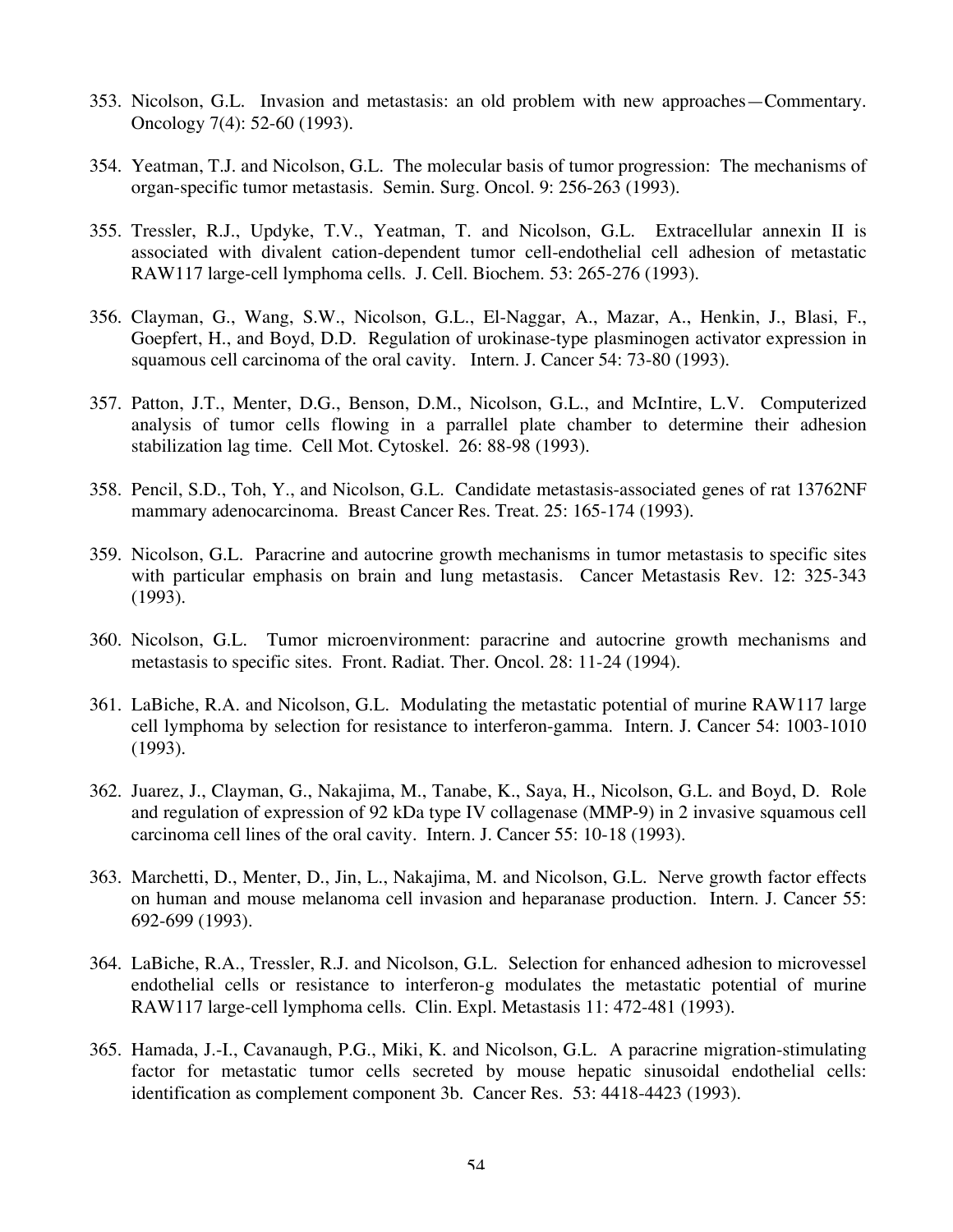- 366. Nakajima, M., Welch, D.R., Wynn, D.M., Tsuruo, T. and Nicolson, G.L. Serum and plasma Mr 92,000 Progelatinase levels correlate with spontaneous metastasis of rat 13762NF mammary adenocarcinoma. Cancer Res. 53: 5802-5807 (1993).
- 367. Herrmann, J.L., Menter, D.G., Hamada, J.-I., Marchetti, D., Nakajima, M. and Nicolson, G.L. Mediation of NGF-stimulated extracellular matrix invasion by the human melanoma low-affinity p75 neurotrophin receptor: melanoma p75 functions independent of *trkA*. Mol. Biol. Cell 4: 1205- 1216 (1993).
- 368. Rosenberg-Nicolson, N.L. and Nicolson, G.L. Nucleoprotein complexes from metastatic cells containing oncogenes and tissue-specific genes: A novel method to track genes associated with specific nucleoproteins. Cancer Detect. Prev. 18: 31-42 (1993).
- 369. Rosenberg-Nicolson, N.L. and Nicolson, G.L. The *p53* gene is bound to specific nucleoproteins of nonmetastatic and metastatic murine large-cell lymphoma cells. Cancer Mol. Biol. 1: 95-106 (1994).
- 370. Nicolson, G.L. Tumor cell adhesion and growth properties and organ-specific metastasis. *In* Homing Mechanisms and Cellular Targeting, (B. Zetter, ed.), Marcel Dekker Publishers, New York, 123-152 (1994).
- 371. Yamamoto, M., Sawaya, R., Loskutoff, D.J., Bruner, J.M., Oka, K., Tomonaga, M., Nicolson, G.L. and Rao, J.S. Expression and cellular localization of messenger RNA for plasminogen activator inhibitor type-1 in human astrocytomas in vivo. Cancer Res. 54: 3329-3332 (1994).
- 372. Nicolson, G.L. and G. Barnes, Jr. Malignant cell properties important in the organ preference of metastasis. *In* Biochemical and Molecular Aspects of Selected Cancers (Pretlow, T.P. and Pretlow, T.G., eds.), Academic Press, New York, 467-494 (1994).
- 373. Yu, D., Wang, S.S., Dulski, K.M., Nicolson, G.L. and Hung, M.C. c-*erb*-2/*neu* overexpression enhances metastatic potential in human lung cancer cells by induction of metastasis-associated properties. Cancer Res. 54: 3260-3266 (1994).
- 374. Rosenberg-Nicolson, N.L. and Nicolson, G.L. The isolation, purification and analysis of specific gene-containing nucleoproteins and nucleoprotein complexes. Meth. Mol. Genet. 5: 281-298 (1994).
- 375. Tressler, R.J., Updyke, T.V., Yeatman, T. and Nicolson, G.L. Extracellular annexin VI is associated with divalent cation-dependent endothelial cell adhesion of metastatic RAW117 largecell lymphoma cells. Exp. Cell Res. 215: 395-400 (1994).
- 376. Nicolson, G.L., Nakajima, M., Herrmann, J.L., Menter, D.G., Cavanaugh, P.G., Park, J.S. and Marchetti, D. Malignant melanoma metastasis to brain: role of degradative enzymes and responses to paracrine growth factors. J. Neuro-Oncol. 18: 139-149 (1994).
- 377. Yamamoto, M., Sawaya, R., Mohanam, S., Bindal, A.K., Bruner, J.M., Oka, K., Rao, V.H., Tomonaga, M., Nicolson, G.L. and Rao, J.S. Expression and localization of urokinase-type plasminogen activator in human astrocytomas in vivo. Cancer Res. 54: 3656-3661 (1994).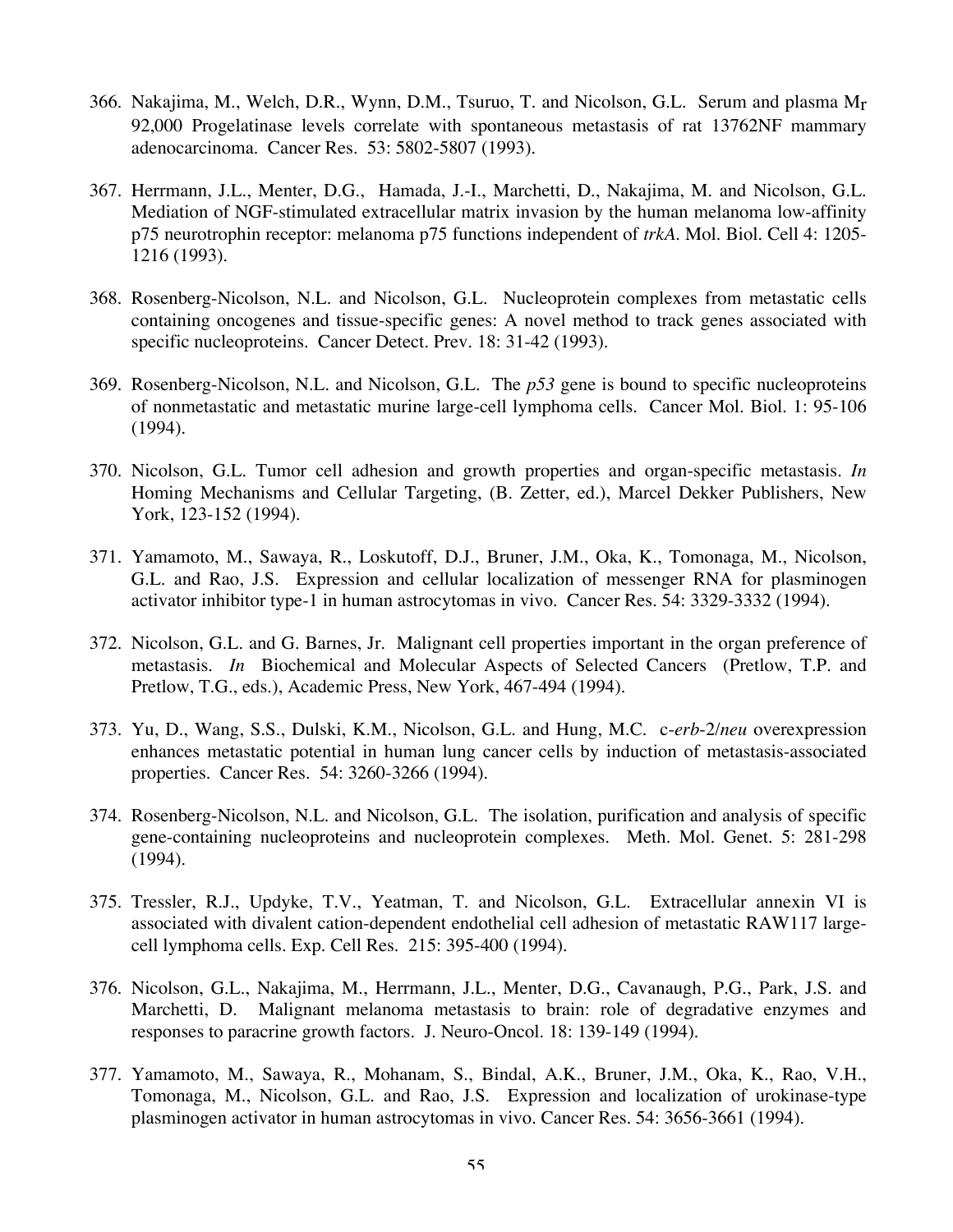- 378. Nicolson, G.L. The use of animal tumor models to study the role of the tumor microenvironment and paracrine and autocrine growth mechanisms in metastasis to specific sites. *In:* Cell Culture in Pharmaceutical Research, (N.E. Fusenig and H. Graf, eds.), Springer-Verlag, Berlin, 103-123 (1994).
- 379. Nicolson, G.L. and Nakajima, M. Tumour rejection antigens of the hsp90 family (gp96) closely resemble tumour-associated heparanase enzymes—reply. Biochem. J. 301: 917-918 (1994).
- 380. Toh, Y., Pencil, S.D. and Nicolson, G.L. A novel candidate metastasis-associated gene *mta1* differentially expressed in highly metastatic mammary adenocarcinoma cell lines: cDNA cloning, expression and protein analyses. J. Biol. Chem. 269: 22958-22963 (1994).
- 381. Yamamoto, M., Sawaya, R., Mohanam, S., Rao, V.H., Bruner, J.M., Nicolson, G.L. and Rao, J.S. Expression and localization of urokinase-type plasminogen activator receptor in human gliomas. Cancer Res. 54: 5016-5020 (1994).
- 382. Nicolson, G.L., Menter, D., Herrmann, J., Cavanaugh P., Jia, L.-B. Hamada, J., Yun, Z. and Marchetti, D. Tumor metastasis to brain: role of endothelial cells, neutrophins and paracrine growth factors. Crit. Rev. Oncogenesis 5: 451-471 (1994).
- 383. Yamamoto, M., Sawaya, R. , Mohanam, S., Rao, V.H., Brunner, J.M., Nicolson, G.L., Ohsima, K. and Rao, J.S. Activities, localization and role of serine proteiases and their inhibitors in human brain tumor progression. J. Neuro-Oncol. 22: 139-151 (1994).
- 384. Wakabayashi, H., Cavanaugh, P.G. and Nicolson, G.L. Responses to paracrine chemotactic factor and autocrine chemokinetic factor correlates with lung-specific metastatic capability of mouse RAW117 large-cell lymphoma cells. Br. J. Cancer 70: 1089-1094 (1994).
- 385. Lotan, R., Belloni, P.N., Tressler, R.J., Lotan, D., Xu, X.-C. and Nicolson, G.L. Expression of galectins in endothelial cells and their involvement in tumor cell adhesion. Glycoconjugate J. 11: 462-468 (1994).
- 386. Nicolson, G.L. and Mora, E.M. Metastasis cancerosa cerebral. Pathol. (Mex.) 32: 155-169 (1994).
- 387. Mohanam, S., Sawaya, R.E., Yamamoto, M., Brunner, J.M., Nicolson, G.L. and Rao, J.S. Proteolysis and invasiveness of brain tumors: role of urokinase-type plasminogen activator activator receptor. J. Neuro-Oncol. 22: 153-160 (1994).
- 388. Menter, D.G., Herrmann, J.L., Marchetti, D. and Nicolson, G.L. Involvement of neurotrophins and paracrine growth factors in brain metastasis formation. Invasion Metastasis 14: 372-384 (1995).
- 389. Mohanam, S., Wang, S.W., Rayford, A., Yamamoto, M., Sawaya, R., Nakajima, M., Stetler-Stevenson, W.G., Liotta, L.A., Nicolson, G.L. and Rao, J.S. Expression of tissue inhibitors of metalloproteinases: negative regulators of human glioblastoma invasion in vivo. Clin. Expl. Metastasis 13: 57-62 (1995).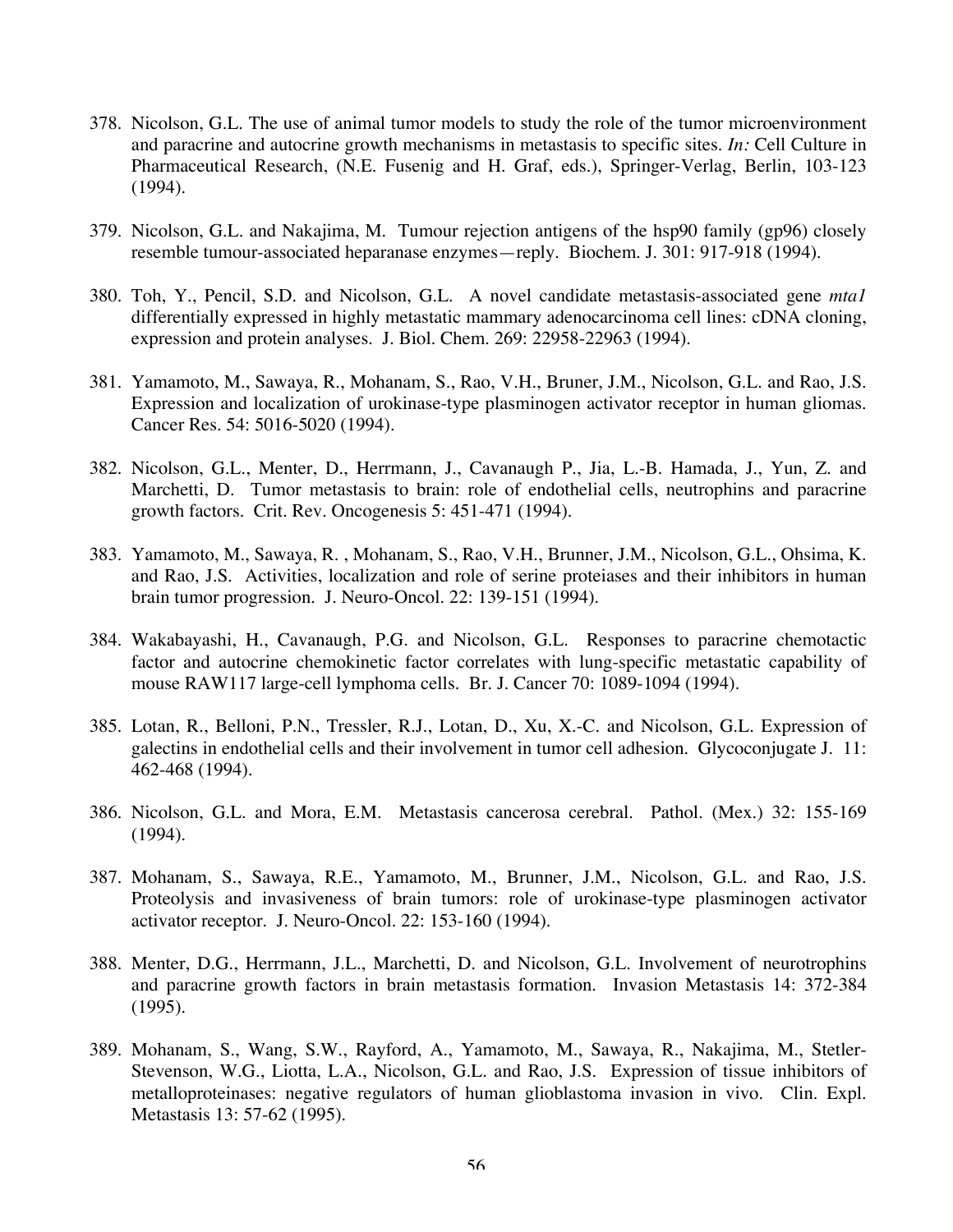- 390. Toh, Y., Pencil, S.D. and Nicolson, G.L. Analysis of the complete sequence of the novel gene *mta1* differentially expressed in highly metastatic mammary adenocarcinoma and breast cancer cell lines and clones. Gene 159: 99-104 (1995).
- 391. Nicolson, G.L. Cancer progression: the complexities of metastatic disease. Odyssey 1: 22-29 (1995).
- 392. Sivaparvathi, M., Sawaya, R., Wang, S.W., Rayford, A., Yamamoto, M., Liotta, L.A., Nicolson, G.L., and Rao, J.S. Overexpression and localization of cathepsin B during the progression of human gliomas. Clin. Expl. Metastasis 13: 49-56 (1995).
- 393. Nicolson, G.L. Tumor cell interactions with the vascular endothelium and its role in cancer metastasis. In: Epithelial Mesenchymal Interactions in Cancer, (Goldberg, I.D., Ed.), Birkhauser Verlag, Basel, 123-156 (1995).
- 394. Boyd, D.D. and Nicolson, G.L. Mechanisms of invasion by head and neck cancers. In: Head and Neck Oncology IV (W.K. Hong and R. Weber, eds.), Kluwer Academic Publishers, 117-130 (1995).
- 395. Dabbous, M.Kh., North, S.M., Haney, L. and Nicolson, G.L. Effects of mast cell-macrophage interactions on the production of collagneolytic enzymes by metastatic tumor cells and tumorderived and stromal fibroblasts. Clin. Expl. Metastasis 13: 33-41 (1995).
- 396. Nicolson, N.L., Talpaz, M. and Nicolson, G.L. Interferon-a directly inhibits DNA polymerase activity in isolated chromatin nucleoprotein complexes: correlation with IFN-a treatment outcome in patients with chronic myelogenous leukemia. Gene 159: 105-111 (1995).
- 397. Menter, D.G., Herrmann, J.L. and Nicolson, G.L. The role of trophic factors and paracrine and autocrine growth factors in brain metastasis. Clin. Expl. Metastasis 13: 67-88 (1995).
- 398. Nicolson, G.L. and Nicolson, N.L. Doxycycline treatment and Desert Storm. [letter] JAMA 273: 618-619 (1995).
- 399. Marchetti, D., McCutcheon, I.E., Ross, M.J. and Nicolson, G.L. Inverse expression of neurotrophins and neurotrophin receptors at the invasion front of human melanoma brain metastases. Intern. J. Oncol. 7: 87-94 (1995).
- 400. Hu, M., Pollock, R.E., Nakamura, T. and Nicolson, G.L. Human peritumoral and lung fibroblasts produce paracrine motility factors for recently established human sarcoma cell strains. Intern. J. Cancer 62: 585-592 (1995).
- 401. Rao, V.H., Bridge, J.A., Neff, J.R., Schaefer, G.B., Bueler, B.A., Viswanatha, J.K., Pollock, R.E., Nicolson, G.L., Yamamoto, M., Stetler-Stevenson, W.G., Sawaya, R. and Rao, J.S. Expression of 72-kDa and 92-kDa type IV collagenases from human giant-cell tumor of bone. Clin. Expl. Metastasis 13: 420-426 (1995).
- 402. Wakabayashi, H., Cavanaugh, P.G. and Nicolson, G.L. Purification and identification of mouse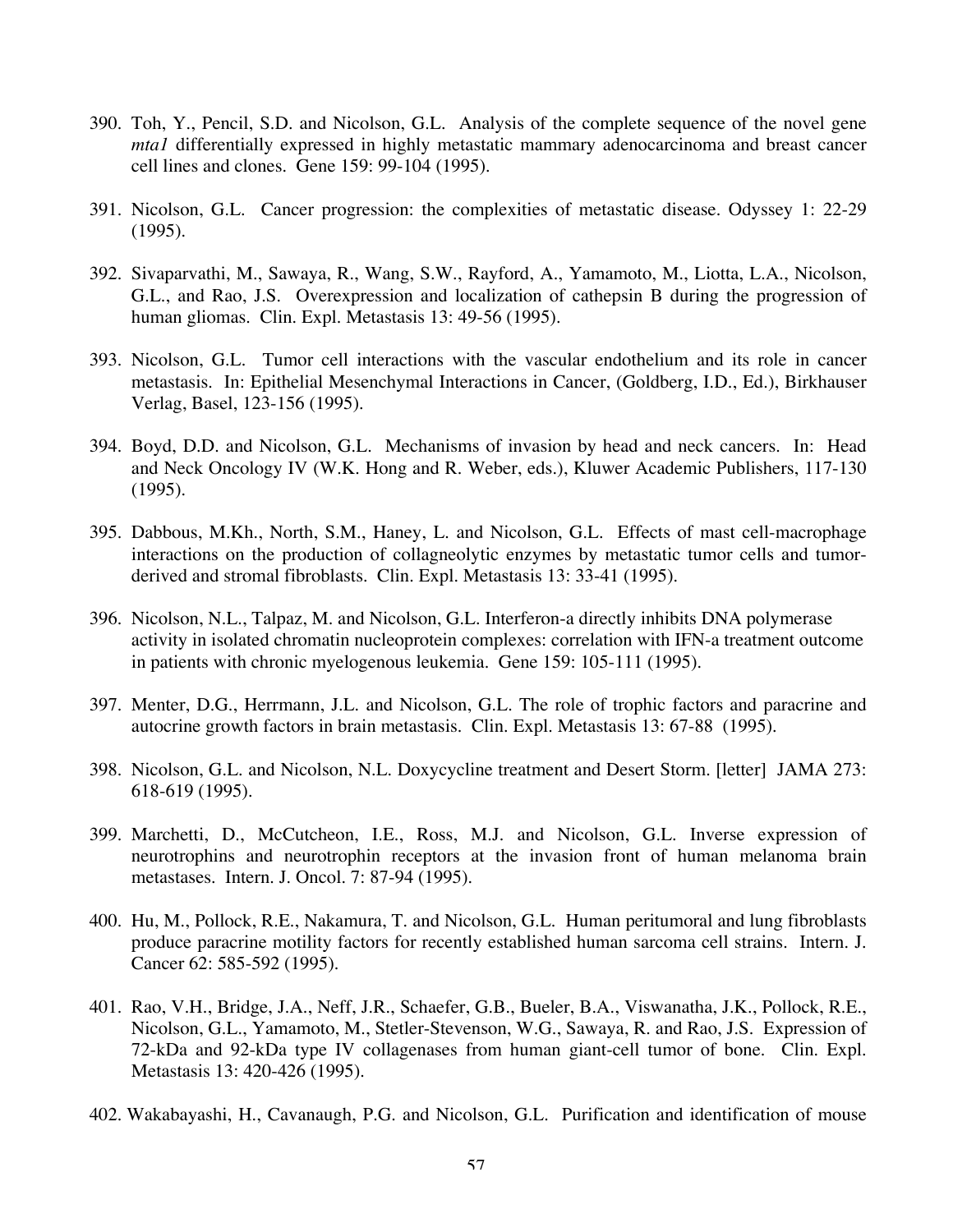lung microvessel endothelial cell-derived chemoattractant for lung-metastasizing murine large-cell lymphoma cells: identification as mouse monocyte chemotactic protein-1. Cancer Res. 55: 4458- 4464 (1995).

- 403. Boyd, D.D. and Nicolson, G.L. Mechanisms of invasion by head and neck cancers. Cancer Treat Res. 74: 117-130 (1995).
- 404. Menter, D.G., Herrmann, J.L. and Nicolson, G.L. p75 neurotrophin receptor-mediated trophism as a survival mechanism for malignant melanoma cells. Cancer Bull. 47: 131-139 (1995).
- 405. Nicolson, G.L., Hyman, E., Korényi-Both, A., Lopez, D.A., Nicolson, N.L., Rea, W. and Urnovitz, H. Progress on Persian Gulf War illnesses—reality and hypotheses. Intern. J. Occup. Med. Tox. 4: 365-370 (1995).
- 406. Nicolson, G.L. and Menter, D.G. Trophic factors and central nervous system metastasis. Cancer Metastasis Rev. 14: 303-321 (1995).
- 407. Boyd, D.B. and Nicolson, G.L. Invasion of skin squamous cell and basal cell carcinomas of the head and neck: role of matrix-degrading hydrolyses. *In* Basal and Squamous Cell Skin Cancers of the Head and Neck (R.S. Weber, M. Miller, and H. Goepfert, eds.), Lea & Febiger Publishers, Malvern, PA, 57-63 (1995).
- 408. Menter, D.G., Fitzgerald, L., Patton, J.T., McIntire, L.V. and Nicolson, G.L. Human melanoma integrins contribute to arrest and stabilization potential while flowing over extracellular matrix. Immunol. Cell Biol. 73(6): 575-583 (1996).
- 409. Nicolson, G.L. and Nicolson, N.L. Chronic fatigue illnesses and Operation Desert Storm. J. Occup. Environ. Med. 38: 14-16 (1996).
- 410. Yamamoto, M., Mohanam, S., Sawaya, R., Fuller, G.N., Seiki, M., Sato, H., Gokslan, Z.L., Liotta, L.A., Nicolson, G.L. and Rao, J.S. Differential expression of membrane-type metalloproteinase and its correlation with gelatinase A activation in human malignant brain tumors in vivo and in vitro. Cancer Res. 56: 384-392 (1996).
- 411. Nicolson, G.L., , Menter, D., Herrmann, J., Yun, Z. Cavanaugh P. and Marchetti, D. Brain metastasis: role of trophic, autocrine and paracrine factors in tumor invasion and colonization of the central nervous system. In: Attempts to Understand Metastasis Formation II (U. Günthert and W. Birchmeier, eds.), Springer, Berlin, 89-115 (1994).
- 412. Nicolson, G.L. Autocrine and paracrine growth mechanisms in cancer progression and metastasis. *In* Encyclopedia of Cancer (J.R. Bertino, ed.), Academic Press, San Diego, 112-124 (1996).
- 413. Rajagopalan, S., Updyke, T.V., Nicolson, G.L. and McIntire, L.V. Effect of dynamic stresses on the growth properties of tumor cells of varying metastatic potentials. Biophys. J. (1996).
- 414. Smith, T.W., Yun, Z., Menter, D.G., McIntire, L.V. and Nicolson, G.L. Computerized analysis of tumor cell interactions with extracellular matrix proteins, peptides and endothelial cells under laminar flow. Biotech. Bioengineer. 50: 598-607 (1996).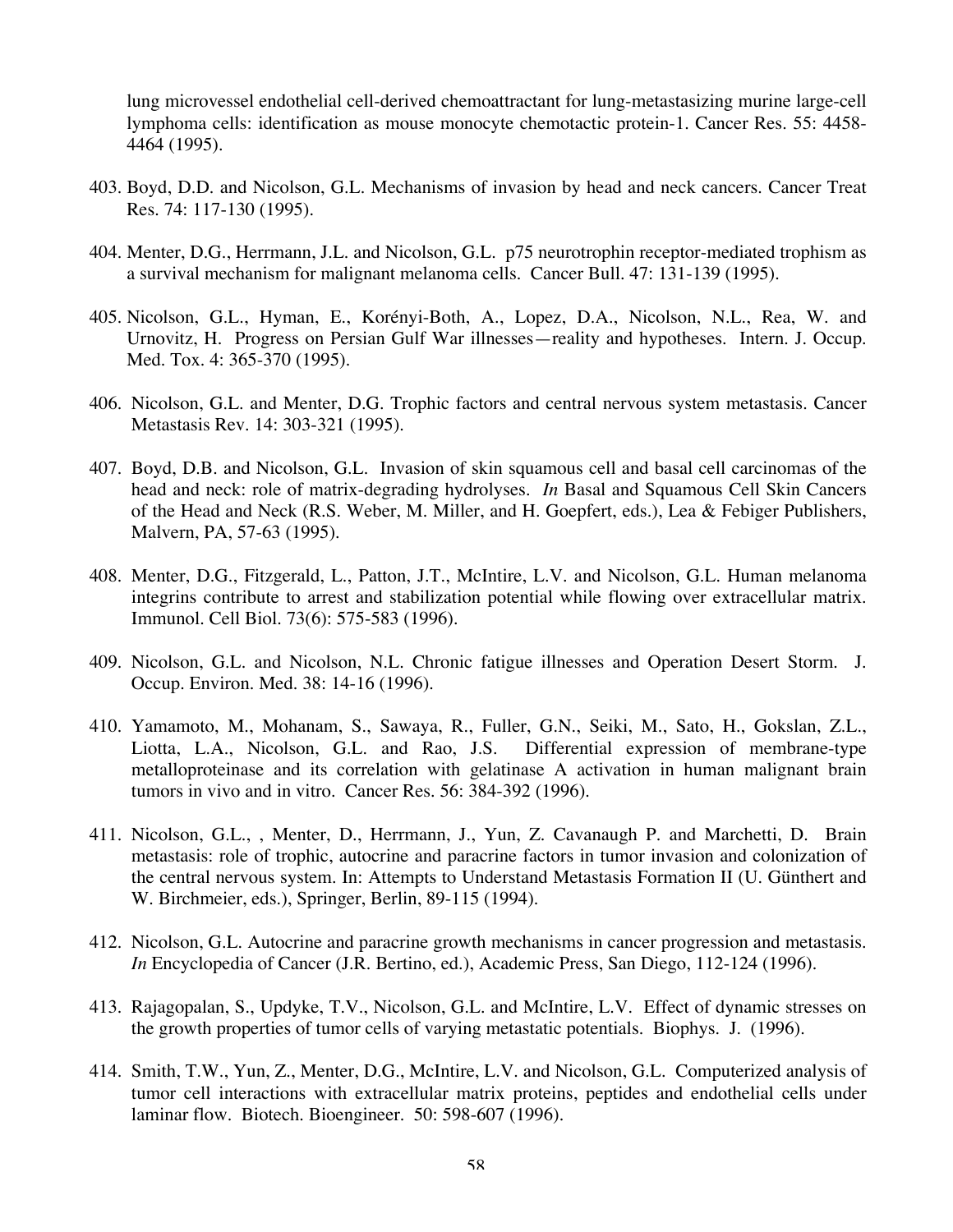- 415. Sawaya, R.E., Yamamoto, M., Wang, S.W., Mohanam, S., Fuller, G.N., Stetler-Stevenson, W.G., Nicolson, G.L. and Rao, J.S. Expression and localization of 72-kDa type IV collagenase (MMP-2) in human malignant gliomas in vivo. Clin. Expl. Metastasis 14: 35-42 (1996).
- 416. Nicolson, G.L., Menter, D.G., Herrmann, J.L., Yun, Z., Cavanaugh, P.G. and Marchetti, D. Brain metastasis: role of trophic, autocrine and paracrine factors in tumor invasion and colonization of the nervous system. Curr. Top. Microbiol. Immunol. 213: 89-115 (1996).
- 417. Nicolson, G.L. Further information about Persian Gulf War Illnesses. Intern. J. Occup. Med. Immunol. Tox. 5: 83-86 (1996).
- 418. Menter, D.G., Smith, T.W., Yun, Z., Patton, J., McIntire, L.V. and Nicolson, G.L. Adhesion stabilization of blood-borne cancer cells in the microcirculation. *In:* Analytical use of fluorescent probes in oncology (E. Kohen and J.G. Hirschberg, eds.), Plenum Press, New York, NATO Series A 286: 137-148 (1996).
- 419. Rao, J.S., Yamamoto, M., Mohaman, S., Gokaslan, Z.L., Fuller, G.N., Stetler-Stevenson, W.G., Rao, V.H., Liotta, L.A., Nicolson, G.L. and Sawaya, R. Expression of and localization of 92 kDa type IV collagenase/gelatinase B (MMP-9) in human gliomas. Clin. Expl. Metastasis 14: 12- 18 (1996).
- 420. Ellis, L., Nicolson, G.L. and Fidler, I.J. Concepts and mechanisms for breast cancer metastasis. *In* The Breast: A Comprehensive Textbook for the Management of Benign and Malignant Diseases of the Breast (K.I. Bland and L.E.M. Copeland III, eds.), 2nd Ed., W.B. Saunders, New York, 564-581 (1998).
- 421. Nicolson, G.L. and Nicolson, N.L. Diagnosis and treatment of mycoplasmal infections in Persian Gulf War Illness-CFIDS patients. Intern. J. Occup. Med. Immunol. Tox. 5: 69-78 (1996).
- 422. Nicolson, G.L. Further information about Persian Gulf War Illnesses. Intern. J. Occup. Med. Immunol. Tox. 5: 83-86 (1996).
- 423. Smith, T.W., Menter, D.G., Nicolson, G.L. and McIntire, L.V. Regulation of melanoma cell adhesion stabilization to fibronectin. Melanoma Res. 6: 351-362 (1996).
- 424. Nicolson, G.L. Bioregulators come of age in the control of tumor growth and metastasis. J. Natl. Cancer Inst. 88: 479-480 (1996).
- 425. Sivaparvathi, M., Yamamoto, M., Nicolson, G.L., Gokaslan, Z.L., Fuller, G.N., Liotta, L.A., Sawaya, R. and Rao, J.S. Expression and immunohistochemical localization of cathepsin L during the progression of human gliomas. Clin. Expl. Metastasis 14: 27-34 (1996).
- 426. Nicolson, N.L., Talpaz, M. and Nicolson, G.L. Chromatin nucleoprotein complexes containing tightly-bound c-*abl, p53* and *bcl*-2 gene sequences: correlation of nucleoprotein-bound genes with progression of chronic myelogenous leukemia. Gene 169: 173-178 (1996).
- 427. Chintala, S.K, Ali-Osman, F., Mohanan, S., Rayford, A., Go, Y., Gokaslan, Z.L., Gagercas, E.,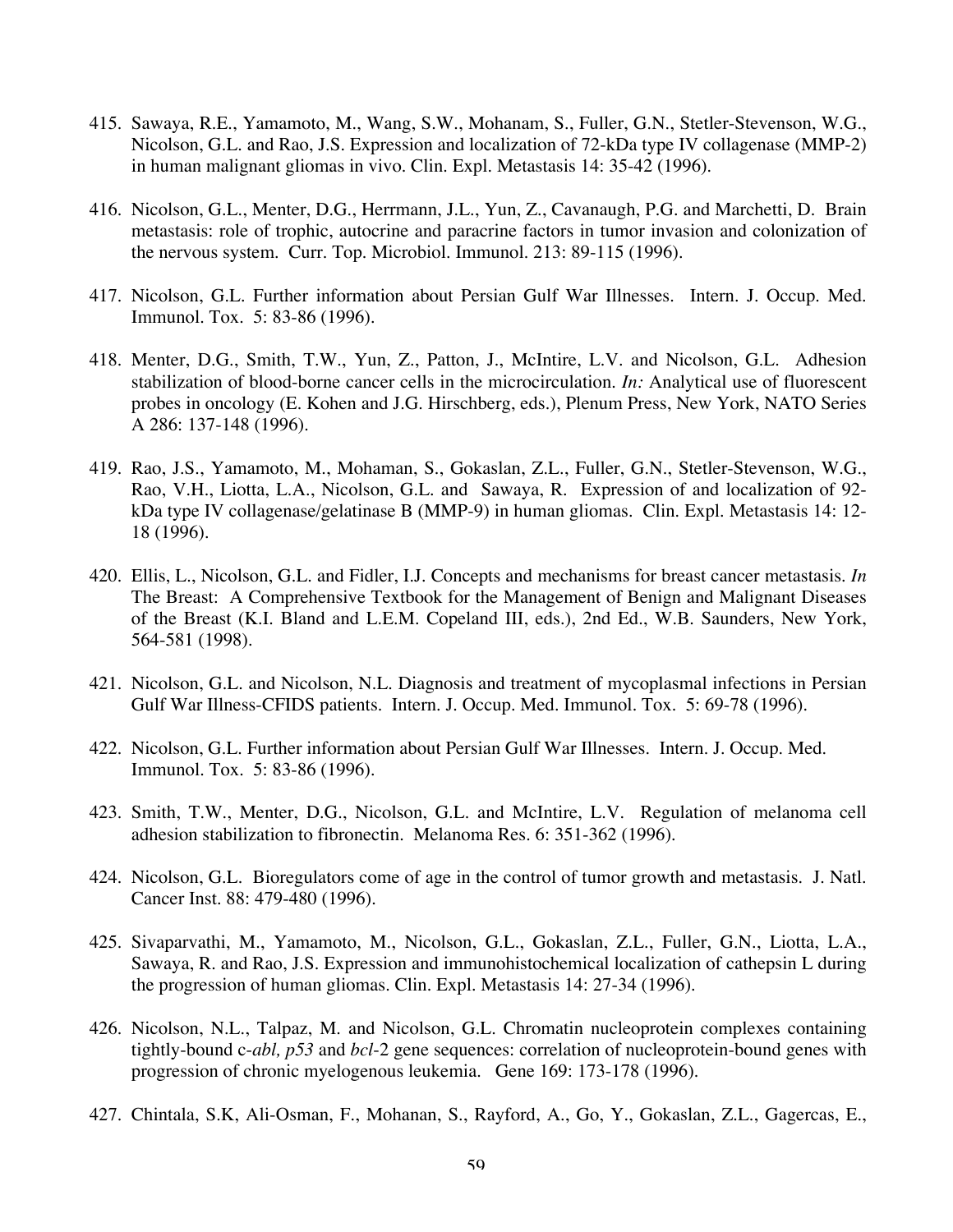Venkaiah, B., Sawaya, R., Nicolson, G.L. and Rao, J.S. Effect of cisplatin and BCNU on MMP-2 levels in human glioblastima cell lines in vitro. Clin. Expl. Metastasis 15: 361-367 (1997).

- 428. Fukuda, M., Ishii, A., Yasutomo, Y., Shimada, N., Ishikawa, N., Hanai, N., Nagata, N., Irimura, T., Nicolson, G.L. and Kimura, N. Decreased expression of nucleoside diphosphate kinase a isoform, an *nm23-H2* gene homolog, is associated with metastatic potential of rat mammary adenocarcinoma cells. Intern. J. Cancer 65: 531-537 (1996).
- 429. Nicolson, G.L. The role of cancer metastasis-associated genes in the progression of a tumor to the metastatic state. Cope 12: 16-17 (1996).
- 430. Yun, Z., Menter, D.G. and Nicolson, G.L. Involvement of integrin avb3 in cell adhesion, motility and liver metastasis of murine RAW117 large-cell lymphoma. Cancer Res. 56: 3103-3111 (1996).
- 431. Sawada, H., Wakabayashi, H., Nawa, A., Mora, E., Cavanaugh, P.G. and Nicolson, G.L. Differential motility stimulation but not growth stimulation or adhesion of metastatic human colorectal carcinoma cells by target organ-derived liver sinusoidal endothelial cells. Clin. Expl. Metastasis 14: 308-314 (1996).
- 432. Kim, C.G., Kim, E.E., Kim, H.J., Choe, J.G., Hong, S.C., Wong, F.C., Theriault, R.L, Nicolson, G.L., Podoloff, D.A. Correlation between bone scan findings and collagenase activities in patients with breast cancer. Invest. Radiol. 32(5): 302-305 (1997).
- 433. Nicolson, G.L. and Nicolson, N.L. Chronic Fatigue Illnesses Associated with Service in Operation Desert Storm. Were Biological Weapons Used Against our Forces in the Gulf War? Townsend Lett. Doctors 154: 42-48 (1996).
- 434. Sivaparvathi, M., McCutcheon, I., Sawaya, R., Nicolson, G.L. and Rao, J.S. Expression of cysteine protease inhibitors in human gliomas and meningiomas. Clin. Expl. Metastasis 14: 344- 350 (1996).
- 435. Nicolson, G.L. In vitro cell monolayer invasion assay. Jap. J. Cancer Res. Gann 86(4): inside cover (1996)
- 436. Marchetti, D., McQuillan, D.J., Spohn, W.C., Carson, D.D. and Nicolson, G.L. Neurotrophin stimulation of human melanoma cell invasion: enhancement of heparanase activity and degradation of specific heparan sulfacte subpopulations. Cancer Res. 56: 2856-2863 (1996).
- 437. Chintala, S.K., Gokaslan, Z.L., Go, Y., Sawaya, R., Nicolson, G.L. and Rao, J.S. Role of extracellar matrix proteins in regulation of human glioma cell invasion in vitro. Clin. Expl. Metastasis 14: 358-366 (1966).
- 438. Nicolson, G.L. and Nicolson, N.L. Mycoplasmal infections—Diagnosis and treatment of Gulf War Illness/CFIDS. CFIDS Chronicle 9(3): 66-69 (1996).
- 439. Nicolson, G.L. and Nicolson, N.L. British Society for Allergy and Environmental Medicine: Comments on the Gulf-War or human laboratory. Med. Conflict & Survival 12: 260-262 (1996).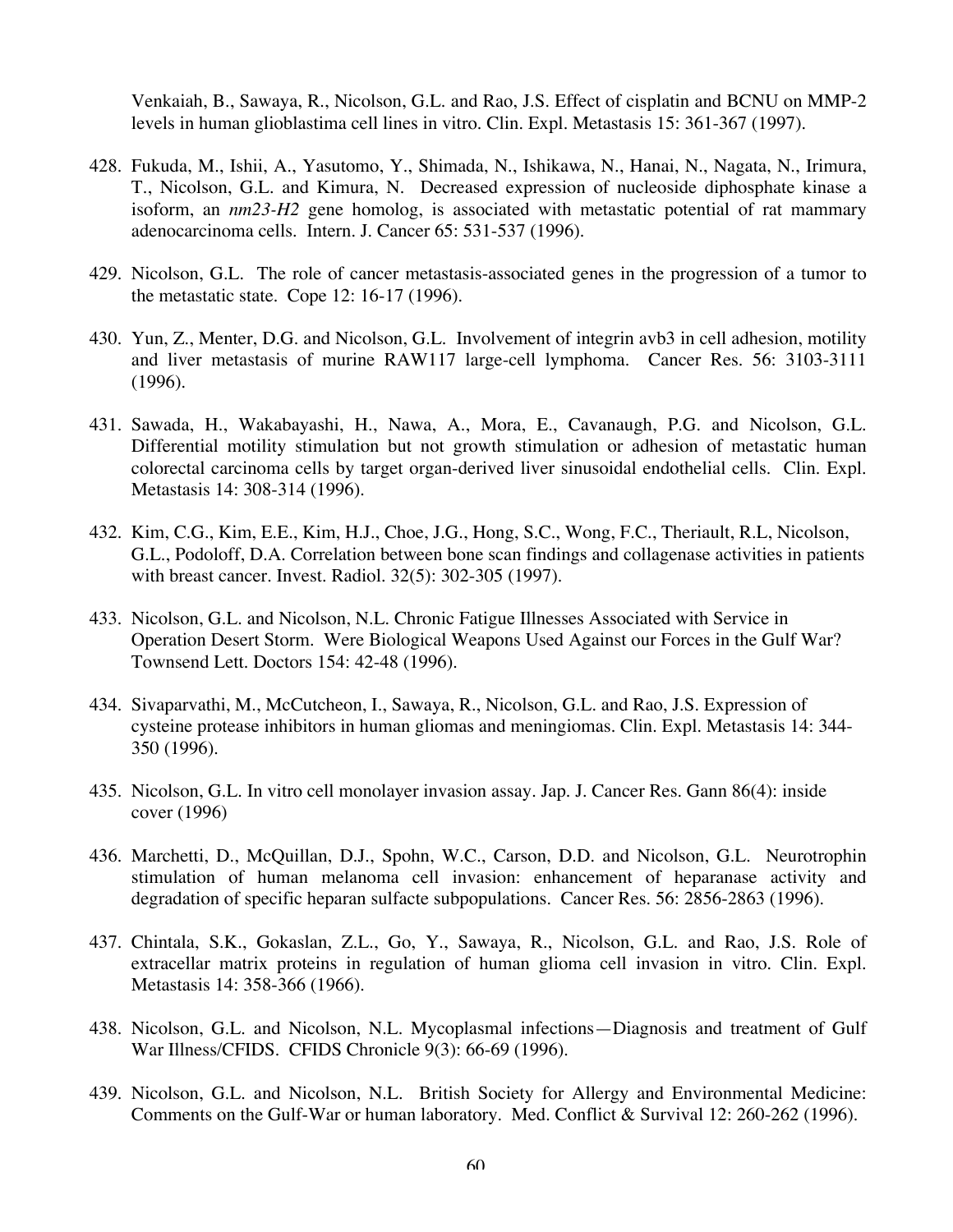- 440. Simon, C., Juarez, J., Nicolson, G.L. and Boyd, D. PD 098059, a specific inhibitor of mitogenactivated protein kinase kinase reduces urokinase expression and in vitro invasion. Cancer Res. 56: 5369-5374 (1996).
- 441. Wakabayashi, H. and Nicolson, G.L. Transfilter cell invasion assays. In: Cell Biology: A Laboratory Handbook, (J.E. Celis, ed.), Vol. 1, Academic Press, New York, 296-301 (1997).
- 442. Nicolson, G.L. Breast cancer metastasis-associated genes: role in tumor progression to the metastatic state. In: Mammary Development and Cancer, P.S. Rudland, D.G. Fernig, S. Leinster, G.G. Lunt, eds., The Biochemical Society Symp. 63: 231-243 (1997).
- 443. Yun, Z., Smith, T.W., Menter, D.G., McIntire, L.V. and Nicolson, G.L. Differential adhesion of metastatic RAW117 large-cell lymphoma cells under static or hydrodynamic conditions: role of integrin avb3. Clin. Expl. Metastasis 15: 3-11 (1997).
- 444. Ahn, S.-H., Sawada, H., Ro, J.-Y. and Nicolson, G.L. Expression of annexin I in human mammary ductal epithelial cells from normal tissue and benign and malignant breast lesions. Clin. Expl. Metastasis 15: 151-156 (1997).
- 445. Go, Y., Chintala, S.K., Mohanam, S., Gokaslan, Z., Bjerking, R., Oka, K., Nicolson, G.L., Sawaya, R. and Rao, J.S. Inhibition of in vivo tumorigenicity and invasiveness of a human glioblastoma cell line transfected with antisense uPAR vectors. Clin. Expl. Metastasis 15: 440- 446 (1997).
- 446. Marchetti, D. and Nicolson, G.L. Neurotrophin stimulation of human melanoma cell invasion: selected enhancement of heparanase activity and heparanase degradation of specific heparan sulfate subpopulations. Adv. Enzyme Regul. 37: 111-134 (1997).
- 447. Toh, Y., Oki, E., Oda, S., Tokunaga, E., Ohno, S., Maehara, Y., Nicolson, G.L. and Sugimachi, K. Overexpression of *MTA1* gene in colorectal and gastrointestinal carcinomas: correlation with invasion and metastasis. Intern. J. Cancer 74: 459-463 (1997).
- 448. Nicolson, G.L. and Nicolson, N.L. The eight myths of Operation Desert Storm and Gulf War Syndrome. Medicine, Conflict & Survival 13: 140-146 (1997).
- 449. Go, Y., Chintala, S.K., Rayford, A., Gagercas, E., Ali-Osman, F., Venkaiah, B., Sawaya, R, Gokaslan, Z., Nicolson, G.L., and Rao, J.S. Inhibition of in vivo tumorigenicity and invasiveness of a human glioblastoma cell line transfected with antisense uPAR vectors. Clin. Expl. Metastasis 15: 440-446 (1997).
- 450. Nicolson, G.L., Nicolson, N.L. and Nasralla, M. Mycoplasmal infections and Fibromyalgia/Chronic Fatigue Illness (Gulf War Illness) associated with deployment to Operation Desert Storm. Intern. J. Med. 1: 80-92 (1998).
- 451. Go, Y., Chintala, S.K., Rayford, A., Gagercas, E., Ali-Osman, F., Venkaiah, B., Sawaya, R, Gokaslan, Z., Nicolson, G.L., and Rao, J.S. Cisplatin but not BCNU inhibits urokinase-type plasminogen activator levels in human glioblastoma cell lines *in vitro.* Clin. Expl. Metastasis 15: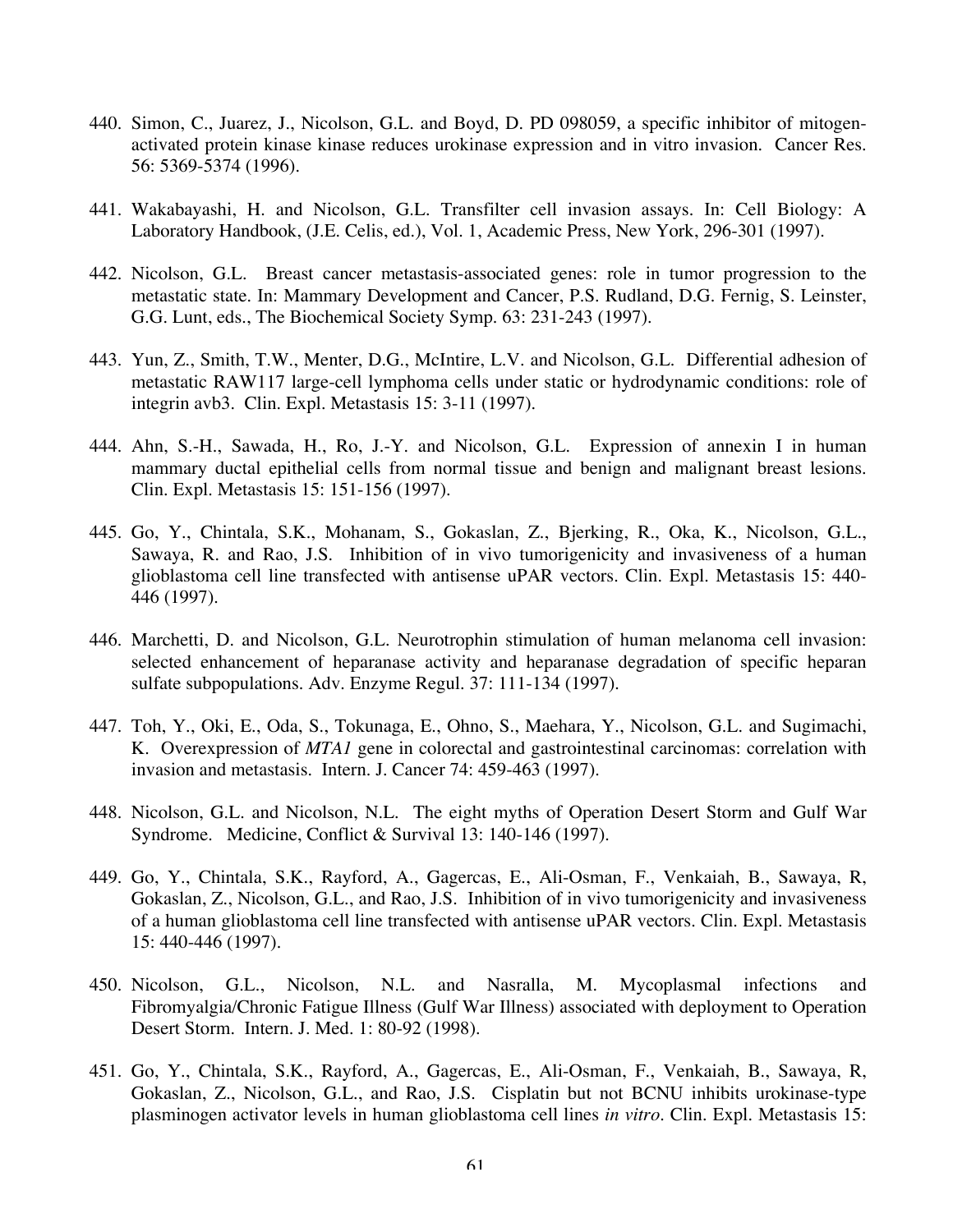447-452 (1997).

- 452. Cavanaugh, P.G. and Nicolson, G.L. Selection of highly metastatic rat MTLn2 mammary adenocarcinoma cell variants using in vitro growth response to transferrin. J. Cell. Physiol. 174: 48-57 (1997).
- 453. Rao, V.H., Singh R.K., Bridge, J.A., Neff, J.R., Scoffer, G.B., Delaminate, D.C., Dunn, C.M., Sager, W.G., Buehler, B.A., Sawaya, R., Nicolson, G.L. and Rao, J.S. Regulation of MMP-9 (92 kDa type IV collagenase /gelatinase B) expression in stromal cells of human giant cell tumor of bone. Clin. Expl. Metastasis 15: 400-409 (1997).
- 454. Marchetti, D. and Nicolson, G.L. Human melanoma cell invasion: Selected neurotrophin enhancement of melanoma invasion and heparanase activity. J. Investig. Determatol. Symp. 2: 99-105 (1997).
- 455. Hu, M., Pollock, R.E. and Nicolson, G.L. Purification and characterization of human lung fibroblast motility-stimulating factor for human soft tissue sarcoma cells. Identification as an Nterminal fragment of human fibronectin. Cancer Res. 57: 3577-3584 (1997).
- 456. Nicolson, G.L., Nakajima, M., Wakabayashi, H., Boyd, D., Diaz, D. and Irimura, T. Cancer cell heparanase associated with invasion and metastasis. Adv. Enzyme Regulat. 38: 19-32 (1998).
- 457. Moustafa, A. and Nicolson, G.L. Breast cancer metastasis-associated genes: prognostic significance and therapeutic implications. Oncol. Res. 9: 505-525 (1998).
- 458. Nicolson, G.L. and Nicolson, N.L Gulf War Illnesses: complex medical, scientific and political paradox. Med. Conflict & Survival 14: 156-165 (1998).
- 459. Nicolson, N.L. and Nicolson, G.L. Politics interfere with diagnosis and treatment of Gulf War Illnesses. Intern. J. Med. 1: 161-164 (1998).
- 460. Gokaslan, Z.L., Chintala, S.K., York, J.E., Boyapati, V., Jasti, S., Sawaya, R., Fuller, G., Wildrick, D.M., Nicolson, G.L. and Rao, J.S. Expression and localization of urokinase-type plasminogen activator in human spinal column tumors. Clin. Expl. Metastasis 16: 713-719 (1998).
- 461. Nicolson, G.L. Chronic infections as a common etiology for many patients with Chronic Fatigue Syndrome, Fibromyalgia Syndrome and Gulf War Illnesses. Intern. J. Med. 1: 42-46 (1998).
- 462. Gokaslan, Z.L., Chintala, S.K., York, J.E., Boyapati, V., Jasti, S., Sawaya, R., Fuller, G., Wildrick, D.M., Nicolson, G.L. and Rao, J.S. Expression and role of matrix metalloporteinases MMP-2 and MMP-9 in human spinal column tumors. Clin. Expl. Metastasis 16: 721-728 (1998).
- 463. Nicolson, G.L., Nicolson, N.L. and Nasralla, M. Mycoplasmal infections and Chronic Fatigue Illness (Gulf War Illness) associated with deployment to Operation Desert Storm. Intern. J. Med. 1: 80-92 (1998).
- 464. Nicolson, G.L. Considerations when undergoing treatment for chronic infections found in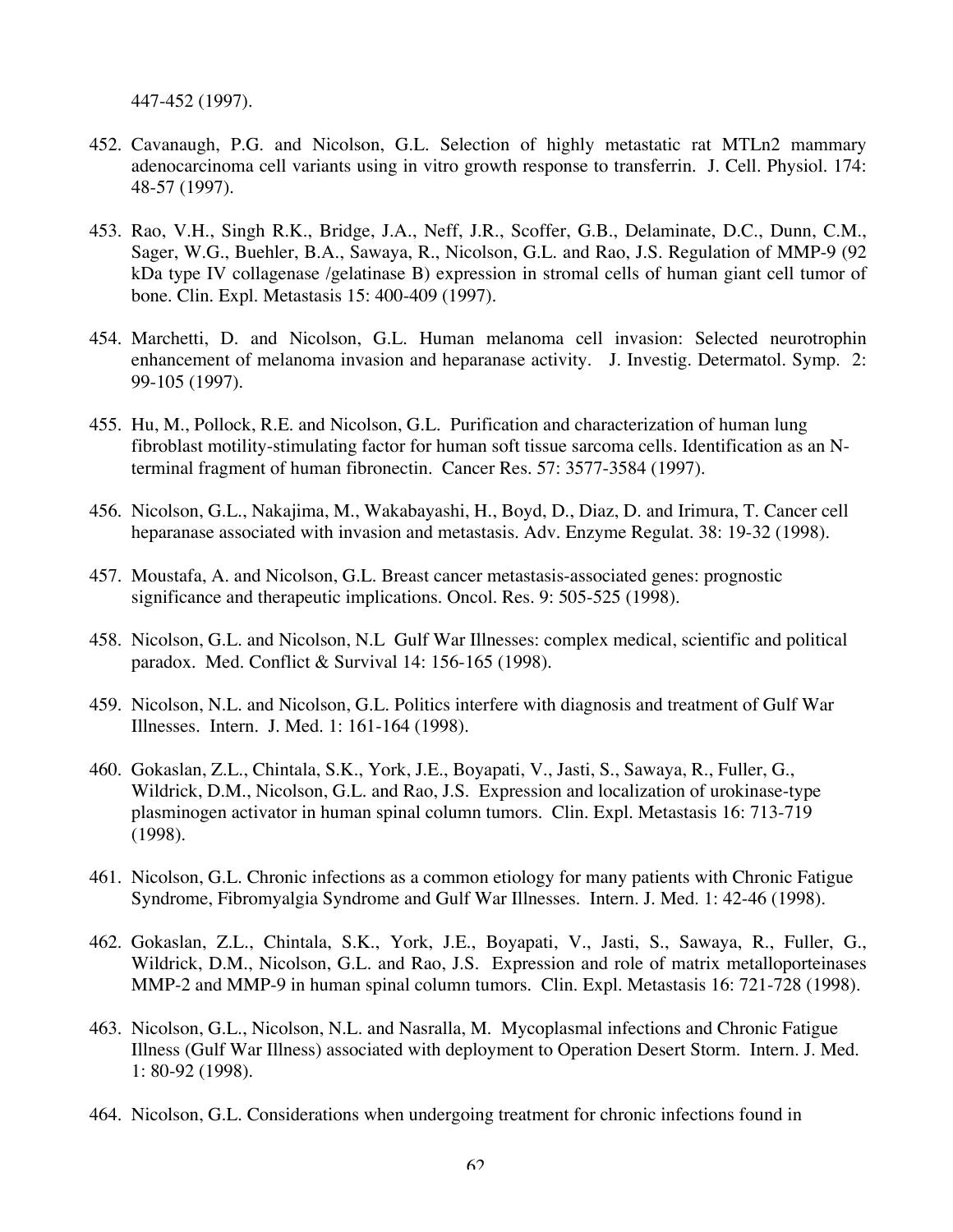Chronic Fatigue Syndrome, Fibromyalgia Syndrome and Gulf War Illnesses. Part 1: Commentary. Part 2: Antibiotics and General Considerations. Intern. J. Med. 1: 115-117 (Part 1), 123-128 (Part 2) (1998).

- 465. Nicolson, G.L., Nasralla, M, Hier, J. and Nicolson, N.L. Diagnosis and treatment of chronic mycoplasmal infections in Fibromyalgia Syndrome and Chronic Fatigue Syndrome: relationship to Gulf War Illness. Biomed. Therapy 16: 266-271 (1998).
- 466. Nicolson, G.L. and Moustafa, A.S. Metastasis-associated genes and metastatic tumor progression. In Vivo 12: 579-588 (1998).
- 467. Haier, J. Nasralla, M., Buhr, H.J. and Nicolson, G.L. Different integrin-mediated adehsion of poorly and highly metastatic colon carcinoma cell lines on extracellular matrix. Langebecks Arch. Surg. 383: 307-313 (1998).
- 468. Leisure, K.M., Nicolson, N.L. and Nicolson, G.L. Hospitalizations for unexplained illnesses among U.S. veterans of the Persian Gulf War. [letter] Emerg. Infect. Dis. 4: 707-709 (1998).
- 469. Nasralla, M., Haier, J. and Nicolson, G.L. Mycoplasmal infections in blood from patients with Chronic Fatigue Syndrome, Fibromyalgia Syndrome or Gulf War Illness. In: The Clinical and Scientific Basis of Chronic Fatigue Syndrome, (T. K. Roberts, ed.), Proc. Intern. CFS Congress, Lloyd Scott Enterp., Sydney, 16-20 (1998).
- 470. Toh, Y., Kuwano, H., Mori, M., Nicolson, G.L. and Sugimachi, K. Overexpression of metastasis-associated *MTA1* mRNA in invasive oesophageal carcinomas. Brit. J. Cancer. 79: 1723-1726 (1999).
- 471. Cavanaugh, P.G., Jia, L. and Nicolson, G.L. Transferrin receptor overexpression enhances transferrin responsiveness and the metastatic capability of a rat mammary adenocarcinoma cells. Breast Cancer Res. Treat. 56: 203-217 (1999).
- 472. Nicolson, G.L. Brain invasion, trophic factors and central nervous system metastasis. In: Brain Tumor Invasion: Biological, Clinical and Therapeutic Considerations, (R. Bjerkvig, O.D. Laerum and M.L. Rosenblum, eds.), Wiley-Liss, NY, 357-374 (1999).
- 473. Haier, J. Nasralla, M., Franco, A.R. and Nicolson, G.L. Detection of mycoplasmal infections in blood of patients with rheumatoid arthritis. Rheumatol. 38: 504-509 (1999).
- 474. Haier, J. and Nicolson, G.L. Role of the vascular endothelium in cancer metastasis. In: Intramolecular Cross-talk in Metastasis, (G. Skouteris and G.L. Nicolson, eds.), NATO ASI series, IOS Press, Amsterdam, 225-249 (1999).
- 475. Nicolson, G.L. and Moustafa, M. Gene expression in tumor metastasis and malignant cell progression. In: Intramolecular Cross-talk in Metastasis, (G. Skouteris and G.L. Nicolson, eds.), NATO ASI series, IOS Press, Amsterdam, 1-9 (1999).
- 476. Haier, J., Nasralla, M. and Nicolson, G.L. Different adhesion properties of poorly and highly metastatic HT-29 colon carcinoma cell lines with extracellular matrix components: role of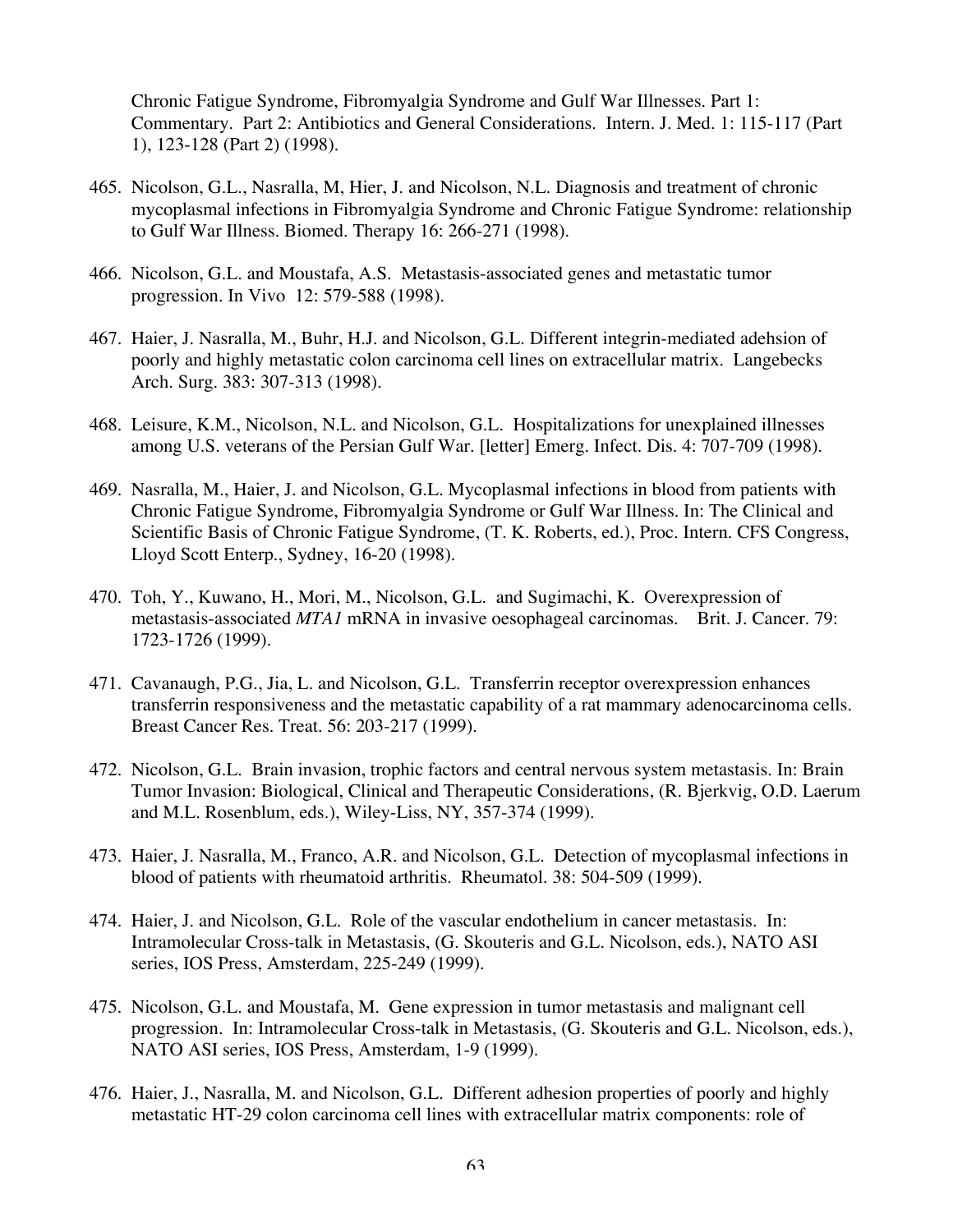integrin expression and cytoskeletal components. Brit. J. Cancer 80: 1867-1874 (1999).

- 477. Nicolson, G.L., Nasralla, M, Haier, J., Erwin, R., Nicolson, N.L. and Ngwenya, R. Mycoplasmal infections in chronic illnesses: Fibromyalgia and Chronic Fatigue Syndromes, Gulf War Illness, HIV-AIDS and Rheumatoid Arthritis. Med. Sentinel 4: 172-176 (1999).
- 478. Haier, J., Nasralla, M. and Nicolson, G.L. Influence of phosphotyrosine kinase inhibitors on adhesive properties of highly and poorly metastatic HT-29 colon carcinoma cells to collagen. Intern. J. Colorectal Dis. 14: 119-127 (1999).
- 479. Nasralla, M., Haier, J. and Nicolson, G.L. Multiple mycoplasmal infections detected in bood of Chronic Fatigue Syndrome and Fibromyalgia Syndrome patients. Eur. J. Clin. Microbiol. Infect. Dis. 18: 859-865 (1999).
- 480. Nicolson, G.L. The role of microorganism infections in chronic illnesses: support for antibiotic regimens. CFIDS Chronicle 12(3):19-21 (1999).
- 481. Zucker, S., Hymowitz, M., Conner, C., Zarrabi, H.M, Hurewitz, A.N., Matrisian, L., Boyd, D. Nicolson, G.L. and Montana, S. Measurement of matrix metallo-proteinases (MMPs) and Tissue Inhibitors of Metalloproteinases (TIMPs) in blood and tissues: clinical and experimental applications. Ann. N. Y. Acad. Sci. 878: 212-227 (1999).
- 482. Haier, J., Nasralla, M. and Nicolson, G.L. β1-integrin mediated dynamic adhesion of colon carcinoma cells to extracellular matrix under laminar flow. Clin. Expl. Metastasis 17: 377-387 (1999).
- 483. Nicolson, N.L. and Nicolson, G.L. Nucleoprotein Gene Tracking: localization of specific HIV-1 genes to subchromatin nucleprotein complexes in HIV-1 infected human cells. J. Cell. Biochem. Suppl. S32: 158-165 (1999).
- 484. Nicolson, G.L., Nasralla, M, and Nicolson, N.L. The pathogenesis and treatment of mycoplasmal infections. Antimicrob. Infect. Dis. Newsl. 17(11): 81-88 (1999).
- 485. Nicolson, G.L., Nasralla, M., Haier, J., Erwin, R., Nicolson, N.L. and Ngwenya, R. The role of chronic infections in the maintainance and progression of Chronic Fatigue Syndrome, Fibromyalgia Syndrome Rheumatoid Arthritis, Immune Deficiency Syndromes and Gulf War Illness. In: The Challenge of Chronic Illness: A role for Complex Infections and Channelopathy, (T. K. Roberts, ed.), Lloyd Scott Enterp. Ltd., Sydney, Australia, 1-8 (1999).
- 486. Haier, J. and Nicolson, G.L. Role of the cytoskeleton in adhesion stabilization of human colorectal carcinoma cells to extracellular matrix components under dynamic conditions of laminar flow. Clin. Expl. Metastasis 17: 713-721 (1999).
- 487. Haier, J. and Nicolson, G.L. Tumor cell adhesion of human colon carconoma cells with different metastatic properties to extracellular matrix under dynamic conditions of laminar flow. J. Cancer Res. Clin. Oncol. 126: 699-709 (2000).
- 488. Nicolson, G.L., Nasralla, M., Franco, R., De Meirleir, K., Nicolson, N.L. Ngwenya, R. and Haier,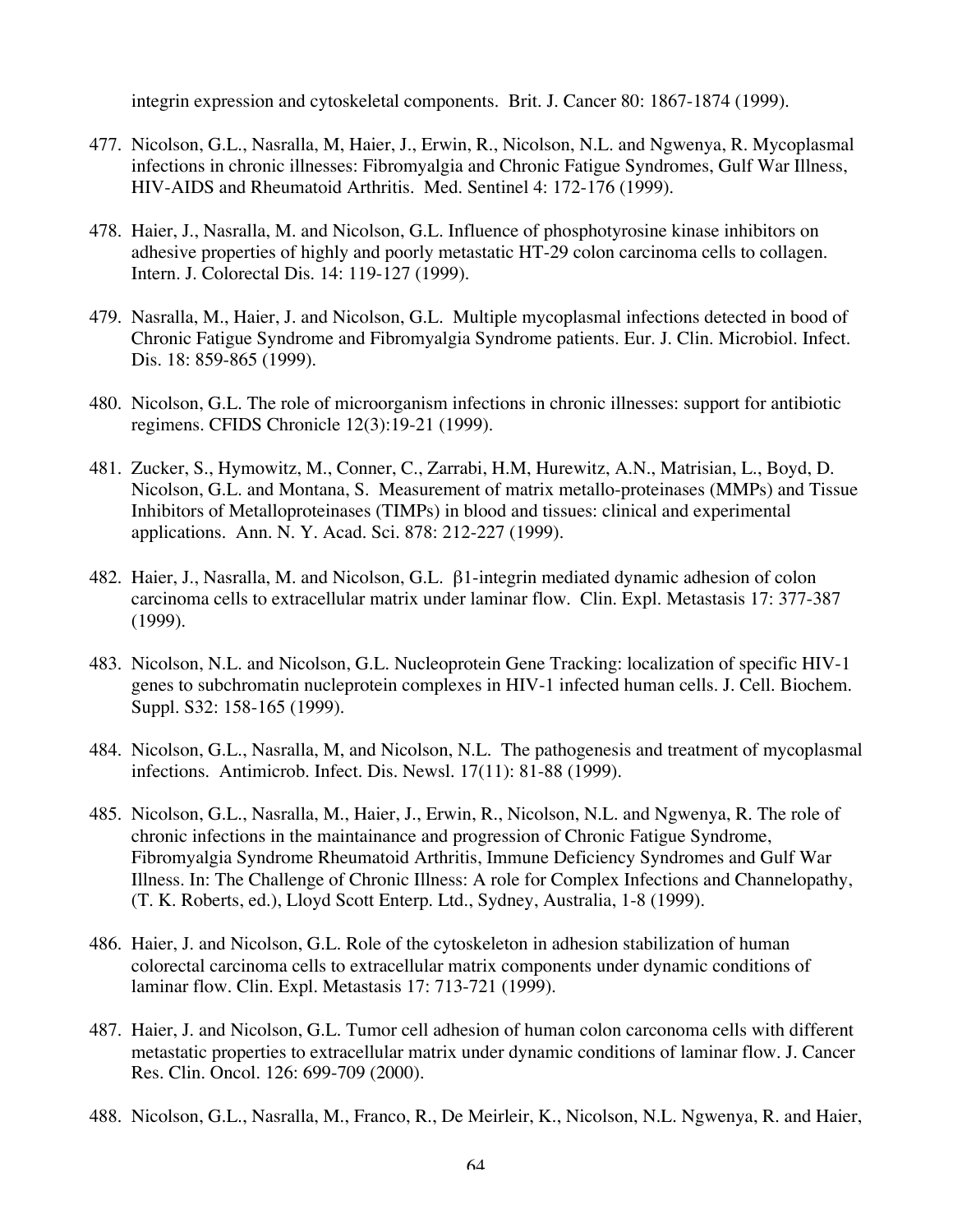J. Role of Mycoplasmal infections in fatigue illnesses: chronic fatigue and fibromyalgia syndromes, Gulf War illness and rheumatoid arthritis. In: Chronic Fatigue Syndrome: Critical Reviews and Clinical Advances (K De Meirleir, R. Patarca-Montero, eds.), Haworth Medical Press, New York, 23-39 (2000).

- 489. Nicolson, N.L. and Nicolson, G.L. HIV-1 genes are localized in specific nucleoproteins in subchromatin complexes in HIV-1 infected human cells. Intern. J. Med. Biol. Environ. 28(1): 25- 31 (2000).
- 490. Haier, J., Nasralla, M. and Nicolson, G.L. Cell Surface molecules and their prognostic values in assessing colorectal carcinomas. Ann. Surgery 231(1): 11-24 (2000).
- 491. Papadimitriou, M.N.B., Menter, D.M., Konstantopoulos, K., Nicolson, G.L. and McIntire, L.V. Integrin a4b1/VCAM-1 pathway mediates primary adhesion of RAW117 lymphoma cells to hepatic sinusoidal endothelial cells under laminar flow. Clin. Expl. Metastasis 17: 669-676 (2000).
- 492. Haier, J. and Nicolson, G.L. Role of the cytoskeleton in adhesion stabilization of human colorectal carcinoma cells to extracellular matrix components under dynamic conditions of laminar flow. Clin. Expl. Metastasis 17: 713-721 (2000).
- 493. Toh, Y., Kininaka, S., Endo, H., Ohshiro, T., Ikeda, Y., Nakashima, H., Baba, H., Kohnoe, S., Okamura, T., Nicolson, G.L. and Sugimachi, K. Molecular analysis of a candidate metastasisassociate gene *mta1*: interaction with histone deacetylase 1. J. Exp. Clin. Cancer Res. 19: 105- 111 (2000).
- 494. Nicolson, G.L., Nass, M. and Nicolson, N.L. Safety and efficacy problems with the anthrax vaccine. Why we must not use this vaccine for military personnel. J. Degenerative Disease 2(1)**:**  5-11 (2000).
- 495. Haier, J. and Nicolson, G.L.Time-dependent dephosphorylation through Ser/Thr phosphatases is required for stable adhesion of highly and poorly metastatic HT-29 colon carcinoma cells to collagen. Anticancer Res. 20: 2265-2271 (2000).
- 496. Lakka, S.S., Konduri, S.D., Mohanam, S. Nicolson, G.L. and Rao, J.S. In vitro modulation of human lung cancer cell line invasiveness by antisense cDNA of tissue factor pathway inhibitor-2. Clin. Expl. Metastasis 18: 239-244 (2000).
- 497. Nasralla, M., Haier, J., Nicolson, N.L. and Nicolson, G.L. Examination of mycoplasmas in blood of 565 Chronic Illness patients by polymerase chain reaction. Intern. J. Med. Biol. Environ. 28(1): 15-23 (2000).
- 498. Nawa, A., Nishimori, K., Lin, P., Maki, Y., Moue, K., Sawada, H., Toh, Y., Funitaka, K. and Nicolson, G.L. Tumor metastasis-associated human *MTA1* gene: its deduced protein sequence, localization and association with breast cancer cell proliferation using antisense phosphorothioate oligonucleotides. J. Cell. Biochem. 79: 202-212 (2000).
- 499. Haier, J. and Nicolson, G.L. Prognostic value of cell surface molecules in colorectal carcinomas.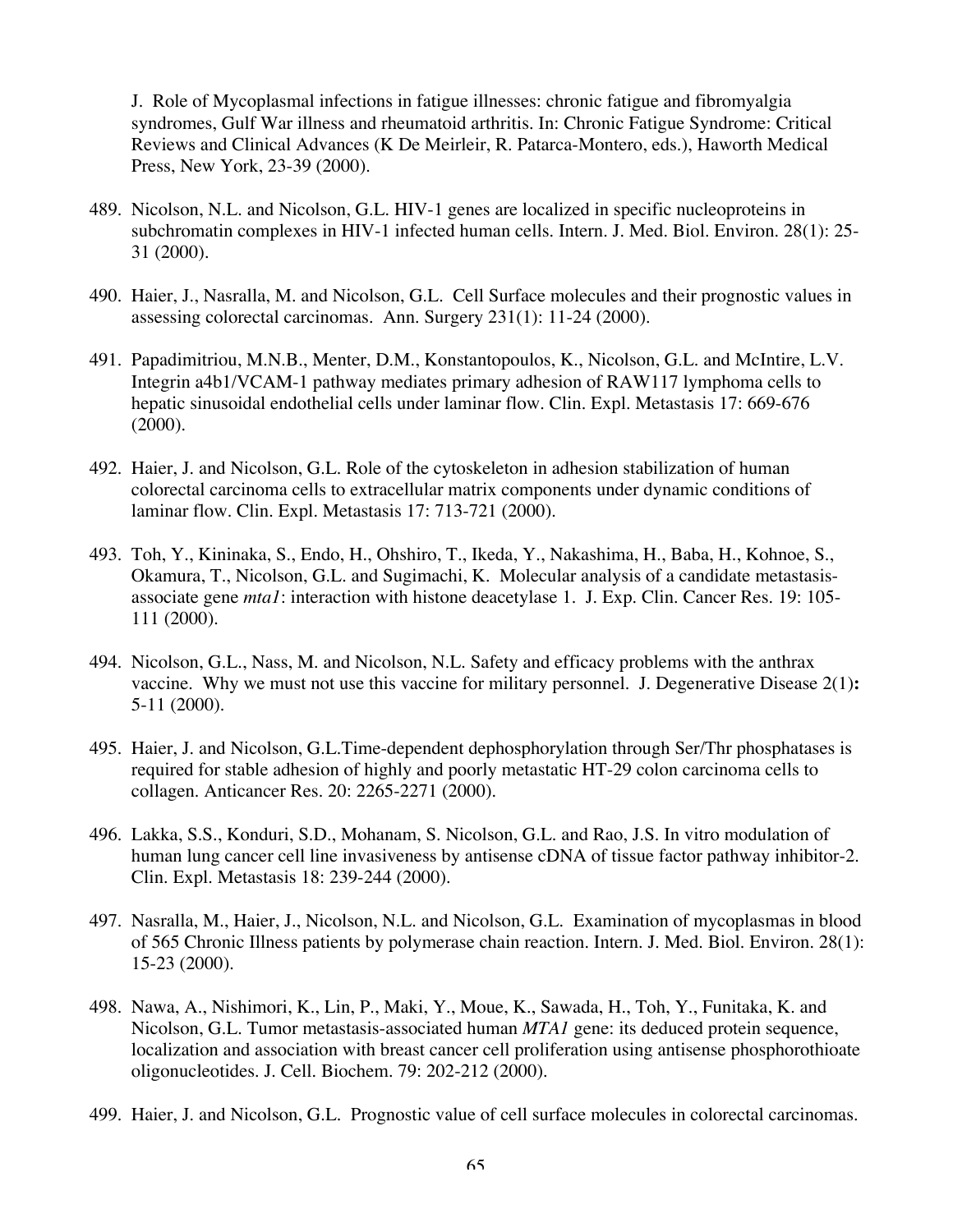Visceralchirurgie 35: 172-181 (2000).

- 500. Nicolson, G.L., Haier, J., Nasralla, M, Nicolson, N.L. Ngwenya, R. and De Meirleir, K. Mycoplasmal infections in Chronic Fatigue Syndrome, Fibromyalgia Syndrome and Gulf War Illness. J. Chron. Fatigue Syndr. 6(3/4): 23-39 (2000).
- 501. Mohan, P.M., Lakka, S.S., Mohanam, S., Yoshiaki Kin, Y., Sawaya, Kyritsis, A.P., Nicolson, G.L. and Rao, J.S. Down-regulation of urokinase-type plasminogen activator receptor by antisense construct is due to inhibition of protein translation. Clin. Exp. Metastasis 17: 617-621 (2000).
- 502. Nicolson, G.L., Nasralla, M, Franco, A.R., Nicolson, N.L., Erwin, R., Ngwenya, R. and Berns, P.A. Diagnosis and integrative treatment of intracellular bacterial infections in Chronic Fatigue and Fibromyalgia Syndromes, Gulf War Illness, Rheumatoid Arthritis and other chronic illnesses. Clin. Pract. Alt. Med. 1(2): 92-102 (2000).
- 503. Nicolson, G.L., Nass, M, and Nicolson, N.L. Anthrax vaccine: controversy over safety and efficacy. Antimicrob. Infect. Dis. Newsl. 18(1): 1-6 (2000).
- 504. Nawa, A., Sawada, H., Toh, Y., Nishimori,K. and Nicolson, G.L. Tumor metastasis-associated human *MTA1* gene: effects of antisense oligonucleotides on cell growth. Intern. J. Med. Biol. Environ. 28(1): 33-39 (2000).
- 505. Nicolson, G.L., Nass, M, and Nicolson, N.L. The anthrax vaccine controversy. Questions about its efficacy, safety and strategy. Medical Sentinel 5(2): 97-101 (2000).
- 506. Haier, J. and Nicolson, G.L. Cell biology and clinical implications of adhesion molecules in colorectal diseases: colorectal cancers, infections and inflammatory bowel diseases. Clin. Expl. Metastasis 18: 623-638 (2001).
- 507. Haier, J., Gallick, G.E., Buhr, H.J. and Nicolson, G.L. Adhesion stabilization of HT-29 colon carcinoma cells to extracellular matrix is regulated by pp60src under dynamic conditions of laminar flow. Owen Wangensteen Surgical Forum LI, 260-262 (2000).
- 508. Konduri, S.D., Tasiou, A., Chandrasekar, N., Nicolson, G.L. and Rao, J.S. Role of tissue factor pathway inhibitor-2 (TFPI-2) in amelanotic melanoma (C-32) invasion. Clin. Expl. Metastasis 18: 303-308 (2000).
- 509. Nicolson, G.L., Nasralla, M, Hier, J. and Nicolson, N.L. Gulf War Illnesses: role of chemical, radiological and biological exposures. In: War or Health, (H. Tapanainen, ed.), Zed Press, Helsinki, 431-446 (2001).
- 510. Haier, J. and Nicolson, G.L. Role of tumor cell adhesion as an important factor in formation of distant metastases. Diseases Colon Rect. 44(6): 876-884 (2001).
- 511. Haier, J., Buhr, H.-J. and Nicolson, G.L. Focal adhesion kinase (FAK) regulates cell adhesion of HT-29 colon carcinoma cells to extracellular matrix under hydrodynamic conditions of fluid flow. Langenbecks Arch. Surg. 30: 55-57 (2001).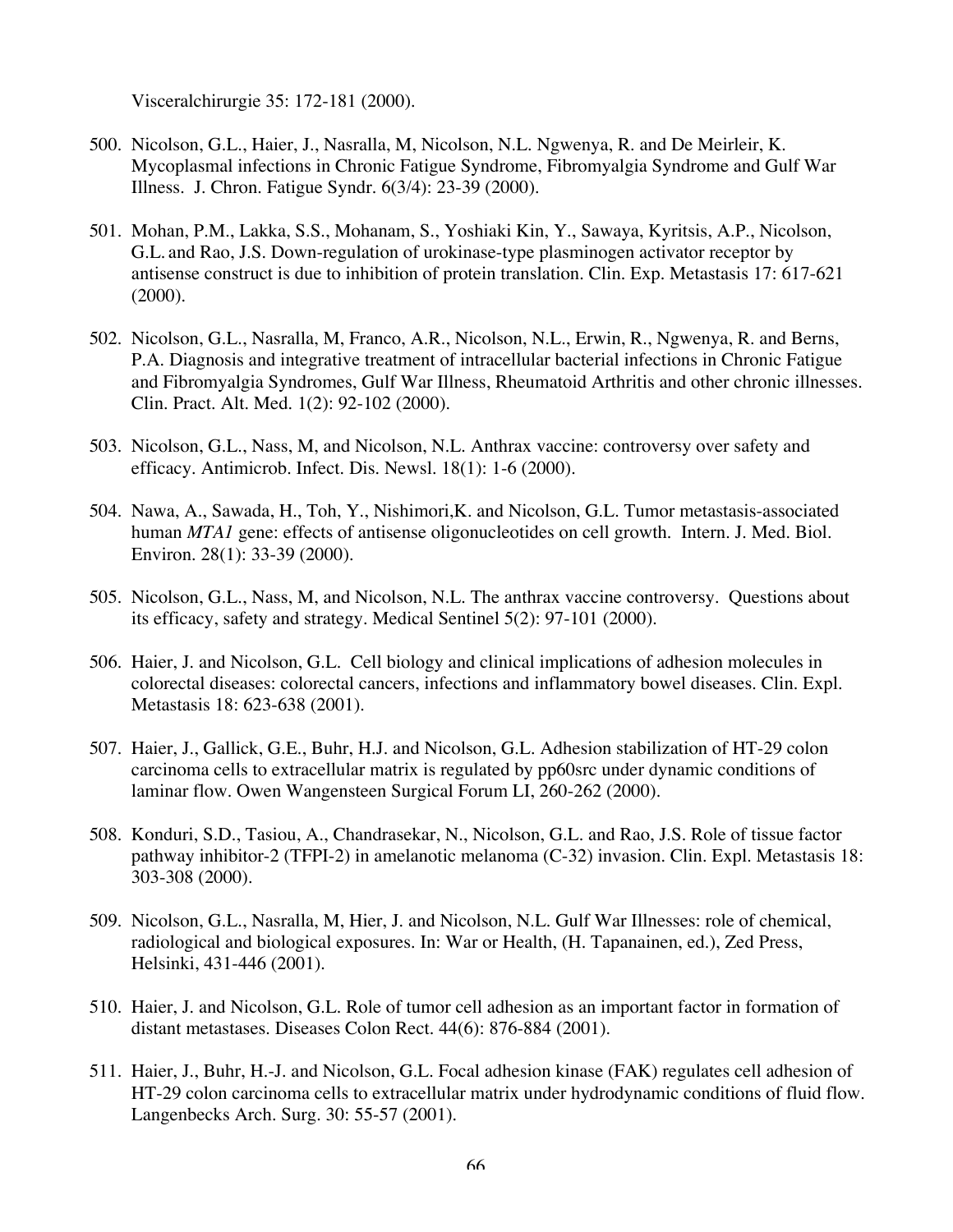- 512. Yanamandra, N., Konduri, S.D., Mohanam, S., Dinh, D.H., Olivero, W.C., Gujrati, M., Nicolson, G.L. and Rao, J.S. Down-regulation of urokinase-type plasminogen activator receptor (uPAR) induces capase-mediated cell death in human glioblastoma cells. Clin. Expl. Metastasis 18: 611-615 (2001).
- 513. Nicolson, G.L. and Nasralla, M. Advantages and limitations of models for cancer and malignant cell progression in breast cancer. In: Cancer Handbook, (Alison, M., Nicolson, G.L., Haier, J., eds.), Macmillan Publishers, London, 863-872 (2001).
- 514. Haier, J. and Nicolson, G.L. Models for tumor cell adhesion and invasion. In: Cancer Handbook, (Alison, M., Nicolson, G.L., Haier, J., eds.), Macmillan Publishers, London, 983-998 (2001).
- 515. Nicolson, G.L. Continuing research into Gulf War Illness. Science 292: 853 (2001) [Letter]
- 516. Lakka, S.S., Jasti, S.L., Kyritsis, A.P., Yung, W.K.A., Ali-Osman, F., Nicolson, G.L. and Rao, J.S. Regulation of MMP-9 (Type IV Collagenase) production and invasiveness in gliomas by the extracellular signal-regulated kinase and Jun amino-terminal kinase signaling cascades. Clin. Expl. Metastasis 18: 245-252 (2000).
- 517. Marchetti, D. and Nicolson, G.L. Human heparanase: a molecular determinant of brain metastasis. Adv. Enzyme Regulat. 41: 343-359 (2001).
- 518. Chandrasekar, N., Jasti, S., Yung, A.W.K., Ali-Osman, F., Kyritsis, A.P., Nicolson, G.L., Rao, J.S. and Mohanam, S. Modulation of endothelial cell morphogenesis in vitro by MMP-9 during glial-endothelial cell interactions. Clin. Expl. Metastasis 18: 337-342 (2001).
- 519. Nicolson, G.L., Nawa, A., Sawada, H., Toh, Y., Taniguchi, S., and Nishimori, K. Tumor metastasis-associated human *MTA1* gene: role in epithelial cell proflieration and regulation. In: Cancer Metastasis--related Genes, Welch, D., ed., Kluwer Publishers, Amsterdam, 51-63 (2001).
- 520. Nicolson, G.L. and Nasralla, M.Y. Advantages and limitations of models for cancer and malignant cell progression. In: Cancer Handbook, (Alison, M., Nicolson, G.L., Haier, J., eds.), Macmillan Publishers, London, 863-872 (2001).
- 521. Konduri, S.D., Tasiou, A., Chandrasekar, N., Nicolson, G.L. and Rao, J.S. Role of Tissue Factor Pathway Inhbitor-2 in amelanotic melanoma (C-32) invasion. Clin. Expl. Metastasis 18: 303-308 (2001).
- 522. Haier, J. and Nicolson, G.L. Tumor cell adhesion under hydrodynamic conditions of fluid flow. Acta Pathol. Microbiol. Immunol. Scand. (APMIS) 109: 241-262 (2001).
- 523. Nicolson G.L. and Berns P. Tracking down a treatable cause of Chronic Fatigue Syndrome [Letter]. Consultant Prim. Care 41: 168-169 (2001).
- 524. Nicolson, G.L. Gulf War Illnesses—Causes and Treatments. Armed Forces Med. Develop. 2: 41- 44 (2001).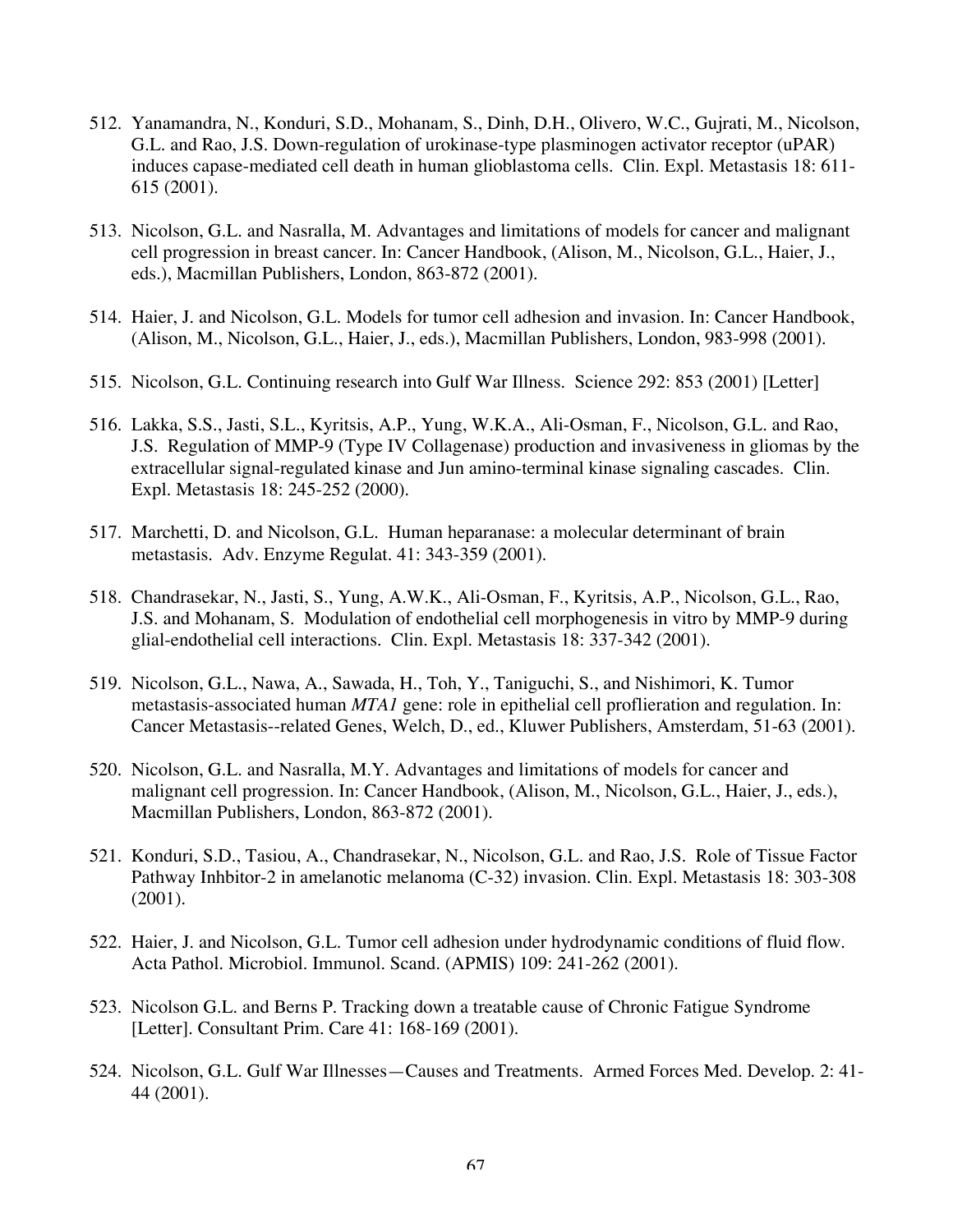- 525. Nicolson, G.L. and Ngwenya, R. Dietary considerations for patients with chronic illnesses and multiple chronic infections. A brief outline of eighteen dietary steps to better health. Townsend Lett. 219:62-65 (2001).
- 526. Nicolson, G.L. Gulf War Illnesses—Their Causes and New Treatments. Emerg. Resp. Disaster Manag. 3: 41-44 (2001).
- 527. Haier, J. and Nicolson, G.L. Hematological malignancies in cancer research. In: Cancer Handbook, (Alison, M., Nicolson, G.L., Haier, J., eds.), Macmillan Publishers, London, 1009- 1024 (2001).
- 528. Cavanaugh P.G. and Nicolson, G.L. Partial purification of a liver-derived tumor cell growth inhibitor that differentially inhibits poorly-liver metastatic cell lines: identification as an active subunit of arginase. Clin. Expl. Metastasis 18: 509-518 (2001).
- 529. Nicolson, G.L. Protection from bioterror and biological warfare agents. Towsend Lett. Doctors 221: 62-67 (2001).
- 530. Haier, J. and Nicolson, G.L. Cell surface molecules as indicators of prognosis in colorectal carcinomas. New Surgery 1: 152-157 (2001).
- 531. De Meirleir, K., De Becker, P., Nijs, J. Perterson, D.L., Nicolson, G.L., Patarca-Montero, R. and Englebienne, P. CFS etiology, the immune system and infection. In: Chronic Fatigue Syndrome: a Biological Approach. De (Meirleir, K. and Englebienne, P. eds.), CRC Press, New York, 201-228 (2002).
- 532. Nicolson, G.L., Nasralla, M., Haier, J and Pomfret, J. High frequency of systemic mycoplasmal infections in Gulf War veterans and civilians with Amytrophic Lateral Sclerosis (ALS). J. Clin. Neurosci. 9: 525-529 (2002).
- 533. Nicolson, G.L. Autocrine and paracrine growth mechanisms in cancer progression and metastasis. *In*: Encyclopedia of Cancer (J.R. Bertino, ed.), 2<sup>nd</sup> Edition, Vol. 1, Academic Press, San Diego, 165-177 (2002).
- 534. Nicolson, G.L. Bioterror and biological warfare agents—A brief summary. Emerg. Resp. Disas. Manag. 4: 61-66 (2002).
- 535. Nijs, J., Nicolson, G.L., De Becker, P., Coomans, D., De Meirleir, K. High prevalence of mycoplasmal infections among European Chronic Fatigue Syndrome patients. Examination of four Mycoplasma species in Chronic Fatigue Syndrome patients. FEMS Immunol. Med. Microbiol. 34: 209-214 (2002).
- 536. Haier, J. and Nicolson, G.L. PTEN regulates tumor cell adhesion of colon carcinoma cells under dynamic conditions of fluid flow. Oncogene 21(9): 1450-1460 (2002).
- 537. Nicolson, G.L., Nawa, A., Toh, Y., Taniguchi, S., and Nishimori,K. Tumor metastasis-associated human *MTA1* gene and its MTA1 protein product: role in epithelial cancer cell invasion, proliferation and nuclear regulation. Clin. Expl. Metastasis 20: 19-24 (2003).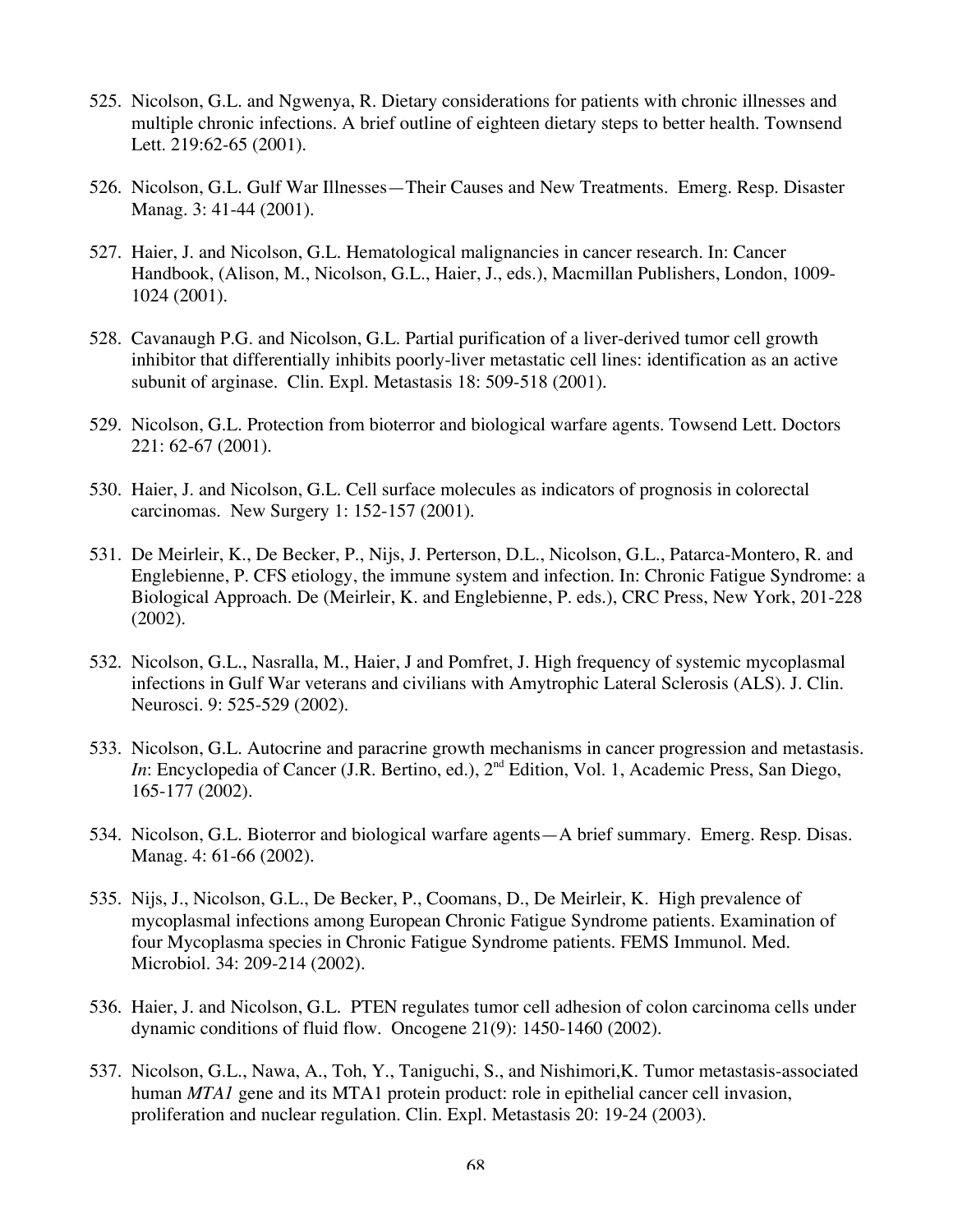- 538. Nicolson, G.L., Nasralla, M., De Meirleir, K., Haier, J. Bacterial and viral co-infections in Chronic Fatigue Syndrome (CFS/ME) patients. In: Clinical and Scientific Aspects of Myalgic Encepthalopathy/Chronic Fatigue Syndrome, the Practitioners Challenge, Alison Hunter Foundation, Sydney, Australia, 27-34 (2002).
- 539. Haier, J., Gallick, G.E. and Nicolson, G.L. Src protein kinase pp60<sup>c-src</sup> influences adhesion stabilization of HT-29 colon carcinoma cells to extracellular matrix components under dynamic conditions of laminar flow. J. Exp. Therapeutics Oncol. 2: 237-246 (2002).
- 540. Nass, M. and Nicolson, G.L. Anthrax vaccine: historical perspective and current controversy. J. Nut. Environ. Med. 12(4): 277-286 (2002).
- 541. Nijs, J., De Meirleir, K., Coomans, D., De Becker, P. and Nicolson, G.L. Associations between mycoplasmae and 2.5A synthetase RNase L antiviral pathway in Chronic Fatigue Syndrome. *In:* Clinical and Scientific Aspects of Myalgic Encepthalopathy/Chronic Fatigue Syndrome, the Practitioners Challenge, Alison Hunter Foundation, Sydney, Australia, 43-48 (2002).
- 542. Nijs, J., Nicolson, G.L., De Becker, P. and De Meirleir, K. Prevalence of mycoplasmal infections among Belgium CFS patients. *In:* Clinical and Scientific Aspects of Myalgic Encepthalopathy/Chronic Fatigue Syndrome, the Practitioners Challenge, Alison Hunter Foundation, Sydney, Australia, 179-180 (2002).
- 543. De Meirlier, K., De Becker, P., Nijs, J., Peterson, D.L., Nicolson, G.L., Patarca-Montero, R. and Englebienne, P. CFS etiology, the immune system, and infection. *In:* Chronic Fatigue Syndrome: A biological approach (P. Englebienne and K. De Meirlier, eds.), CRC Press, Boca Raton, 201- 228 (2002).
- 544. Hu, M., Nicolson, G.L., Trent, J.C., Yu, D., Zhang, L., Lang, A., Killary, A., Ellis, L.M., Bucana, C.D., and Pollock, R.E. Characterization of 11 human sarcoma cell strains: evaluation of cytogenetics, tumorigenicity, metastasis, and production of angiogenic factors. Cancer 95: 1569- 1576 (2002).
- 545. Haier, J., Senninger, N. and Nicolson, G.L. The tumor suppressor PTEN regulates metastatic tumor cell adhesion of colon carcinoma cells. Langenbecks Arch. Surg./ Surgical Forum for Experimental Research 31: (2002).
- 546. Nicolson G.L, Berns P., Nasralla M., Haier J., Nicolson N.L., Nass M. Gulf War Illnesses: chemical, radiological and biological exposures resulting in chronic fatiguing illnesses can be identified and treated. J. Chronic Fatigue Syndr. 11(1): 135-154 (2003).
- 547. Nicolson, G.L., Nasralla, M., Gan, R., Haier, J. and De Meirleir, K. Evidence for bacterial (Mycoplasma, Chlamydia) and viral (HHV-6) co-infections in chronic fatigue syndrome patients. J. Chronic Fatigue Syndr. 11(2): 7-20 (2003).
- 548. Nicolson G.L., Nasralla M., Nicolson N.L. and Haier J. High prevalence of mycoplasmal infections in symptomatic (Chronic Fatigue Syndrome) family members of mycoplasma-positive Gulf War Illness patients. J. Chronic Fatigue Syndr. 11(2): 21-36 (2003).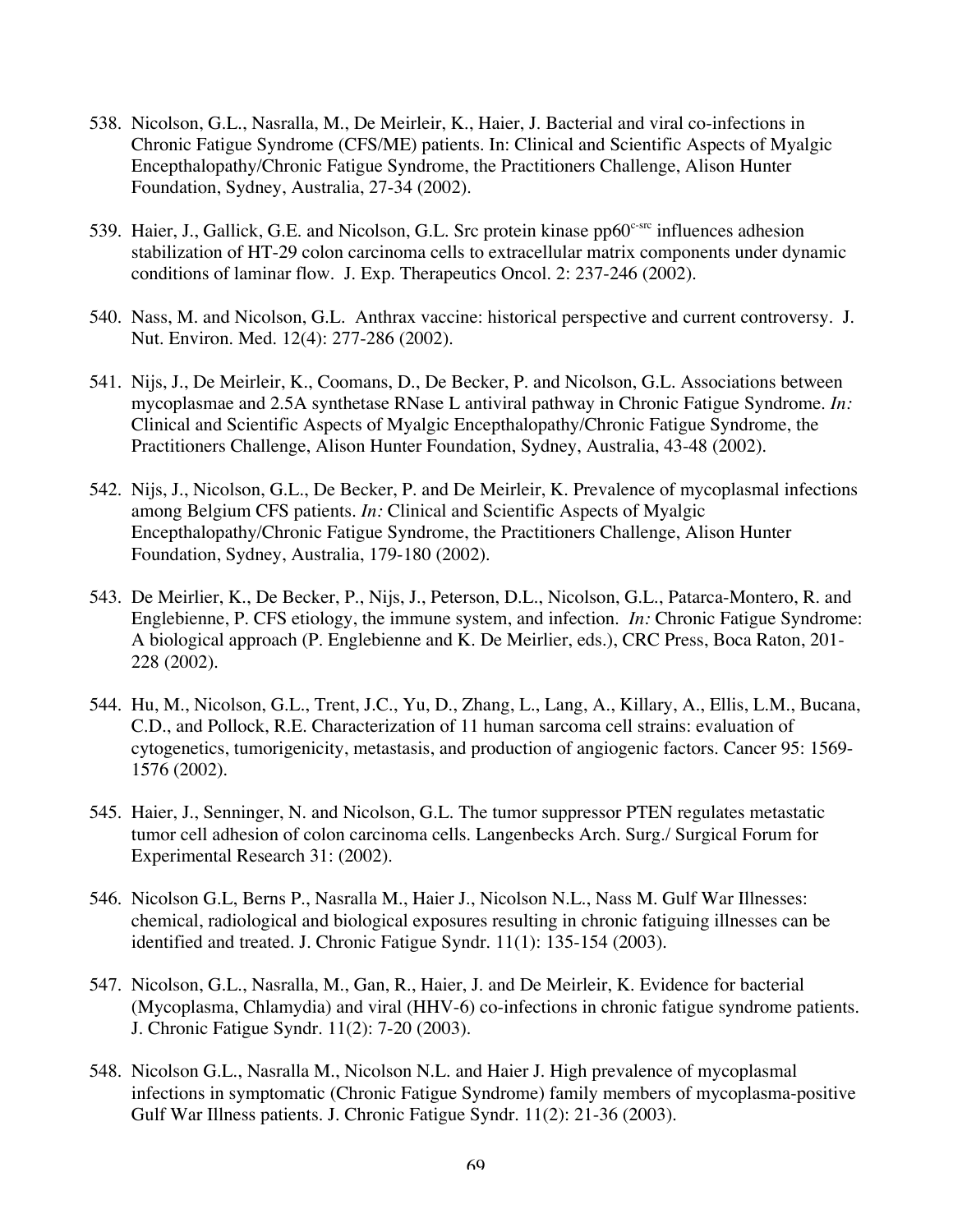- 549. Nijs, J., De Meirleir, K., Coomans, D., De Becker, P., Nicolson, G.L. Deregulation of the 2.5A synthetase RNase L antiviral pathway by mycoplasmas in subsets of Chronic Fatigue Syndrome. J. Chronic Fatigue Syndr. 11(2): 37-50 (2003).
- 550. Nijs, J., De Meirlier, K., Coomans, D., De Becker, P. and Nicolson, G.L. Immunophenotyping predictive of mycoplasma infection in patients with chronic fatigue Syndrome. J. Chronic Fatigue Syndr. 11(2): 51-70 (2003).
- 551. Nicolson, G.L., Gan, R. and Haier, J. Multiple co-infections (Mycoplasma, Chlamydia, human herpes virus-6) in blood of chronic fatigue syndrome patients: association with signs and symptoms. Acta Pathol. Microbiol. Immunol. Scand. (APMIS) 111: 557-566 (2003).
- 552. Ellithorpe, R.R., Settineri, R. and Nicolson, G.L. Reduction of fatigue by use of a dietary supplement containing glycophospholipids. J. Am. Nutraceut. Assoc. 6(1): 23-28 (2003).
- 553. Nicolson, G.L. Chronic fatigue, aging, mitochondrial function and nutritional supplements. Townsend Letter 240(7): 72-76 (2003).
- 554. Yanamandra, N., Berhow, M.A., Konduri, S., Dinh, D.H., Olivero, W.C., Nicolson, G.L.and Rao, J.S. Triterpenoids from *Glycine max* decrease invasiveness and induce caspase-mediated cell death in human SNB19 glioma cells. Clin. Expl. Metastasis 20: 375-383 (2003).
- 555. Nicolson, G.L. Lipid replacement as an adjunct therapy in chronic fatigue, anti-aging and restoration of mitochondrial function. J. Am. Nutraceut. Assoc. 6(3): 22-28 (2003).
- 556. Agadjanyan, M., Vasilevko, V., Ghochikyan, A., Berns, P., Kesslak, P., Settineri, R.A. and Nicolson, G.L. Nutritional supplement (NT Factor) restores mitochondrial function and reduces moderately severe fatigue in aged subjects. J. Chronic Fatigue Syndr. 11(3): 23-36 (2003).
- 557. Vasilevko, V., Ghochikyan, A., Sadzikava, N., Petrushina, I., Tran, M., Cohen, E.P., Kesslak, P.J., Cribbs, D.H., Nicolson, G.L. and Agadjanyan, M.G. Immunization with a vaccine that combines the expression of MUC1 and B7 co-stimulatory molecules prolongs the survival of mice and delays the appearance of syngenic mouse mammary tumors. Clin. Expl. Metastasis 20: 489-498 (2003).
- 558. Nicolson, G.L. Lipid replacement/antioxidant therapy for anti-aging, fatigue and restoration of mitochondrial function. AgroFood High Tech 16(3): 20-23 (2004).
- 559. Toh, Y., Ohga, T., Endo, K., Adachi, E., Kusumoto, H., Haraguchi, M., Okamura, T., Nicolson, G.L. Expression of the metastasis-associated MTA1 protein and its relationship to deacylation of the histone H4 in esophageal squamous cell carcinomas. Intern. J. Cancer 110: 362-367 (2004).
- 560. Korb, T., Schluter, K., Enns, A., Spiegel, H.U., Senninger, N., Nicolson, G.L. and Haier, J. Integrity of actin fibers and microtubules influences metastatic tumor cell adhesion. Exp. Cell Res. 299: 236-247 (2004).
- 561. Nigs, J. and Nicolson, G.L. Gulf War veterans: Evidence for chromosomal alterations and their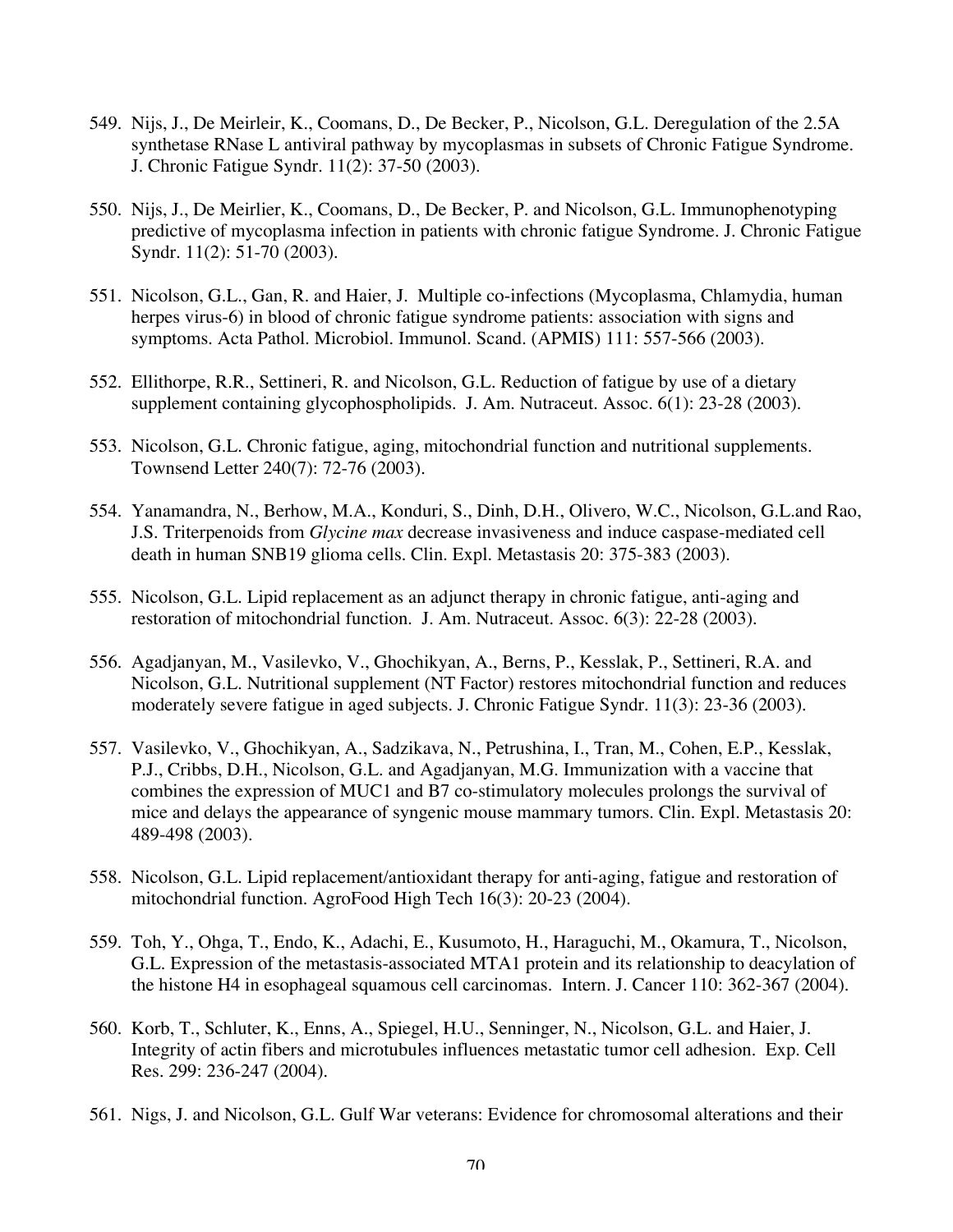significance. J. Chronic Fatigue Syndr. 12(1): 79-83 (2004).

- 562. Nicolson, G.L. and Mareel, M. Molecular cell biology and cancer metastasis: an interview with Garth Nicolson. Intern. J. Dev. Biol. 48: 355-363 (2004).
- 563. Nicolson, G.L., Gan, R. and Haier, J. Evidence for *Brucella* spp. and *Mycoplasma* spp. coinfections in the blood of chronic fatigue syndrome patients. J. Chronic Fatigue Syndr. 12(2): 5- 17 (2005).
- 564. von Sengbusch, A., Gassmann, P., Fisch, K., Nicolson, G.L. and Haier, J. Focal adhesion kinase regulates dynamic adhesion of carcinoma cells to collagens. Am. J. Pathol. 166: 585-596 (2005).
- 565. Nicolson, G.L., Berns, P., Gan, R. and Haier, J. Chronic mycoplasmal infections in Gulf War veterans' children and autism patients. Med. Veritas 2: 383-387 (2005).
- 566. Nicolson, G.L. Lipid Replacement/Antioxidant Therapy as an adjunct supplement to reduce the adverse effects of cancer therapy and restore mitochondrial function. Pathol. Oncol. Res. 11: 139- 144 (2005).
- 567. Toh, Y. and Nicolson, G.L. *MTA1* (metastasis-associated gene 1). Atlas Genet. Cytogenet. Oncol. Haematol. 9(3): 212-213 (2005).
- 568. Gassmann P, Haier, J., Nicolson, G.L. Cell adhesion and invasion during secondary tumor formation. In: Cancer Growth and Progression, vol. 3, Kluwer, Amsterdam, (2005).
- 569. Nicolson, G.L. Transfilter cell invasion assays. In: Cell Biology: A Laboratory Handbook, 3rd Edition (J.E. Celis, ed.), Academic Press, New York, 359-362 (2006).
- 570. Nicolson, G.L. and Ellithorpe, R. Lipid replacement and antioxidant nutritional therapy for restoring mitochondrial function and reducing fatigue in chronic fatigue syndrome and other fatiguing illnesses. J. Chronic Fatigue Syndr. 13(1): 57-68 (2006).
- 571. Nicolson, G.L. and Conklin, K.A. Molecular replacement for cancer metabolic and mitochondrial dysfunction, fatigue and the adverse effects of cancer therapy. Cancer Genomics Proteomics 3: 159-168 (2006).
- 572. Haier, J., Gassmann, P. and Nicolson, G.L. Models for tumour cell endothelial cell interactions. In: The Cancer Handbook, 2nd edition (M. R. Alison, ed.), John Wiley & Sons Ltd., Chichester. ISBN-13 978-0-470-01852-1, 1-13 (2007).
- 573. Haier, J. and Nicolson, G.L. Advantages and Limitations of Models for Cancer and Malignant Cell Progression. In: The Cancer Handbook, 2nd edition (Malcolm R. Alison, ed.), John Wiley & Sons Ltd., Chichester, ISBN-13 978-0-470-01852-1 (2007).
- 574. Nicolson, G.L., Gan, R., Nicolson, N.L. and Haier, J. Evidence for *Mycoplasma*, *Chlamydia pneunomiae* and HHV-6 co-infections in the blood of patients with Autistic Spectrum Disorders. J. Neuroscience Res. 85: 1143-1148 (2007).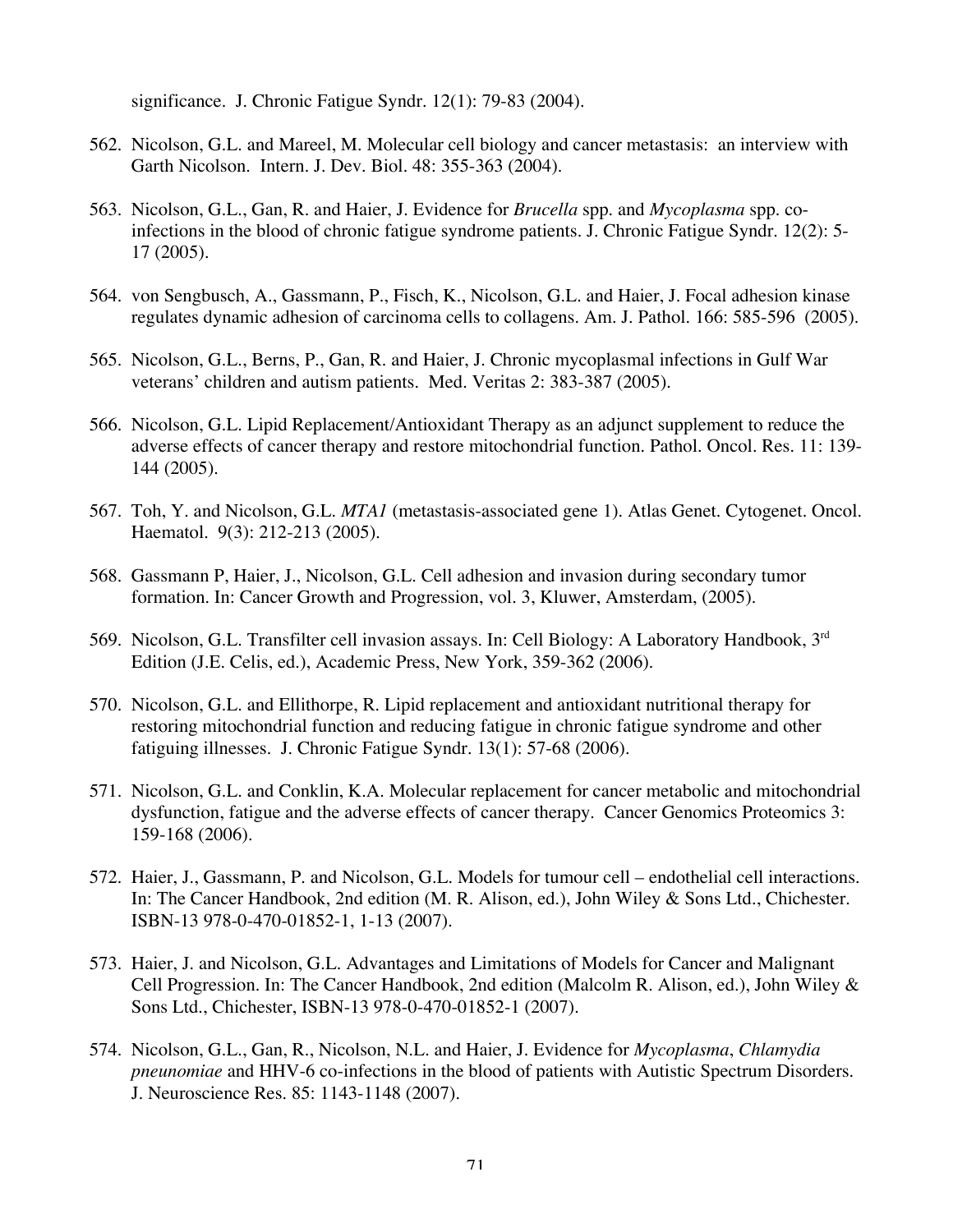- 575. Nicolson, G.L. Metabolic syndrome and mitochondrial function: molecular replacement and antioxidant supplements to prevent membrane oxidation and restore mitochondrial function. J. Cell. Biochem. 100(6): 1352-1369 (2007).
- 576. Nicolson, G.L. Diagnosis and therapy of chronic systemic co-infections in Lyme Disease and other tick-borne infectious diseases. Townsend Lett. 285: 93-98 (2007).
- 577. Nicolson, G.L. Lipid replacement and antioxidant supplements to prevent membrane oxidation and restore mitochondrial function in metabolic syndrome and fatiguing illnesses. Townsend Lett. 286: 112-120 (2007).
- 578. Ellithorpe, R., Mazur, P., Gum, G., Button, G., Pfadenhauer, E.H., Settineri, R.A. and Nicolson, G.L. Comparison of the absorption, brain and prostate distribution, and elimination of CaNa2EDTA of rectal chelation suppositories to intravenous administration. J. Amer. Nutraceut. Assoc. 10(2): 38-44 (2007).
- 579. Nicolson, G.L., Nicolson, N.L, Haier, J. Chronic Fatigue Syndrome patients subsequently diagnosed with Lyme Disease *Borrelia burgdorferi*: evidence for *Mycoplasma* species coinfections. J. Chronic Fatigue Syndr. 14(4): 5-17 (2008).
- 580. Conklin, K.A. and Nicolson, G.L. Molecular replacement in cancer therapy: reversing cancer metabolic and mitochondrial dysfunction, fatigue and the adverse effects of therapy. Curr. Cancer Therapy Rev. 4: 66-76 (2008).
- 581. Nicolson, G.L. Systemic intracellular bacterial infections (*Mycoplasma, Chlamydia, Borrelia* species) in neurodegenerative (Alzheimers, MS, ALS) and behavioral diseases (Autistic Spectrum Disorders). Townsend Lett. 295: 74-84 (2008).
- 582. Nicolson, G.L. and Conklin, K.A. Reversing mitochondrial dysfunction, fatigue and the adverse effects of chemotherapy of metastatic disease by Molecular Replacement Therapy. Clin. Expl. Metastasis 25: 161-169 (2008).
- 583. Gassmann, P., Haier, J. and Nicolson, G.L. Cell adhesion and invasion during secondary tumor formation. In: Cancer Growth and Progression, Vol. 11, Springer, Berlin DOI: 10.1007/978-1- 4020-6729-7-3, 21-32 (2008).
- 584. Nicolson, G.L. Chronic infections in neurodegenerative and neurobehavioral diseases. Lab. Medicine 39(5): 291-299 (2008).
- 585. Nicolson, G.L. and Nicolson, N.L. New emerging infections: Their development, testing and resulting diseases. J. Degenerative Dis. 9(1): 50-53 (2008).
- 586. Gassmann, P., Haier, J. and Nicolson, G.L. Cell adhesion and invasion during secondary tumor formation: interactions between tumor cells and host organs. In: Selected Aspects of Cancer Progression: Metastasis, Apoptosis and Immune Response, (H.E. Kaiser and A. Nasir, eds.), Springer Science, 21-32 (2008).
- 587. Toh, Y. and Nicolson, G.L. The role of the *MTA* family and their encoded products in human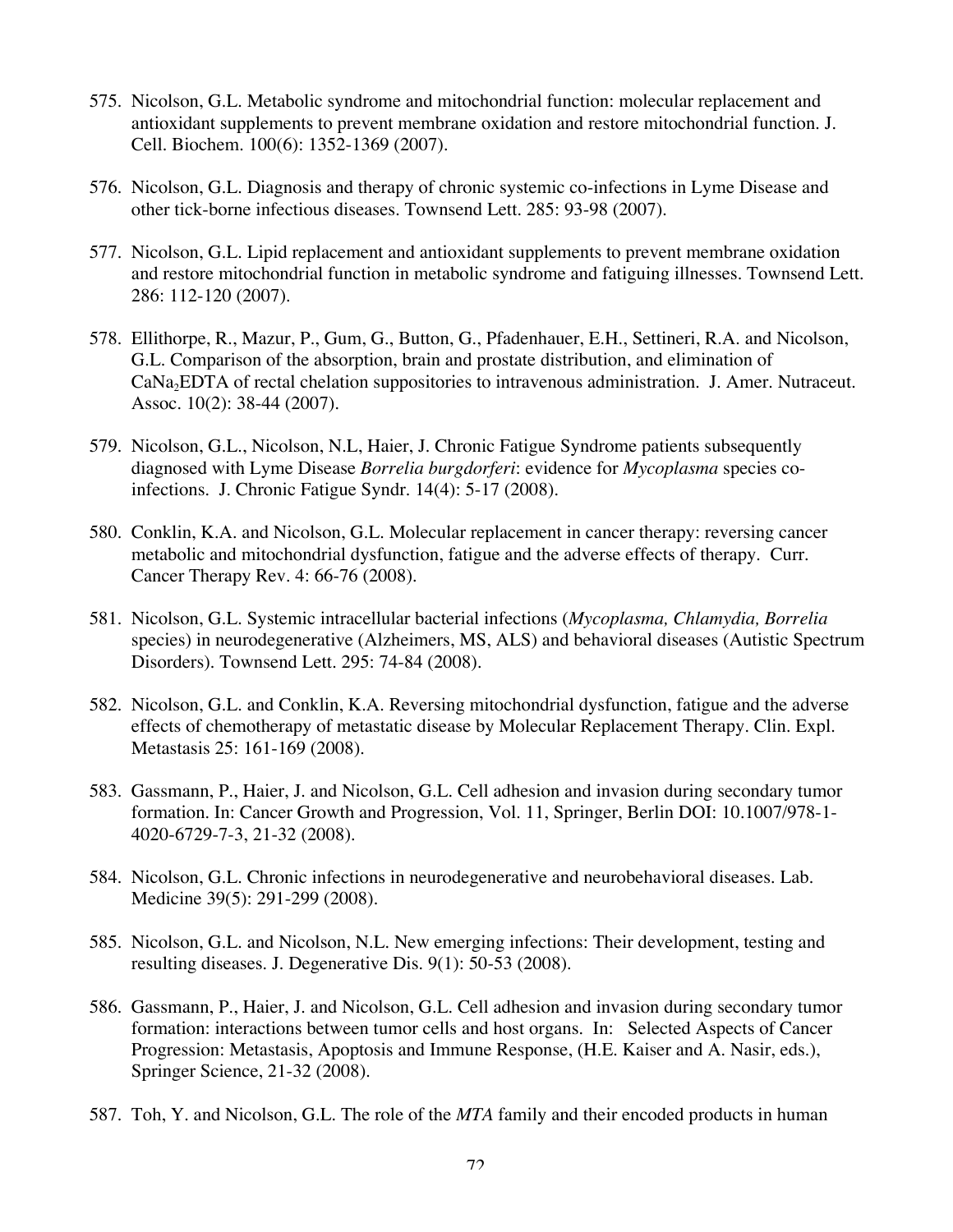cancers: molecular functions and clinical implications. Clin. Expl. Metastasis 26: 215-227 (2009).

- 588. Nicolson, G.L., Ellithorpe, R., and Settineri, R. Dietary supplement Healthy Curb for reducing weight, girth, body mass, appetite and fatigue while improving blood lipid values with NTFactor Lipid Replacement Therapy. J. Invest Myalgic Encephalomyelitis 3(1): 39-48 (2009).
- 589. Nicolson, G.L., Nicolson, N.L., and Haier, J. Similarities of ME/Chronic Fatigue Syndrome and Autism Spectrum Disorders: Comparisons of co-infections. J. Invest Myalgic Encephalomyelitis 3(1): 14-20 (2009).
- 590. Ellithorpe, R., Jimenez, T., Jacques, B., Settineri, R., Clapp, L. and Nicolson, G.L. Calcium disodium EDTA chelation suppositories: a novel approach for removing heavy metal toxins in clinical practice. In: Anti-Aging Therapeutics, (R. Klatz and R. Goldman, eds.), vol. 11, American Academy of Anti-Aging Medicine, 107-118 (2009).
- 591. Nicolson, G.L. and Haier, J. Role of chronic bacterial and viral Infections in neurodegenerative, neurobehavioral, psychiatric, autoimmune and fatiguing illnesses: Part 1. Brit. J. Med. Practit. 2(4): 20-28 (2009).
- 592. Nicolson, G.L. and Haier, J. Role of chronic bacterial and viral Infections in neurodegenerative, neurobehavioral, psychiatric, autoimmune and fatiguing illnesses: Part 2. Brit. J. Med. Practit. 3(1): 301-311 (2010).
- 593. Nicolson, G.L. Finally an answer to the most common medical complaint—Fatigue. Public Health Alert (10): 1-5 (2011).
- 594. Nicolson, G.L. Lipid replacement therapy: a nutraceutical approach for reducing cancerassociated fatigue and the adverse effects of cancer therapy while restoring mitochondrial function. Cancer Metastasis Rev. 29(3): 543-552 (2010).
- 595. Nicolson, G.L., Ellithorpe, R.R., Ayson-Mitchell, C., Jacques, B., and Settineri, R. Lipid Replacement Therapy with a glycophospholipid-antioxidant-vitamin formulation significantly reduces fatigue within one week. J. Am. Nutraceutical Assoc. 13(1): 10-14 (2010).
- 596. Nicolson, G.L. An answer to the most common medical complaint—Fatigue. Explore 19: 1-4 (2010).
- 597. Nicolson, G.L. and Settineri, R. Lipid Replacement Therapy: a functional food approach with new formulations for reducing cellular oxidative damage, cancer-associated fatigue and the adverse effects of cancer therapy. Funct. Food Health Dis. 1(4): 135-160 (2011).
- 598. Onuma, K., Suenaga, Y., Sakaki, R., Yoshitome, S., Takeya, H., Sato, Y., Ogawara, S, Suzuki, S., Kuramitsu, M., Yokoyama, H., Murakami, A., Ohigashi, H., Hamada, J., Nicolson, G.L., Kobayashi, M., Fujii<sup>,</sup> J. and Okada, F. Development of a quantitative bioassay to assess preventive compounds against inflammation-based carcinogenesis. Nitric Oxide 25: 183-194 (2011).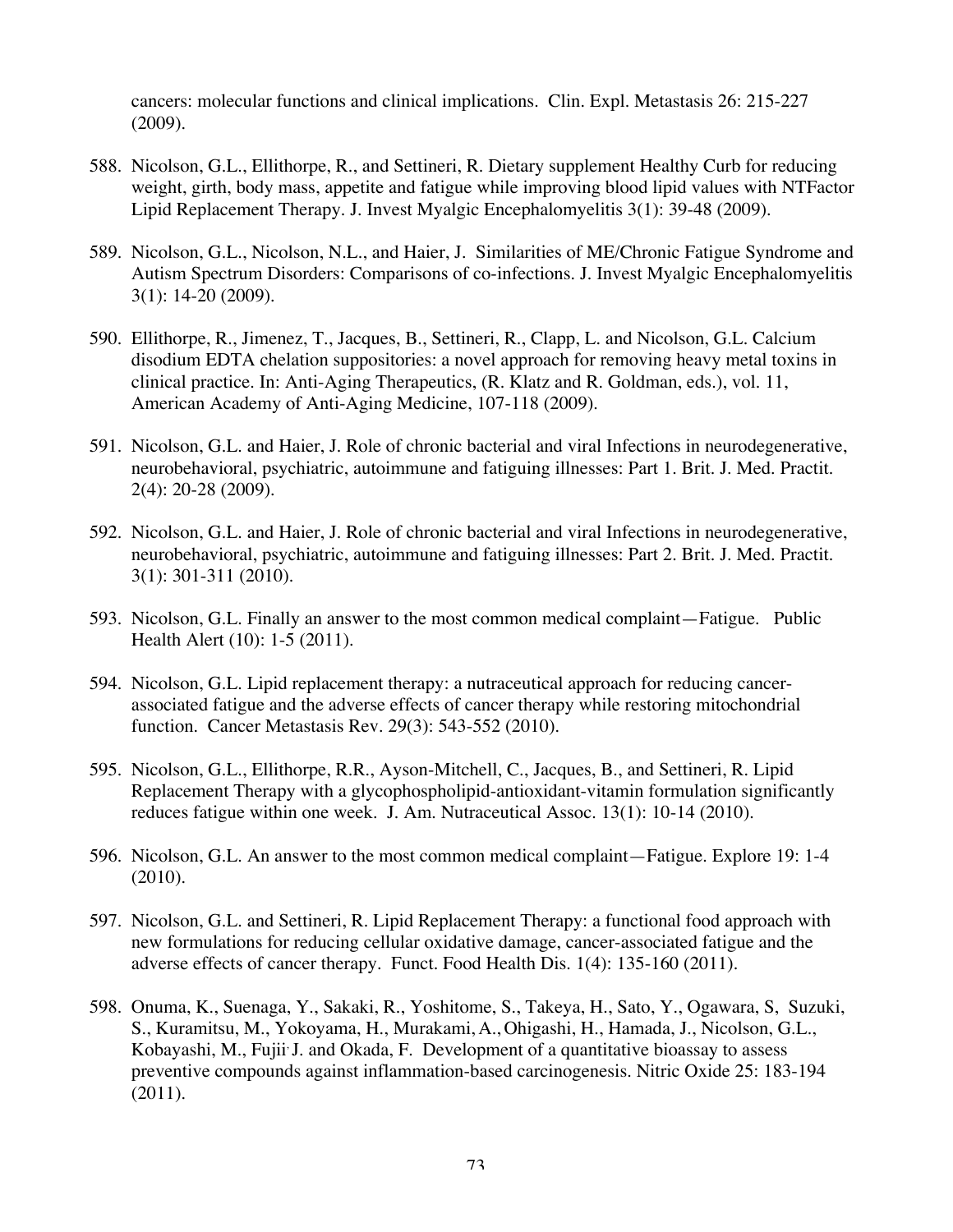- 599. Nicolson, G.L. Nutritional supplements for cancer-associated fatigue and cancer therapy—A molecular basis for restoring mitochondrial function. *In* Topics in Cancer Survivorship, vol. 2, ISBN 978-953-307-894-6, InTech, Rijeka, 147-164 (2011).
- 600. Ellithorpe, R.R., Settineri, R., Mitchell, C.A., Jacques, B., Ellithorpe, T. and Nicolson, G.L. Lipid replacement therapy drink containing a glycophospholipid formulation rapidly and significantly reduces fatigue while improving energy and mental clarity. Funct. Food Health Dis. 1(8): 245- 254 (2011).
- 601. Toh, Y. and Nicolson, G.L. *MTA1* of the *MTA* (metastasis-associated) gene family and its encoded proteins: molecular and regulatory functions and its role in human cancer progression. Atlas Genet. Cytogenet. Oncology Haematol. 15(3): 303-315 (2011).
- 602. Ellithorpe, R.R., Settineri, R., Jacques, B. and Nicolson, G.L. Lipid Replacement Therapy functional food with NT Factor for reducing weight, girth, body mass, appetite, cravings for foods and fatigue while improving blood lipid profiles. Funct. Food Health Dis. 2(1): 11-24 (2012).
- 603. Nicolson, G.L., Settineri, R. and Ellithorpe, R. R. Lipid Replacement Therapy with a glycophospholipid formulation with NADH and CoQ10 significantly reduces fatigue in intractable chronic fatiguing illnesses and chronic Lyme disease. Intern. J. Clin. Med. 3(3): 163- 170 (2012).
- 604. Nicolson, G.L., Settineri, R. and Ellithorpe, R. R. Glycophospholipid formulation with NADH and CoQ10 significantly reduces intractable fatigue in Western blot-positive chronic Lyme disease patients: preliminary report. Funct. Food Health Dis. 2(3): 35-47 (2012).
- 605. Nicolson, G.L., Settineri, R. and Ellithorpe, R. Lipid Replacement Therapy with a Glycophospholipid Formulation, NADH and CoQ10 Significantly Reduces Fatigue and Improves Mood and Cognition in Intractable Fatiguing Illnesses and Chronic Lyme Disease. Townsend Lett. 347(6): 58-61 (2012).
- 606. Breeding, P.C., Russell, N. C. and Nicolson, G.L. An integrative model of chronically activated immune-hormonal pathways important in the generation of fibromyalgia. Brit. J. Med. Practit. 5(3): a524-a534 (2012).
- 607. Nicolson, G.L. Mitochondrial dysfunction and disease: loss of mitochondrial function in chronic diseases and its reversal with Lipid Replacement Therapy. Public Health Alert (10): 1-4 (2012).
- 608. Ash, M., Settineri R. and Nicolson, G.L. Fatigue, Immunity and Inflammation: their resolution using natural medicine. Townsend Lett. 352(10): 48-51 (2012).
- 609. Toh, Y. and Nicolson, G.L. Signaling pathways of MTA family proteins as regulators of cancer progression and metastasis. In: Trends in Stem Cell Proliferation and Cancer Research, R.R. Resende and H. Ulrich (eds.), Springer Science, Dordrecht, 249-273 (2013).
- 610. Bucur, O., Almasan, A., Nikolajczk, B.S., Nicolson, G.L., Lawler, J., Velculescu, V.E., Draghici, S., Leabu, M., Avram, D., Bucur, I., Huarte, M., Khalil, A.M., Marchetti, D., Movileanu, L., Nat, R., Nucera, C., Pop-Wagner, A., Stancu, A.L., Zhu, S. and Liehn, E.A. Discoveries: an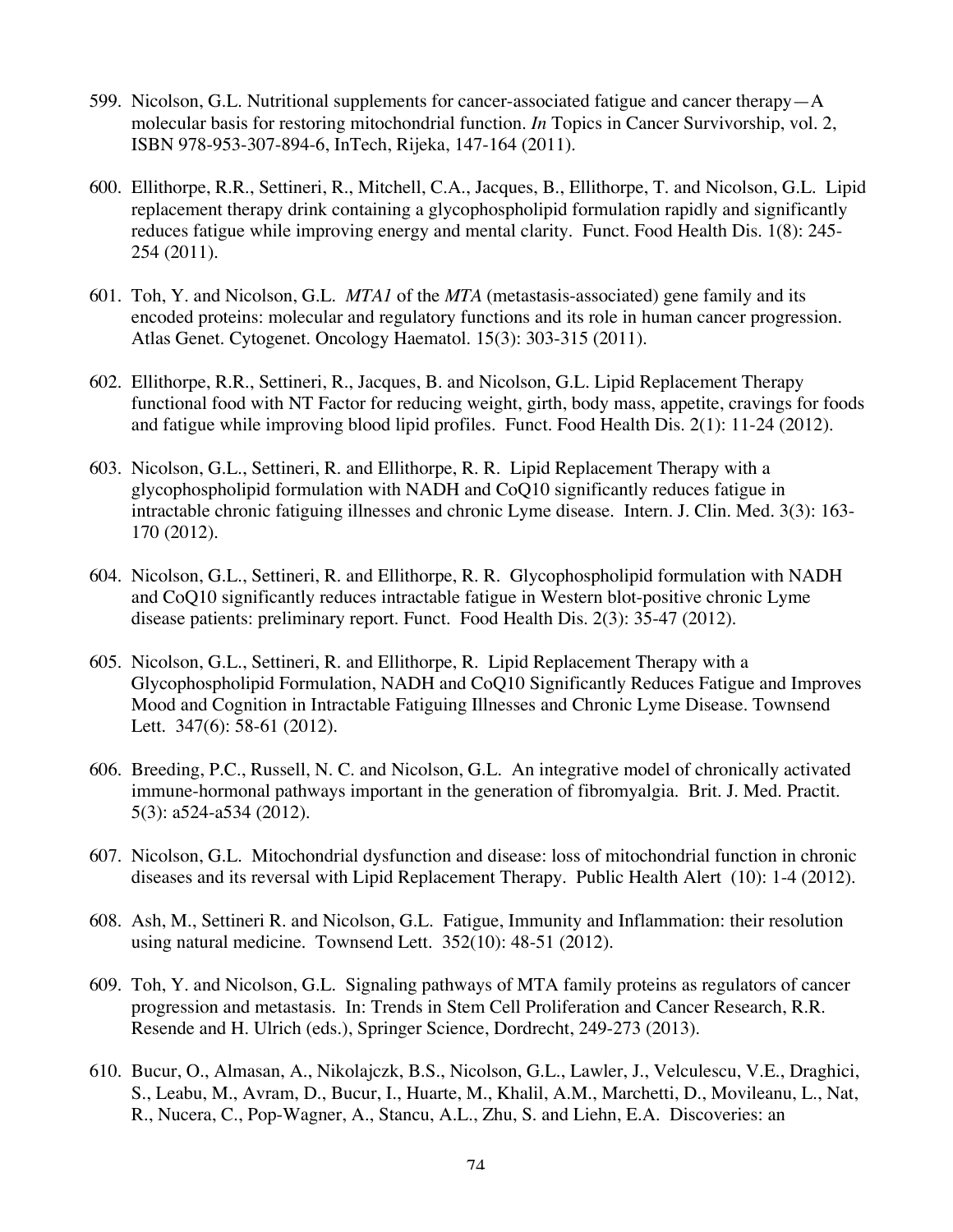innovative platform for publishing cutting-edge research discoveries in medicine, biology and chemistry. Discoveries 1(1): e1 (2013). doi: 10.15190/d.2013.3

- 611. Nicolson, G.L. Discoveries interview: Prof. Garth L. Nicolson on cellular membrane structure. Discoveries 1(1): e2 (2013). doi: 10.15190/d.2013.2
- 612. Nicolson, G.L. Update of the 1972 Singer-Nicolson Fluid—Mosaic Model of membrane structure. Discoveries 1(1): e3 (2013). doi: 10.15190/d.2013.3
- 613. Nicolson, G.L. Mitochondrial dysfunction and chronic disease: treatment with natural supplements. Altern. Ther. Health Med. 20(Suppl. 1): 18-25 (2014).
- 614. Escribá, P.V. and Nicolson, G.L. Membrane structure and function: relevance of lipid and protein structures in cellular physiology, pathology and therapy. Biochim. Biophys. Acta 1838: 1449- 1450 (2014).
- 615. Nicolson, G.L. The Fluid—Mosaic Model of Membrane Structure: still relevant to understanding the structure, function and dynamics of biological membranes after more than 40 years. Biochim. Biophys. Acta Biomembranes 1838: 1451-1466 (2014).
- 616. Nicolson, G.L. and Ash, M.E. Lipid Replacement Therapy: a natural medicine approach to replacing damaged phospholipids in cellular membranes and organelles and restoring function. Biochim. Biophys. Acta 1838: 1657-1679 (2014).
- 617. Nicolson, G.L., Settineri, R. and Ellithorpe, R. Neurodegenerative and fatiguing Illnesses, infections and mitochondrial dysfunction: use of natural supplements to improve mitochondrial function. Funct. Foods Health Dis. 4(1): 23-65 (2014).
- 618. Toh, Y. and Nicolson, G.L. Identification and characterization of metastasis-associated gene/protein 1 (MTA1). Cancer Metastasis Rev. 33(4): 837-842 (2014).
- 619. Toh, Y. and Nicolson, G.L. Properties and clinical relevance of MTA1 protein in human cancer. Cancer Metastasis Rev. 33(4): 891-900 (2014).
- 620. Leabu, M. and Nicolson, G.L. Cell secretion and membrane fusion: highly significant phenomena in the life of a cell. Discoveries 2(3): e30 (2014). doi: 10.15190.d.2014.22
- 621. Nicolson, G.L. Mitochondrial dysfunction and chronic disease: treatment with natural supplements. Integr. Med. 13(4): 35-43 (2014).
- 622. Ellithorpe, R.R, Settineri R., Ellithorpe, T. and Nicolson, G.L. Blood homocysteine and fasting insulin levels are reduced and erythrocyte sedimentation rates are increased with a glycophospholipid-vitamin formulation: a retrospective study in older subjects. Funct. Food Health Dis. 5(4): 126-135 (2015).
- 623. Nicolson, G.L. Cell membrane Fluid—Mosaic structure and cancer metastasis. Cancer Res. 75(7): 1169-1176 (2015).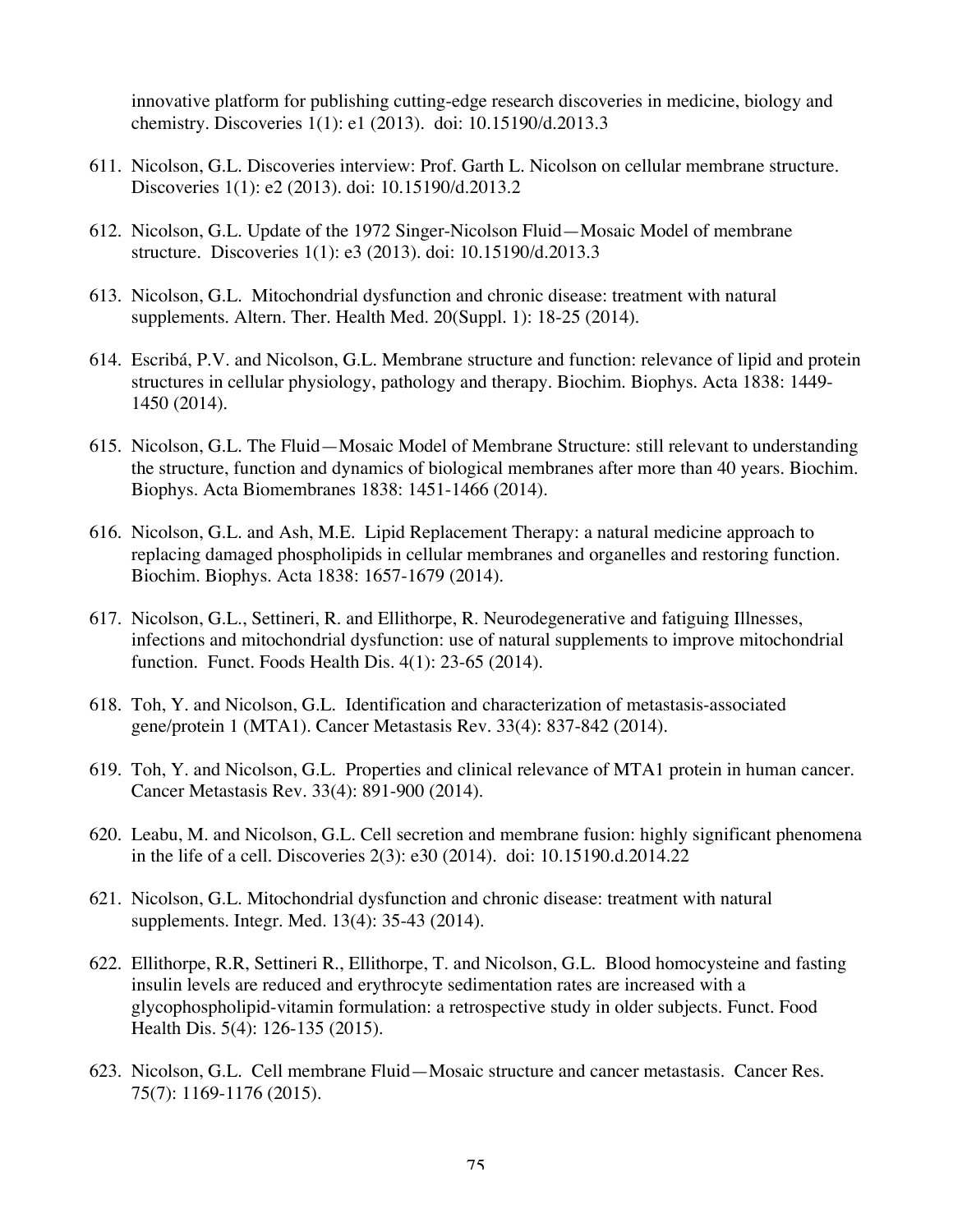- 624. Bucur, O., Almasan, A., Zubarev, R., Friedman, M., Nicolson, G.L. et al. An updated h-index measures both the primary and total scientific output of a researcher. Discoveries 3(3): e50 (2015). doi: 10.15190/d.2015.42.
- 625. Nicolson, G.L. Fluid—Mosaic Cell membrane structure: from cellular control and domains to extracellular vessicles. In: Membrane Organization, Lipid Rafts and Artificial Membranes, A. Catala, ed., Nova Science, New York, pp. 1-16 (2016).
- 626. Nicolson, G.L., Ferreira de Mattos, G., Settineri, R., Costa, C., Ellithorpe, R., Rosenblatt, S., La Valle, J., Jimmenez, A., Ohta, S. Clinical effects of hydrogen administration: from animal and human diseases to exercise medicine. Intern. J. Clin. Med. 7: 32-76 (2016).
- 627. Nicolson, G.L. Membrane Lipid Replacement: clinical studies using a natural medicine approach to restoring membrane function and improving health. Intern. J. Clin. Med. 7: 133-143 (2016).
- 628. Nicolson, G.L., Rosenblatt, S., Ferreira de Mattos, G., Settineri, R., Breeding, P.C., Ellithorpe, R.R. and Ash, M.E. Clinical uses of Membrane Lipid Replacement supplements in restoring membrane function and reducing fatigue in chronic diseases and cancer. Discoveries 4(1): e54 (2016). doi: 10.15190/d.2016.1
- 629. Veljkovic, V., Glisic, S., Perovic, V., Veljkovic, N. and Nicolson, G.L. Pomegranate (*Punica granatum*): a natural source for the development of therapeutic compositions of food supplements with anticancer activities based on electron acceptor molecular characteristics. Funct. Food Health Dis. 6(12): 769-787 (2016).
- 630. Settineri, R., Ji, J., Luo, C., Ellithorpe, R.R., Ferreira de Mattos, G., Rosenblatt, S., LaValle, J., Jimenez, A., Ohta, S. and Nicolson, G.L. Effects of hydrogenized water on intracellular biomarkers for antioxidants, glucose uptake, insulin signaling and SIRT 1 and telomerase activity. Amer. J. Food Nutrit. 4(6): 161-168 (2016).
- 631. Veljkovic, V., Glisic, S., Perovic, V., Paessler, S., Veljkovic, N. and Nicolson, G.L. Simple chemoinformatics criterion using electron donor-acceptor molecular characteristics for selection of antibiotics against multi-drug-resistant bacteria. Discoveries 4(3): e64 (2016).
- 632. Veljkovic, V., Perovic, V., Anderluh, M., Paessler, S., Veljkovic, M., Glisic, S. and Nicolson, G.L. A simple method for calculation of basic molecular properties of nutrients and their use as a criterion for healthy diets. F1000 Res. 6: article 11355 (2017).
- 633. Kanda, Y., Osaki, M., Onuma, K., Sonoda, A., Kobayashi, M., Hamada, J., Nicolson, G.L., Chiva, T. and Okada, F. Amigo2-upregulation in tumor cells facilitates their attachment to liver endothelial cells resulting in liver metastases. Nature Sci. Rep. 7: article 43567 (2017).
- 634. Nicolson, G.L. Mycoplasma and other intracellular bacterial infections in rheumatic diseases: comorbid condition or cause? Open J. Trop. Med. 1: 016-017 (2017).
- 635. Nicolson, G.L. and Ash, M.E. Membrane Lipid Replacement for chronic illnesses, aging and cancer using oral glycerolphospholipid formulations with fructooligosaccharides to restore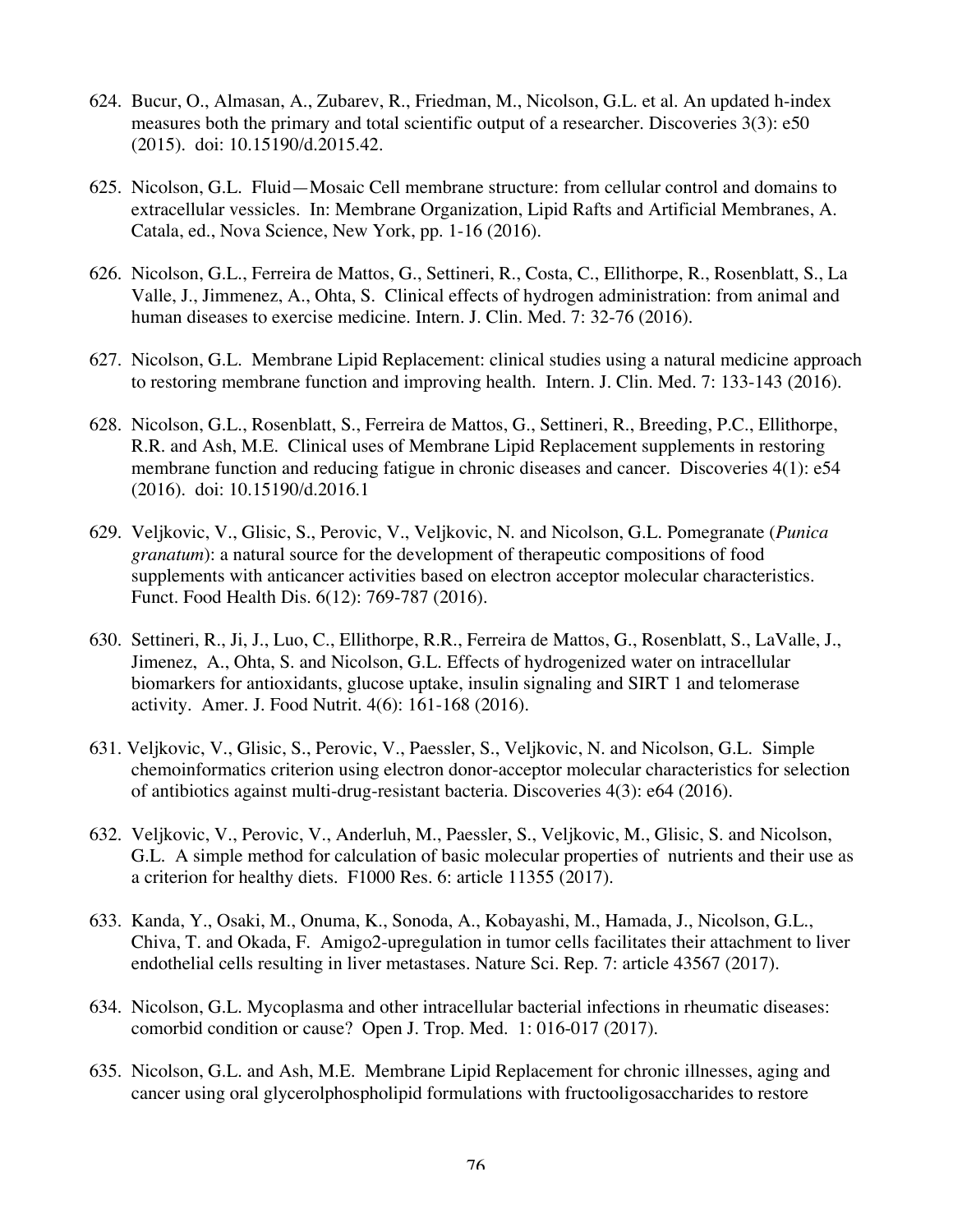phospholipid function in cellular membranes, organelles, cells and tissues. Biochim. Biophys. Acta Biomembranes 1859: 1704-1724 (2017). doi: org/10.1016/j.bbamem.2017.04.013

- 636. Ferreira, G., Costa, C., Savio, F., Alonso, M., Kornyeyev, D., Escobar, A., Gonzalez, C., Latorre, R. and Nicolson, G.L. Lead Poisoning: acute exposure of the heart to lead ions promotes changes in cardiac function and Cav1.2 ion channels. Biophys. Rev. 9: 807-825 (2017).
- 637. Nicolson, G.L., Ferreira, G., Settineri, R., Ellithorpe, R.R., Breeding, P. and Ash, M.E. Mitochondrial dysfunction and chronic disease: treatment with Membrane Lipid Replacement and other natural supplements. In: Mitochondrial Biology and Experimental Therapeutics, (P. Oliveira, Ed.), Springer Press, New York, 499-522 (2018).
- 638. Settineri, R., Zhoe, J., Rosenblatt, S., Ellithorpe, R.R., Jimenez, A. Ferreira, G., Ohta, S. and Nicolson, G.L. Hydrogenized water effects on protection of brain cells from oxidative stress and glutamate toxicity. Amer. J. Food Nutrit. 6(1): 9-13 (2018).
- 639. Ferreira, G. Costa, C., Bassaizteguy, V., Santos, M., Cardozo, R, Montes, J, Settineri, R. and Nicolson, G.L. Incubation of human sperm with micelles made from glycerolphospholipid mixtures increases sperm motility and resistance to oxidative stress. PloS One 13(6): e0197897 (2018).
- 640. Nicolson, G.L., Settineri, R., Ferreira, G. and Breeding, P. Reduction of pain, fatigue, gastrointestinal and other symptoms and improvement in quality of life indicators in fibromyalgia patients with Membrane Lipid Replacement glycerolphospholipids and controlled-release caffeine. Intern. J. Clin. Med. 9: 560-579 (2018).
- 641. Gonzalez, M.J., Seyfried, T., Nicolson, G.L., Barclay, B.J., Matta, J., Vasquez, A., Agostino, D.D., Olalde, J., Duconge, J., Hunninghake, R., Berdiel, M.J., Cintron, A. Mitochondrial correction: a new therapeutic paradigm for cancer and degenerative diseases. J. Orthomol. Med. 33(4): 1-20 (2018).
- 642. Diaz, M. and Nicolson, G.L. Hidden secrets and lessons from the crystal structures of integral membrane proteins: channels, pumps and receptors. Front. Physiol. 9: article 1466 (2018). doi: 10.3389/phys.2018.01466
- 643. Nicolson, G.L. Pathogenic mycoplasma infections in chronic illnesses: general considerations in selecting conventional and integrative treatments. Intern. J. Clin. Med. 10: 477-522 (2019).
- 644. Dunstan, R.H., Macdonald, M.M., Roberts, T.K. and Nicolson, G.L. Amino acids in phosphatebuffered saline can influence the solubilization of unesterified cholesterol: what this might mean for coronary artery disease. Submitted for publication.
- 645. Connealy, L.E., Causey, A., Athanas, A., Clark, J., McLaren, C.E., Settineri, R. and Nicolson, G.L. Clinical observations on the effects of a dietary supplement (GI Regenerate) on patients' gastrointestinal symptoms and quality of life assessments. Intern. J. Clin. Med. 11: 303-315 (2020).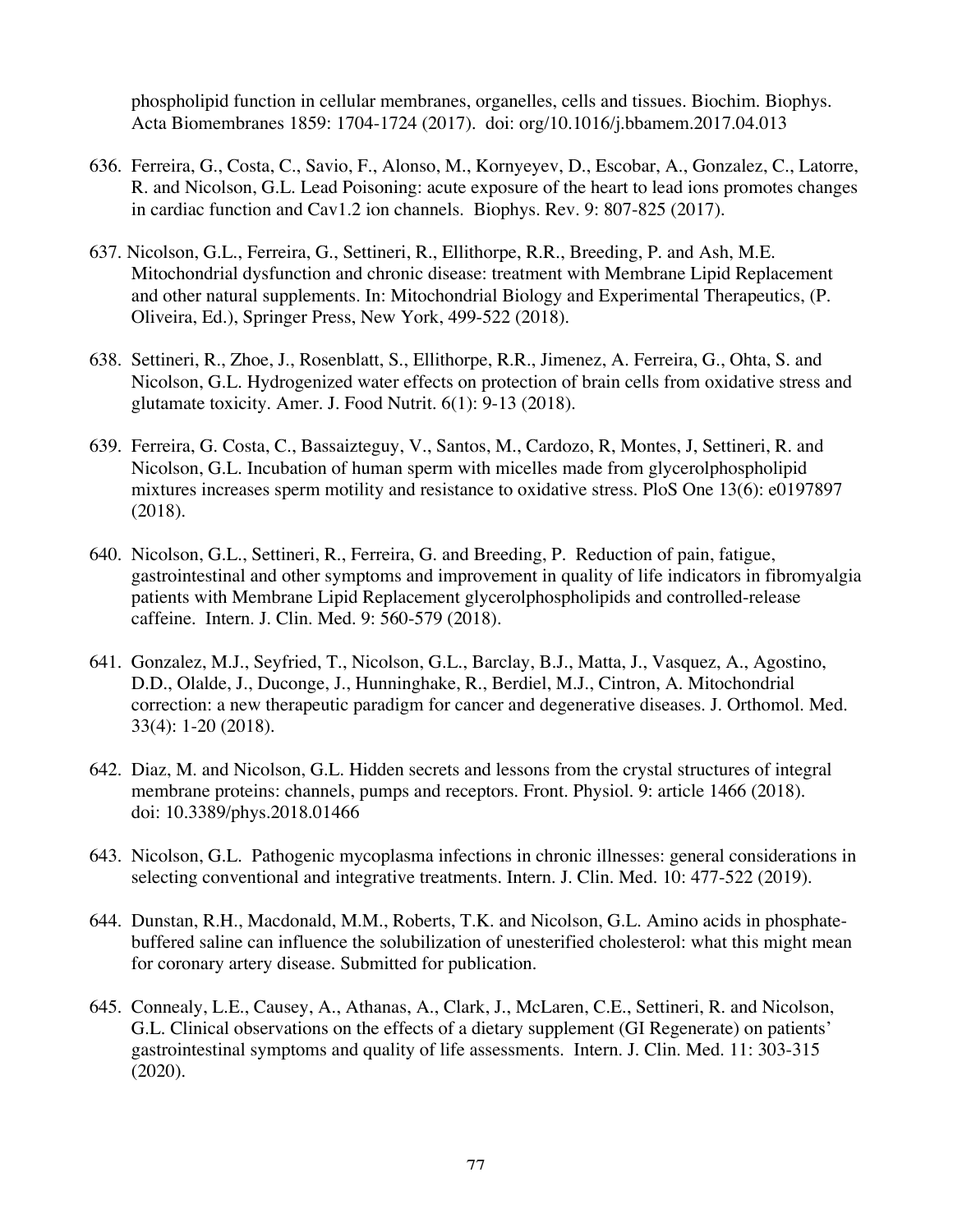- 646. Nicolson, G.L. and Ferriera de Mattos, G. COVID-19 Coronavirus: Is infection along with Mycoplasma or other bacteria linked to progressio to a lethal outcome? Intern. J. Clin. Med. 11: 282-302 (2020).
- 647. Nicolson, G.L. and Breeding, P.C. Membrane Lipid Replacement for reduction of pain, fatigue, gastrointestinal and other symptoms in patients with peripheral pain: case reports. Case Reports and Reviews, submitted for publication (2020).

## **Books and Monographs Edited**

- 1. Nicolson, G.L., Raftery, M.A., Rodbell, M. and Fox, C.F., eds. Cell Surface Receptors, Vol. 8 of Prog. Clin. Biol. Res., Alan R. Liss, Inc., New York (1976), 396 pp.
- 2. Poste, G. and Nicolson, G.L. eds. The Cell Surface in Animal Embyrogenesis and Development, Elsevier, North-Holland, Amsterdam (1976), 766 pp.
- 3. Poste, G. and Nicolson, G.L., eds. Virus Infection and the Cell Surface, Elsevier, North-Holland, Amsterdam (1976), 442 pp.
- 4. Poste, G. and Nicolson, G.L., eds. Dynamic aspects of Cell Surface Organization, Elsevier, North-Holland, Amsterdam (1977), 744 pp.
- 5. Poste, G. and Nicolson, G.L., eds. Membrane Assembly and Turnover, Elsevier, North-Holland, New York (1977), 883 pp.
- 6. Poste, G. and Nicolson, G.L., eds. Membrane Fusion, Elsevier, North-Holland, New York (1978), 863 pp.
- 7. Cotman, C., Poste, G. and Nicolson, G.L., eds. The Cell Surface and Neuronal Function, Elsevier, North-Holland, Amsterdam (1980), 546 pp.
- 8. Poste, G. and Nicolson, G.L., eds. Cytoskeletal Elements and Plasma Membrane Organization, Elsevier, North-Holland, Amsterdam (1981), 349 pp.
- 9. Poste, G. and Nicolson, G.L., eds. Membrane Reconstitution, Elsevier, New York (1982), 273 pp.
- 10. Moloy, P. and Nicolson, G.L., Eds. Cellular Oncology: New Approaches in Biology, Diagnosis and Treatment, Praeger, New York (l983) 305 pp.
- 11. Nicolson, G.L. and Milas, L., eds. Cancer Invasion and Metastasis: Biologic and Therapeutic Aspects, Raven Press, New York (1984), 481 pp.
- 12. Moloy, P., and Nicolson, G.L., eds. Regional Nodal Metastasis: Biology, Diagnosis and Treatment, Praeger Press, New York (1987), 256 pp.
- 13. Nicolson, G. L. and Fidler, I.J., eds. Tumor Progression and Metastasis, Alan R. Liss, New York (1988), 302 pp.